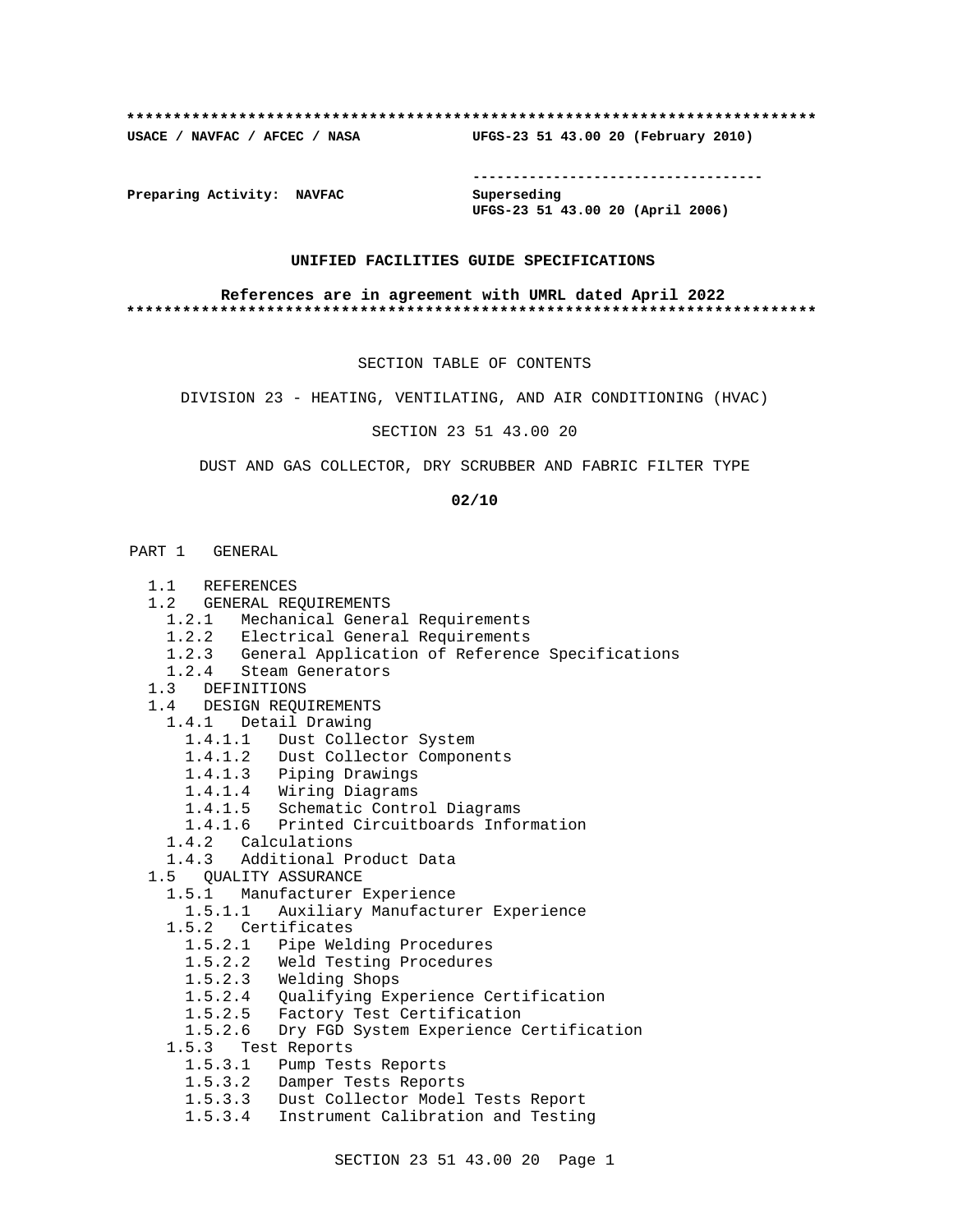- 1.5.4 Records
- 1.5.5 Model Test
- 1.5.6 Tabulations
- 1.6 SUBMITTALS<br>1.7 DELIVERY A
- DELIVERY AND STORAGE
- 1.8 AMBIENT ENVIRONMENTAL REQUIREMENTS
- 1.9 EXPERIENCE CLAUSE
	- 1.9.1 Certificate
	- 1.10 OPERATOR TRAINING PROGRAM
		- 1.10.1 Training Manuals
		- 1.10.2 Testing Program
		- 1.10.3 Classroom Instruction
		- 1.10.4 Field Instructions
		- 1.10.5 Video Recording
	- 1.11 MODEL DELIVERY<br>1.12 POSTED OPERATII
	- 1.12 POSTED OPERATING INSTRUCTIONS
- PART 2 PRODUCTS
	- 2.1 APPLICATION
	- 2.2 EQUIPMENT AND MATERIALS PROVIDED UNDER THIS CONTRACT
		- 2.2.1 Spray Dryer Sulfur Dioxide Absorbers
		- 2.2.2 Fabric Filter Baghouse
		- 2.2.3 Lime Slurry Preparation System
		- 2.2.4 Pumps, Valves, and Motors
		- 2.2.5 Ductwork and Draft Equipment
		- Instrumentation and Control Devices
		- 2.2.7 Structural and Miscellaneous Steel
	- 2.3 SITE FABRICATED AUXILIARY CONSTRUCTION
	- 2.4 SITE CONDITIONS
	- 2.5 OPERATING INSTRUCTIONS
		- 2.5.1 Steam Generators
		- Fuels
		- 2.5.3 Lime
		- 2.5.4 Slaking Water
		- 2.5.5 Process Water
		- 2.5.6 Compressed Air
	- 2.6 DESIGN PARAMETERS
		- 2.6.1 Expected Flue Gas Conditions
		- 2.6.2 Spray Dryer Absorbers
		- 2.6.3 Fabric Filter Baghouses
		- 2.6.4 Lime Slurry Preparation System
		- 2.6.5 Ductwork
		- 2.6.6 Induced Draft Fans<br>2.6.7 Sulfur Dioxide Rem
		- Sulfur Dioxide Removal Performance Guarantees
		- 2.6.8 Particulate Removal Performance Guarantees
		- 2.6.9 Lime Slurry System Performance Guarantees
		- 2.6.10 Draft Equipment Performance Guarantees
		- 2.6.11 FGD System Operational Performance Guarantees
	- 2.7 SPRAY DRYER ABSORBERS<br>2.7.1 Spray Dryer Absor
		- Spray Dryer Absorber Vessel
		- 2.7.2 Spray Dryer Atomizers
			- 2.7.2.1 Rotary Atomizers
			- 2.7.2.2 Two-Fluid Nozzle Atomizers
			- 2.7.2.3 Spare Equipment
		- 2.7.3 Monorail and Hoist
	- 2.7.4 Absorber Product Removal System
	- 2.8 FABRIC FILTER BAGHOUSES
		- 2.8.1 Pulse Jet Cleaning Systems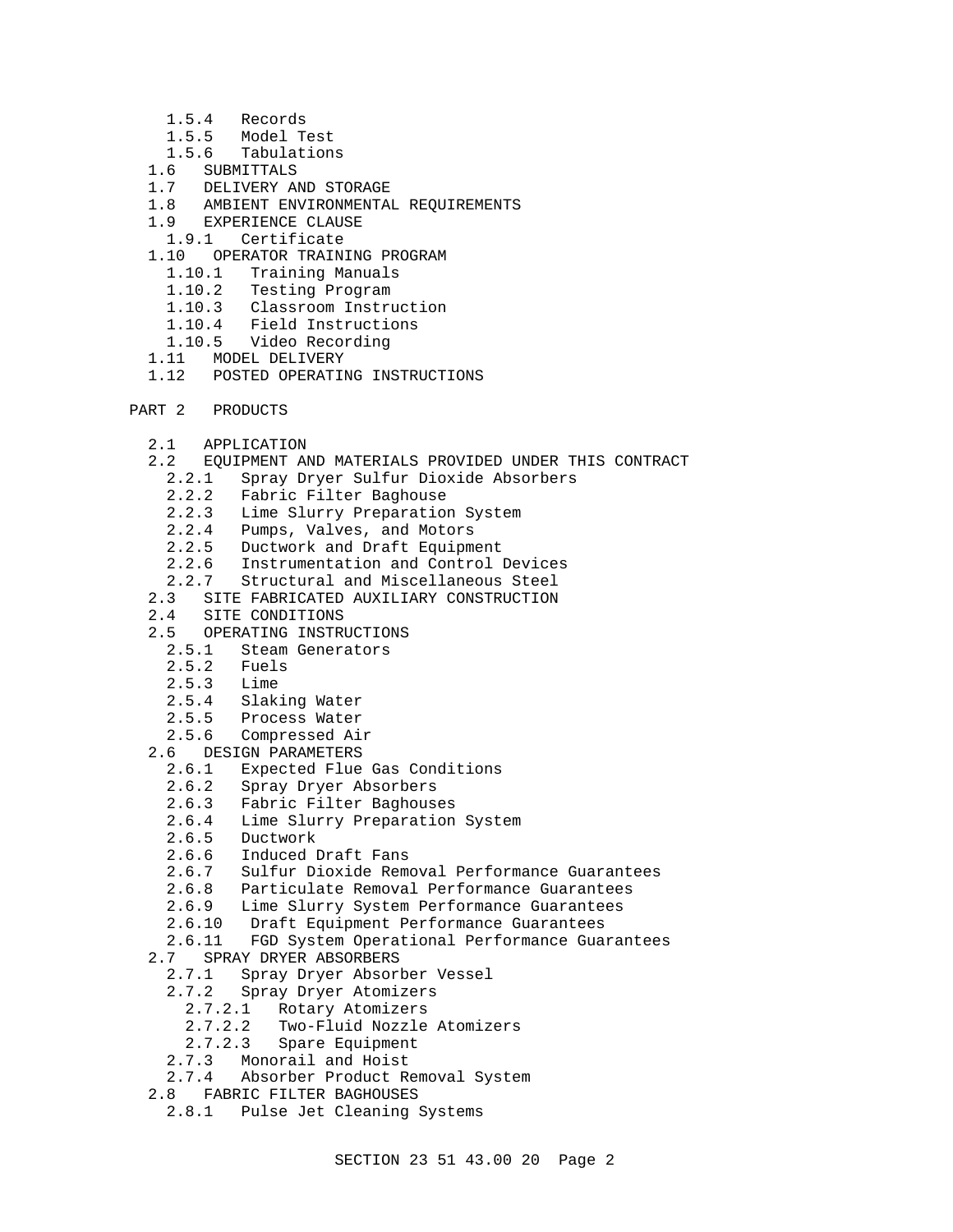2.8.1.1 Spare Equipment 2.8.2 Reverse Gas Cleaning System 2.8.2.1 Spare Equipment 2.8.3 Bag Guarantee 2.8.4 Bag Quality Assurance 2.8.5 Hoppers 2.8.6 Manifolds and Draft Equipment 2.9 LIME SLURRY PREPARATION SYSTEM 2.9.1 Lime Storage and Feed Bin 2.9.2 Lime Slakers 2.10 PUMPS, VALVES, MOTORS 2.10.1 Pumps 2.10.1.1 Centrifugal Pumps 2.10.1.2 Vertically Split-Case Rubber-Lined Pumps 2.10.1.3 Vertically Split-Case Pumps 2.10.1.4 Vertical Wet Pit Pumps 2.10.1.5 Factory Test and Reports 2.10.2 Valves and Piping 2.10.2.1 Valves 2.10.2.2 Piping 2.10.2.3 Fittings 2.10.2.4 Pipe Hangers 2.10.2.5 Shipping and Handling 2.10.3 Electric Motor Drives and Motor Control Center 2.10.3.1 Motors Rated 3/8 kW 1/2 Horsepower and Smaller 2.10.3.2 Motors Rated 1/2 Through 149 kW 3/4 Through 199 H.P. 2.10.3.3 Motors Rated 150 Kilowatt 200 Horsepower and Larger 2.10.3.4 Motor Control Centers 2.10.3.5 Factory Tests 2.11 DUCTWORK AND DRAFT EQUIPMENT 2.11.1 Ductwork 2.11.1.1 Reverse Air Ductwork 2.11.2 Expansion Joints 2.11.3 Dampers 2.11.3.1 Seal Air Systems 2.11.3.2 Louver Dampers 2.11.3.3 Poppet Dampers 2.11.3.4 Guillotine Dampers 2.11.4 Mechanical Draft Equipment 2.11.4.1 Fan Housing 2.11.4.2 Fan Rotors and Shafts 2.11.4.3 Bearings 2.11.4.4 Motor Drive 2.11.4.5 Induced Draft Fan 2.11.4.6 Reverse Air Fan 2.11.5 Painting 2.11.6 Factory Tests 2.11.6.1 Damper Tests 2.11.6.2 Mechanical Draft Equipment Tests 2.12 INSTRUMENTATION AND CONTROLS 2.12.1 System Operation 2.12.1.1 Lime Slurry Preparation 2.12.1.2 Spray Dryer Absorbers 2.12.1.3 Baghouses 2.12.2 Analog Control Systems 2.12.2.1 Electronic Control Modules 2.12.2.2 Input and Output Signals 2.12.2.3 System Electrical Power and Power Supplies 2.12.2.4 Operating Stations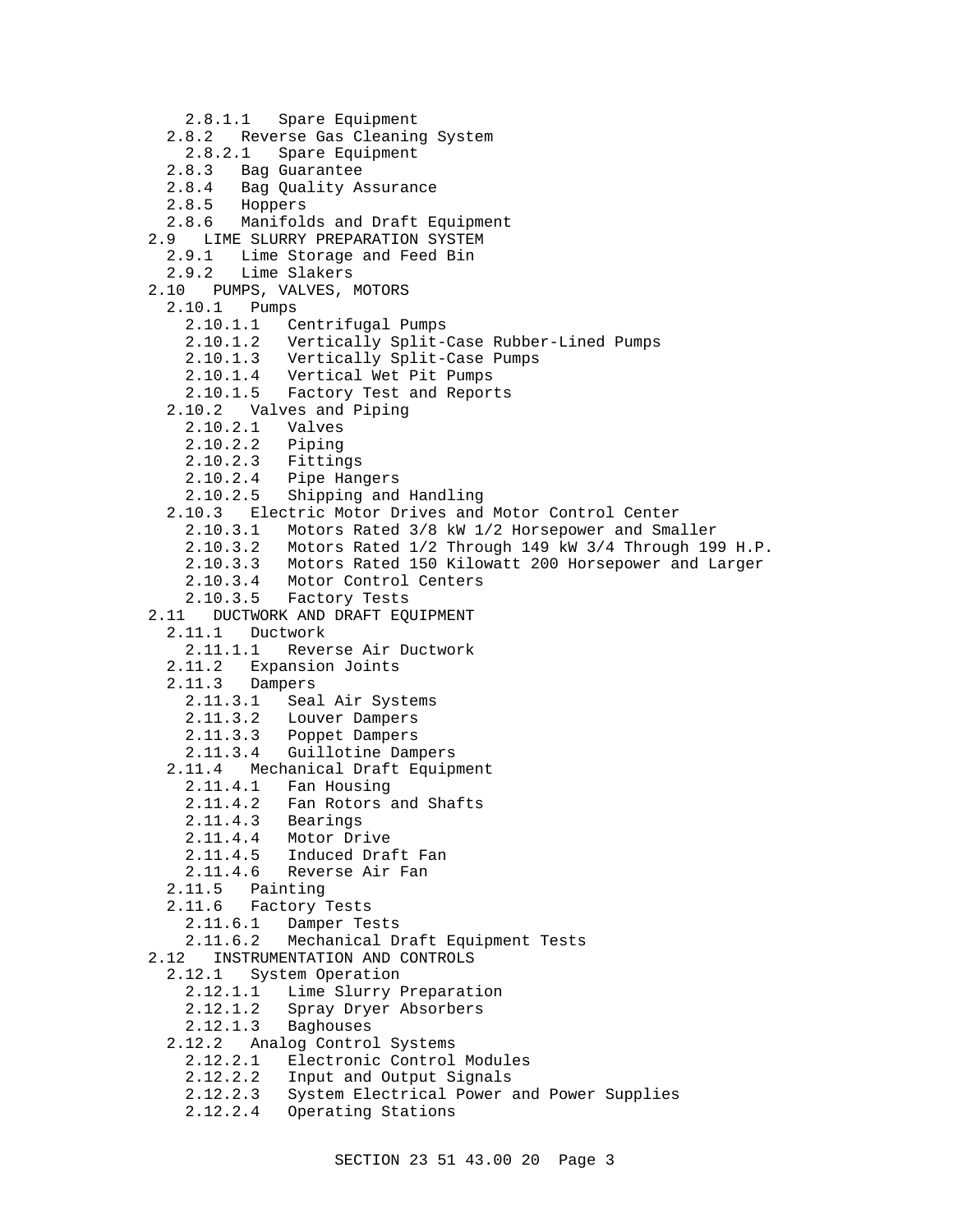```
 2.12.2.5 Control Drive
     2.12.3 Digital Control Systems
       2.12.3.1 Wired Solid-State Logic
       2.12.3.2 Solid-State Programmable Logic
     2.12.4 Flue Gas Cleaning System Panelboard and System Cabinets
 2.12.4.1 Construction
 2.12.4.2 Finish
       2.12.4.3 Nameplates
       2.12.4.4 Graphics
      2.12.4.5 Wiring
      2.12.4.6 Power Supplies and Switches
      2.12.4.7 Lights and Indicators
      2.12.4.8 Counters and Meters
      2.12.4.9 Recorders
       2.12.4.10 Annunciators
     2.12.5 Temperature Monitor
       2.12.5.1 Thermometers
       2.12.5.2 Thermocouples
       2.12.5.3 Resistance Temperature Detectors (RTDs)
       2.12.5.4 Thermowells
     2.12.6 Pressure Gages
      2.12.6.1 Panel Gages
       2.12.6.2 Header Gages
       2.12.6.3 Differential Gages
     2.12.7 Level Elements
    2.12.8 Flow Elements
    2.12.9 Density Elements and Transmitters
     2.12.10 Fly Ash Level Alarms
       2.12.10.1 Hopper Level Signals
 2.12.11 Transmitters
 2.12.12 Limit Switches
     2.12.13 Gage Glasses
    2.12.14 Solenoid Valves
    2.12.15 Sulfur Dioxide Analyzers
    2.12.16 Factory Tests
    2.12.17 Nameplates
   2.13 STRUCTURAL AND MISCELLANEOUS STEEL
    2.13.1 Girts and Opening Frames
    2.13.2 Slide Bearings
    2.13.3 Miscellaneous Steel
    2.13.4 Fabrication
      2.13.4.1 Grating<br>2.13.4.2 Stairs
      2.13.4.2 2.13.5 Access
     2.13.6 Personnel Access Requirements
       2.13.6.1 Class 1
       2.13.6.2 Class 2
       2.13.6.3 Class 3
       2.13.6.4 Maintenance Access Requirements
     2.13.7 Painting
PART 3 EXECUTION
   3.1 INSPECTION
     3.1.1 Contractor Construction Representatives
     3.1.2 Contractor Construction Representative Areas of Work
     3.1.3 Field Service Engineer Representatives
   3.2 INSULATION INSTALLATION
     3.2.1 General
```
SECTION 23 51 43.00 20 Page 4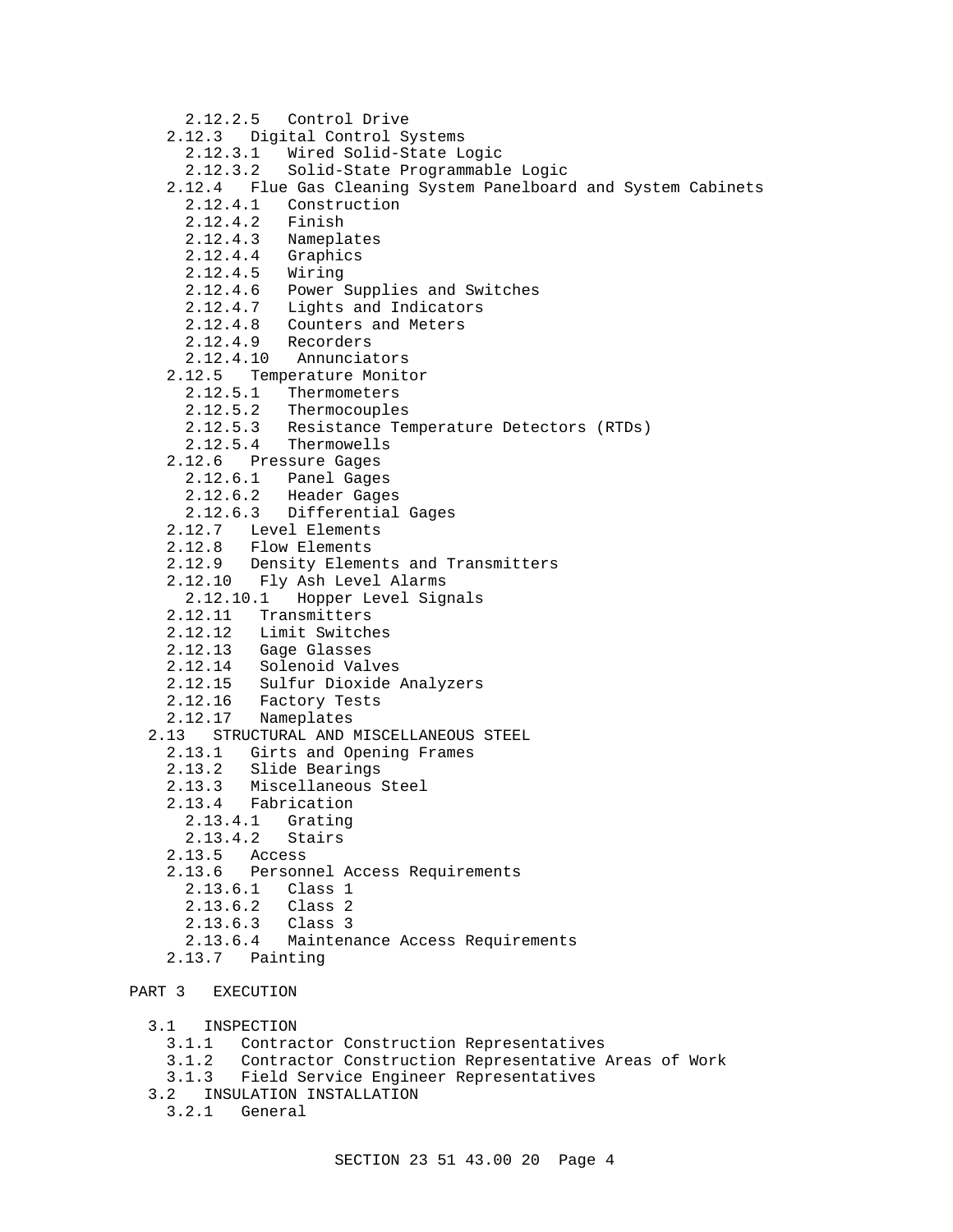- 3.2.2 Block and Mineral Fiberboard Insulation Installation
- 3.2.3 Mineral Fiber Blanket Insulation Installation
- 3.2.4 Protection From Insulation Materials
- 3.3 CASING INSTALLATION
	- 3.3.1 Structural Steel Grid System
- 3.3.2 Access Openings
- 3.3.3 Weatherproofing
	- 3.3.4 Convection Stops
	- 3.3.5 Casing Attachment
	- 3.4 FIELD INSPECTIONS AND TESTS
		- 3.4.1 General
		- 3.4.2 Hydrostatic Tests
		- 3.4.3 Smoke Tests
		-
		- 3.4.4 Acceptance Tests System Stoichiometry Tests
		- 3.4.6 System Power Consumption Tests
		- 3.4.7 Test Failures
	- 3.5 PAINTING
		- 3.5.1 Galvanic Corrosion Prevention
	- 3.6 SCHEDULE
- -- End of Section Table of Contents --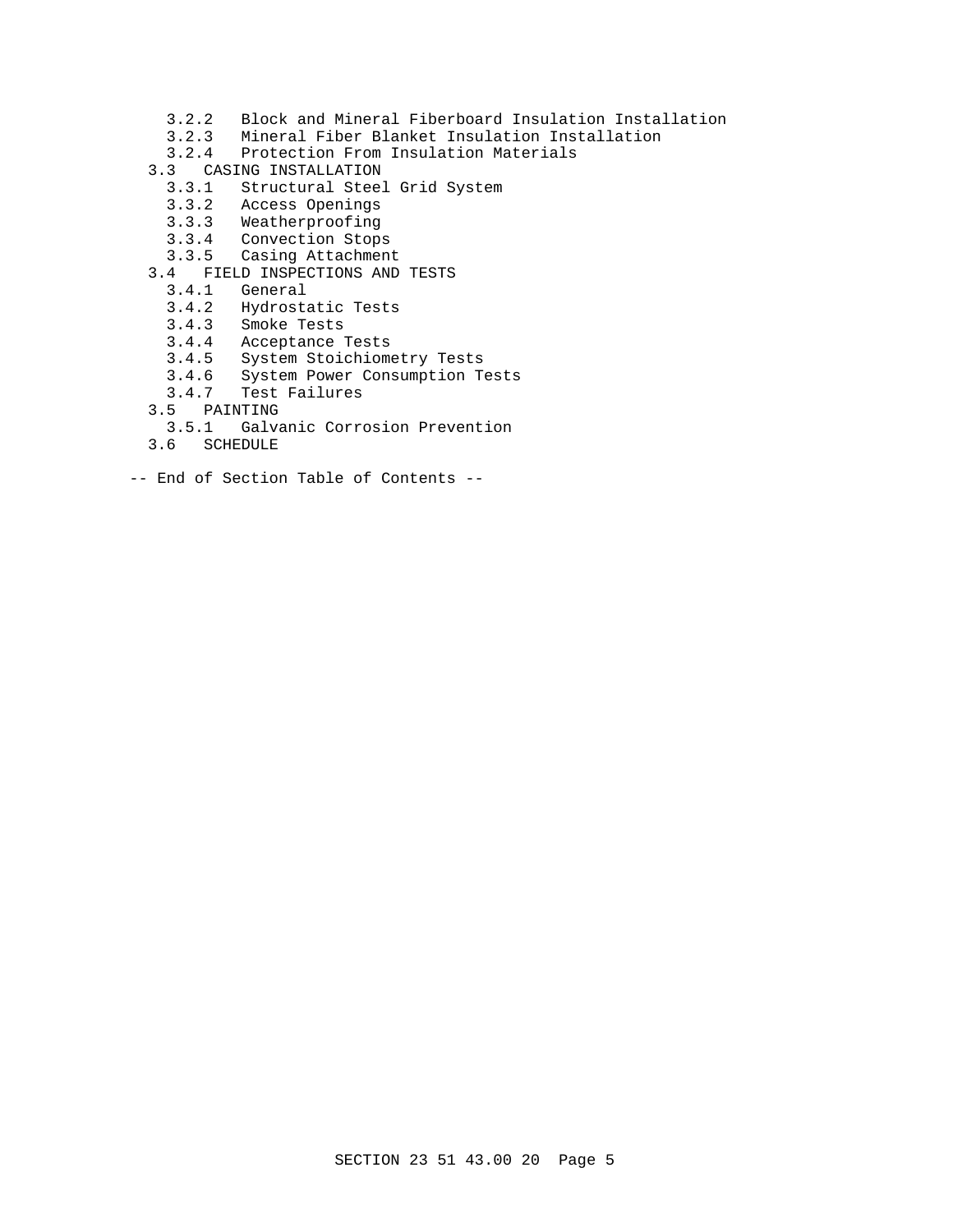USACE / NAVFAC / AFCEC / NASA

--------------------------------------

Preparing Activity: NAVFAC

Superseding UFGS-23 51 43.00 20 (April 2006)

UFGS-23 51 43.00 20 (February 2010)

#### UNIFIED FACILITIES GUIDE SPECIFICATIONS

References are in agreement with UMRL dated April 2022 

SECTION 23 51 43.00 20

DUST AND GAS COLLECTOR, DRY SCRUBBER AND FABRIC FILTER TYPE  $02/10$ 

NOTE: This quide specification covers the requirements for furnishing, installing, adjusting, and testing of a dry flue gas desulfurization (FGD) scrubber(s) and fabric filter baghouse(s) system.

Adhere to UFC 1-300-02 Unified Facilities Guide Specifications (UFGS) Format Standard when editing this guide specification or preparing new project specification sections. Edit this guide specification for project specific requirements by adding, deleting, or revising text. For bracketed items, choose applicable item(s) or insert appropriate information.

Remove information and requirements not required in respective project, whether or not brackets are present.

Comments, suggestions and recommended changes for this guide specification are welcome and should be submitted as a Criteria Change Request (CCR). 

NOTE: The dry FGD scrubber(s) is intended to be used for flue gas sulfur dioxide removal and collection associated with coal-fired boilers. Coal-fired boilers applicable to this specification are those designed with capacities ranging between 6.30 and 31.50 kg of steam per second 50,000 and 250,000 pounds of steam per hour. The design shall be as a system where one manufacturer is responsible for the fabric filter baghouse and the dry FGD scrubber. There are probably no manufacturers that can meet all the specifications. Discretion must be exercised to determine which deviations are acceptable. Removing either the dry FGD or the fabric filter baghouse out as a separate design or purchase is not acceptable.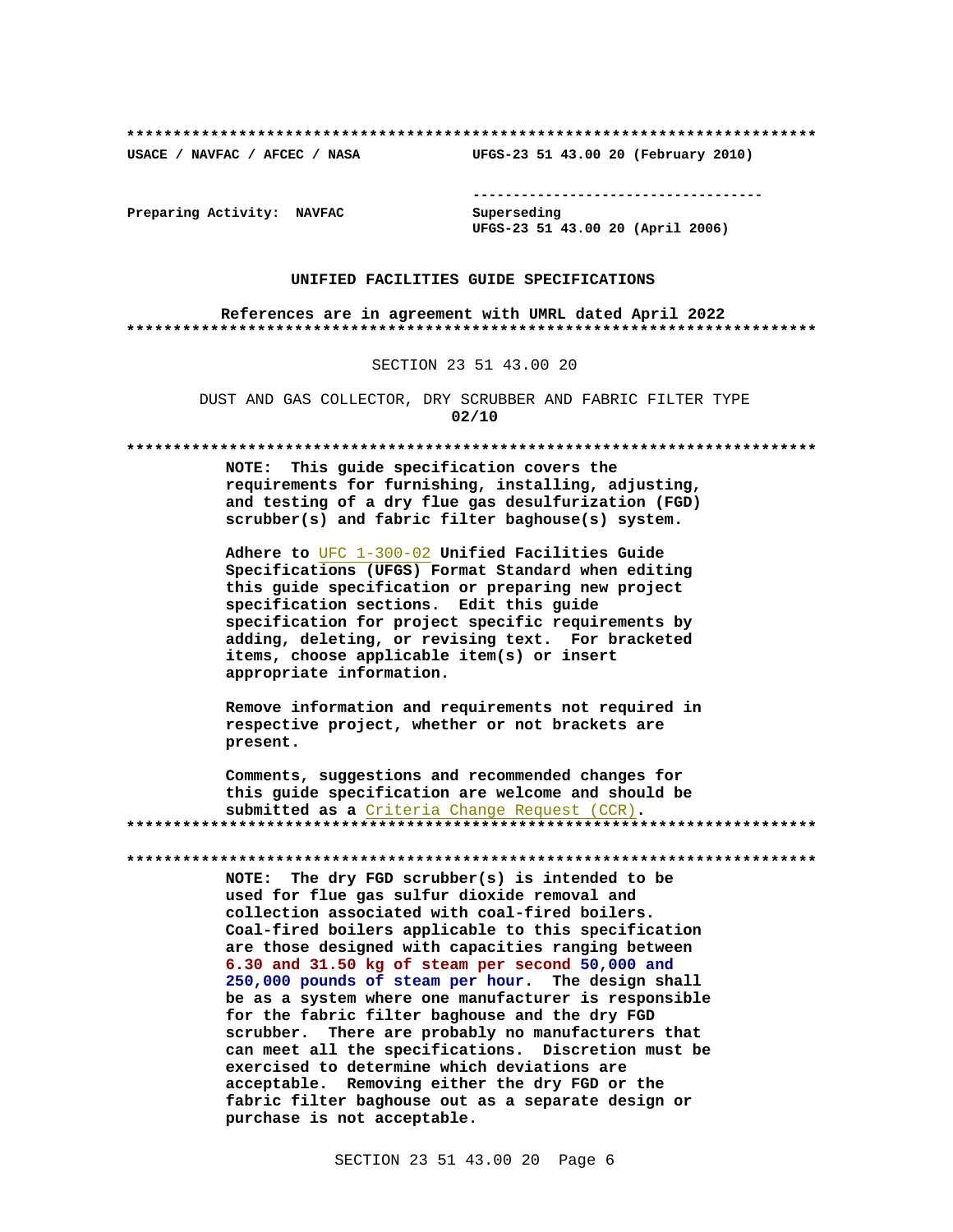# PART 1 GENERAL

# 1.1 REFERENCES

#### 

NOTE: This paragraph is used to list the publications cited in the text of the guide specification. The publications are referred to in the text by basic designation only and listed in this paragraph by organization, designation, date, and title.

Use the Reference Wizard's Check Reference feature when you add a Reference Identifier (RID) outside of the Section's Reference Article to automatically place the reference in the Reference Article. Also use the Reference Wizard's Check Reference feature to update the issue dates.

References not used in the text will automatically be deleted from this section of the project specification when you choose to reconcile references in the publish print process. 

The publications listed below form a part of this specification to the extent referenced. The publications are referred to within the text by the basic designation only.

ACOUSTICAL SOCIETY OF AMERICA (ASA)

ASA S12.54

(2011; R 2016) Acoustics - Determination of Sound Power Levels of Noise Sources Using Sound Pressure - Engineering Method in an Essentially Free Field over a Reflecting Plane

AIR MOVEMENT AND CONTROL ASSOCIATION INTERNATIONAL, INC. (AMCA)

| AMCA 99      | (2016) Standards Handbook                                                                               |
|--------------|---------------------------------------------------------------------------------------------------------|
| AMCA 201     | $(2002; R 2011)$ Fans and Systems                                                                       |
| AMCA 210     | (2016) Laboratory Methods of Testing Fans<br>for Aerodynamic Performance Rating                         |
| $AMCA 500-D$ | (2018) Laboratory Methods of Testing<br>Dampers for Rating                                              |
| AMCA 801     | (2001; R 2008) Industrial Process/Power<br>Generation Fans: Specification Guidelines                    |
| AMCA 802     | (2019) Industrial Process/Power Generation<br>Fans: Establishing Performance Using<br>Laboratory Models |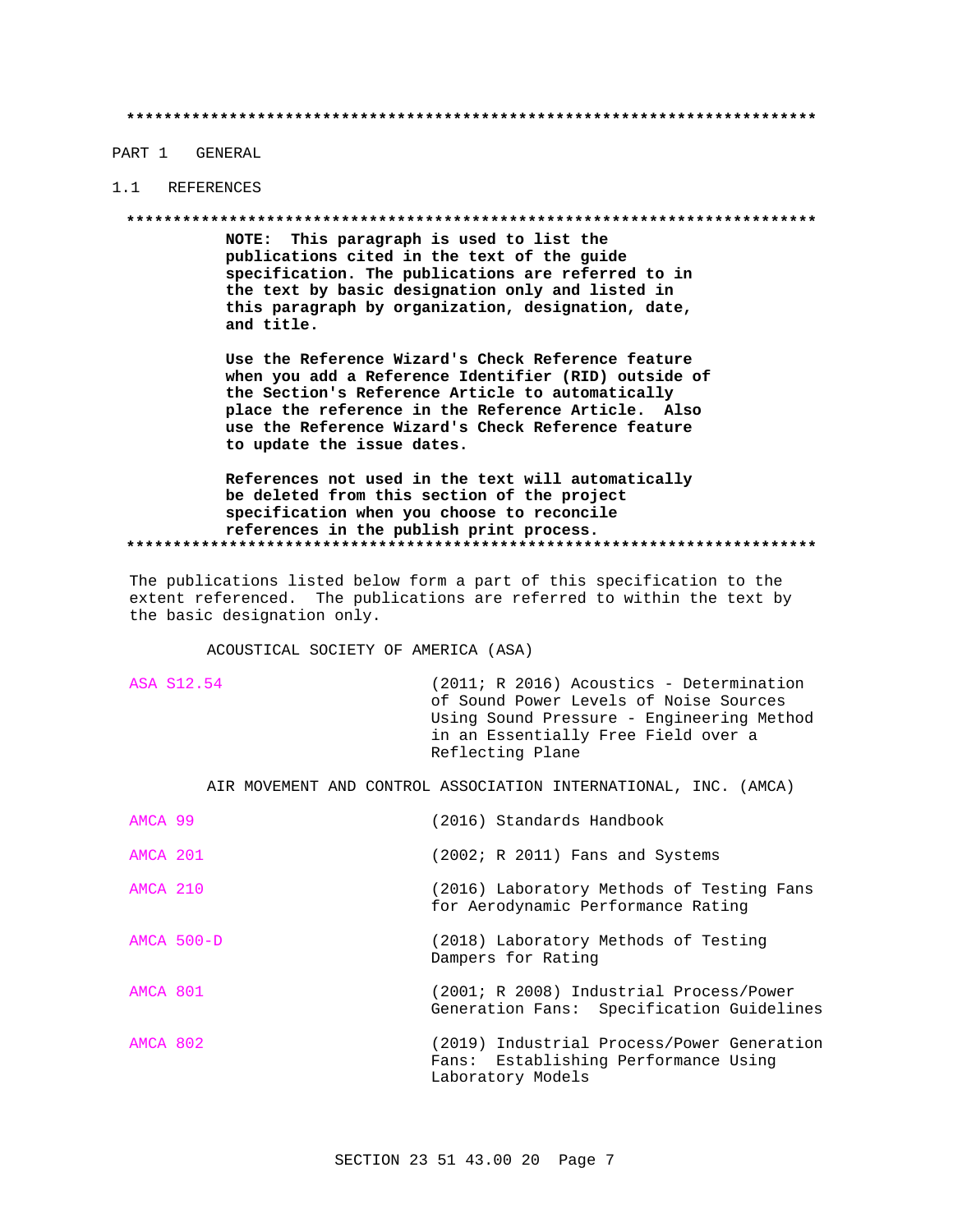|  | AMERICAN BEARING MANUFACTURERS ASSOCIATION (ABMA) |  |
|--|---------------------------------------------------|--|
|  |                                                   |  |

| ABMA 9  | (2015) Load Ratings and Fatique Life for<br>Ball Bearings |
|---------|-----------------------------------------------------------|
| ARMA 11 | (2014) Load Ratings and Fatique Life for                  |

Roller Bearings

AMERICAN INSTITUTE OF STEEL CONSTRUCTION (AISC)

| AISC 360 | (2016) Specification for Structural Steel<br>Buildings |
|----------|--------------------------------------------------------|
|          |                                                        |

AMERICAN SOCIETY OF MECHANICAL ENGINEERS (ASME)

|                  | <b>ASME B16.3</b>              | (2021) Malleable Iron Threaded Fittings,<br>Classes 150 and 300                         |
|------------------|--------------------------------|-----------------------------------------------------------------------------------------|
|                  | <b>ASME B16.5</b>              | (2020) Pipe Flanges and Flanged Fittings<br>NPS 1/2 Through NPS 24 Metric/Inch Standard |
|                  | <b>ASME B16.9</b>              | (2018) Factory-Made Wrought Buttwelding<br>Fittings                                     |
|                  | <b>ASME B31.1</b>              | (2020) Power Piping                                                                     |
|                  | <b>ASME B36.10M</b>            | (2015; Errata 2016) Welded and Seamless<br>Wrought Steel Pipe                           |
| <b>ASME BPVC</b> |                                | (2010) Boiler and Pressure Vessels Code                                                 |
|                  | ASME HST-4                     | (2021) Performance Standard for Overhead<br>Electric Wire Rope Hoists                   |
|                  | AMERICAN WELDING SOCIETY (AWS) |                                                                                         |

| AWS D1.1/D1.1M |              |  | (2020; Errata 1 2021) Structural Welding |  |
|----------------|--------------|--|------------------------------------------|--|
|                | Code - Steel |  |                                          |  |

# ASTM INTERNATIONAL (ASTM)

| ASTM A36/A36M          | (2019) Standard Specification for Carbon<br>Structural Steel                                                |
|------------------------|-------------------------------------------------------------------------------------------------------------|
| ASTM A48/A48M          | (2003; R 2021) Standard Specification for<br>Gray Iron Castings                                             |
| ASTM A53/A53M          | (2020) Standard Specification for Pipe,<br>Steel, Black and Hot-Dipped, Zinc-Coated,<br>Welded and Seamless |
| <b>ASTM A106/A106M</b> | (2019a) Standard Specification for<br>Seamless Carbon Steel Pipe for<br>High-Temperature Service            |
| ASTM A108              | (2013) Standard Specification for Steel<br>Bar, Carbon and Alloy, Cold-Finished                             |
| <b>ASTM A123/A123M</b> | (2017) Standard Specification for Zinc                                                                      |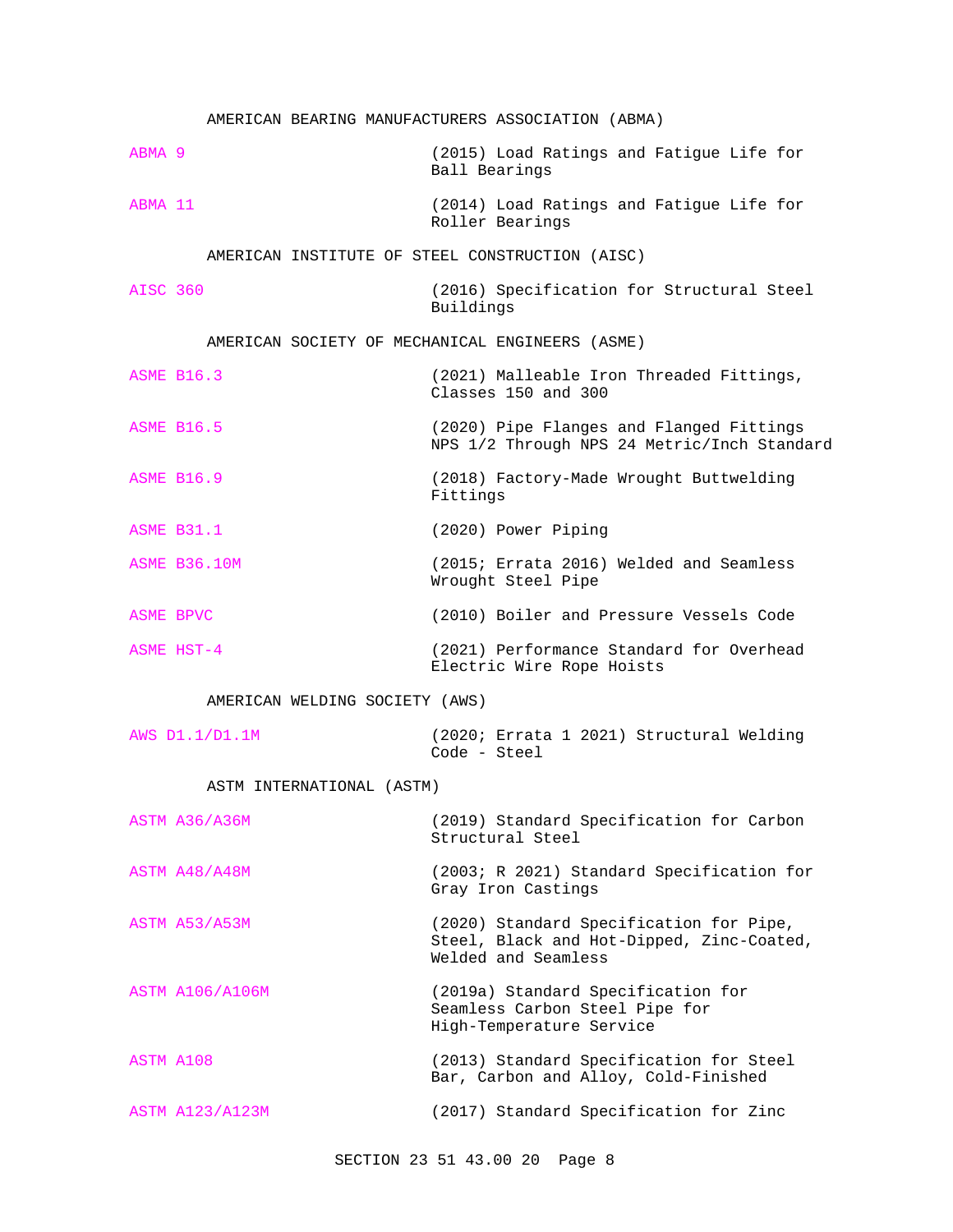|                        | (Hot-Dip Galvanized) Coatings on Iron and<br>Steel Products                                                                                                        |
|------------------------|--------------------------------------------------------------------------------------------------------------------------------------------------------------------|
| ASTM A126              | (2004; R 2019) Standard Specification for<br>Gray Iron Castings for Valves, Flanges,<br>and Pipe Fittings                                                          |
| ASTM A167              | (2011) Standard Specification for<br>Stainless and Heat-Resisting<br>Chromium-Nickel Steel Plate, Sheet, and<br>Strip                                              |
| <b>ASTM A240/A240M</b> | (2020a) Standard Specification for<br>Chromium and Chromium-Nickel Stainless<br>Steel Plate, Sheet, and Strip for Pressure<br>Vessels and for General Applications |
| <b>ASTM A242/A242M</b> | (2013; R 2018) Standard Specification for<br>High-Strength Low-Alloy Structural Steel                                                                              |
| <b>ASTM A269/A269M</b> | (2015; R 2019) Standard Specification for<br>Seamless and Welded Austenitic Stainless<br>Steel Tubing for General Service                                          |
| <b>ASTM A276/A276M</b> | (2017) Standard Specification for<br>Stainless Steel Bars and Shapes                                                                                               |
| ASTM A307              | (2021) Standard Specification for Carbon<br>Steel Bolts, Studs, and Threaded Rod 60<br>000 PSI Tensile Strength                                                    |
| <b>ASTM A325</b>       | (2014) Standard Specification for<br>Structural Bolts, Steel, Heat Treated,<br>120/105 ksi Minimum Tensile Strength                                                |
| ASTM A325M             | (2014) Standard Specification for<br>Structural Bolts, Steel, Heat Treated, 830<br>MPa Minimum Tensile Strength (Metric)                                           |
| <b>ASTM A490</b>       | (2014a) Standard Specification for<br>Structural Bolts, Alloy Steel, Heat<br>Treated, 150 ksi Minimum Tensile Strength                                             |
| ASTM A490M             | (2014a) Standard Specification for<br>High-Strength Steel Bolts, Classes 10.9<br>and 10.9.3, for Structural Steel Joints<br>(Metric)                               |
| <b>ASTM A580/A580M</b> | (2018) Standard Specification for<br>Stainless Steel Wire                                                                                                          |
| ASTM A743/A743M        | (2021) Standard Specification for<br>Castings, Iron-Chromium,<br>Iron-Chromium-Nickel, Corrosion Resistant,<br>for General Application                             |
| ASTM B61               | (2015; R 2021) Standard Specification for<br>Steam or Valve Bronze Castings                                                                                        |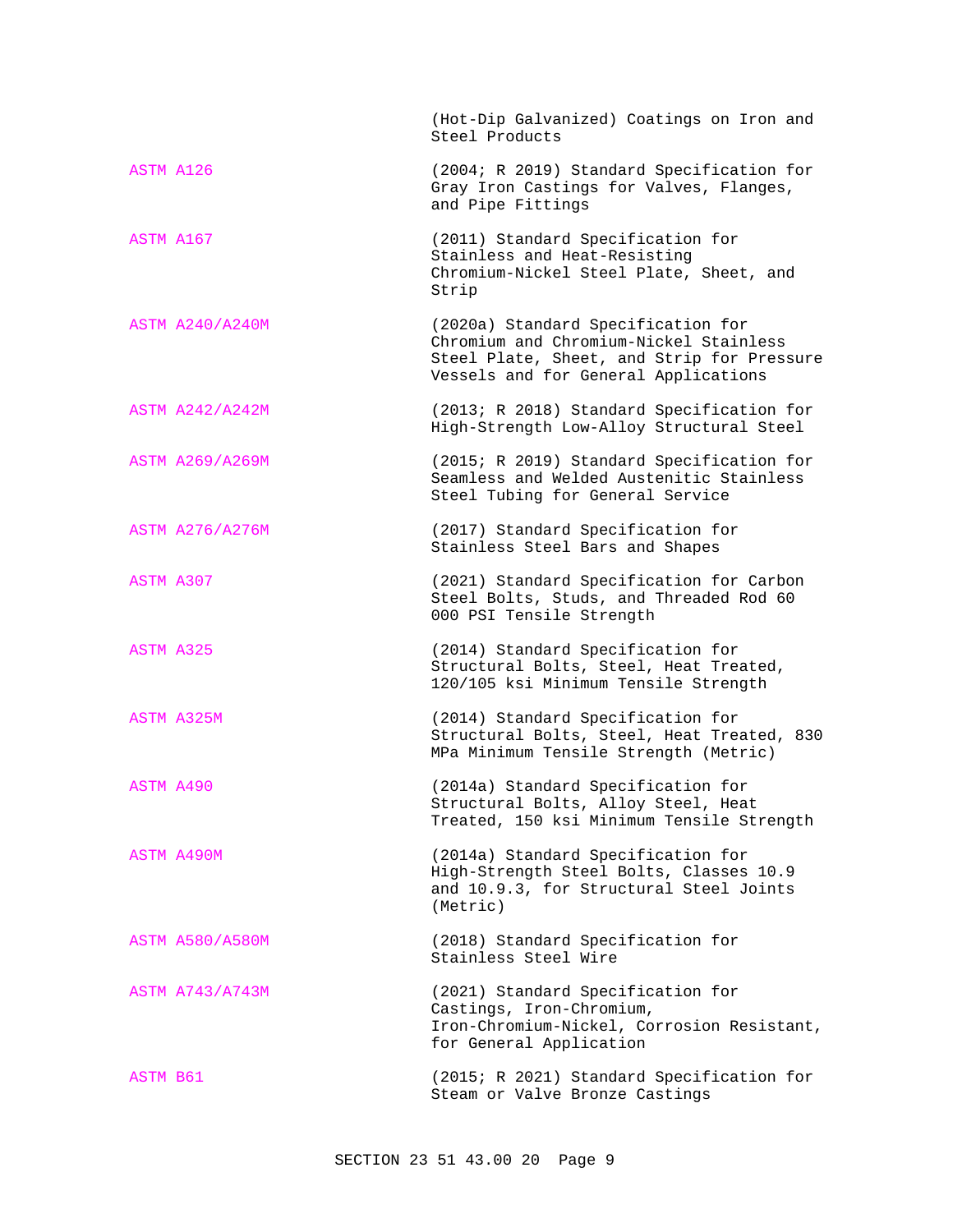|                  | ASTM B75/B75M          | (2020) Standard Specification for Seamless<br>Copper Tube                                                                                                                                |
|------------------|------------------------|------------------------------------------------------------------------------------------------------------------------------------------------------------------------------------------|
|                  | <b>ASTM B103/B103M</b> | (2019) Standard Specification for Phosphor<br>Bronze Plate, Sheet, Strip, and Rolled Bar                                                                                                 |
| ASTM B443        |                        | (2019) Standard Specification for<br>Nickel-Chromium-Molybdenum-Columbium Alloy<br>(UNS N06625) and<br>Nickel-Chromium-Molybdenum-Silicon Alloy<br>(UNS N06219)* Plate, Sheet, and Strip |
| ASTM B584        |                        | (2014) Standard Specification for Copper<br>Alloy Sand Castings for General<br>Applications                                                                                              |
| <b>ASTM C25</b>  |                        | (2017) Standard Test Methods for Chemical<br>Analysis of Limestone, Quicklime, and<br>Hydrated Lime                                                                                      |
| <b>ASTM C110</b> |                        | (2020) Standard Test Methods for Physical<br>Testing of Quicklime, Hydrated Lime, and<br>Limestone                                                                                       |
|                  | ASTM D396              | (2021) Standard Specification for Fuel Oils                                                                                                                                              |
|                  | <b>ASTM D578/D578M</b> | (2005; E 2011; R 2011) Glass Fiber Strands                                                                                                                                               |
|                  | ASTM D737              | (2018) Standard Test Method for Air<br>Permeability of Textile Fabrics                                                                                                                   |
|                  | ASTM D1682             | (1964; R 1975e1) Test for Breaking Load<br>and Elongation of Textile Fabrics                                                                                                             |
|                  | ASTM D1777             | (1996; E 2011; R 2011) Thickness of<br>Textile Materials                                                                                                                                 |
|                  | ASTM D2176             | (1997a; R 2007) Folding Endurance of Paper<br>by the M.I.T. Tester                                                                                                                       |
|                  | ASTM D3775             | (2017; E 2018) Standard Test Method for<br>End (Warp) and Pick (Filling) Count of<br>Woven Fabrics                                                                                       |
|                  | ASTM D3776/D3776M      | (2009a; R 2017) Standard Test Methods for<br>Mass Per Unit Area (Weight) of Fabric                                                                                                       |
|                  | ASTM D3887             | (1996; R 2008) Standard Specification for<br>Tolerances for Knitted Fabrics                                                                                                              |
|                  | ASTM E515              | (2011) Leaks Using Bubble Emission<br>Techniques                                                                                                                                         |
|                  |                        |                                                                                                                                                                                          |

# HYDRAULIC INSTITUTE (HI)

| HI M100 |  |  |  | (2009) HI Pump Standards Set |  |
|---------|--|--|--|------------------------------|--|
|---------|--|--|--|------------------------------|--|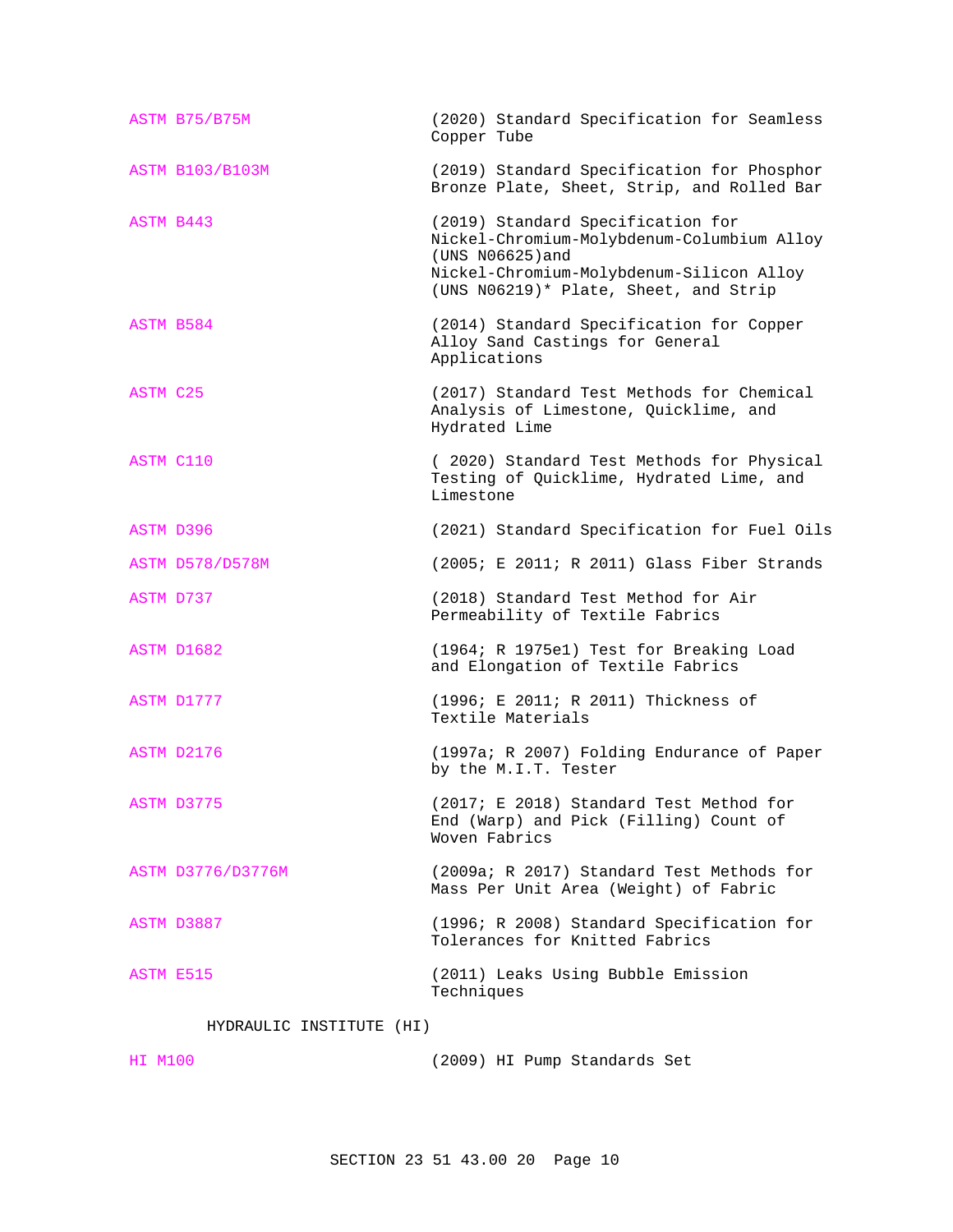# INSTITUTE OF CLEAN AIR COMPANIES (ICAC)

| ICAC EP-7                                   | (2004) Electrostatic Precipitator Gas Flow<br>Model Studies                                                                               |
|---------------------------------------------|-------------------------------------------------------------------------------------------------------------------------------------------|
| $ICAC F-2$                                  | (1972) Fundamentals of Fabric Collectors<br>and Glossary of Terms                                                                         |
| $ICAC F-3$                                  | (2002) Operation and Maintenance of Fabric<br>Filters                                                                                     |
| $ICAC F-5$                                  | (1991) Types of Fabric Filters                                                                                                            |
|                                             | INSTITUTE OF ELECTRICAL AND ELECTRONICS ENGINEERS (IEEE)                                                                                  |
| IEEE 85                                     | (1973; R 1986) Test Procedure for Airborne<br>Sound Measurements on Rotating Electric<br>Machinery                                        |
| <b>IEEE 112</b>                             | (2017) Standard Test Procedure for<br>Polyphase Induction Motors and Generators                                                           |
| <b>IEEE 114</b>                             | (2001) Test Procedure for Single-Phase<br>Induction Motors                                                                                |
| <b>IEEE C37.90.1</b>                        | (2013) Standard for Surge Withstand<br>Capability (SWC) Tests for Relays and<br>Relay Systems Associated with Electric<br>Power Apparatus |
| INDUSTRY (MSS)                              | MANUFACTURERS STANDARDIZATION SOCIETY OF THE VALVE AND FITTINGS                                                                           |
| MSS SP-58                                   | (2018) Pipe Hangers and Supports -<br>Materials, Design and Manufacture,<br>Selection, Application, and Installation                      |
| MSS SP-69                                   | (2003; Notice 2012) Pipe Hangers and                                                                                                      |
|                                             | Supports - Selection and Application (ANSI<br>Approved American National Standard)                                                        |
| MATERIAL HANDLING INDUSTRY OF AMERICA (MHI) |                                                                                                                                           |
| MHI MH27.1                                  | (2009) Specifications for Underhung Cranes<br>and Monorail Systems                                                                        |
|                                             | NATIONAL ELECTRICAL MANUFACTURERS ASSOCIATION (NEMA)                                                                                      |
| NEMA AB 1                                   | (2002) Molded-Case Circuit Breakers,<br>Molded Case Switches, and Circuit-Breaker<br>Enclosures                                           |
| NEMA C50.41                                 | (2012; R 2021) Polyphase Induction Motors<br>for Power Generating Stations                                                                |
| NEMA ICS 6                                  | (1993; R 2016) Industrial Control and<br>Systems: Enclosures                                                                              |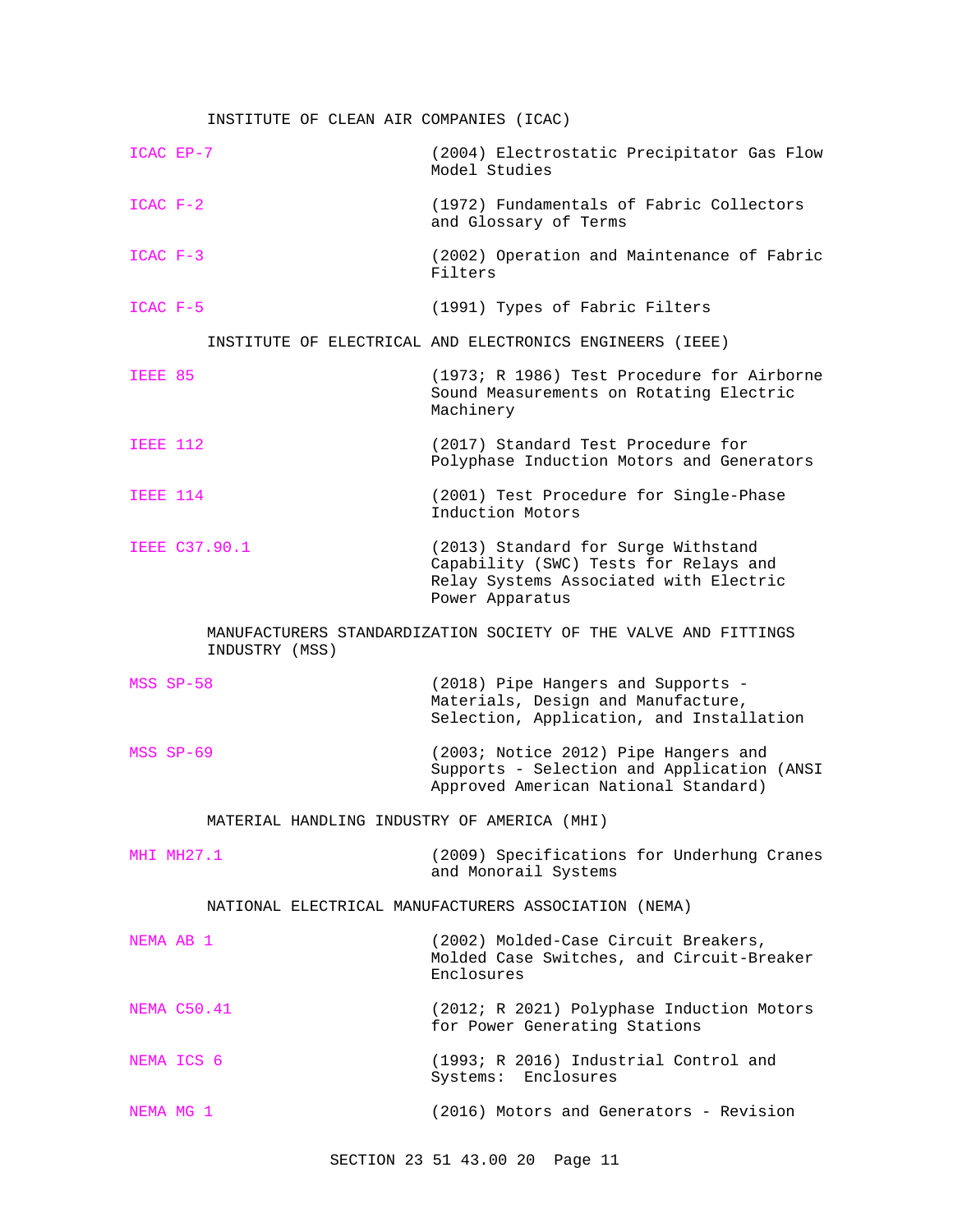1: 2018; Includes 2021 Updates to Parts 0, 1, 7, 12, 30, and 31 NATIONAL FIRE PROTECTION ASSOCIATION (NFPA) NFPA 70 (2020; ERTA 20-1 2020; ERTA 20-2 2020; TIA 20-1; TIA 20-2; TIA 20-3; TIA 20-4) National Electrical Code SHEET METAL AND AIR CONDITIONING CONTRACTORS' NATIONAL ASSOCIATION (SMACNA) SMACNA 1793 (2012) Architectural Sheet Metal Manual, 7th Edition SOCIETY FOR PROTECTIVE COATINGS (SSPC) SSPC PS 12.01 (2002; E 2004) One Coat Zinc-Rich Painting System SSPC SP 1 (2015) Solvent Cleaning SSPC SP 6/NACE No.3 (2007) Commercial Blast Cleaning U.S. GENERAL SERVICES ADMINISTRATION (GSA) FS W-C-375 (Rev E; Supp 1; Am 1) Circuit Breakers, Molded Case, Branch Circuit and Service U.S. NATIONAL ARCHIVES AND RECORDS ADMINISTRATION (NARA) 40 CFR 60 Standards of Performance for New Stationary Sources UNDERWRITERS LABORATORIES (UL) UL 67 (2018; Reprint Jul 2020) UL Standard for Safety Panelboards UL 845 (2021) UL Standard for Safety Motor Control Centers 1.2 GENERAL REQUIREMENTS 1.2.1 Mechanical General Requirements Section 23 03 00.00 20 BASIC MECHANICAL MATERIALS AND METHODS, applies to this section. 1.2.2 Electrical General Requirements Section 26 20 00 INTERIOR DISTRIBUTION SYSTEM, applies to this section. 1.2.3 General Application of Reference Specifications

In regard to referenced Federal Specifications and Military Specifications, the following exceptions apply:

a. Preproduction samples are not required.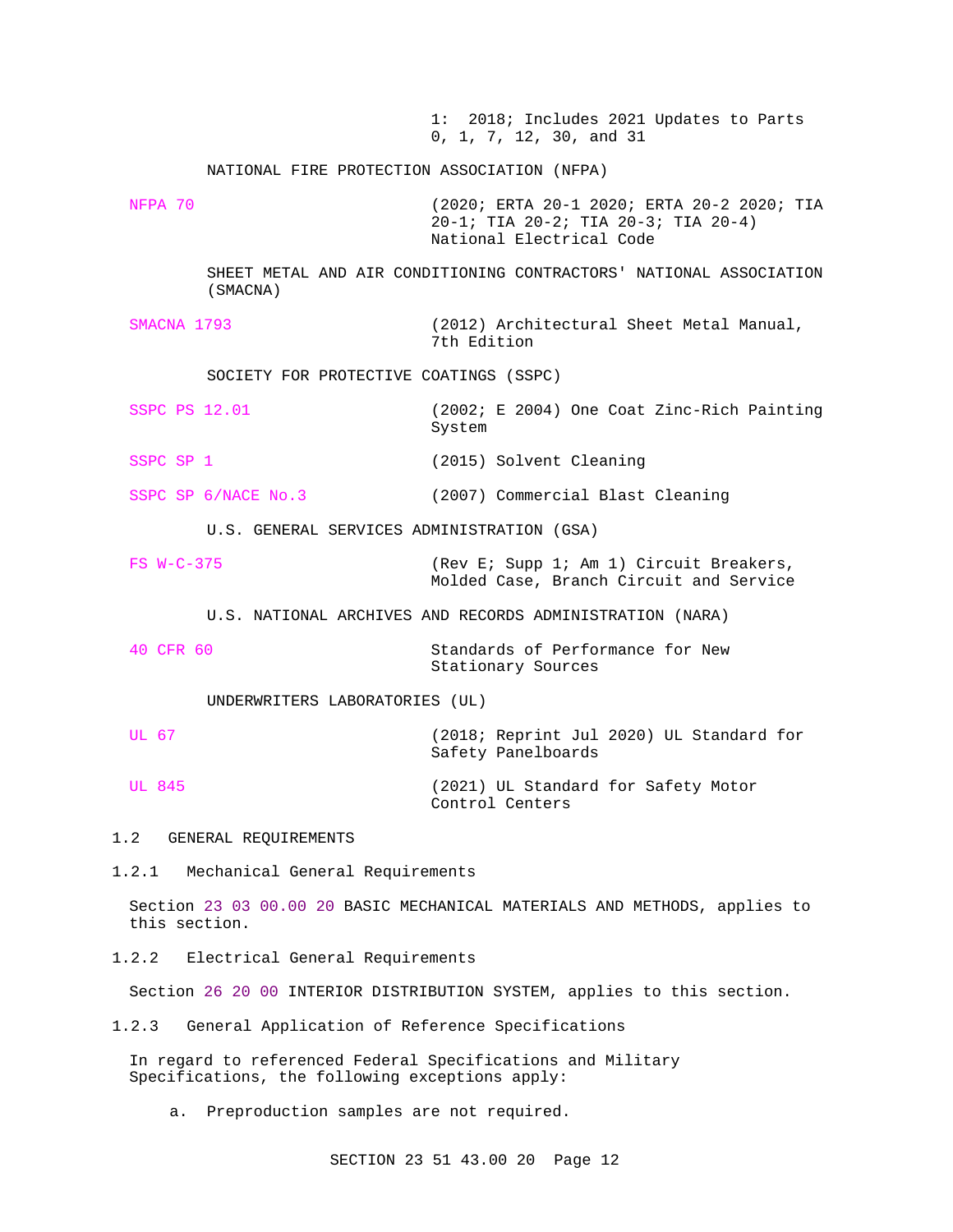- b. Certified test reports are not required.
- c. The preservation and packing requirements shall be the manufacturer's standard method.

#### 1.2.4 Steam Generators

### 

NOTE: Use fuel oil that is available at activity and that can be burned in the steam generators. A similar fuel oil should be used in all steam generators. The maximum steam demand shall be determined by the activity and the number of steam generators shall reflect turn down ratios, low steam demand, and swing conditions. 

The steam generators will be [stoker] [pulverizer] coal-fired and will also be capable of 100 percent oil firing. Boilout and start-up of the boilers will be with No. [\_\_\_\_] fuel oil. The steam generators will be used to supply steam to [a steam distribution system serving process and space heating loads][a cogeneration system]. Consequently, the units will operate with a wide load range and rapid load changes. The maximum steam demand can be met by operation of [\_\_\_\_\_] steam generators. A steam generator will be available for emergency or standby service.

#### 1.3 DEFINITIONS

## NOTE: Refer to ICAC FGD1 for additional flue gas desulfurization terminology.

- a. Adiabatic Saturation Temperature: The temperature resulting when water is evaporated into the flue gases, in adiabatic process, until the flue gases are saturated. The adiabatic saturation temperature is equal to the wet-bulb temperature.
- b. Approach Temperature: The temperature difference between the actual temperature of a given gas-vapor mixture and the adiabatic saturation temperature of that gas-vapor mixture.
- c. Spray/Dryer: An apparatus in which flue gas is contacted with a slurry or solution such that the flue gas is adiabatically humidified and the slurry or solution is evaporated to apparent dryness.
- d. Stoichiometry: The moles of slaked sorbent introduced to the system divided by the moles of sorbent theoretically required for complete reaction with all of the sulfur dioxide entering the system whether or not it is all removed.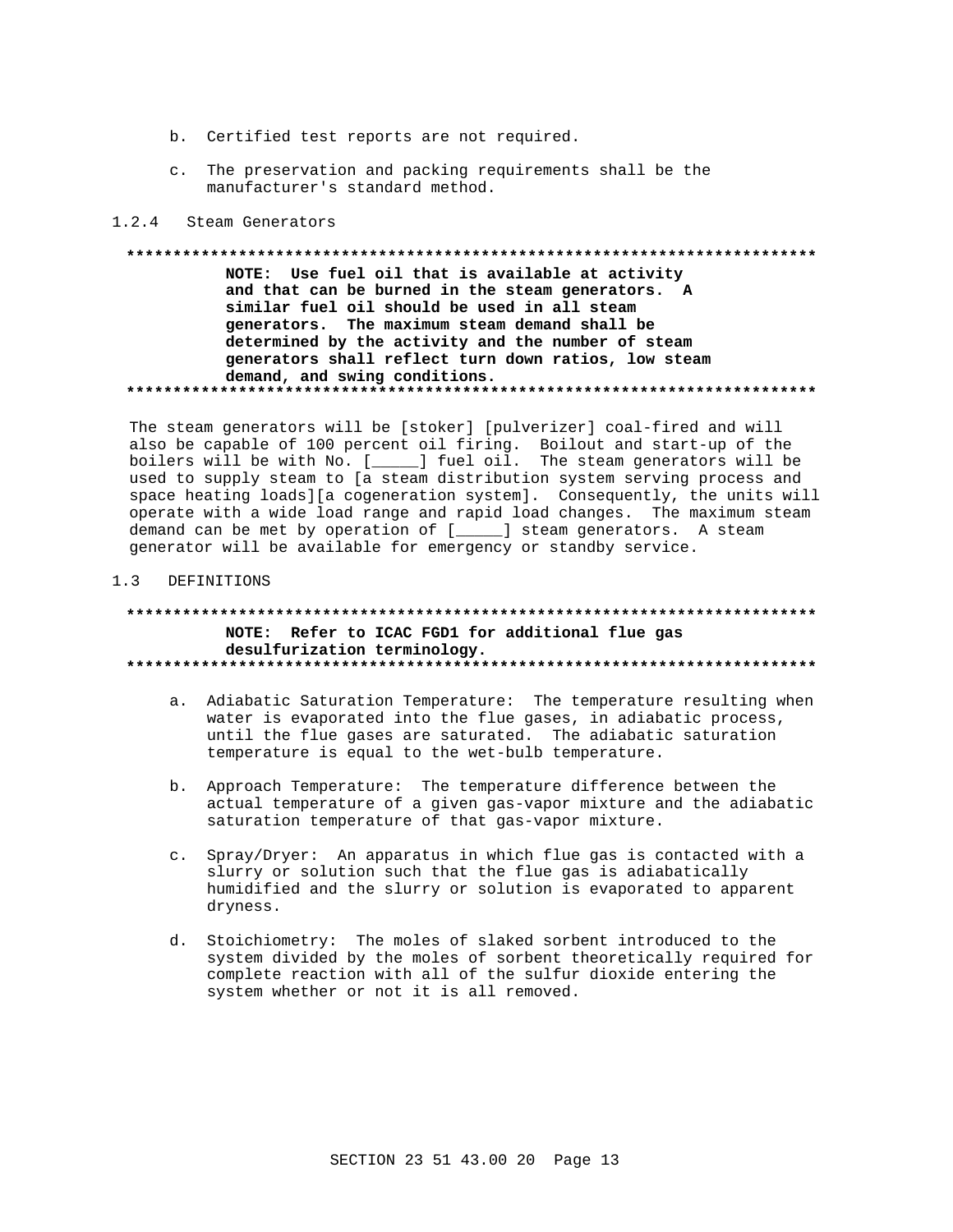#### 1.4 DESIGN REQUIREMENTS

## 1.4.1 Detail Drawing

### 1.4.1.1 Dust Collector System

Submit drawings and diagrams necessary to erect, install, startup, and place the FGD system into regular operation. Indicate the kind, size, arrangement, weight of each component, and breakdown for shipment; the external connections, location of local controls, remote control panels, anchorages, and support required; the dimensions needed for installation and correlation with other materials and equipment; and structural steel and foundations. Submit fabrication details including reinforcing and embedded items cutouts, holes, welds, and attachments, and identify components with piece mark numbers. Include the erection, assembly, and installation sequences, and the tolerances to be maintained in erection, assembly, and installation.

### 1.4.1.2 Dust Collector Components

Submit drawings for each component showing design and assembly. Include the arrangement of internal apparatus and components, and the location of internal piping, tubing, valves, wireways, busses, and terminal blocks, and flow diagrams with flow rates, pressures, temperatures, valving, and instrumentation. Submit drawings for each gage board, instrument rack, mounting plate, and transmitter bracket showing at least the construction features, bracing, brackets, device mounting holes, and dimensions required for fabrication. Submit schematic drawings of processing sensing lines for each type of installation, instrument, or special case including water level columns and draft lines. Submit layout drawings of control boards and system cabinets showing component arrangement. Submit drawings for each graphic subpanel, to include symbols, flow lines, indicating lights, switches and other devices. Damper submittals shall indicate information for the general arrangement and outline, insulation, instrumentation, erection, electric motors, details of seal air systems, and design flows and pressures for transmittal to damper manufacturers. For instrument and control devices, submit outline drawings and listing of tag numbers for each type of device furnished. One drawing may be used for devices of the same type, but the drawing shall be marked to list the tag number of devices to which it applies. Indicate tag numbers on device drawings, instrument lists, functional diagrams, and logics. Include drawings that apply to each item listed below.

- a. Spray dryer sulfur dioxide absorbers
- b. Lime system
- c. Dampers
- d. Instruments and control devices
- e. Control panels
- f. Electric motors
- g. Atomizers
- h. Fabric filter baghouse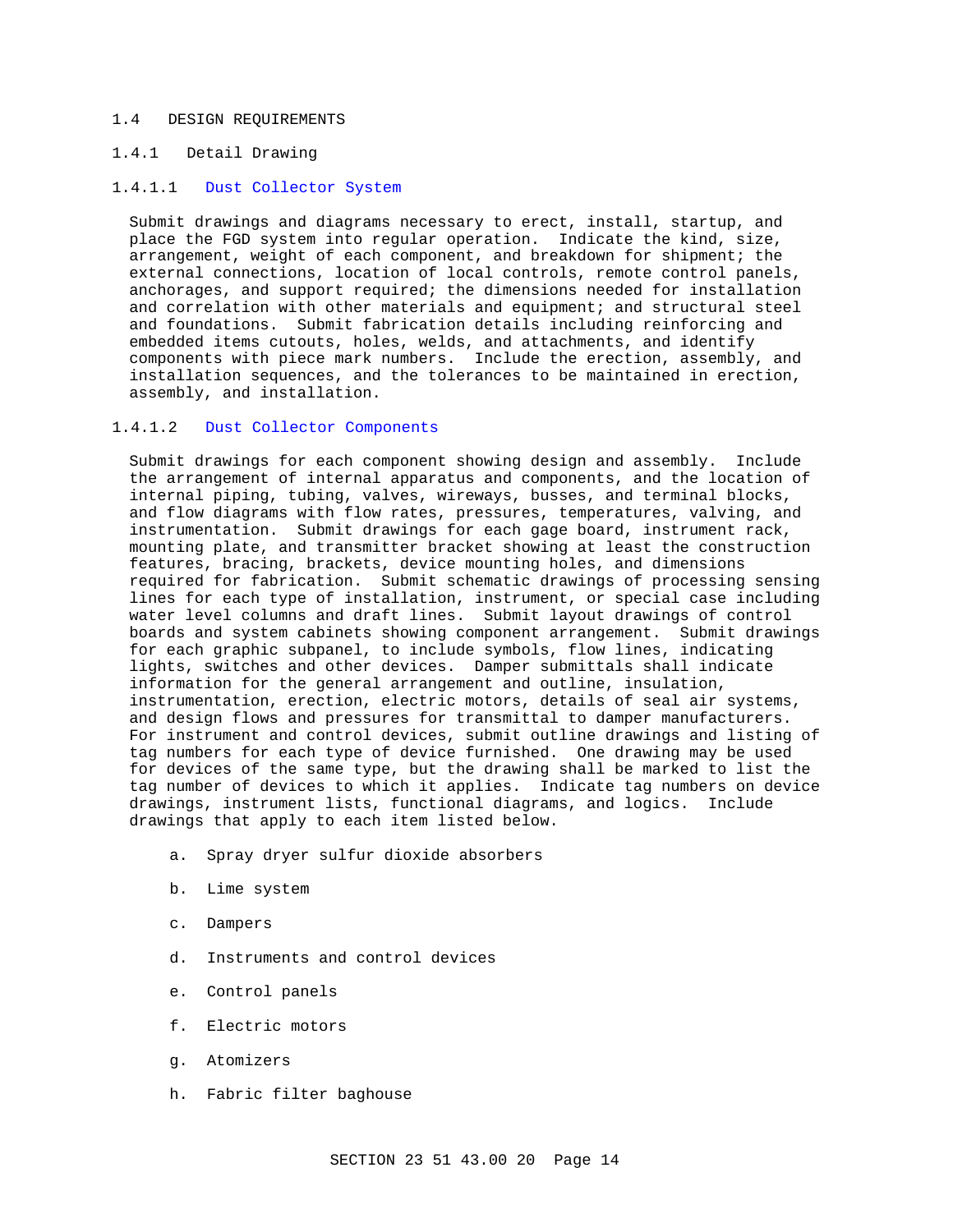- i. Ductwork
- j. Expansion joints
- k. Fans
- l. Pumps
- m. Access systems

#### 1.4.1.3 Piping Drawings

Submit general arrangement and outline, piping fabrication, erection, piping connection, valves, pipe hangers, insulation, and instrumentation. Contractor shall submit complete drawings for piping furnished in plan and elevation. Submit dimensions required for fabrication and assembly of piping components and location of field joints and identify components with piece mark numbers, location of hangers and supports, and the location of instrument, vent, and drain connections. Submit drawings showing approximate field routing for instrument control tubing bundles. Include details of engineered hanger assemblies showing plan location, elevations of piping and support steel in the design, cold and hot positions, design loads, and a complete bill of materials.

## 1.4.1.4 Wiring Diagrams

Include a wiring diagram with each wire or wire bundle shown by a line, or a point-to-point type wiring diagram with individual wire designations listed at the location of each termination and identify device and equipment terminals, and internal and external connection terminal blocks.

### 1.4.1.5 Schematic Control Diagrams

Submit elementary diagrams of control and alarm functions, both internal and external to the equipment, wire colors, ANSI symbols circuit designations, and identify external connection terminals and terminal blocks. Submit process and piping instrumentation diagrams, analog control system functional diagrams and associated logic, logic diagrams of digital systems, flow charts or word logic of software systems, description of operation of each control system, electrical interconnection drawings showing external terminal blocks for each input, output, and power cable connection and destination of other end of cable, analog and digital signal input and output lists, and nameplate lists.

### 1.4.1.6 Printed Circuitboards Information

Include a schematic diagram and board photographs or component layout drawings, with parts labeled, for each type of board and as a parts list containing complete description of discrete components and integrated circuits.

# 1.4.2 Calculations

Submit hangar load calculations and equipment foundation design loading requirements for conditions of testing and operation including a loading plan showing design base loads for each piece of equipment and equipment support. Submit FGD system panelboard heat load for use in design of control room air-conditioning system.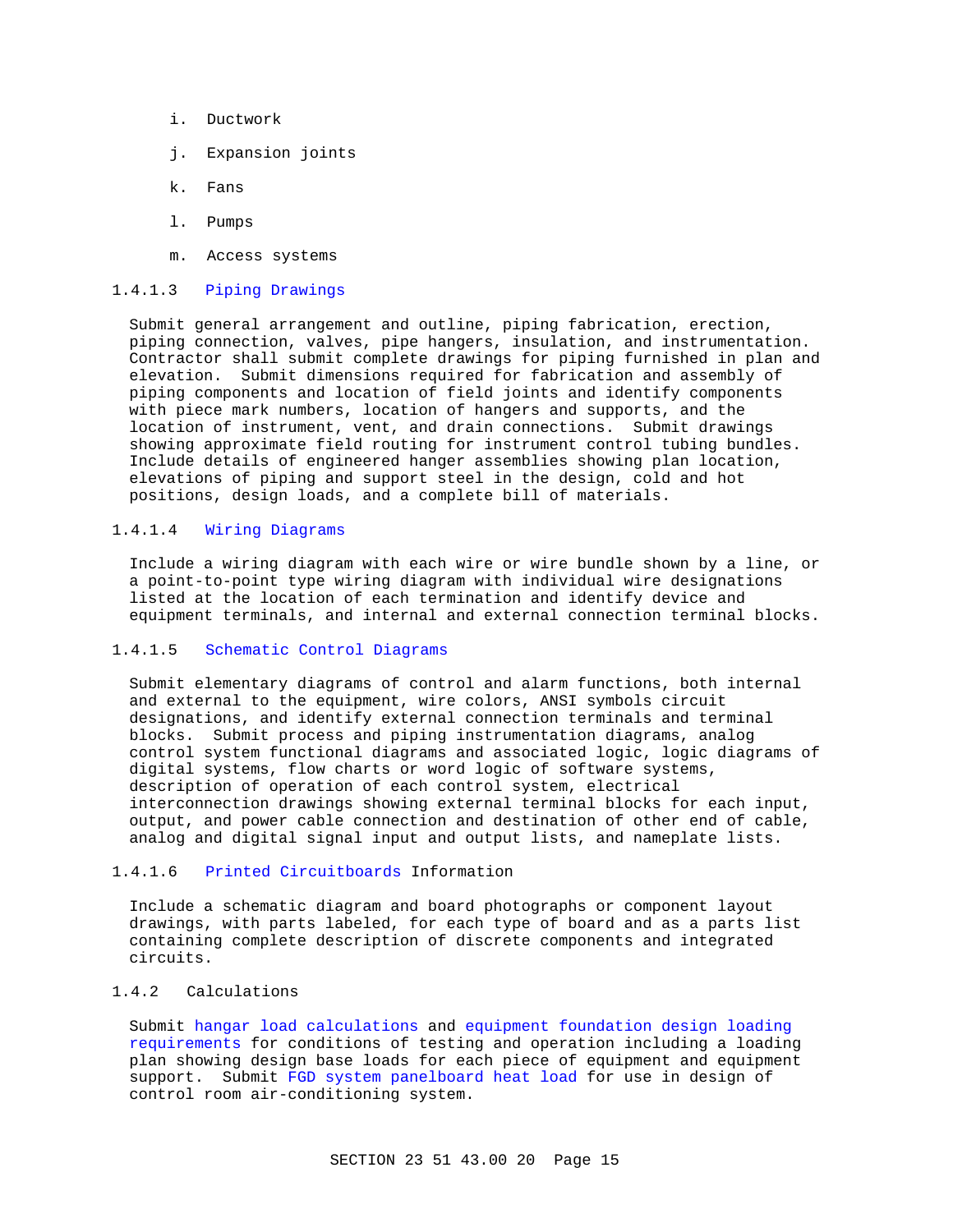#### $1.4.3$ Additional Product Data

For resistance temperature detectors, submit calibration curve showing predicted resistance versus temperature for the range of 0 C to 1,000 degrees C 32 to 1832 degrees F. For vanes and dampers requiring control drives, submit the maximum allowable torque and forces to avoid damage to the damper or vane components. For insulation, include a tabulation including manufacturer, manufacturer's designation, and complete specifications including density, thermal conductivity, sound transmission loss, flexural strength, compressive strength, temperature rating, and dimensional stability. Submit detailed specifications of any rubber hose and rubber-lined pipe proposed for use. For electric motors, submit nameplate data for motors including the manufacturer's name, model, serial number, type and frame designation, power horsepower rating, and time rating. For fans, provide octave band sound pressure levels, fan performance curves, class, air flow, pressure, power horsepower, and efficiency. For draft equipment, submit certified performance data including performance curves showing flow vs. head, efficiency and brake power horsepower from zero flow to at least 120 percent of maximum design flow.

#### $1.5$ QUALITY ASSURANCE

#### 1.5.1 Manufacturer Experience

# NOTE: Contractor equipment used for experience requirements shall be at least as efficient as local or state percent sulfur dioxide removal regulations.

The Contractor shall have successfully met air pollution emission requirements on two coal-fired boilers each with a minimum of 4719 L/s 10,000-actual cubic feet per minute (acfm) or larger similar spray dryer sulfur dioxide absorber and fabric filter baghouse systems. The completed system shall have utilized lime slurry as the absorbent material. Slurry atomization shall have been by rotary atomization or by two-fluid nozzle atomization. The completed system spray dryer sulfur dioxide absorber shall have been designed for and operated at inlet flue gas temperatures of 177 degrees C 350 degrees F or less, and shall have achieved at least \_\_] percent sulfur dioxide removal including sulfur dioxide removal in the baghouse during performance testing. The Contractor shall have also successfully met air pollution emission requirements at least five fabric filter baghouse installations of a size comparable to or larger than that [proposed][bid]. At least two of the five installations shall have been a fly ash application and at least two of the five shall have utilized the pulse jet cleaning method. The Contractor shall also have provided at least one dry FGD system on a coal-fired boiler that has been utilizing a spray dryer sulfur dioxide absorber and a fabric filter baghouse is in operation at least 24 months prior to the close of bid date for the proposed system. The previous commercial system shall have the following design features in common with the system to be provided under this contract:

- a. Lime slurry preparation system including storage bin and lime slaker;
- b. Rotary atomization, or two-fluid nozzle atomization using compressed air;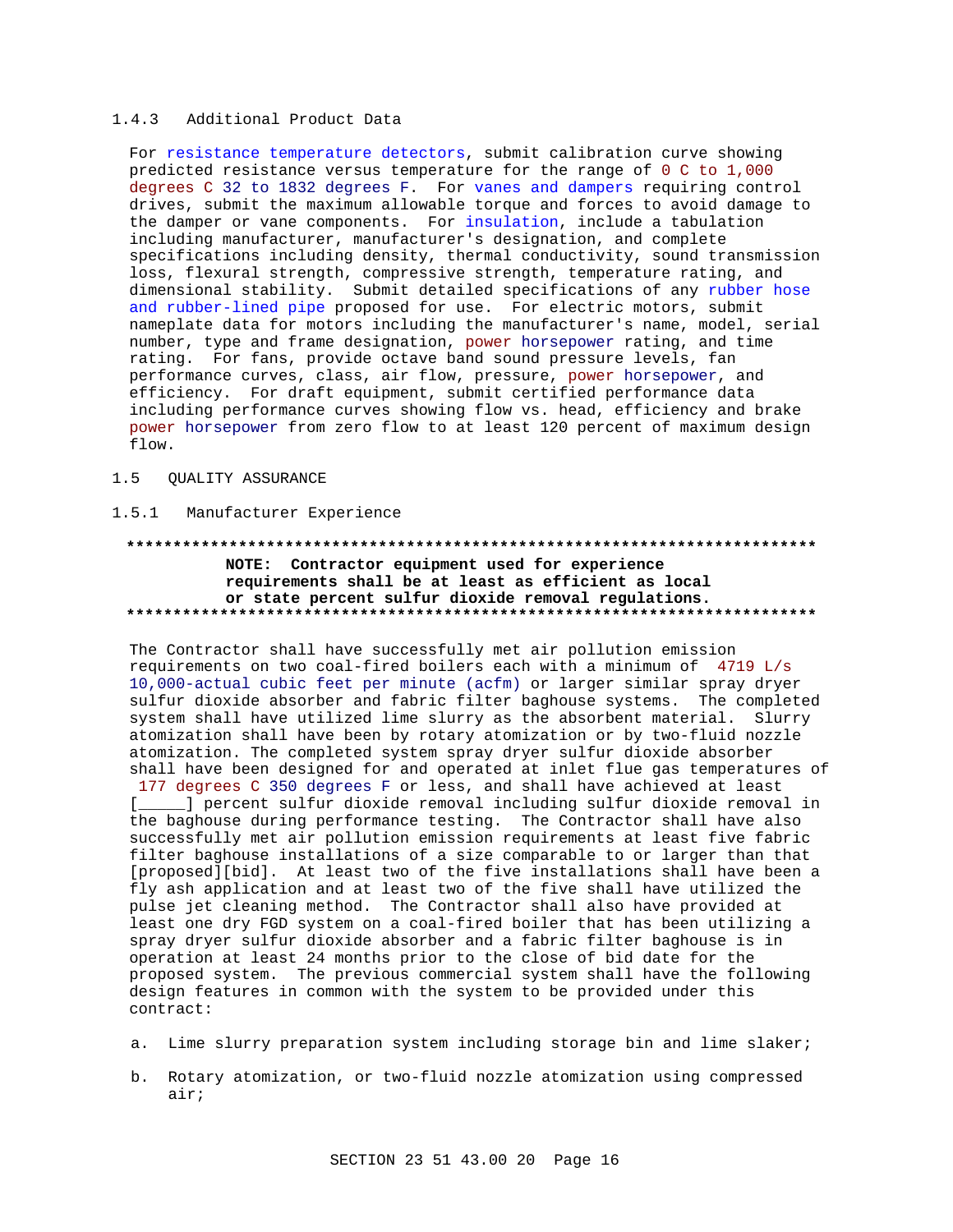c. Spray dryer design inlet temperature of 177 degrees C 350 degrees F or lower; and

#### 

NOTE: 80 to 85 percent sulfur dioxide removal is possible with most commercial units. Negotiate with most commercial units. Negotiate with state and local air pollution authorities prior to bidding emission trading should be utilized. Emission trading includes trading, off-sets, and banking. Ensure that any reductions in emissions are banked for future use or sale. 

d. Minimum [\_\_\_\_\_] percent sulfur dioxide removal over a gas flow range of 30 percent to 100 percent of design gas flow. Process control system used and instrumentation provided shall be the same as those in applications at pilot plant or commercial installations use for qualifying experience.

#### $1.5.1.1$ Auxiliary Manufacturer Experience

The lime slurry individual equipment may be the manufacturer's standard, but the particular combination of that equipment into a lime slurry preparation system shall have a history of successful and reliable operation for a period of at least three years. Mechanical draft equipment and appurtenances and ductwork and expansion joint equipment and materials shall have an acceptable history of satisfactory reliable operation in industrial steam plant use for a period of at least three years at comparable temperature, pressure, voltage, and design stress levels. The Contractor shall provide information necessary to demonstrate history of operation.

# 1.5.2 Certificates

### 1.5.2.1 Pipe Welding Procedures

Submit the welding procedures and the heat treatment records for pipe fabrication.

#### $1.5.2.2$ Weld Testing Procedures

Describe procedures for nondestructive testing which shall be performed on the welds or base material of the fans.

#### $1.5.2.3$ Welding Shops

Submit certification that welding shops are qualified as specified.

#### $1.5.2.4$ Qualifying Experience Certification

Submit proof that the dust collector manufacturer has installed the following systems:

- a. Spray dryer system
- b. Lime slurry system
- c. Mechanical draft equipment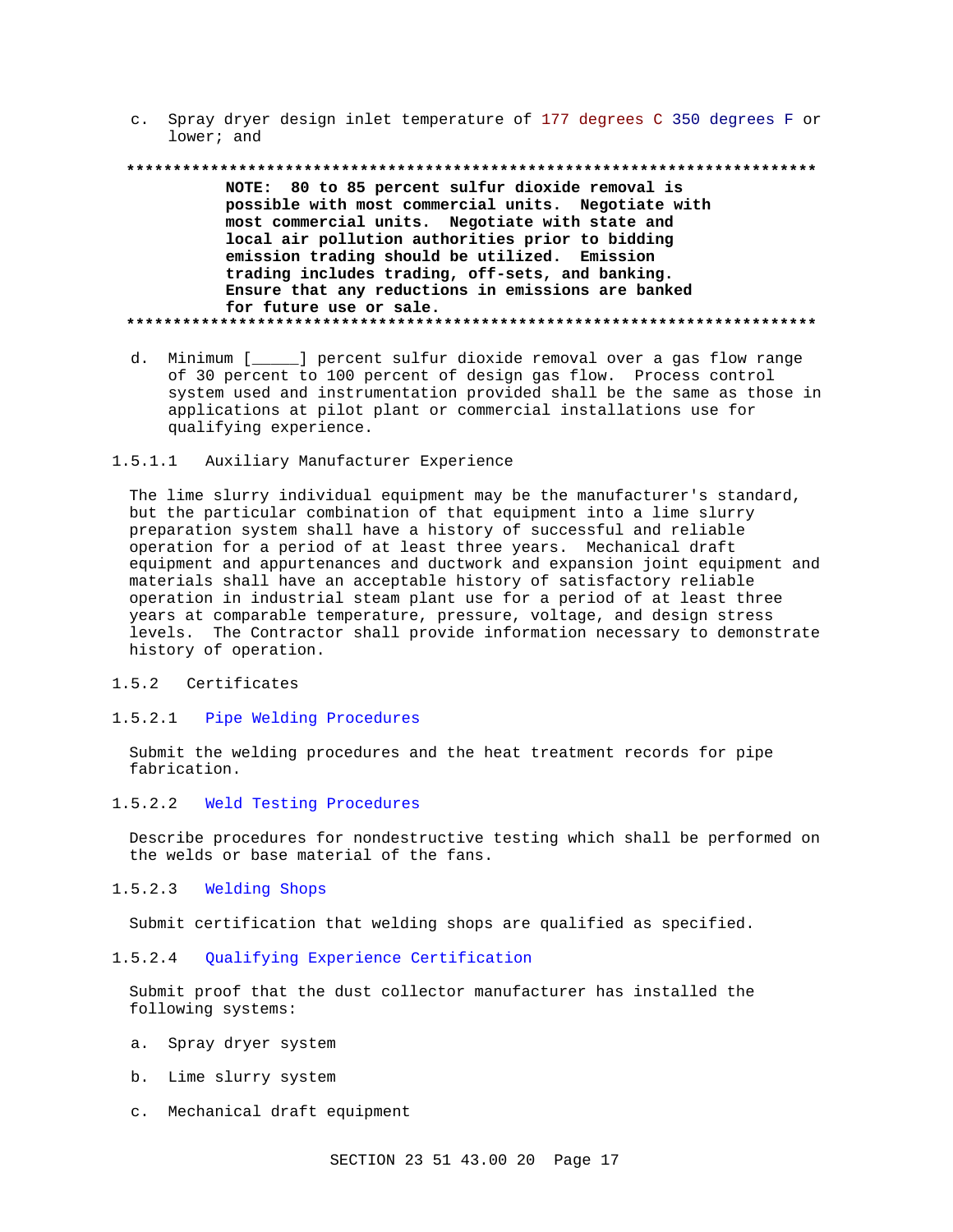- d. Fabric filter baghouse
- e. Dry FGD systems

Manufacturer shall certify that no failures have occurred on this type collector built by the manufacturer within 5 years preceding contract award date, as required by paragraph entitled "Certification."

### 1.5.2.5 Factory Test Certification

Submit certificates of completion of factory tests of mechanical draft equipment.

### 1.5.2.6 Dry FGD System Experience Certification

Indicate compliance with paragraph entitled "Quality Assurance." Submit a listing of other applications of the [proposed] [bid] dry scrubber system within the range of 4719 to 47,190 L/s 10,000 to 100,000 acfm and shall have demonstrated operation for 8,000 hours. Include a narrative description of the specific design changes which must be made to apply application experience to dry flue gas desulfurization (FGD) systems. Specifically note the use of the completed dry FGD system test results to verify the feasibility of the design changes. Information to be contained in the certificate shall include:

- a. List of at least two installations meeting the requirements set forth in the paragraph entitled "Manufacturer Experience."
- b. Owner and location of each such installation including name of contact, address, and telephone number.
- c. Design inlet gas volume, actual liter per second cubic feet per minute; inlet gas temperature, degrees C degrees F; inlet dust loading, grams per liter grains per acf; outlet dust loading; grams per liter grains per acf; and dry FGD system model number.
- d. Type of coal-fired boiler.
- e. Description of fabric filter bag material and cleaning mechanism.
- f. Completed bid forms for dry FGD systems.
- 1.5.3 Test Reports
- 1.5.3.1 Pump Tests Reports

Include certified curves showing pump performances.

1.5.3.2 Damper Tests Reports

In each damper factory test report, report, discuss the test conditions, results, defects found and corrective action taken. In lieu of factory tests on poppet dampers, include the results of field tests performed on similar installations.

## 1.5.3.3 Dust Collector Model Tests Report

Submit model test reports within 30 days of test completion. The test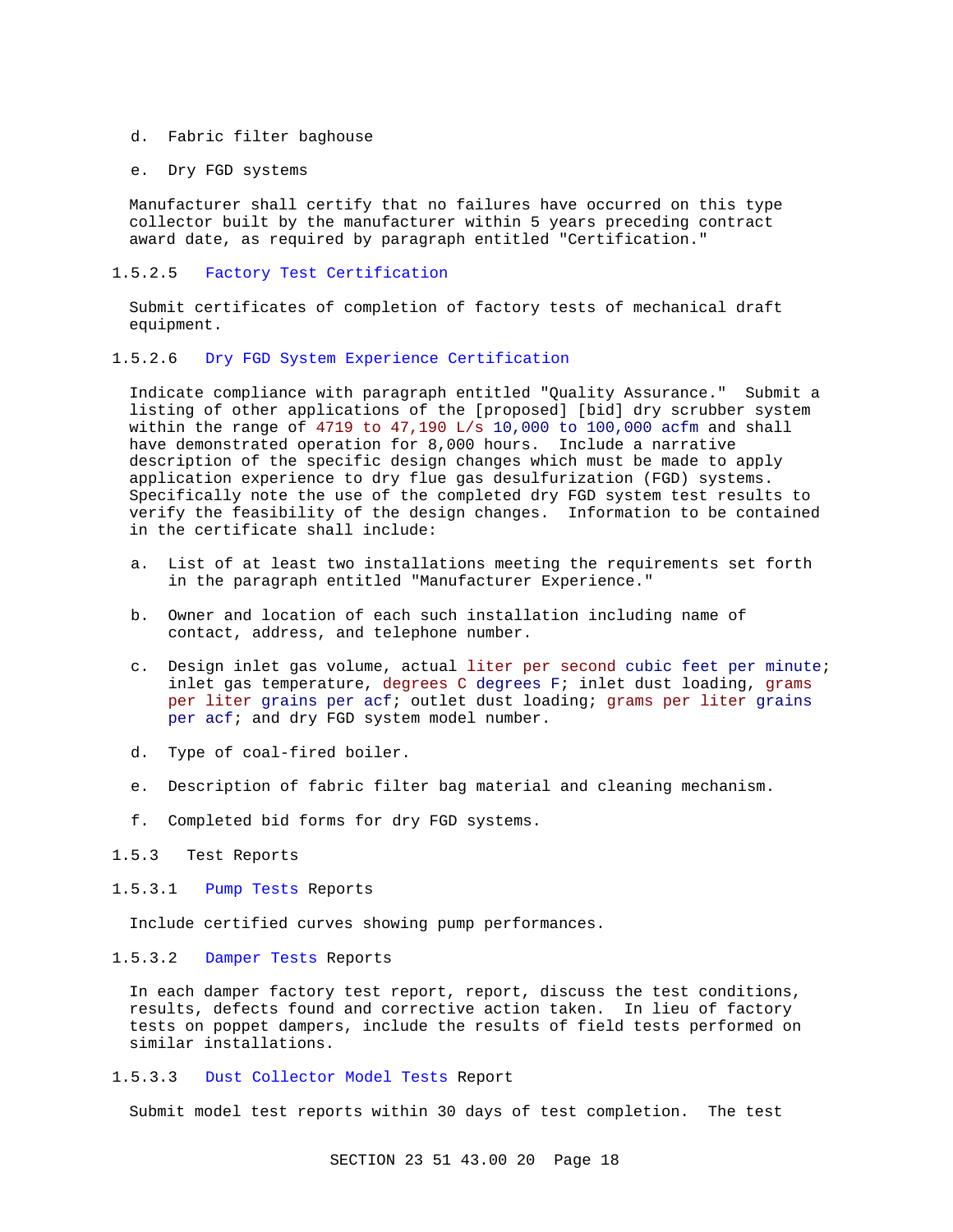reports shall include a scale drawing of the model showing actual dimensions and a scale drawing of the full-size installation showing modifications made and devices added to the ductwork and transitions as a result of the model study. The test report shall also include uniform gas velocity diagrams and histograms, indicating the root mean square velocity deviation, standard deviations, and mean velocity, at strategic locations which shall include, but not be limited to the following:

- a. Inlet to spray dryer sulfur dioxide absorbers.
- b. Inlet to baghouse.
- c. Inlet to each fabric filter baghouse module.
- d. Inlets to induced draft fans.
- e. Stack inlet.
- f. Two stack diameters located downstream of the stack inlet.

Submit a complete explanation of the test procedures including flow rates, pressures, sample calculations and assumptions prior to testing. Deviations in dynamic or geometric similitude by the model from the full-size installation shall be listed and justified. Conclusions that show type and location of devices required for proper gas distribution and modifications necessary to the proposed ductwork, that result from model testing, shall be incorporated into the Contractor's final ductwork design. The report should recommend the location of test ports, the location and type of flow distribution devices in stack, and the location of gas flow instrumentation points and monitors. Provide a complete listing of pressure drop data taken at each pressure tap during each test run and also include data from runs before and after the addition of supplemental flow distribution devices that correct distribution problems identified by initial runs. Pressure taps shall be located as required to accurately determine the pressure drop across critical ductwork components and the effect of the additional distribution devices on the pressure drop. Submit with the report a complete set of photographs and videotapes recordings of model during air flow test.

# 1.5.3.4 Instrument Calibration and Testing

For instrument calibration and testing, certify that instruments were calibrated and testing readings indicated are true, that computations required for testing are accurate, that acceptable methods were used, and that the equipment satisfactorily performed in accordance with the requirements.

### 1.5.4 Records

Submit text of each required posted operating instructions. For device purchase information, submit data or specification sheets for each device furnished by this contract. These sheets shall be the actual sheets used for ordering and fabrication, and shall include the final vendor's own sheets, where applicable, in addition to the Contractor's purchase order forms. Provide an index for the data sheets. These sheets shall include technical data for the devices including tag number, manufacturer, complete catalog or model number, scale range, complete electrical information including current voltage ratings, contact action (SPST, DPDT, etc.), data or specification sheet number, scheduling information showing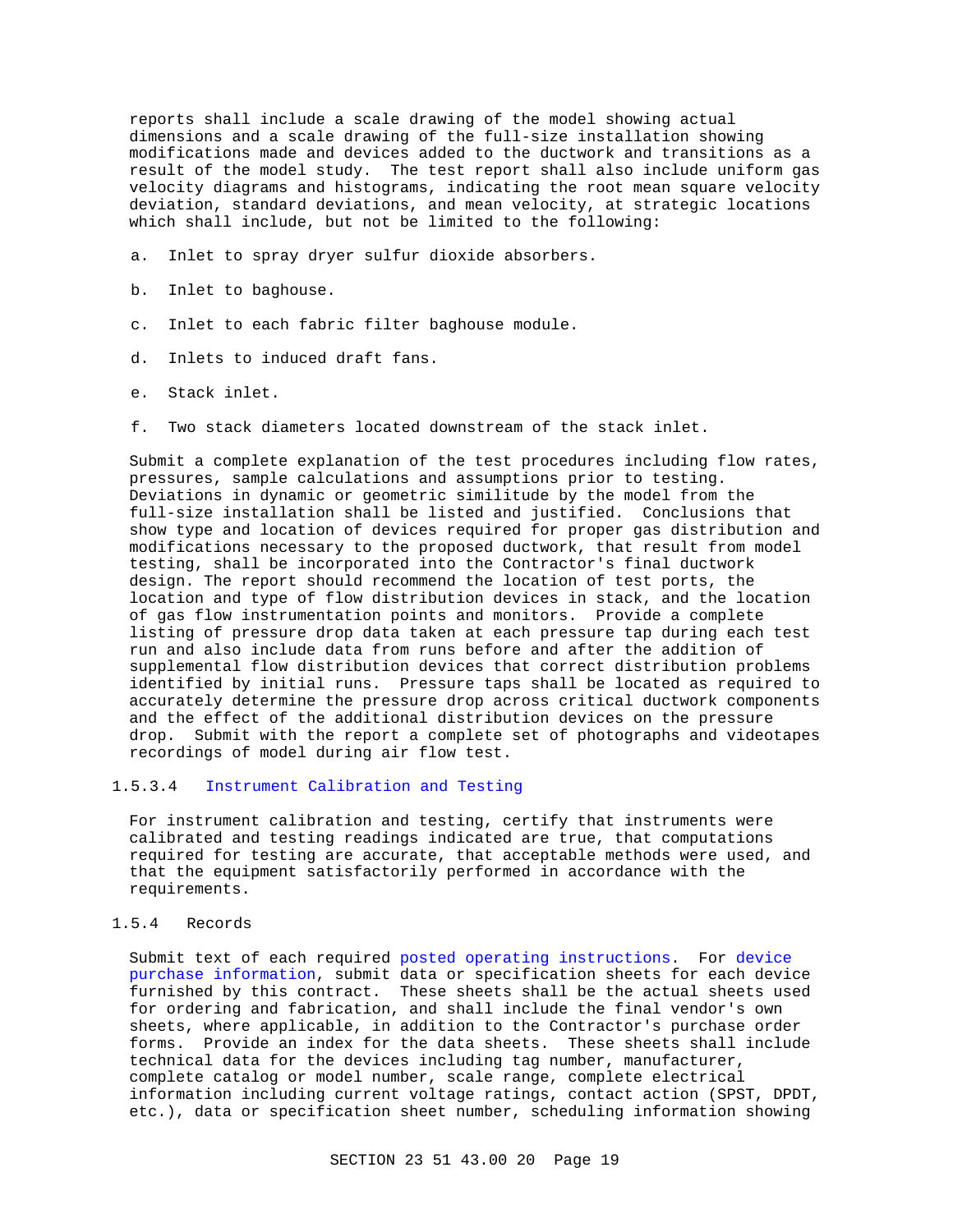dates for ordering, fabrication, shipment, etc., manufacturer's data for tubing, fittings, valves and accessories, and material.

 $1.5.5$ Model Test

NOTE: Contracting Officer shall have authority to select an experienced modeller from list supplied by contractor. NOTE: Test model system scale shall meet good engineering practices. In no case shall scale be less than  $1:100$   $1/8$  scale. NOTE: Dust used for testing shall be sifted, bleached wheat flour or approved vendor selection. 

Conduct a three-dimensional model study as defined in ICAC EP-7 to verify air flow design of the spray dryer sulfur dioxide absorbers, ductwork, fabric filter baghouse, and inlet transition to stack and to determine the flow distribution and requirements for distribution devices to provide adequate operating conditions in all of the equipment. The model study shall be used by the Contractor to determine flow distribution and pressure drop through out the system. Make necessary modifications to the model to minimize pressure drop in ductwork. The scope of the model study shall begin at the [economizer][air heater] outlets and end in the inlet transition to the stack. Model shall represent the complete system, as specified, reduced to not less than 1:100 1/8 scale. Test model shall have dimensional tolerance of plus or minus 1 1/2 mm 1/16 inch. Dynamic and geometric similitude shall be observed in all phases of the model study. Flow conditions in the spray dryer sulfur dioxide absorbers, fabric filter baghouse, ductwork, and inlet transition to the stack shall be tested and the results submitted to the Contracting Officer. Flow and dust distribution tests shall be performed at 30 percent, 50 percent, 75 percent, 100 percent, and 125 percent of maximum continuous flow rating. The Contractor shall notify the Contracting Officer no less than 15 working days before the tests are scheduled to be made so that Contracting Officer may witness test. Dust used for testing shall be [\_\_\_\_].

#### $1.5.6$ Tabulations

Submit a tabulation of piping connections with each assigned a unique designation including size and type of each connection in all views. Submit a tabulation of valves furnished, with each assigned a unique designation including manufacturer, pressure and temperature rating, body material, trim material, and manufacturer's model or figure number, and a detailed cross section of each different model or figure number, and valve. Submit a tabulation of instruments and instrument connections furnished in spray dryer sulfur dioxide absorbers, fabric filter baghouse, ductwork, and auxiliary equipment. Assign a unique alphanumeric designation and show type, location, and quantity for each connection.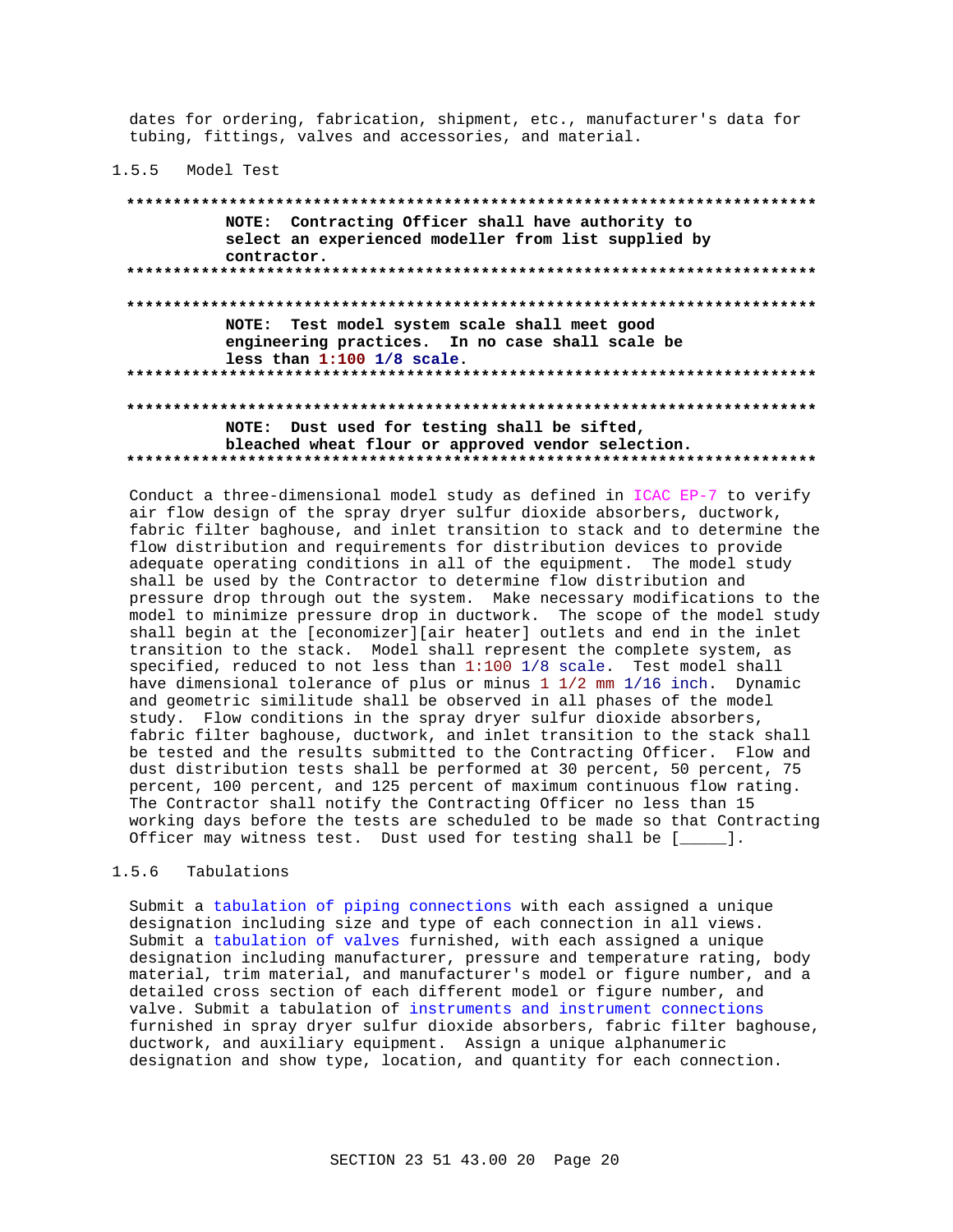#### 1.6 SUBMITTALS

NOTE: Review Submittal Description (SD) definitions in Section 01 33 00 SUBMITTAL PROCEDURES and edit the following list, and corresponding submittal items in the text, to reflect only the submittals required for the project. The Guide Specification technical editors have classified those items that require Government approval, due to their complexity or criticality, with a "G". Generally, other submittal items can be reviewed by the Contractor's Quality Control System. Only add a "G" to an item if the submittal is sufficiently important or complex in context of the project.

For Army projects, fill in the empty brackets following the "G" classification, with a code of up to three characters to indicate the approving authority. Codes for Army projects using the Resident Management System (RMS) are: "AE" for Architect-Engineer; "DO" for District Office (Engineering Division or other organization in the District Office); "AO" for Area Office; "RO" for Resident Office; and "PO" for Project Office. Codes following the "G" typically are not used for Navy, Air Force, and NASA projects.

The "S" classification indicates submittals required as proof of compliance for sustainability Guiding Principles Validation or Third Party Certification and as described in Section 01 33 00 SUBMITTAL PROCEDURES.

Choose the first bracketed item for Navy, Air Force, and NASA projects, or choose the second bracketed item for Army projects. 

Government approval is required for submittals with a "G" or "S" classification. Submittals not having a "G" or "S" classification are [for Contractor Quality Control approval.][for information only. When used, a code following the "G" classification identifies the office that will review the submittal for the Government.] Submit the following in accordance with Section 01 33 00 SUBMITTAL PROCEDURES:

SD-01 Preconstruction Submittals

Tabulation of piping connections

Tabulation of valves

Instruments and instrument connections

SD-02 Shop Drawings

Dust collector system

Dust collector components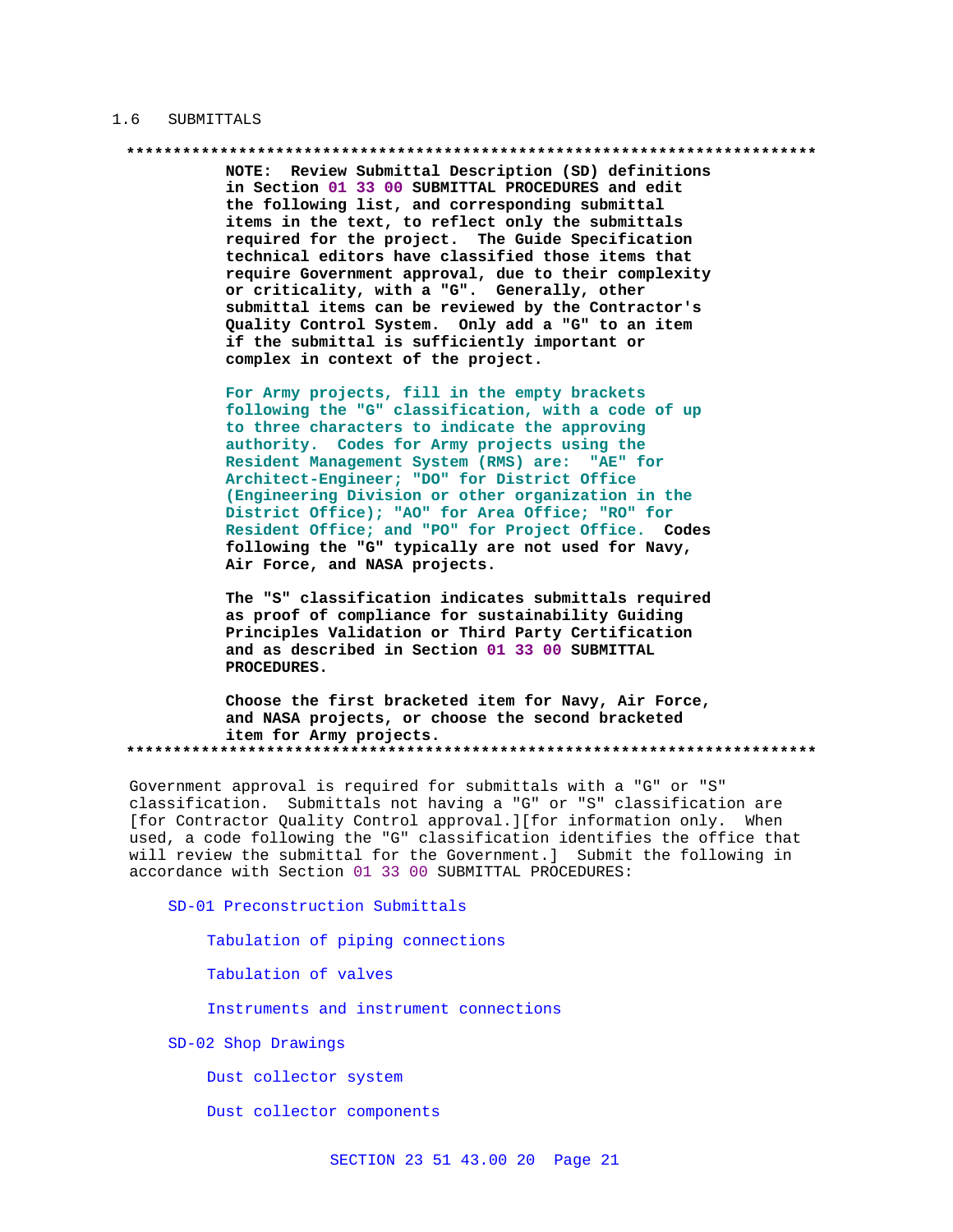Piping drawings

Wiring diagrams

Schematic control diagrams

Printed circuitboards

 Model testing shall be completed and approved prior to submittal of drawings. Drawings of typical installations will be acceptable provided that the individual applications are noted.

SD-03 Product Data

Vanes and dampers

Insulation

Mechanical draft equipment

Pumps

Atomizers

Motors

Lime system component equipment

Instrumentation and control devices

Piping

Ductwork

Fabric filter baghouse

Fans

Expansion joints

Bag material

Fabric filter

Valves

Spray dryer sulfur dioxide absorbers

Control panels

Monorail and hoist

Resistance temperature detectors

Rubber hose and rubber-lined pipe

SD-05 Design Data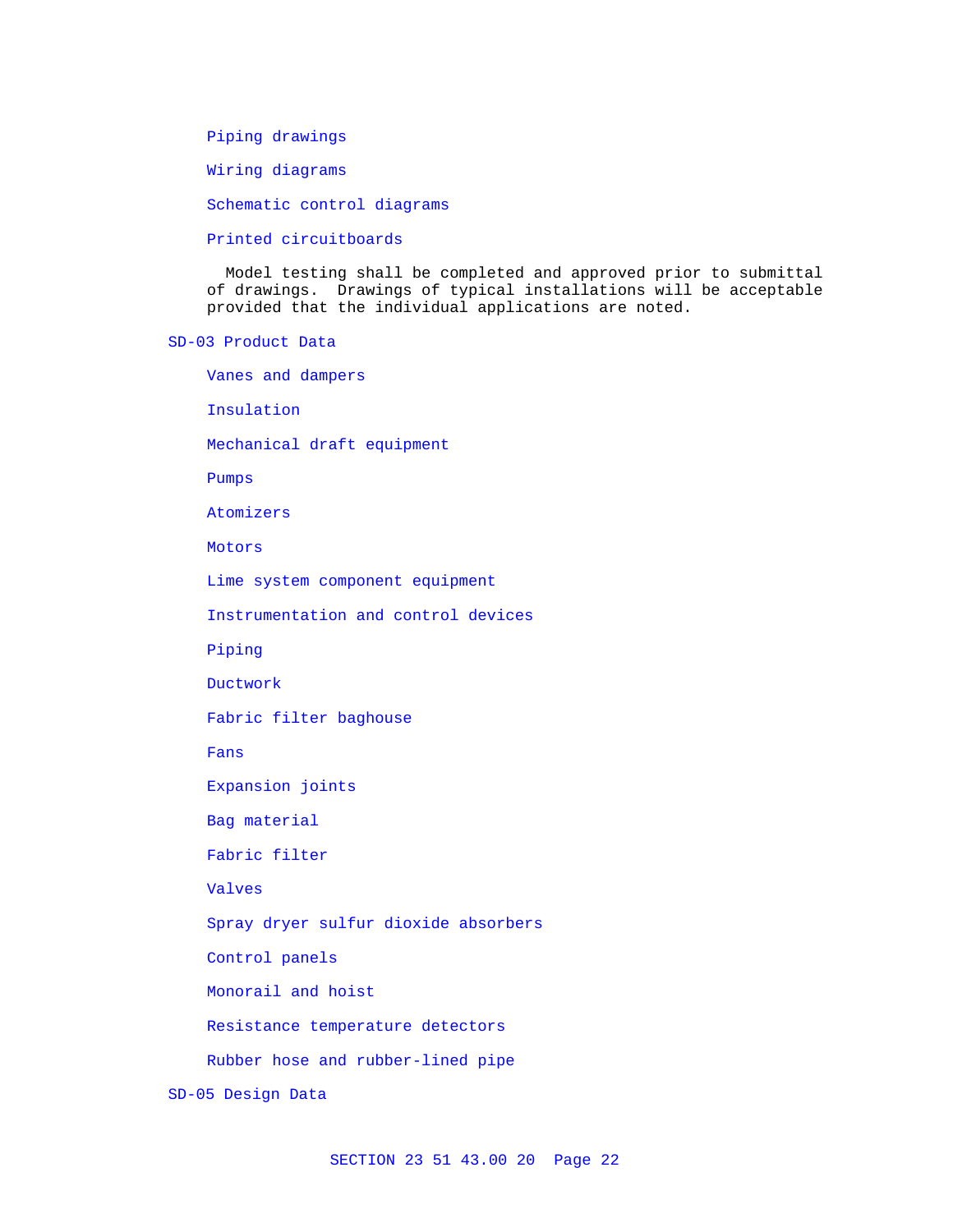Equipment foundation design loading requirements Hangar load calculations FGD system panelboard heat load Guillotine dampers design pressures and flows

# SD-06 Test Reports

Lime system component equipment Instrumentation and control devices Atomizers Piping Pump tests Bag material Fans Motors Damper tests Mechanical draft equipment Instrumentation and control devices Dust collector model tests Smoke tests System stoichiometry tests System power consumption tests Instrument calibration and testing Include field data sheets and show the calculation of

stoichiometry with stoichiometry field test report. Include an explanation of the method used for the system power consumption determination.

# SD-07 Certificates

Pipe welding procedures Weld testing procedures Welding shops Qualifying experience certification Dry FGD system experience certification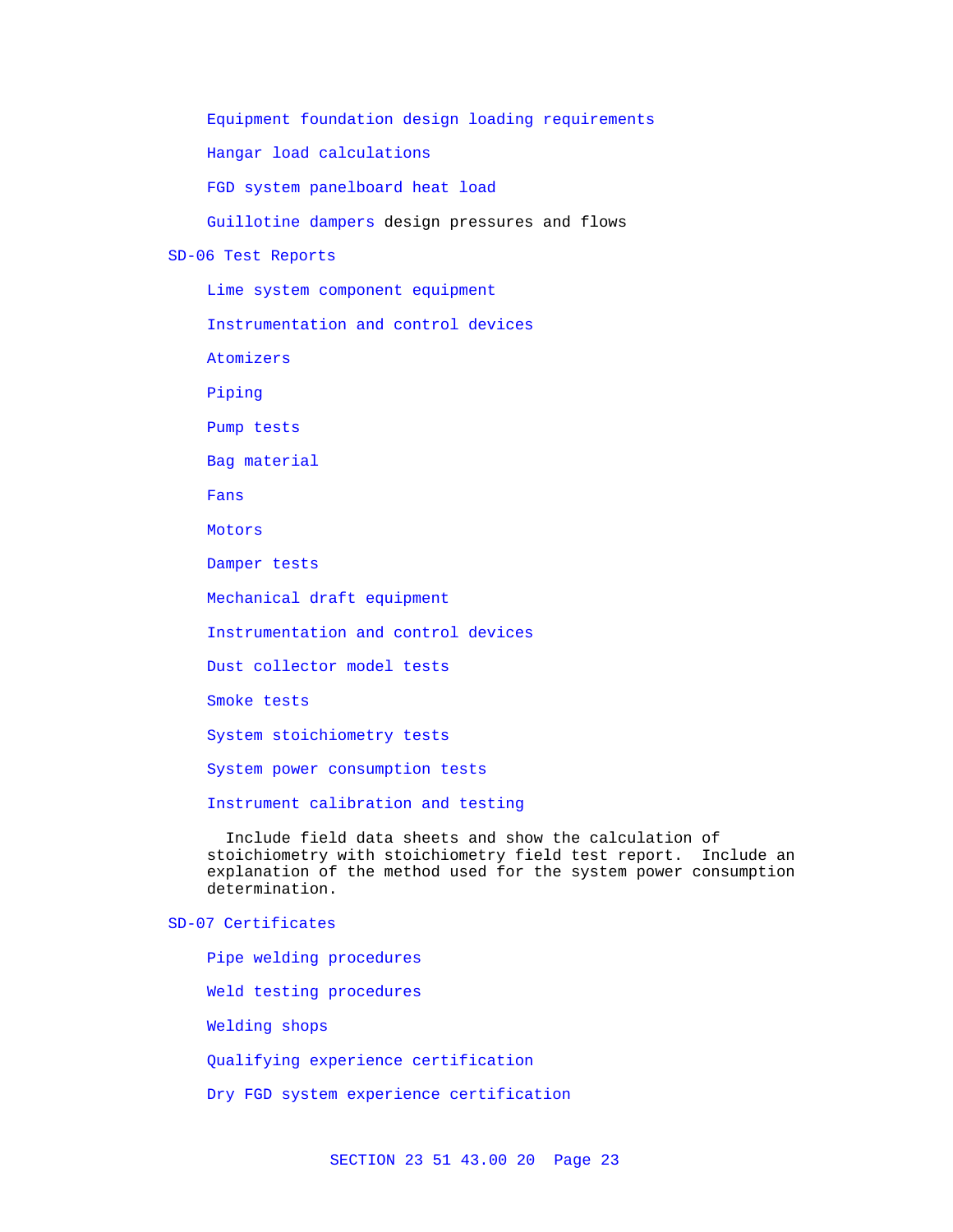Factory test certification

SD-10 Operation and Maintenance Data

Atomizers, Data Package 3 Fans, Data Package 2 Lime system component equipment, Data Package 2 Pumps, Data Package 2 Valves, Data Package 2 Dampers, Data Package 2 Motors, Data Package 2 Fabric filter baghouse, Data Package 2

Instrumentation and control devices, Data Package 3

 Submit in accordance with Section 01 78 23 OPERATION AND MAINTENANCE DATA. Include the manufacturer's recommended supply list for each type of instrumentation recorder furnished. The lists shall include as minimum information, the chart paper type, size, and order number, ink type (cartridge or pen) order number, capillary tube order number, and pen point order number.

SD-11 Closeout Submittals

Device purchase information

Posted operating instructions

1.7 DELIVERY AND STORAGE

Equipment shall be shipped factory assembled, except when the physical size, arrangement, or configuration of the equipment, or shipping limitations, makes the shipment of assembled equipment impracticable.

#### 1.8 AMBIENT ENVIRONMENTAL REQUIREMENTS

**\*\*\*\*\*\*\*\*\*\*\*\*\*\*\*\*\*\*\*\*\*\*\*\*\*\*\*\*\*\*\*\*\*\*\*\*\*\*\*\*\*\*\*\*\*\*\*\*\*\*\*\*\*\*\*\*\*\*\*\*\*\*\*\*\*\*\*\*\*\*\*\*\*\* NOTE: Insert extreme temperatures experienced at site. Do not use heating or cooling design conditions. \*\*\*\*\*\*\*\*\*\*\*\*\*\*\*\*\*\*\*\*\*\*\*\*\*\*\*\*\*\*\*\*\*\*\*\*\*\*\*\*\*\*\*\*\*\*\*\*\*\*\*\*\*\*\*\*\*\*\*\*\*\*\*\*\*\*\*\*\*\*\*\*\*\***

The dry FGD system design shall be such that the electrical equipment shall perform satisfactorily in the ambient environment of [\_\_\_\_\_] to [\_\_\_\_\_] degrees C degrees F and [\_\_\_\_\_] to [\_\_\_\_\_] percent relative humidity.

### 1.9 EXPERIENCE CLAUSE

1.9.1 Certificate

**\*\*\*\*\*\*\*\*\*\*\*\*\*\*\*\*\*\*\*\*\*\*\*\*\*\*\*\*\*\*\*\*\*\*\*\*\*\*\*\*\*\*\*\*\*\*\*\*\*\*\*\*\*\*\*\*\*\*\*\*\*\*\*\*\*\*\*\*\*\*\*\*\*\***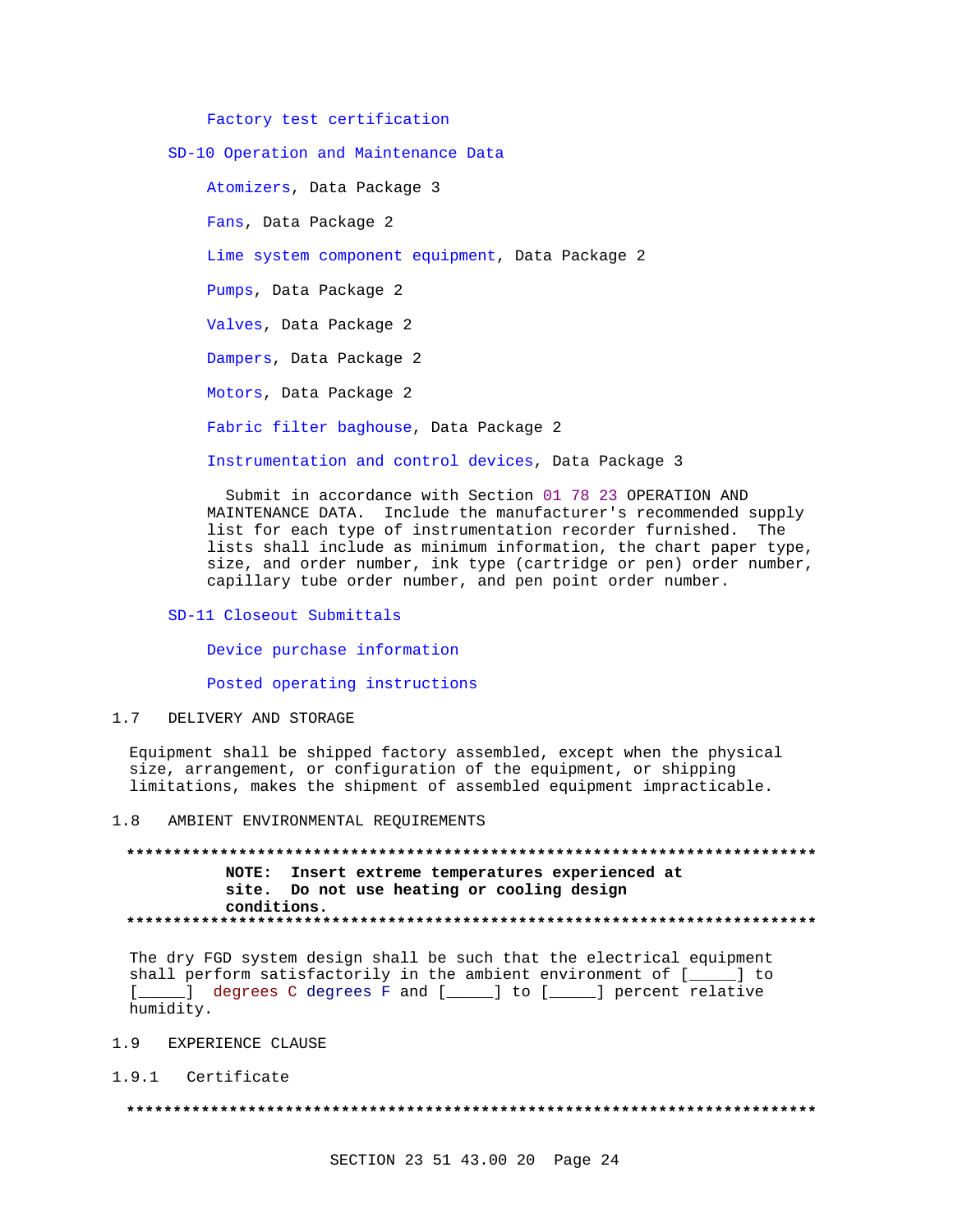#### **NOTE: Select air flows, temperatures, and dust loadings similar to design conditions. \*\*\*\*\*\*\*\*\*\*\*\*\*\*\*\*\*\*\*\*\*\*\*\*\*\*\*\*\*\*\*\*\*\*\*\*\*\*\*\*\*\*\*\*\*\*\*\*\*\*\*\*\*\*\*\*\*\*\*\*\*\*\*\*\*\*\*\*\*\*\*\*\*\***

Units which have been replaced within 3 years of start-up, have had retrofit, overhaul, or repair cost exceeding 10 percent of the original price of the collector (excluding transportation and erection), have failed to meet specified removal efficiency, or have allowed emissions to exceed specified limits shall be considered failures. Off-line time exceeding five percent of the planned annual operation or 300 hours per annum, whichever is less, within the first 3 years of operation due to collector or component failure shall be considered a failure. System failure due to natural disaster or a result of damage from fire or explosion in appurtenant structures will not be considered failure. Pilot or research projects will be excluded from failure analysis. The certificate must certify that the manufacturer has constructed not less than two dry FGD systems of the same design as proposed for this project treating flue gas from a boiler with [automatic][manual] combustion control [and a mechanical cyclone-type dust collector]. Each dry FGD system shall have performed satisfactorily, normal maintenance or downtime of the associated [boiler][dust collector] included, for a period of not less than 2 years treating at least [\_\_\_\_\_] L/s acfm of inlet gas at a temperature of at least [\_\_\_\_\_] degrees C degrees F, with inlet dust loading of at least [\_\_\_\_\_] grams per liter grains per acf and outlet dust loading of at most [\_\_\_\_\_] grams per actual liter grains per actual cubic feet. In determining this experience:

- a. Only collection of fly ash as produced by [pulverized coal-fired boilers] [stroker coal-fired boilers] is considered as equivalent experience.
- b. Only experience at the maximum continuous flow rate, plus or minus 40 percent, maximum continuous inlet flue gas temperature, plus or minus 46 degrees C 50 degrees F, and maximum continuous inlet dust loading, plus or minus 50 percent, is acceptable.

#### 1.10 OPERATOR TRAINING PROGRAM

Provide an organized training program for the Government's operating personnel including the system specified herein. The purpose of the training program is to familiarize personnel with the operation and maintenance of the flue gas cleaning system and the individual equipment components. The training program shall be designed to provide the operators with a working knowledge of the theory and principles of operation of the system, the activities required for operation and control of the system and the tools and techniques required for maintenance of the system. The training program shall provide classroom instruction, testing, and hands-on training to ensure that operators who complete the organized program will be able to operate and maintain the flue gas cleaning system for the Government. Furthermore, the training manuals and testing materials shall provide information so that, in conjunction with the operation and maintenance manuals furnished under this contract, future training of new operators can be accomplished without the assistance of the Contractor.

### 1.10.1 Training Manuals

Provide training manuals covering the complete FGD system and including separate sections devoted to each major equipment item including spray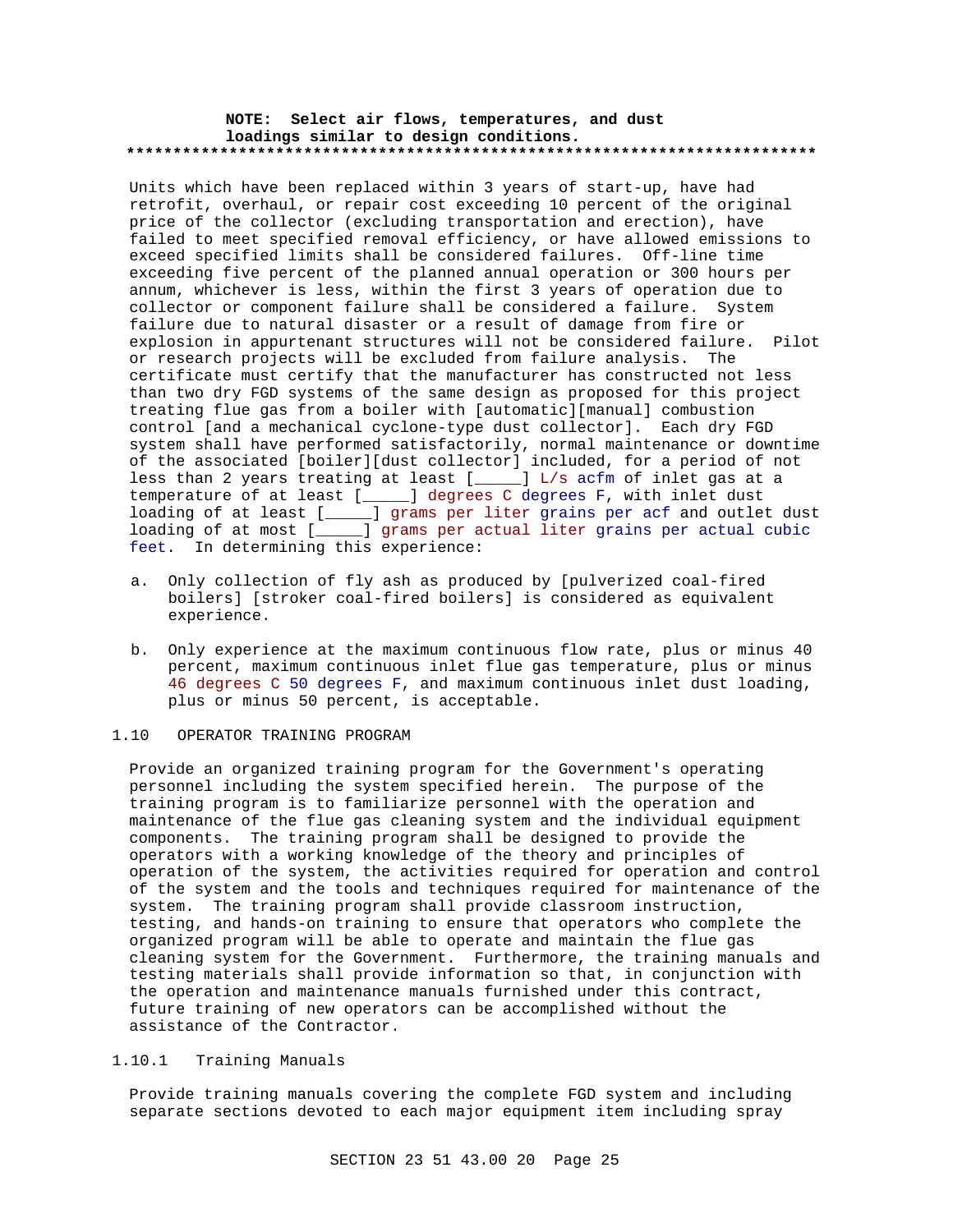dryer sulfur dioxide absorbers, fabric filter baghouses, lime system, induced draft fans, and system control panel. Each section shall include equipment description, principles of operation, control philosophy, control hardware, and relation to other equipment. Furnish [\_\_\_\_\_] copies and an original of the complete training manual.

### 1.10.2 Testing Program

Furnish a written testing program designed to objectively determine the individual level of comprehension of the material presented in the training program to the participants. Use the testing program in conjunction with the classroom instruction. Provide [\_\_\_\_\_] copies of the complete testing program.

### 1.10.3 Classroom Instruction

Develop and present 40-hour course of organized classroom instruction by experienced engineers. The classroom instruction shall cover theory and principle of operation and shall utilize and augment the information provided in the training manuals. Administrate the testing program at the conclusion of the course. Present the course at least twice in order to accommodate Government operating personnel. The Contractor shall arrange with the Contracting Officer for classroom space and times for the classes to be given.

### 1.10.4 Field Instructions

Service engineer shall provide 8-hour per day supervision of the system for a period of 30 days after start-up to assist and instruct Government's operations. Instruction shall include, but not be limited to the following:

- a. Actual start-up and shutdown of the FGD system for each boiler.
- b. Indoctrination to the lime handling system, stressing safety.
- c. Remove and install one atomizer.
- d. Disassemble and assemble one atomizer to the extent required for normal maintenance.
- e. Review of instrument, gage, and control functions in the control room.
- f. Deliberate upset of FGD system and instruction on making necessary corrections.
- g. Simulation of induced fan failure.
- h. Review of fabric filter baghouse maintenance including removal and replacement of bags.

### 1.10.5 Video Recording

Furnish color video tapes made during field instruction or prepared color video tapes covering the field instruction material. Video tapes instruction and hands-on-training, along with prepared video instruction tapes, shall become the property of the Government.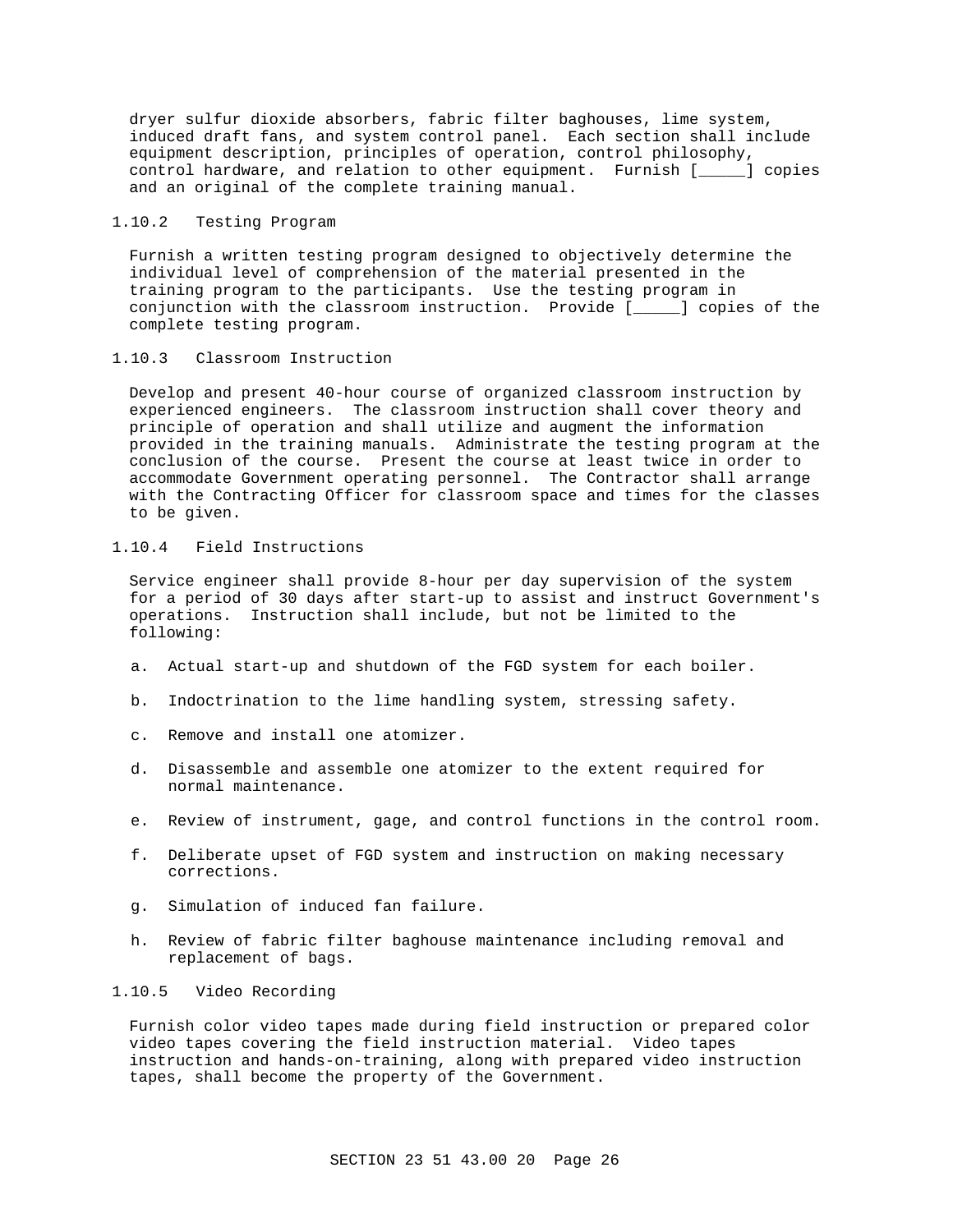#### 1.11 MODEL DELIVERY

The model shall remain the property of the Government, and shall be delivered to the Government upon request by the Contracting Officer within one year of start-up. The model shall include a support table as part of the deliverable items.

1.12 POSTED OPERATING INSTRUCTIONS

Provide for the following:

- a. Atomizers
- b. Lime feeders
- c. Baghouse
- d. Lime slakers
- e. Lime unloading
- PART 2 PRODUCTS

#### APPLICATION  $2.1$

# NOTE: Refer to ICAC FGD1 for additional flue gas desulfurzation terminology.

The Flue Gas Cleaning System and induced draft fans shall be used to control emissions of sulfur dioxide and particulate matter and furnace draft from steam generators. The steam generators will be [stoker][pulverized] coal-fired and will also be capable of 100 percent oil firing. Boilout and start-up of the boilers will be with No. [  $\Box$ fuel oil. The steam generators will be used to supply steam to [a steam distribution system serving process and space heating loads][a congeneration system]. Consequently, the units will operate with a wide load range and with rapid load changes. The maximum steam demand can be met by operation of [\_\_\_\_\_] steam generators. A steam generator will be available for emergency or standby service. A separate FGD system for each steam generator as indicated. Also, provide facilities for reagent storage, preparation, and feed. The system shall be designed to use lime as the alkali material.

EQUIPMENT AND MATERIALS PROVIDED UNDER THIS CONTRACT  $2, 2$ 

#### 

NOTE: It is not the intent of this specification to require a reagent recycle system. Life cycle cost analyses indicate that the reasonably expected lime savings do not justify the additional capital and operating costs for a recycle system. Proposers or bidders including a recycle system as an essential portion of their process must include in their scope of supply equipment and material required for a complete and operational recycle system including all necessary instrumentation and controls. The proposer's or bidder's scope of supply must include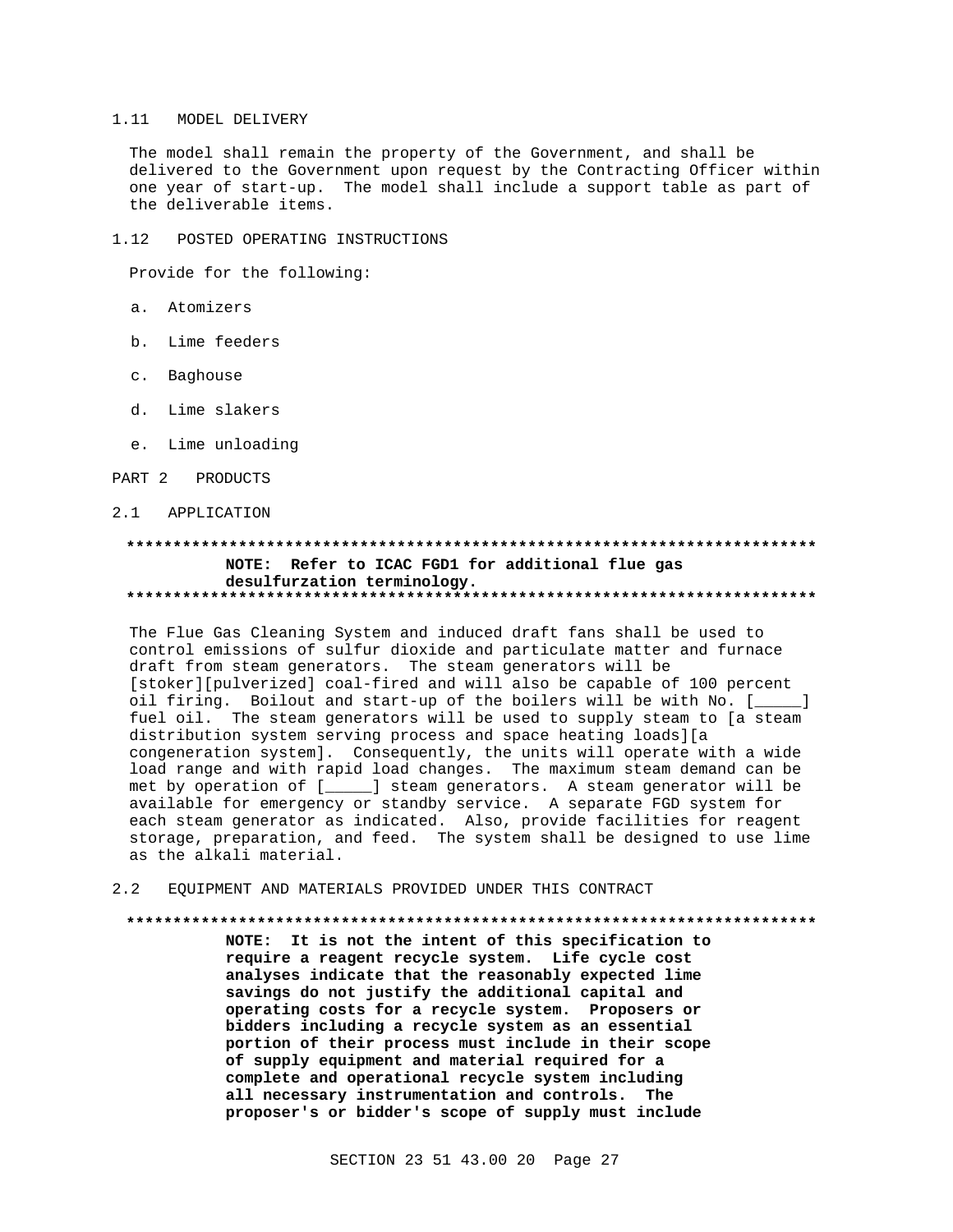#### all ash handling and conveying equipment associated with the recycle system.

Equipment to be provided under this contract includes the items listed below and other equipment required for a complete and operable FGD system although not specifically mentioned in these specifications. The following items are listed for the convenience of the Contractor in understanding the scope of supply.

#### $2.2.1$ Spray Dryer Sulfur Dioxide Absorbers

# NOTE: Air compressor is specified in paragraph entitled "Two-Fluid Nozzle Atomizers."

Provide spray dryer sulfur dioxide absorbers, complete with slurry atomizers, inlet gas dispersers, conveying system for continuous removal of absorber products, absorber product holding bin(s), frames for penthouse and hopper enclosures, mechanism for atomizer removal, and spare atomizers. For systems utilizing two-fluid nozzle atomizers, provide a dedicated air compressor system to provide air for slurry atomization.

#### $2, 2, 2$ Fabric Filter Baghouse

Provide fabric filter baghouses, complete with inlet and outlet manifolds, pulse jet or reverse gas cleaning systems, bags, bag attachment and support hardware, and frames for penthouse and hopper level enclosures.

#### $2, 2, 3$ Lime Slurry Preparation System

Provide lime slurry preparation system including lime feed bin, fill pipe and truck unloading connection, bin vent filter, bin vibrators, lime feeders, slakers, grit removal equipment, slaker product tank, agitators, and drives. Provide accessory equipment and control panels to control lime slurry preparation system. Provide tanks as required by specific system design including slurry mixing tanks, feed tanks, and head tanks.

#### $2.2.4$ Pumps, Valves, and Motors

Provide pumps including slurry feed pumps and process water pumps. Provide sump pumps as required as a result of the specific system design. Provide water, slurry and air piping (excluding field-installed instrument air tubing), piping support systems, valves, and expansion joints required for the FGD system within the battery limits indicated. Provide electric motors for induced draft fans, pumps, and other equipment included in this system. Provide motor control centers as required for motors furnished under this contract rated at 480 volts and less. Provide separate motor control centers for each spray dryer absorber-baghouse unit, and for the lime slurry preparation system, complete with internal controls wired and interlocked together and brought out to terminal blocks for remote field connection by the Contractor.

#### $2.2.5$ Ductwork and Draft Equipment

Provide induced draft fans including inlet boxes, dampers, and drives. Provide ductwork between [economizer][air heater] outlet interfaces and stack inlet including spray dryer absorber bypass reheat ducts, as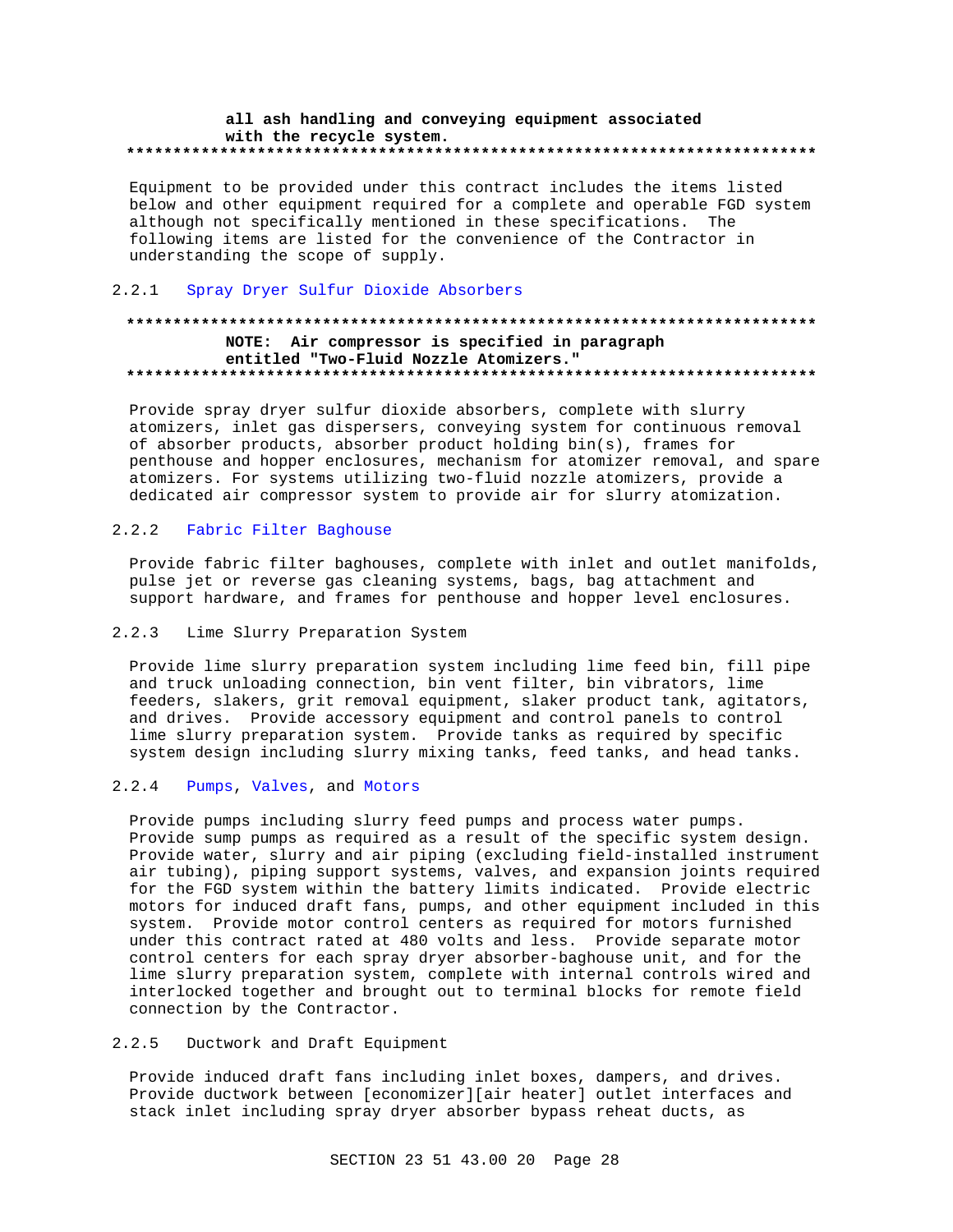necessary. Provide test ports. Provide expansion joints, turning vanes, dampers, damper operators, and seal air systems including fabric filter baghouse dampers. Provide gas distribution devices in ductwork ahead of baghouse to assure even flow of gases into baghouse.

#### $2.2.6$ Instrumentation and Control Devices

Provide system controls and instrumentation including local control panels and a remote control panel to be located in the main plant control room.

 $2.2.7$ Structural and Miscellaneous Steel

Provide structural and miscellaneous steel including structural steel for support of equipment, ductwork, platforms, walkways and stairs, and miscellaneous framing. Provide stairs, walkways and access platforms, and as required for normal operation and maintenance.

#### $2.3$ SITE FABRICATED AUXILIARY CONSTRUCTION

# NOTE: Penthouse and hopper enclosures shall be specified. Enclosed areas improve maintenance and lower heating requirements.

Provide concrete foundations with anchor bolts conforming to ASTM A307for structural steel columns and equipment. Also, provide metal siding and roofing, insulation, doors, windows, and heating and ventilating equipment for spray dryer sulfur dioxide absorber, for fabric filter baghouse penthouse and hopper enclosures, and for the lime slurry preparation system enclosure. Provide insulation and lagging including necessary subgirts for spray dryer sulfur dioxide absorbers, baghouses, and ductwork. Also, provide insulation and heat tracing for piping, as necessary, and in accordance with the equipment specification requirements. Provide a remote bulk lime storage silo, conveying system, and piping for connection to Contractor's lime feed bin fill piping. Provide ash conveying equipment from hopper flanges on the fabric filter baghouses and the absorber product holding bins. Also, water storage tanks along with potable (non-process) water piping, fire protection water piping, and field-installed instrument air tubing. Provide electrical field wiring and conduit, lighting, and motor control centers for 4,000-volt motors.

 $2.4$ SITE CONDITIONS

# NOTE: Dry and Wet Bulb Temperature and Duration:

| Parameter | Season  | Temperature (Degrees C) | Frequency of Occurrence of<br>Higher Temperatures |
|-----------|---------|-------------------------|---------------------------------------------------|
| Dry Bulb  | Dec-Feb |                         |                                                   |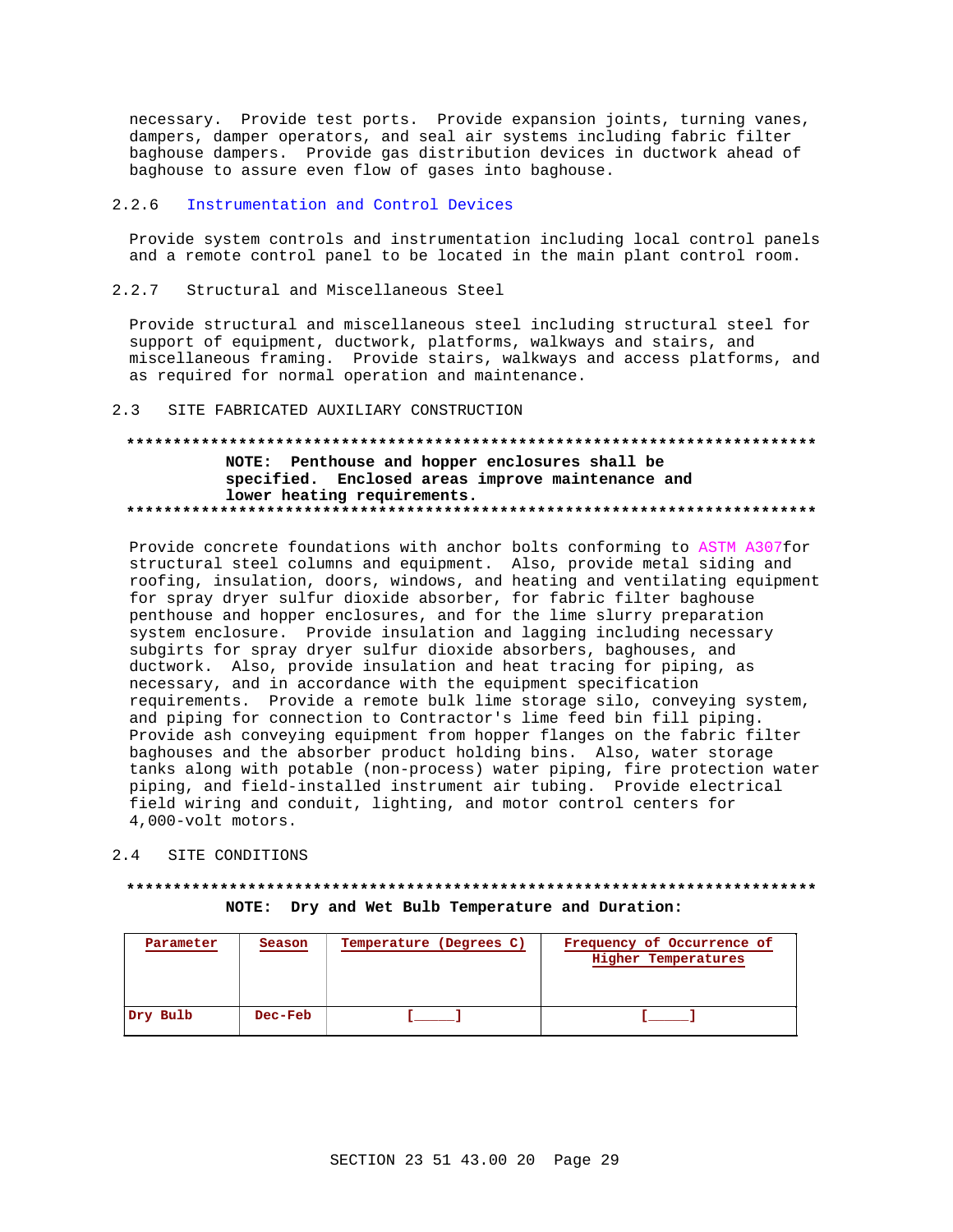| Parameter                                      | Season  | Temperature (Degrees C) | Frequency of Occurrence of<br>Higher Temperatures |
|------------------------------------------------|---------|-------------------------|---------------------------------------------------|
| Dry Bulb and<br>Mean<br>Coincident<br>Wet Bulb | Jun-Sep |                         |                                                   |
| Wet Bulb                                       | Jun-Sep |                         |                                                   |

| Parameter                                      | Season  | Temperature (Degrees F) | Frequency of Occurrence of<br>Higher Temperatures |
|------------------------------------------------|---------|-------------------------|---------------------------------------------------|
| Dry Bulb                                       | Dec-Feb |                         |                                                   |
| Dry Bulb and<br>Mean<br>Coincident<br>Wet Bulb | Jun-Sep |                         |                                                   |
| <b>Wet Bulb</b>                                | Jun-Sep |                         |                                                   |

#### 

Contractor shall use site conditions of elevation, design ambient temperature, and design dry and wet bulb temperature, and duration (differentiate for different seasons including frequency of occurrence of higher temperatures) specified.

# 2.5 OPERATING INSTRUCTIONS

# 2.5.1 Steam Generators

# NOTE: Insert appropriate Section number and title in the blanks below using format per UFC 1-300-02.

The system shall be designed for operation with [the boiler(s) specified in  $[\_\_]$  [boiler(s) manufactured by  $[\_\_]$ , Type  $[\_\_]$ , Model No. []]. The steam generator is [a new] [an existing] [pulverized  $[$ coal-fired] [spreader stoker-fired] [underfeed stoker-fired] boiler. Operating conditions for each steam generator at its maximum rating are:

- a. Type firing [*\_\_\_\_*]
- b. Steam flow,  $kg/s$  lb/hr  $[$   $]$
- c. Steam pressure, kPa (gage) psig [\_\_\_\_\_]
- d. Steam temperature, degrees C degrees F [\_\_\_\_]
- e. Gross heat input, kW 106 Btu/hr [\_\_\_\_]
- f. Excess air leaving boiler, percent [\_\_\_\_]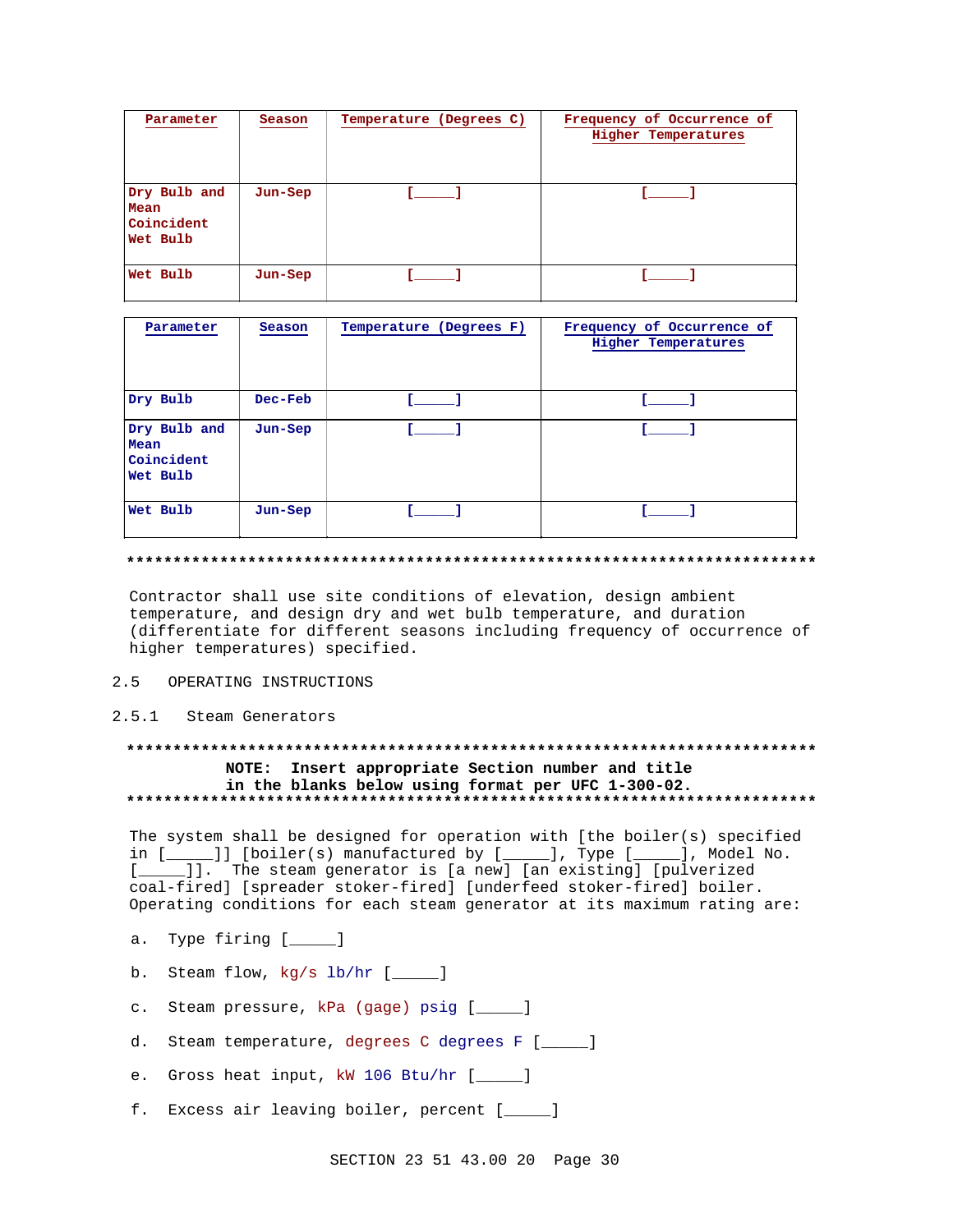g. Grade elevation, meters feet above mean sea level [\_\_\_\_]

For purposes of the proposal, the Contractor shall assume that the gross heat input at any fractional load rating is that same fraction of the maximum rated heat input given above.

# $2.5.2$  Fuels

The steam generator shall utilize a fuel with following properties:

Coal:

# NOTE: Coal sources vary year to year when purchased by Defense Fuel Supply Agency (DFSA). Request a contract for a longer period of time. Specified coal properties shall be maintained throughout length of contract.

| a. Source:                                    |                                                |       |  |  |  |  |  |
|-----------------------------------------------|------------------------------------------------|-------|--|--|--|--|--|
| State                                         | $[- \quad ]$                                   |       |  |  |  |  |  |
| Seam                                          | $\begin{bmatrix} 1 & 1 \\ 1 & 1 \end{bmatrix}$ |       |  |  |  |  |  |
| Area                                          |                                                |       |  |  |  |  |  |
| b. Proximate Analysis-- Percent (as received) | Average                                        | Range |  |  |  |  |  |
| Moisture                                      |                                                |       |  |  |  |  |  |
| Volatile Matter                               |                                                |       |  |  |  |  |  |
| Fixed Carbon                                  |                                                |       |  |  |  |  |  |
| Ash                                           |                                                |       |  |  |  |  |  |
| Higher Heating Value, kJ/kg Btu/lb            |                                                |       |  |  |  |  |  |
| c. Ultimate Analysis--Percent (as received)   |                                                |       |  |  |  |  |  |
| Moisture                                      |                                                |       |  |  |  |  |  |
| Carbon                                        |                                                |       |  |  |  |  |  |
| Hydrogen                                      |                                                |       |  |  |  |  |  |
| Nitrogen                                      |                                                |       |  |  |  |  |  |
| Chlorine                                      |                                                |       |  |  |  |  |  |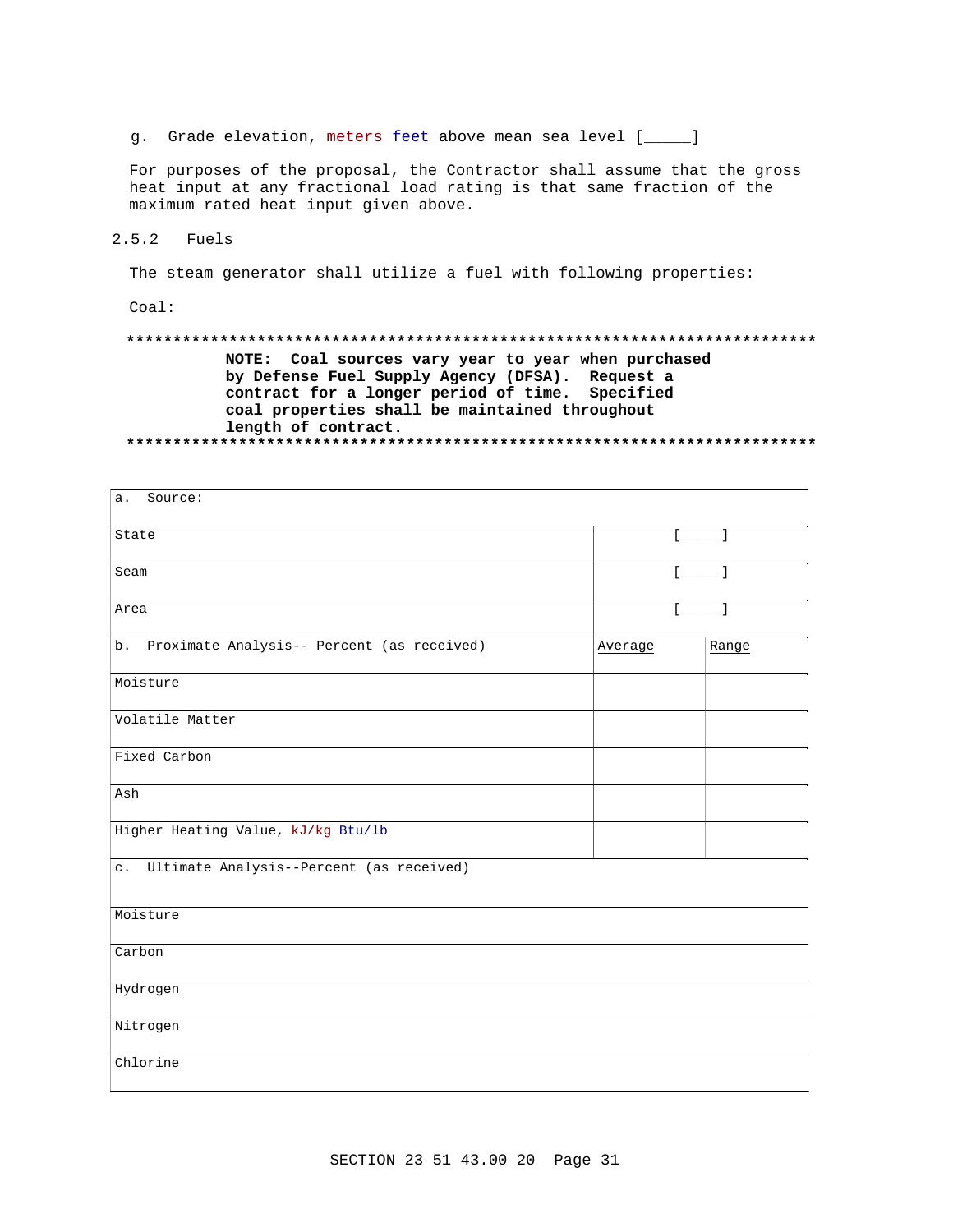| Sulfur                                  |
|-----------------------------------------|
| Ash                                     |
| Oxygen (by Difference)                  |
| Total                                   |
| Mineral Analysis of Ash-- Percent<br>d. |
| Phosphorus Pentoxide, P205              |
| Silica, Si02                            |
| Ferric Oxide Fe203                      |
| Alumina, A1203                          |
| Titania, Ti02                           |
| Lime, Ca0                               |
| Magnesia, Mg0                           |
| Sulfur Trioxide, S03                    |
| Potassium Oxide, K20                    |
| Sodium Oxide, Na202                     |
|                                         |

Oil burned in the steam generators will be grade [\_\_\_\_\_] fuel oil conforming to ASTM D396. Boiler combustion is controlled [manually] [automatically]. The standby fuel is [\_\_\_\_].

2.5.3 Lime

**\*\*\*\*\*\*\*\*\*\*\*\*\*\*\*\*\*\*\*\*\*\*\*\*\*\*\*\*\*\*\*\*\*\*\*\*\*\*\*\*\*\*\*\*\*\*\*\*\*\*\*\*\*\*\*\*\*\*\*\*\*\*\*\*\*\*\*\*\*\*\*\*\*\* NOTE: Contract for lime shall be for a period longer than one year. Ca0 content and amount of grit shall be maintained throughout length of contract. \*\*\*\*\*\*\*\*\*\*\*\*\*\*\*\*\*\*\*\*\*\*\*\*\*\*\*\*\*\*\*\*\*\*\*\*\*\*\*\*\*\*\*\*\*\*\*\*\*\*\*\*\*\*\*\*\*\*\*\*\*\*\*\*\*\*\*\*\*\*\*\*\*\***

The lime to be used in the system will be high-calcium pebble quicklime (20 mm by 0) (3/4 inch by 0). The high-calcium pebble quicklime will have a "high" reactivity as defined and as determined by ASTM C110. The expected chemical analysis based on ASTM C25 is as follows:

| Typical, Percent | Range, Percent |
|------------------|----------------|
| Ca0 (Available)  | 92.0           |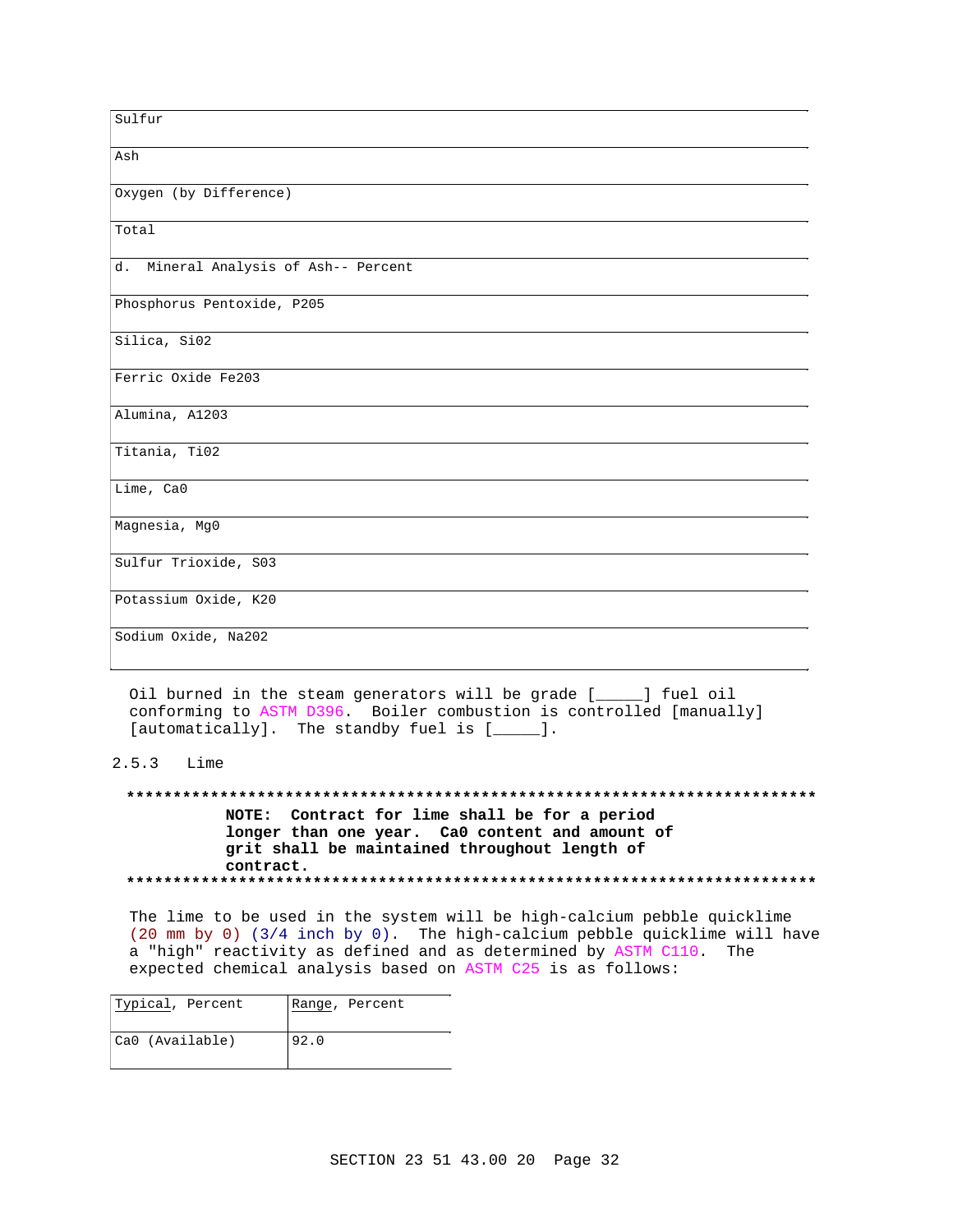| Typical, Percent | Range, Percent |
|------------------|----------------|
| CaO (Total)      | 96.0           |
| Mq0              | 0.4            |
| Si0              | 0.7            |
| Fe203            | 0.09           |
| A1203            | 0.07           |

#### Slaking Water  $2.5.4$

The water to be used for lime slaking will be boiler blowdown which has been diluted with city water for cooling to a temperature of 38 degrees C 100 degrees F. The following water quality criteria will be maintained:

| Constituent                                  | Concentration          |
|----------------------------------------------|------------------------|
| Combined sulfate, sulfite and bisulfate ions | Less than 500 $mq/1$   |
| Total dissolved solids                       | Less than $1,000$ mg/1 |
| Total suspended solids                       | Less than 100 $mq/1$   |

#### 2.5.5 Process Water

# NOTE: Due to the variable proportioning of the plant wastewater streams which will make up the process water, the quality of this water is expected to be more variable than that of the slaking water.

FGD system processes other than lime slurry preparation and slurry line flushing will utilize plant wastewater. Plant wastewater will consist of a mixture of variable proportions of boiler blowdown, cooling tower blowdown, process wastewater and potable water.

#### $2.5.6$ Compressed Air

#### 

NOTE: When retrofitting an existing power plant specify increased volume for compressed air system. Insulate system where applicable. Compressed air supplies will be as follows.

1. Service Air: [\_\_\_\_] kPa (gage) psig, dew point up to [\_\_\_\_\_] degrees C degrees F at [\_\_\_\_] kPa (gage) psig.

2. Instrument Air: [\_\_\_\_] kPa (gage) psig, dew point [\_\_\_\_\_] degrees C degrees F at [\_\_\_\_] kPa (gage) psig.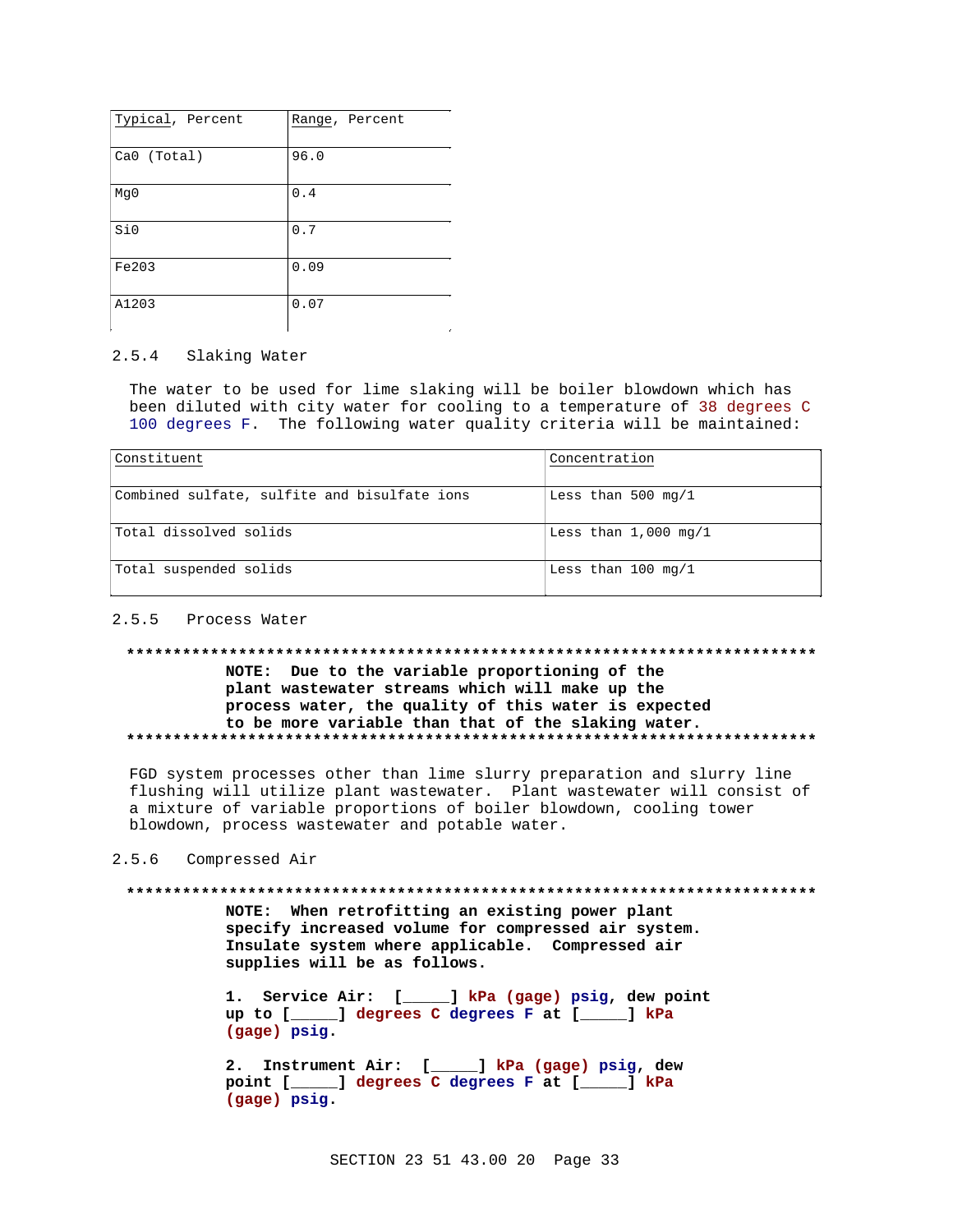## **3. Instrument Air (for outdoor use): [\_\_\_\_\_] kPa (gage) psig, dew point [\_\_\_\_\_] degrees C degrees F at [\_\_\_\_\_] kPa (gage) psig. \*\*\*\*\*\*\*\*\*\*\*\*\*\*\*\*\*\*\*\*\*\*\*\*\*\*\*\*\*\*\*\*\*\*\*\*\*\*\*\*\*\*\*\*\*\*\*\*\*\*\*\*\*\*\*\*\*\*\*\*\*\*\*\*\*\*\*\*\*\*\*\*\*\***

The FGD system utilizes compressed air supplies for service air and indoor and outdoor instrument air.

- 2.6 DESIGN PARAMETERS
- 2.6.1 Expected Flue Gas Conditions

# **\*\*\*\*\*\*\*\*\*\*\*\*\*\*\*\*\*\*\*\*\*\*\*\*\*\*\*\*\*\*\*\*\*\*\*\*\*\*\*\*\*\*\*\*\*\*\*\*\*\*\*\*\*\*\*\*\*\*\*\*\*\*\*\*\*\*\*\*\*\*\*\*\*\* NOTE: Pressures, rates, and duration of sootblowing will depend on site conditions and acceptable operating procedures. \*\*\*\*\*\*\*\*\*\*\*\*\*\*\*\*\*\*\*\*\*\*\*\*\*\*\*\*\*\*\*\*\*\*\*\*\*\*\*\*\*\*\*\*\*\*\*\*\*\*\*\*\*\*\*\*\*\*\*\*\*\*\*\*\*\*\*\*\*\*\*\*\*\***

Flue gas conditions leaving each steam generator are expected to be as follows: (at [economizer][air heater] outlet, except as noted).

|                                                                    | Design | Range |  |  |  |  |
|--------------------------------------------------------------------|--------|-------|--|--|--|--|
|                                                                    |        |       |  |  |  |  |
| a. Gas flow, L/s                                                   |        |       |  |  |  |  |
| Gas temperature, degrees C (before [economizer][air heater])<br>b. |        |       |  |  |  |  |
| Specific volume, L/kg<br>$\mathsf{c}$ .                            |        |       |  |  |  |  |
| d.<br>Dust loading, gram/L                                         |        |       |  |  |  |  |
| Absolute humidity, kg H20/kg dry gas<br>e.                         |        |       |  |  |  |  |
| Normal operation                                                   |        |       |  |  |  |  |
| During sootblowing                                                 |        |       |  |  |  |  |
| $f$ .<br>$S02$ , $kg/s$ (full load)                                |        |       |  |  |  |  |

|                |                                                              | Design | Range |
|----------------|--------------------------------------------------------------|--------|-------|
| a.             | Gas flow, acfm                                               |        |       |
| b.             | Gas temperature, degrees F (before [economizer][air heater]) |        |       |
| $\mathbf{c}$ . | Specific volume, acf/lb                                      |        |       |
| d.             | Dust loading, gr/acf                                         |        |       |
| e.             | Absolute humidity, lb H20/lb dry gas                         |        |       |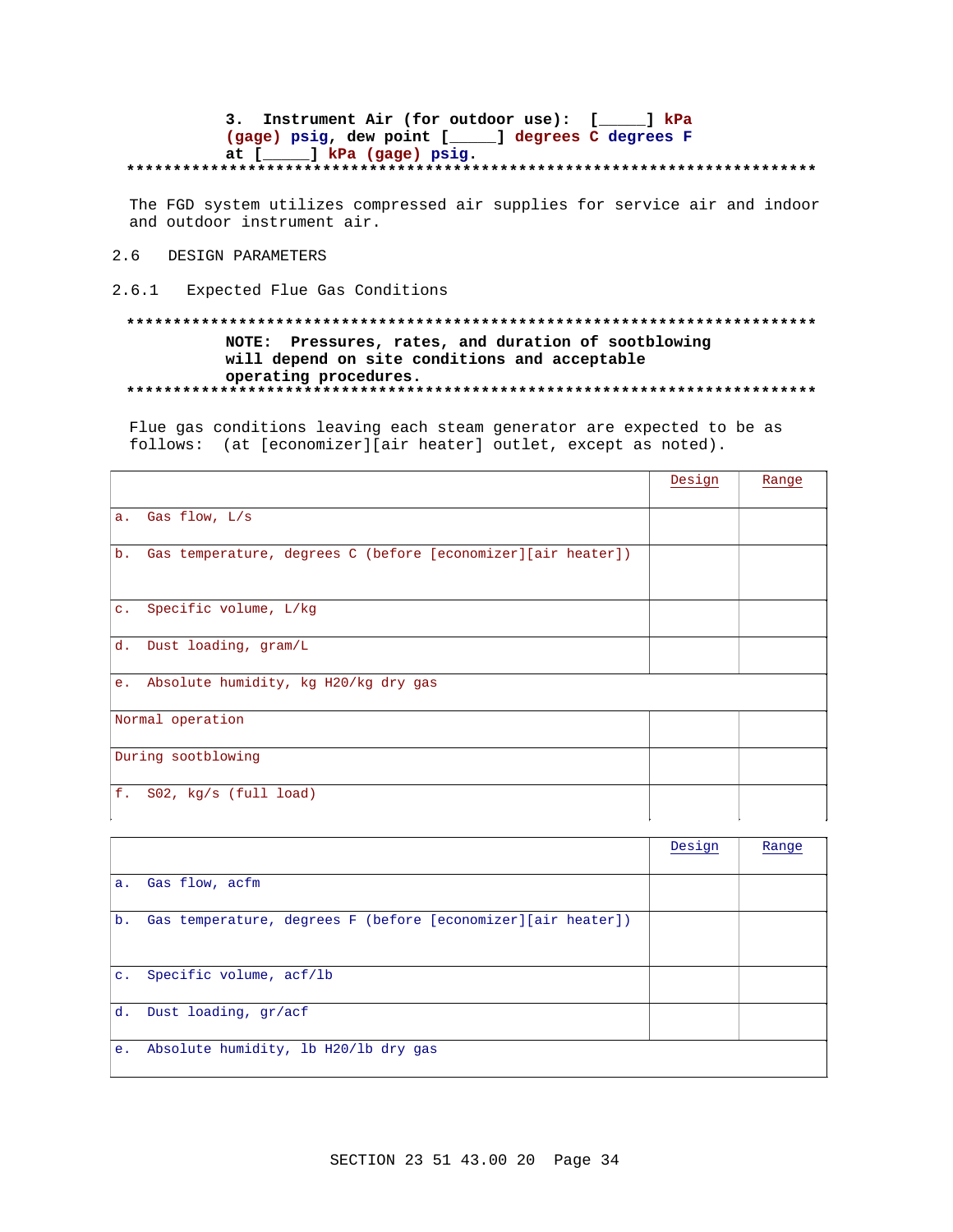|                              | Design | Range |
|------------------------------|--------|-------|
| Normal operation             |        |       |
| During sootblowing           |        |       |
| f.<br>S02, lb/hr (full load) |        |       |

Conditions during sootblowing are based on the injection of steam [  $\Box$ kPa (gage) psigat a rate of [\_\_\_\_\_] kg/s lbs/min during the sootblowing cycle. The cycle is expected to last approximately [\_\_\_\_] minutes.

# 2.6.2 Spray Dryer Absorbers

## NOTE: Specified percent sulfur dioxide removal must be identical to paragraph entitled "QUALITY **ASSURANCE."**

Each spray dryer absorber shall be designed in conjunction with its associated fabric filter baghouse to remove a minimum of [\_\_\_\_\_] percent of the sulfur dioxide present in the flue gas leaving the steam generator for any flue gas condition specified and burning any coal within the range specified.

 $2.6.3$ Fabric Filter Baghouses

# NOTE: Emission rates will depend upon local or state air pollution regulations. Negotiations with the agencies may be necessary. NOTE: Typical fly ash densities are 560 kg/m 335 lbs/ft3 for hopper design capacity and 1440 kg/m3 90 lbs/ft3 for hopper design load.

|  |  |  |  |  | NOTE: Dry and Wet Bulb Temperature and Duration: |  |  |
|--|--|--|--|--|--------------------------------------------------|--|--|
|--|--|--|--|--|--------------------------------------------------|--|--|

| Parameter                                      | Season  | Temperature (Degrees C) | Frequency of Occurrence of<br>Higher Temperatures |
|------------------------------------------------|---------|-------------------------|---------------------------------------------------|
| Dry Bulb                                       | Dec-Feb |                         |                                                   |
| Dry Bulb and<br>Mean<br>Coincident<br>Wet Bulb | Jun-Sep |                         |                                                   |
| Wet Bulb                                       | Jun-Sep |                         |                                                   |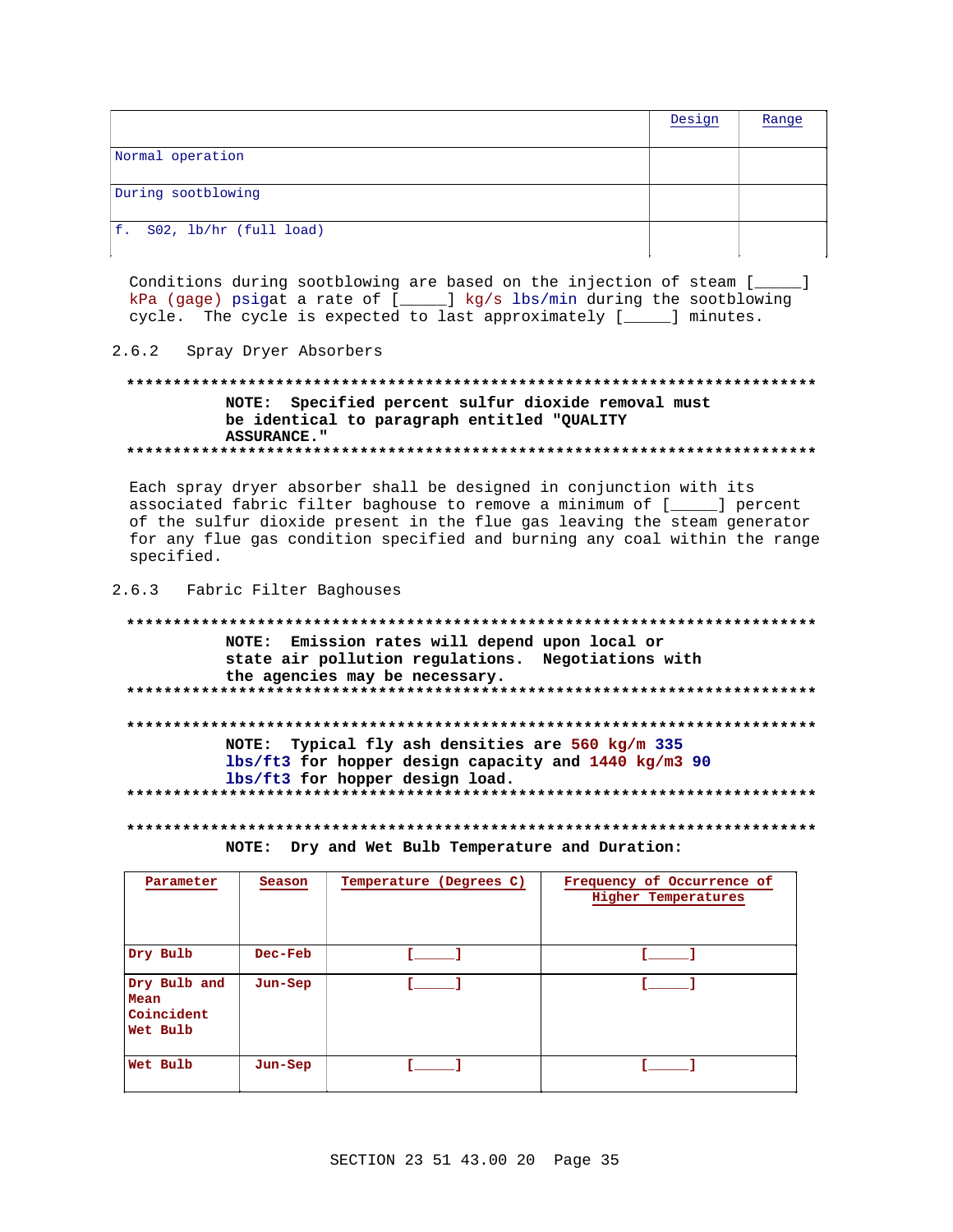| Parameter                                      | Season  | Temperature (Degrees F) | Frequency of Occurrence of<br>Higher Temperatures |
|------------------------------------------------|---------|-------------------------|---------------------------------------------------|
| Dry Bulb                                       | Dec-Feb |                         |                                                   |
| Dry Bulb and<br>Mean<br>Coincident<br>Wet Bulb | Jun-Sep |                         |                                                   |
| Wet Bulb                                       | Jun-Sep |                         |                                                   |

#### **\*\*\*\*\*\*\*\*\*\*\*\*\*\*\*\*\*\*\*\*\*\*\*\*\*\*\*\*\*\*\*\*\*\*\*\*\*\*\*\*\*\*\*\*\*\*\*\*\*\*\*\*\*\*\*\*\*\*\*\*\*\*\*\*\*\*\*\*\*\*\*\*\*\***

Each fabric filter baghouse shall be designed to reduce maximum particulate emissions leaving the baghouse to not more than [\_\_\_\_\_] kg/106 kJ lbs/106 Btu of heat input to the boiler for any gas flow conditions specified and burning any coal within the specified range. Each fabric filter baghouse shall be divided into a minimum of flue modules. The maximum air-to-cloth ratio excluding one module for cleaning and one module for maintenance shall be 4.0 for pulse-jet units or 2.25 including the reverse gas volume, for reverse gas units with the spray dryer operating at the design gas flow specified in paragraph entitled "Expected Flue Gas Conditions." Calculation of air-to-cloth ratio for reverse gas fabric filter baghouses shall exclude thimble, ring, and cuff area covered by bags. Pulse-jet fabric filter baghouses, if provided, shall be designed for off-line cleaning during normal operation with the capability for on-line cleaning when required. Reverse gas fabric filter baghouses shall provide a maximum of three-bag reach. Reverse gas bag cleaning systems shall provide a minimum of 9 liter per second per square meter 1.75 cubic feet per minute per square foot of fabric to be cleaned. Hopper capacity shall allow for a minimum of ten hours storage at maximum fly ash and absorber product material loading. Hopper design capacity shall be based on a fly ash density of [\_\_\_\_\_] kilogram per cubic meter pounds per cubic feet. Hopper design strength shall be based on fly ash density of [\_\_\_\_] kg per cubic meter pound per cubic feet plus the support of 454 kg 1,000 pounds of ash handling equipment per hopper. Structural design shall be based on the assumption that the hopper is full of ash up to the bottom of the bags for pulse-jet units or up to the tube sheet for reverse gas units. Fabric filter baghouse structural design temperature range: [\_\_\_\_\_] to [\_\_\_\_\_] degrees C degrees F.

2.6.4 Lime Slurry Preparation System

# **\*\*\*\*\*\*\*\*\*\*\*\*\*\*\*\*\*\*\*\*\*\*\*\*\*\*\*\*\*\*\*\*\*\*\*\*\*\*\*\*\*\*\*\*\*\*\*\*\*\*\*\*\*\*\*\*\*\*\*\*\*\*\*\*\*\*\*\*\*\*\*\*\*\* NOTE: Design slaker enclosure with adequate access area around feeders, slakers, and grit removal equipment to perform required maintenance. \*\*\*\*\*\*\*\*\*\*\*\*\*\*\*\*\*\*\*\*\*\*\*\*\*\*\*\*\*\*\*\*\*\*\*\*\*\*\*\*\*\*\*\*\*\*\*\*\*\*\*\*\*\*\*\*\*\*\*\*\*\*\*\*\*\*\*\*\*\*\*\*\*\***

A single lime slurry preparation system shall serve all spray dryer absorbers. The lime feed bin shall be sized to store at least the quantity of lime required for 72 hours operation of two steam generators at the maximum sulfur dioxide rate specified and at the guaranteed stoichiometry. The minimum storage volume shall be [\_\_\_\_\_] cubic meter feet. Provide the bin with two conical hoppers. The lime feed bin shall be capable of receiving lime either directly from self-unloading blower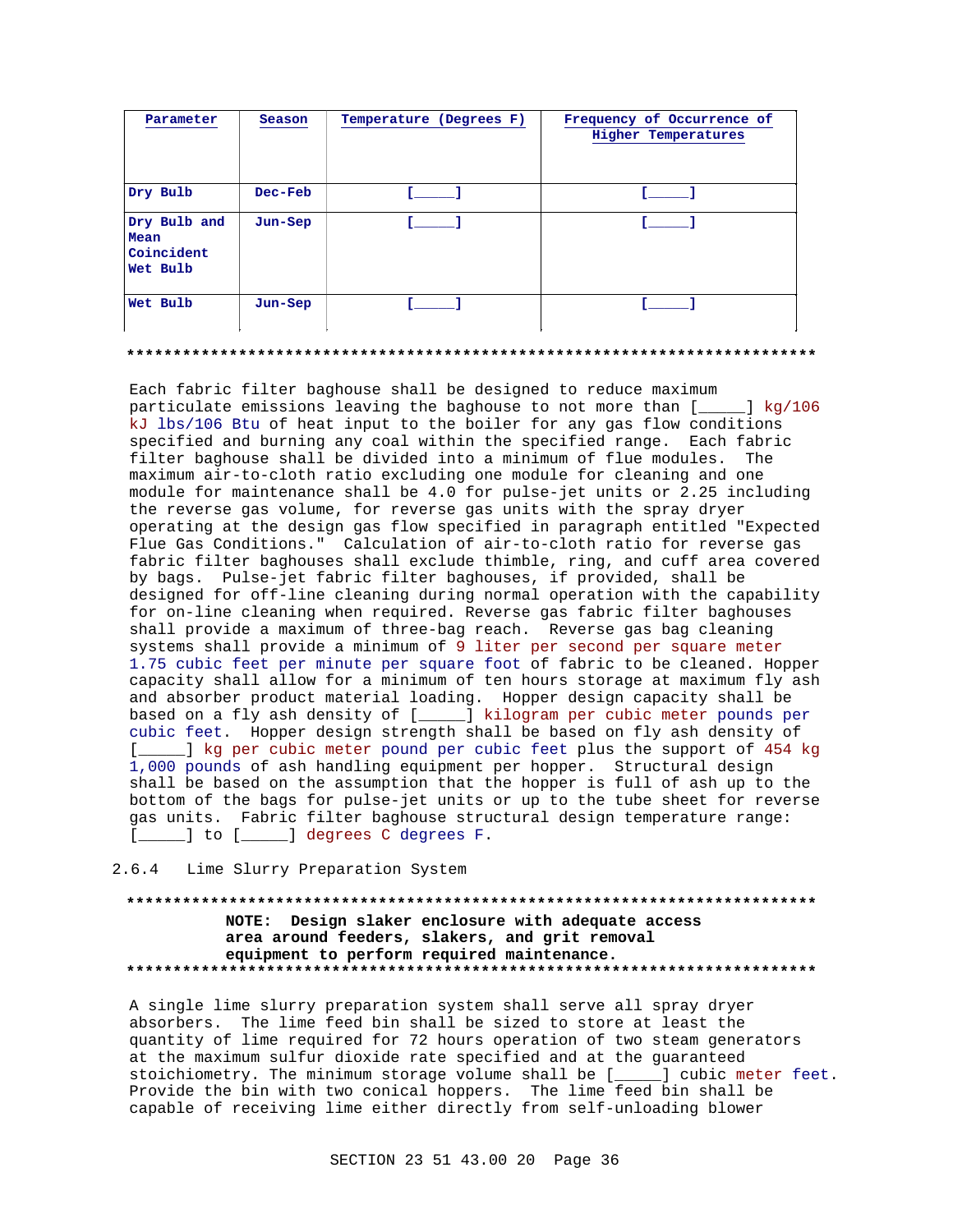trucks or from a remote silo and pneumatic conveying system to be provided by the Contractor. Lime shall be slaked with detention or paste-type slakers. Two full-capacity lime feeders and slakers shall be provided. Each lime feeder and slaker shall be sized to provide 110 percent of the slurry quantity required during operation of 2 steam generators at the maximum sulfur dioxide rate specified. The turndown capability from this design capacity shall be at least 10 to one. The lime slurry preparation system shall provide 100 percent installed spare capacity feeders, slakers, and grit removal equipment. The lime slurry system will operate with one equipment train in operation and one as backup. The FGD system control panel in the steam plant control room shall provide complete operational monitoring of and alarm annunciation for each equipment train. Capability for emergency shutdown of the lime slurry preparation system shall be provided at the FGD system control panel. Failure of the operating equipment train to respond to the automatic start signal from the low tank level switch shall be alarmed in the control room. The slurry tank storage capacity between the low and low-low levels shall be sufficient to allow time for the control room operator to dispatch operations personnel to the lime slurry preparation system to start-up the backup train and to provide slurry to the tank before the low-low level is reached. Enclosed feeders shall include equipment to protect the lime from moisture. Slakers shall discharge slurry by gravity flow into product tank. Slurry preparation system shall include positive means of removing sufficient grit from the slurry to assure proper operation of the slurry feed system and the spray atomizers. Grit shall be conveyed to a disposal bin provided by the Government. Provide emergency eyewash stations at each level in the lime slurry preparation system enclosure. Provide piping to exterior of enclosure for connection to potable water piping system provided by the Contractor.

### 2.6.5 Ductwork

### **\*\*\*\*\*\*\*\*\*\*\*\*\*\*\*\*\*\*\*\*\*\*\*\*\*\*\*\*\*\*\*\*\*\*\*\*\*\*\*\*\*\*\*\*\*\*\*\*\*\*\*\*\*\*\*\*\*\*\*\*\*\*\*\*\*\*\*\*\*\*\*\*\*\* NOTE: Ductwork velocities shall be such to maintain self-cleaning conditions. \*\*\*\*\*\*\*\*\*\*\*\*\*\*\*\*\*\*\*\*\*\*\*\*\*\*\*\*\*\*\*\*\*\*\*\*\*\*\*\*\*\*\*\*\*\*\*\*\*\*\*\*\*\*\*\*\*\*\*\*\*\*\*\*\*\*\*\*\*\*\*\*\*\***

Ductwork upstream of the fabric filter baghouse outlets shall be designed for a velocity of [\_\_\_\_\_] meter per second feet per minute at the design flue gas flow, specified in paragraph entitled "Expected Flue Gas Conditions." Ductwork downstream of the fabric filter baghouse outlets shall be designed for a velocity of [\_\_\_\_\_] m/s fpm at the design flue gas flow, specified in paragraph entitled "Expected Flue Gas Conditions." Ductwork from the fabric filter baghouse outlet to the stack inlet shall be designed to withstand a transient internal pressure (80 percent of yield strength) range of minus 2490 Pa to plus 7470 Pa 10 inches Water Column (WC) to plus 30 inches WC without permanent deformation of any structural member at yield or in buckling.

### 2.6.6 Induced Draft Fans

**\*\*\*\*\*\*\*\*\*\*\*\*\*\*\*\*\*\*\*\*\*\*\*\*\*\*\*\*\*\*\*\*\*\*\*\*\*\*\*\*\*\*\*\*\*\*\*\*\*\*\*\*\*\*\*\*\*\*\*\*\*\*\*\*\*\*\*\*\*\*\*\*\*\* NOTE: Pressures and air flows will be site specific and will require system analysis. \*\*\*\*\*\*\*\*\*\*\*\*\*\*\*\*\*\*\*\*\*\*\*\*\*\*\*\*\*\*\*\*\*\*\*\*\*\*\*\*\*\*\*\*\*\*\*\*\*\*\*\*\*\*\*\*\*\*\*\*\*\*\*\*\*\*\*\*\*\*\*\*\*\* \*\*\*\*\*\*\*\*\*\*\*\*\*\*\*\*\*\*\*\*\*\*\*\*\*\*\*\*\*\*\*\*\*\*\*\*\*\*\*\*\*\*\*\*\*\*\*\*\*\*\*\*\*\*\*\*\*\*\*\*\*\*\*\*\*\*\*\*\*\*\*\*\*\* NOTE: Dry and Wet Bulb Temperature and Duration:**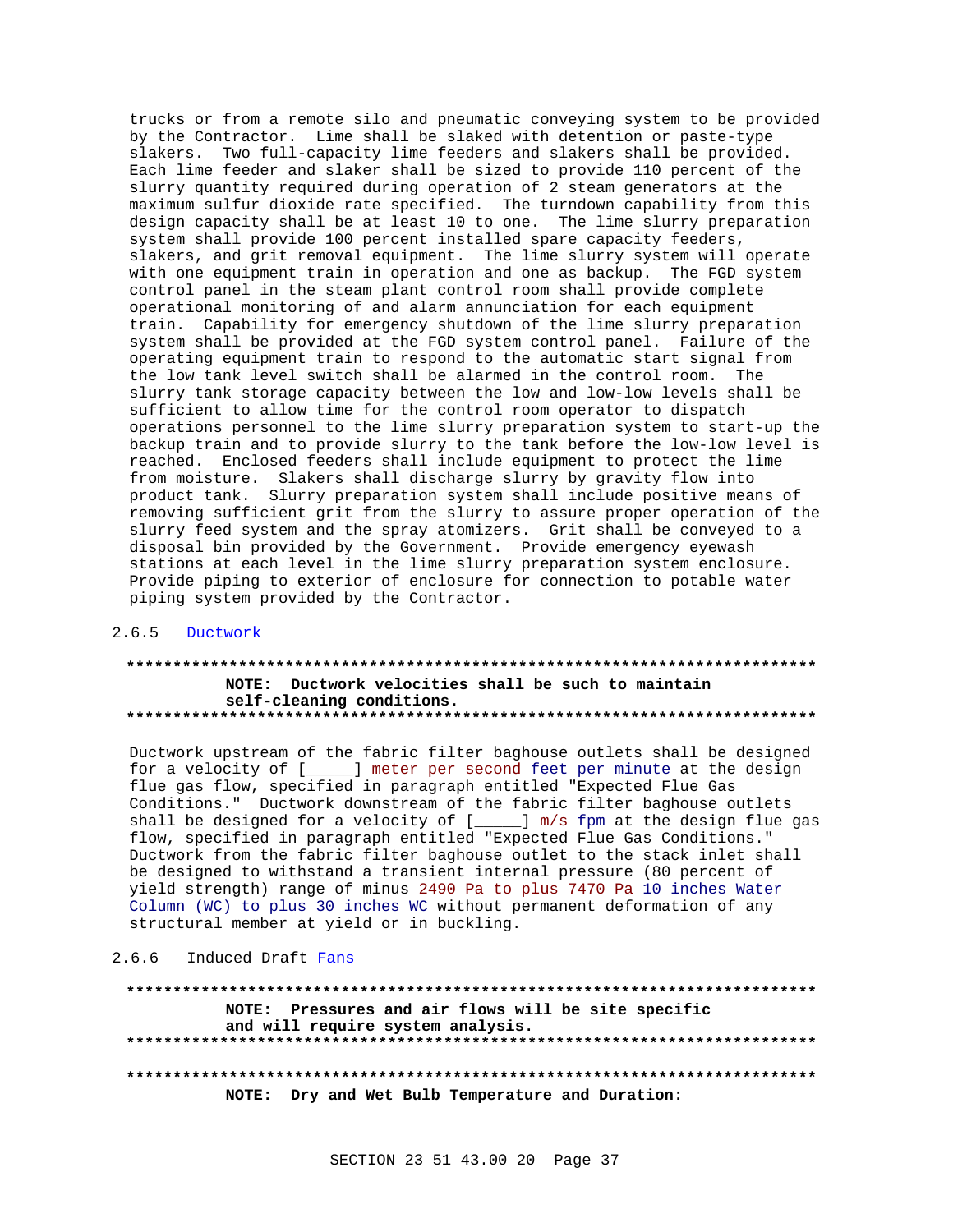| Parameter                                      | Season    | Temperature (Degrees C) | Frequency of Occurrence of<br><b>Higher Temperatures</b> |
|------------------------------------------------|-----------|-------------------------|----------------------------------------------------------|
| Dry Bulb                                       | $Dec-Feb$ | n a s                   | <b>Factor</b>                                            |
| Dry Bulb and<br>Mean<br>Coincident<br>Wet Bulb | Jun-Sep   |                         |                                                          |
| Wet Bulb                                       | Jun-Sep   |                         |                                                          |
| Parameter                                      | Season    | Temperature (Degrees F) | Frequency of Occurrence of<br>Higher Temperatures        |
|                                                |           |                         |                                                          |
| Dry Bulb                                       | $Dec-Feb$ | n a sh                  | r i v                                                    |
| Dry Bulb and<br>Mean<br>Coincident<br>Wet Bulb | Jun-Sep   |                         |                                                          |

#### **\*\*\*\*\*\*\*\*\*\*\*\*\*\*\*\*\*\*\*\*\*\*\*\*\*\*\*\*\*\*\*\*\*\*\*\*\*\*\*\*\*\*\*\*\*\*\*\*\*\*\*\*\*\*\*\*\*\*\*\*\*\*\*\*\*\*\*\*\*\*\*\*\*\***

Test block flow capacity shall be [\_\_\_\_\_] actual liter per second cubic feet per minute. Test block static pressure shall be 140 percent of the static pressure required to withdraw [\_\_\_\_\_] L/s cfm from the [economizer][air heater] outlet interface through the FGD system and to provide [\_\_\_\_\_] Pa inches WC at the stack inlet plus [\_\_\_\_\_] Pa inches WC which is equal to 140 percent of the static pressure required to withdraw the design flow from the steam generator to the [economizer] [air heater] outlet. The static pressure requirement shall be based upon normal operation of the FGD system, except that the fan inlet temperature shall be assumed to have the value specified in paragraph entitled "Sulfur Dioxide Removal Performance Guarantees." The design and construction of the fan shall be capable of withstanding operation at the maximum gas flow and temperatures which would result, if the spray dryer was not in operation. Test block capacity and static pressure shall be calculated assuming inlet gas temperature to be 93 degrees C 200 degrees F. Design ambient temperature for lubrication system shall be [\_\_\_\_\_] degree C degree F to [\_\_\_\_\_] degree C degree F. Induced draft fan speed shall not exceed [\_\_\_\_\_] rpm.

#### 2.6.7 Sulfur Dioxide Removal Performance Guarantees

### **\*\*\*\*\*\*\*\*\*\*\*\*\*\*\*\*\*\*\*\*\*\*\*\*\*\*\*\*\*\*\*\*\*\*\*\*\*\*\*\*\*\*\*\*\*\*\*\*\*\*\*\*\*\*\*\*\*\*\*\*\*\*\*\*\*\*\*\*\*\*\*\*\*\***

**NOTE: Stoichiometry for dry scrubbing is defined as the moles of fresh slaked sorbent introduced to the system divided by the moles theoretically required for complete reaction with all of the sulfur dioxide entering the system whether or not it is all removed. This is opposed to wet scrubbing where stoichiometry is generally based on moles of sulfur dioxide removed by the system. Absorbent stoichiometry directly affects sulfur dioxide**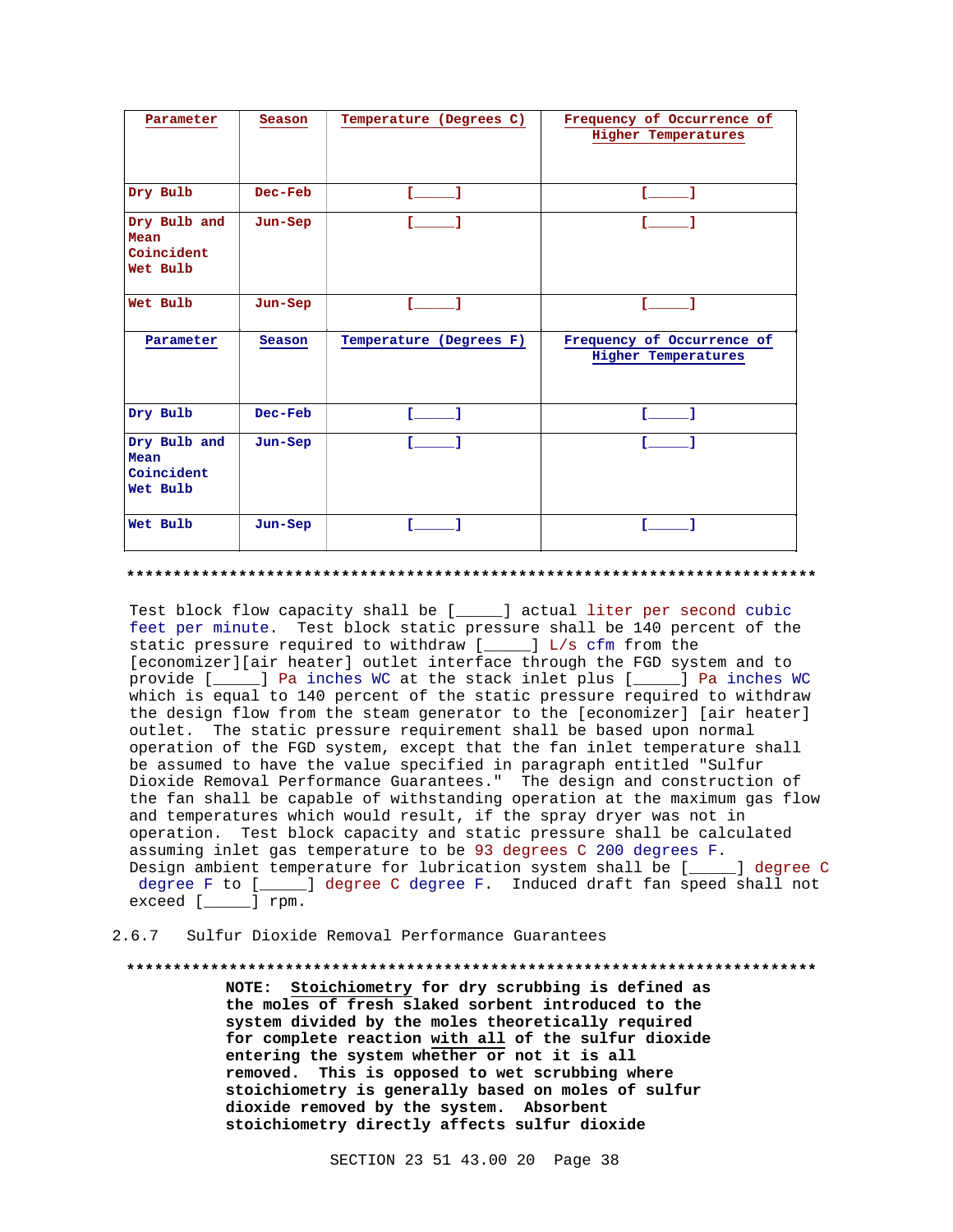**removal in the spray dryer. For example, a reported stoichiometric ratio of 1.2 for a dry system achieving 80 percent sulfur dioxide removal would be equivalent to 1.5 for a wet scrubbing system. The absorbent stoichiometry may be raised by an increase in the amount of absorbent fed to the spray dryer. A higher absorbent stoichiometry enhances removal of sulfur dioxide. \*\*\*\*\*\*\*\*\*\*\*\*\*\*\*\*\*\*\*\*\*\*\*\*\*\*\*\*\*\*\*\*\*\*\*\*\*\*\*\*\*\*\*\*\*\*\*\*\*\*\*\*\*\*\*\*\*\*\*\*\*\*\*\*\*\*\*\*\*\*\*\*\*\* \*\*\*\*\*\*\*\*\*\*\*\*\*\*\*\*\*\*\*\*\*\*\*\*\*\*\*\*\*\*\*\*\*\*\*\*\*\*\*\*\*\*\*\*\*\*\*\*\*\*\*\*\*\*\*\*\*\*\*\*\*\*\*\*\*\*\*\*\*\*\*\*\*\* NOTE: The compensatory damages for exceeding the guaranteed stoichiometry will be determined on the basis of \$\_\_\_\_\_ for each 45 g mole CaO/g mole 0.10 lb mole CaO/lb mole sulfur dioxide increase above the guaranteed stoichiometric ratio. Deduction of compensatory damages, if any, shall be included in the processing of the final payment. The compensatory damages exceeding guarantees power consumption will be determined on the basis of \$\_\_\_\_\_ /kW. Deduction of compensatory damages, if any, shall be included in the processing of the final payment. The total power consumption will be measured at the Government's power input to the FGD system during the final acceptance tests. \*\*\*\*\*\*\*\*\*\*\*\*\*\*\*\*\*\*\*\*\*\*\*\*\*\*\*\*\*\*\*\*\*\*\*\*\*\*\*\*\*\*\*\*\*\*\*\*\*\*\*\*\*\*\*\*\*\*\*\*\*\*\*\*\*\*\*\*\*\*\*\*\*\***

The guaranteed sulfur dioxide removal efficiency of the Flue Gas Cleaning System shall not be less than [\_\_\_\_\_] percent and the outlet sulfur dioxide emission shall not exceed [\_\_\_\_] kg/106 kJ lb/106 Btu for any load on the steam generators down to 30 percent of maximum rating while in any normal operating mode (excluding sootblowing) and burning any coal within the range specified, when the Government provides lime, water, compressed air, and other utilities to the interface points in accordance with the Contractor's process flow diagrams, material balances, and these specifications. Contractor shall guarantee the removal efficiency specified with any two boilers and their associated flue gas cleaning equipment in operation at full load. For [\_\_\_\_\_] percent sulfur dioxide removal efficiency, the Contractor shall guarantee the maximum system stoichiometry (lb-mole of Ca0 per lb-mole of S02 entering the system) at both 100 percent and 50 percent of the maximum rating of the steam generator and burning any coal within the range specified. The guarantee at 50 percent rating shall be based on 50 percent of the design gas flow by weight and an inlet gas temperature of 121 degrees C 250 degrees F. Contractor shall specify minimum quality of lime on which stoichiometry calculations are based as 90 percent available CaO by weight. Any increase in the guaranteed stoichiometry at 50 percent rating and firing the average coal will reduce the contract price. The operating stoichiometry will be measured during the final acceptance tests. measurements will be made under normal operation and no special cleaning, adjustments or other preparations will be allowed. Contractor shall include in the design of the FGD system the necessary provisions for accurate determination of operating stoichiometry. The proposal shall include a description of the method by which stoichiometry may be determined. Contractor shall guarantee that an atomizer can be changed out while the steam generator which it serves is operating.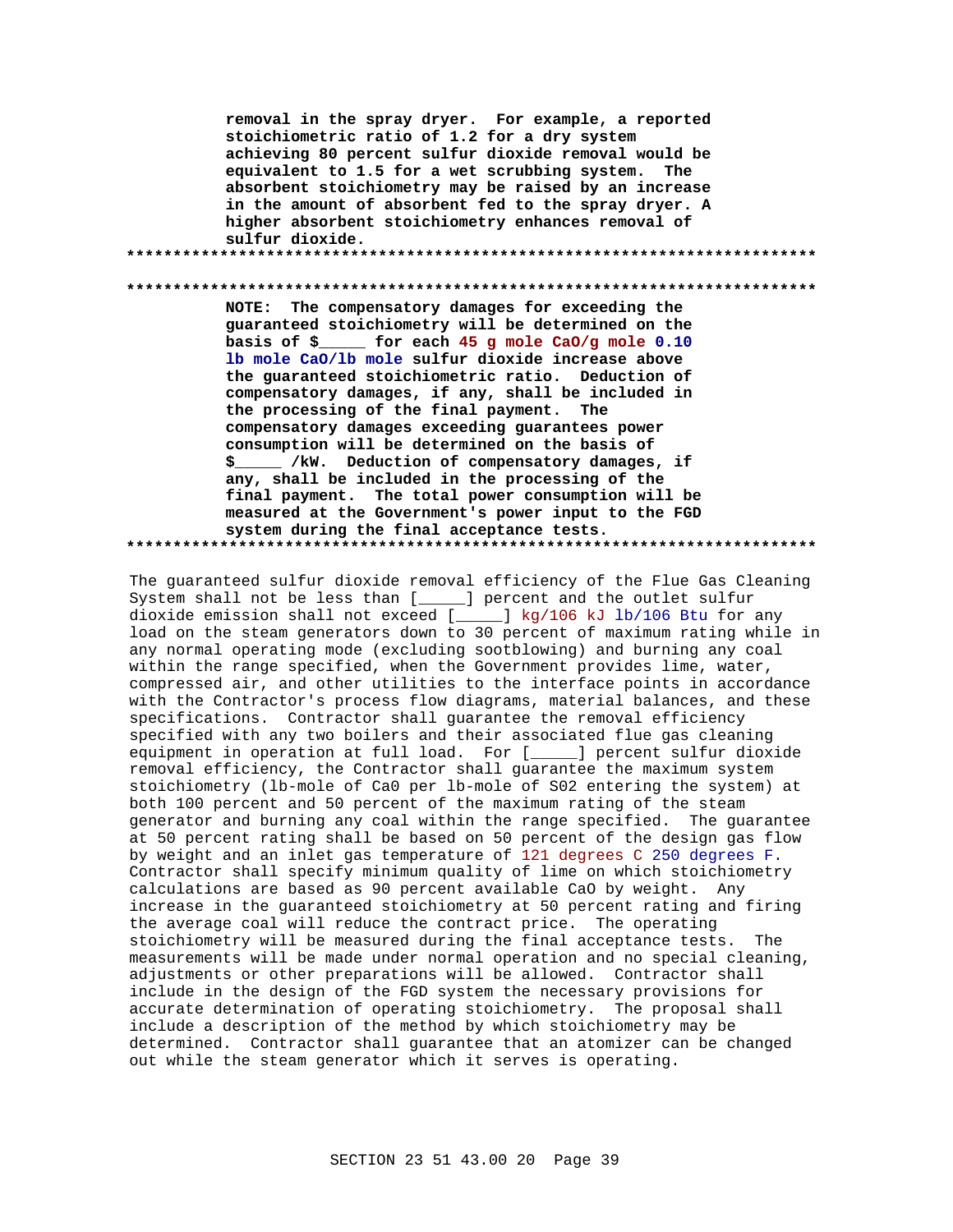#### 2.6.8 Particulate Removal Performance Guarantees

### **\*\*\*\*\*\*\*\*\*\*\*\*\*\*\*\*\*\*\*\*\*\*\*\*\*\*\*\*\*\*\*\*\*\*\*\*\*\*\*\*\*\*\*\*\*\*\*\*\*\*\*\*\*\*\*\*\*\*\*\*\*\*\*\*\*\*\*\*\*\*\*\*\*\* NOTE: Emission rates will depend upon local or state air pollution regulations. Negotiations with the agencies may be necessary. \*\*\*\*\*\*\*\*\*\*\*\*\*\*\*\*\*\*\*\*\*\*\*\*\*\*\*\*\*\*\*\*\*\*\*\*\*\*\*\*\*\*\*\*\*\*\*\*\*\*\*\*\*\*\*\*\*\*\*\*\*\*\*\*\*\*\*\*\*\*\*\*\*\***

The maximum particulate emission leaving the fabric filter baghouses shall not exceed [\_\_\_\_\_] kg/106 kJ lb/106 Btu for any flue gas conditions as specified while in any operating condition and burning any coal within the ranges specified. The maximum particulate emission shall be defined as the average of three complete test runs which shall include a proportional part of the boiler sootblowing cycle. Bag life shall be guaranteed for a minimum of two years after date of first flue gas passage through the bags. Fabric filter baghouse will normally be bypassed during 100 percent oil firing due to plugging of bags, bag guarantee shall be based upon coal/oil and soot combination firing only. Soot blowing, with fabric filter baghouse in operation, shall not void guarantee. If 10 percent or more of the bags in any given compartment fail within the guarantee period, the Contractor shall replace and install all bags in that compartment at his own expense. Replacement of bags on a one-by-one as-fails basis will not normally be allowed. However, the Contractor will be granted the opportunity to locate and replace bags which fail within 30 days of initial start-up of each baghouse due to deficiencies in manufacture or improper installation.

### 2.6.9 Lime Slurry System Performance Guarantees

The Contractor guarantees that the Gas Cleaning System shall meet the above specified performance, based on the process material balances submitted. The guaranteed process material balances shall be based on the following: (a) Lime analysis and coal analysis as specified, (b) slaking water analysis and temperature as specified, and (c) specified gas flows and operating conditions. The Contractor shall guarantee the capacity of each lime slaker at 110 percent of lime quantity required at maximum sulfur dioxide rate.

### 2.6.10 Draft Equipment Performance Guarantees

The Contractor shall guarantee that dampers have no leakage of flue gas to the atmosphere. The Contractor shall guarantee the maximum leakage across each damper when the dampers are in the closed position and are operating at the design conditions.

2.6.11 FGD System Operational Performance Guarantees

#### **\*\*\*\*\*\*\*\*\*\*\*\*\*\*\*\*\*\*\*\*\*\*\*\*\*\*\*\*\*\*\*\*\*\*\*\*\*\*\*\*\*\*\*\*\*\*\*\*\*\*\*\*\*\*\*\*\*\*\*\*\*\*\*\*\*\*\*\*\*\*\*\*\*\***

**NOTE: The compensatory damages for exceeding the guaranteed stoichiometry will be determined on the basis of \$\_\_\_\_\_ for each 45 g mole CaO/g mole 0.10 lb mole CaO/lb mole sulfur dioxide increase above the guaranteed stoichiometric ratio. Deduction of compensatory damages, if any, shall be included in the processing of the final payment. The compensatory damages exceeding guarantees power consumption will be determined on the basis of \$\_\_\_\_\_ /kW. Deduction of compensatory damages, if any, shall be included in the processing of the**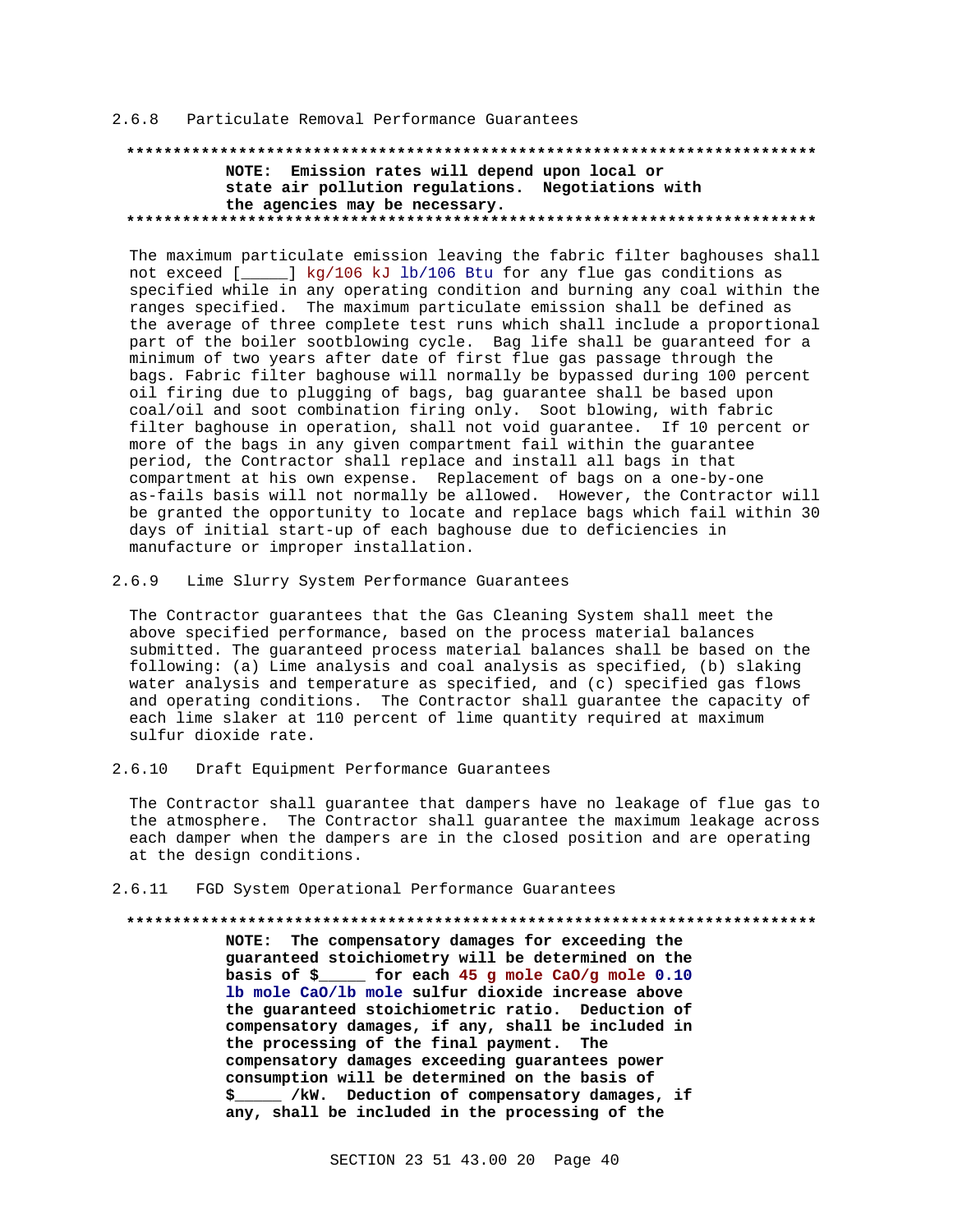### **final payment. The total power consumption will be measured at the Government's power input to the FGD system during the final acceptance tests. \*\*\*\*\*\*\*\*\*\*\*\*\*\*\*\*\*\*\*\*\*\*\*\*\*\*\*\*\*\*\*\*\*\*\*\*\*\*\*\*\*\*\*\*\*\*\*\*\*\*\*\*\*\*\*\*\*\*\*\*\*\*\*\*\*\*\*\*\*\*\*\*\*\***

The Contractor shall guarantee the maximum FGD system power consumption with one boiler unit in operation at the maximum rating and burning any coal within the range specified. The guaranteed maximum power consumption shall include the power consumption for equipment of the FGD system provided under this contract which would be in use when one boiler is in operation. Any increase in this total guaranteed power consumption will reduce the contract price. The total power consumption will be measured at the Government's power input to the FGD system during the final acceptance tests. Specifically, watt-hour meters accurate to within one percent will be used to measure average power consumption at the motor control centers, the induced draft fan drive motor and the atomization air compressor drive motor (if applicable) during the period of the performance tests. The measurements will be made under normal operation and no special cleaning, adjustments or other preparations will be allowed. Design and operation of the FGD system shall be based upon the requirement that stack inlet temperature differential above acid dew point shall not drop below minus 7 degrees C below 20 degrees F and that fabric filter baghouse inlet temperature differential above acid dew point shall not drop below 17 degrees C 30 degrees F. Operating temperatures will be maintained at or above these levels during performance testing. The Contractor shall guarantee the maximum pressure drop across the entire system at design flue gas flow rate. The Contractor shall guarantee that the sound levels specified for the baghouses, pumps, motors, and valves will not be exceeded.

#### 2.7 SPRAY DRYER ABSORBERS

| Parameter                                             | Season  | Temperature (Degrees C) | Frequency of Occurrence of<br>Higher Temperatures |
|-------------------------------------------------------|---------|-------------------------|---------------------------------------------------|
| Dry Bulb                                              | Dec-Feb |                         |                                                   |
| Dry Bulb and<br>Mean<br>Coincident<br><b>Wet Bulb</b> | Jun-Sep |                         |                                                   |
| <b>Wet Bulb</b>                                       | Jun-Sep |                         |                                                   |

# **NOTE: Dry and Wet Bulb Temperature and Duration:**

**\*\*\*\*\*\*\*\*\*\*\*\*\*\*\*\*\*\*\*\*\*\*\*\*\*\*\*\*\*\*\*\*\*\*\*\*\*\*\*\*\*\*\*\*\*\*\*\*\*\*\*\*\*\*\*\*\*\*\*\*\*\*\*\*\*\*\*\*\*\*\*\*\*\***

| Parameter | Season    | Temperature (Degrees F) | Frequency of Occurrence of<br><b>Higher Temperatures</b> |
|-----------|-----------|-------------------------|----------------------------------------------------------|
| Dry Bulb  | $Dec-Feb$ |                         |                                                          |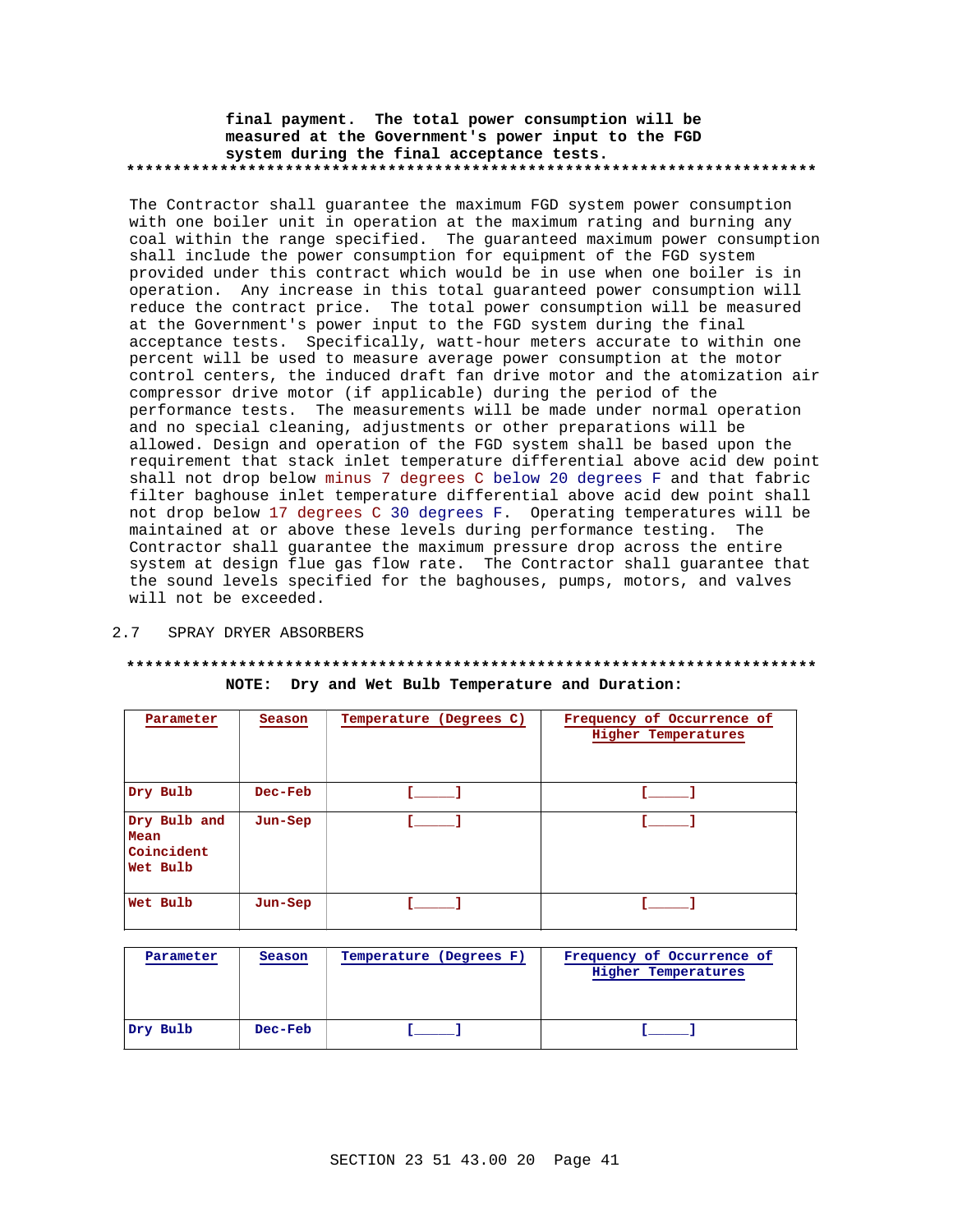| Parameter                                      | Season  | Temperature (Degrees F) | Frequency of Occurrence of<br>Higher Temperatures |
|------------------------------------------------|---------|-------------------------|---------------------------------------------------|
| Dry Bulb and<br>Mean<br>Coincident<br>Wet Bulb | Jun-Sep |                         |                                                   |
| <b>Wet Bulb</b>                                | Jun-Sep |                         |                                                   |

**\*\*\*\*\*\*\*\*\*\*\*\*\*\*\*\*\*\*\*\*\*\*\*\*\*\*\*\*\*\*\*\*\*\*\*\*\*\*\*\*\*\*\*\*\*\*\*\*\*\*\*\*\*\*\*\*\*\*\*\*\*\*\*\*\*\*\*\*\*\*\*\*\*\***

Furnish and deliver [\_\_\_\_\_] spray dryer absorbers, complete with slurry atomizer units and accessories for a complete and operable installation. Each spray dryer absorber shall meet the performance criteria specified in paragraph entitled "Sulfur Dioxide Removal Performance Guarantees." The absorbers shall be constructed of steel plate of 6 mm 1/4 inchminimum thickness, conforming to ASTM A36/A36M. Structural steel design shall be as specified in paragraph entitled "Structural and Miscellaneous Steel." Structural design temperature range shall be [\_\_\_\_\_] to 204 degrees C 400 degrees F. External stiffening ribs shall be spaced as required to provide support for the vessel shell, equipment, walkways, penthouse, monorail, and hoist. Stiffeners shall be sized and positioned to provide a uniformly curved surface for the installation of insulation and lagging. Structural welded seams shall be seal welded. Joints shall be provided so that they can be assembled airtight. Each spray dryer absorber shall be provided with the necessary framing for a penthouse to provide shelter of atomizers, motors, lubrication systems, control devices and other equipment located above the spray chamber. Emergency eyewash stations shall be provided in each penthouse. Potable water piping to eyewash stations will be provided by the Contractor. The penthouse design shall be such that the overall cylindrical appearance of the absorber shall be maintained. The rotating assembly of each atomizer unit shall be tested for dynamic and static balance using the actual driver. Complete test reports shall be submitted to the Contracting Officer. Notify the Contracting Officer, in writing, at least 20 days in advance of the tests so that he or his representative can be present. The motor drivers shall be tested as specified in paragraph entitled "Pumps, Valves, Motors." Two-fluid nozzle atomizer assemblies shall be tested for proper atomization performance, plugging resistance and wear resistance during actual flow of lime slurry and compressed air through the nozzle, as required during operation. Submit information on the categories general arrangement, foundation design, structural fabrication, piping, erection, insulation, instrumentation, wiring, and electric motors. Exterior ferrous metal surfaces of the spray dryer absorber systems including, but not limited to, absorber vessels, holding bins, support steel, manifolds, handrails and kickplate shall be properly cleaned and shop primed, as specified. Mechanical and electrical component equipment, such as atomizer machinery and control panels shall be provided with the manufacturer's standard finishes. Ferrous surfaces which should not be painted and are subject to corrosion shall be protected for the period during shipment and storage with a suitable rust-preventative compound as recommended by manufacturer.

### 2.7.1 Spray Dryer Absorber Vessel

The spray dryer vessel shall be cylindrical with a 60-degree conical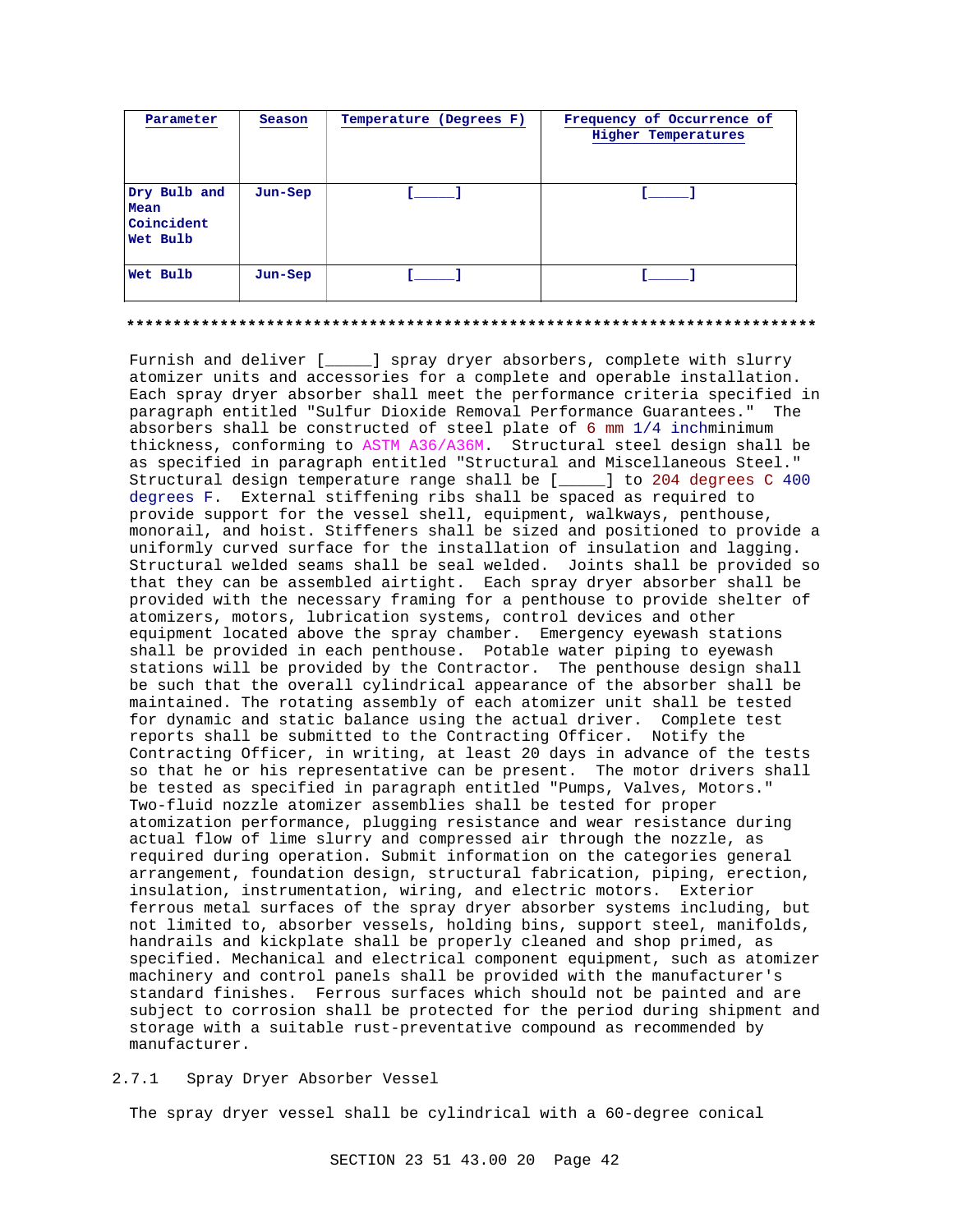bottom section or with a trough-shaped bottom section with a minimum sideslope of 60 degrees above the horizontal. Provide replaceable wear plates, where necessary. The absorber vessel shall be gas-tight and designed for a transient condition (80 percent of yield strength) at internal pressures of at least plus 4980 and minus 7470 Pa 20 and minus 30 inches water gage. Stiffeners shall be of equal depth to provide a uniform surface to receive insulation. The bottom section of the vessel shall be provided with hopper heaters as specified in paragraph entitled "Fabric Filter Baghouse." Heaters shall cover the bottom one-third of the hopper surface area. Provide the hopper with poke holes, flanged discharge opening, mechanical vibrators, strike plate and nuclear level switches, as specified in paragraph entitled "Hoppers." A minimum of one access door on side of vessel, as specified in paragraph entitled "Access," shall be provided for access to the vessel interior for maintenance. Provide access doors with external latches and tightening devices which will allow for gasket shrinkage and yet produce a gas-tight seal. Doors shall be provided with means for padlocking in the open position. Access shall be sufficient to allow inspection of the vessel interior and removal and replacement of any internal parts subject to erosion or corrosion.

# 2.7.2 Spray Dryer Atomizers

Each spray dryer sulfur dioxide absorber shall be provided with slurry atomizers of the rotary or two-fluid nozzle type, as specified in the following sections. Equip the spray dryer sulfur dioxide absorbers with vanes, dampers, dispersers, and distributors required to ensure proper contact of the flue gas with the atomized lime slurry. These devices shall be designed to prevent maldistribution and short circuiting of flue gas and localized abrasive impingement of fly ash on absorber internals. The gas dispersers shall be designed to prevent the atomizer spray from impinging on or wetting the vessel wall. Design the gas distribution devices to provide contact between the gas and the atomized slurry as necessary to maintain system performance throughout the gas flow range. Materials of construction shall be suitable for use in the flue gas environment.

#### 2.7.2.1 Rotary Atomizers

Provide a single slurry atomizer for each spray dryer absorber, complete with electric motor drive, power transmission assembly, lubrication system, atomizer wheel, and operational monitoring and control system. Atomizers supplied under this paragraph shall be of the rotary design and shall have a proven record of efficient and reliable service in previous lime slurry applications. Provide atomizers with quick disconnects on the atomizer motor and feed system to allow rapid changeout of atomizers while the steam generators are on-line. The atomizers motor drive shall be as specified in paragraph entitled "Pumps, Valves, Motors." The transmission connecting the drive motor to the atomizer shall be of the belt or gear-box type. The transmission assembly shall be designed to produce the wheel tip speed required for proper slurry atomization over the range of operating conditions, and shall be provided with a simple means of changing the wheel tip speed, so that the design value can be changed if operational experience indicates the need for adjustment. The wheel tip speed shall be a minimum of 137 meters per second 450 feet per second. Gear units shall comply with all applicable AGMA standards. Bearings shall be the manufacturer's standard design for this application. Bearings shall have an operating life of at least 6,000 hours. Provide a complete lubrication system for each installed atomizer including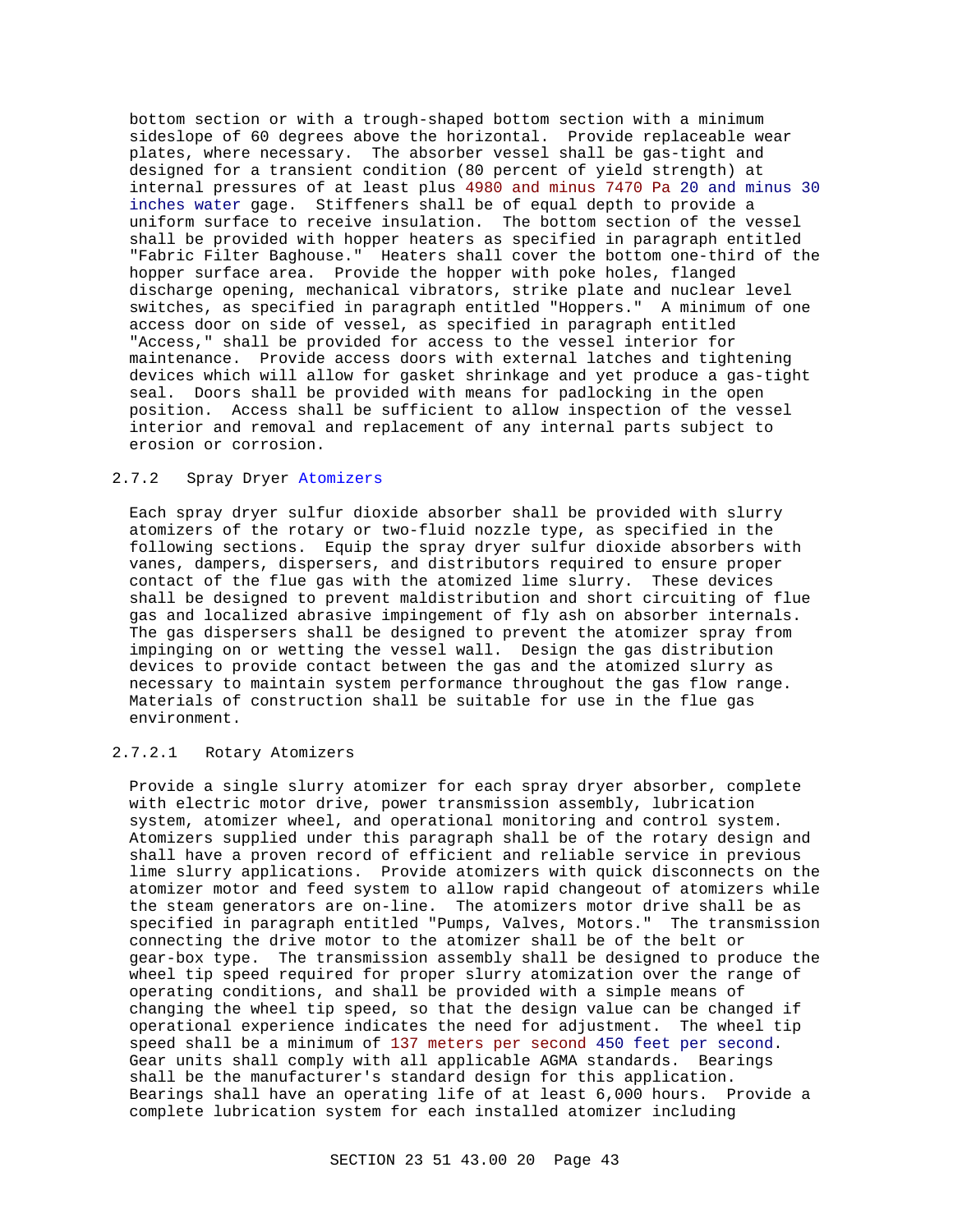necessary pumps, reservoirs, filters, heat exchangers, piping, valves, instrumentation and controls, and other accessories, as required, to circulate, clean, and cool the lubricating oil for the atomizer drive and transmission bearings. The lubrication system shall be designed with redundant features and controls required to provide safe and reliable operation of the atomizer and to prevent damage to the atomizer motor or transmission assembly due to loss of lubrication. The atomizer wheel shall be designed so that parts exposed to abrasion from the slurry are wear resistant and replaceable. The wheel body shall be constructed of stainless steel. The orifices in the wheel shall be provided with silicon carbide inserts. The wheel shall be dynamically balanced to minimize vibration of the atomizer unit. Provide instrumentation and controls as specified in Section entitled "Instrumentation and Controls." Include as a minimum the monitoring of the following atomizer operating conditions: motor amperage, lubricating oil pressure, oil temperature, oil reservoir level, motor temperature, atomizer vibration, slurry feed rate, and water feed rate. One complete, ready to run, spare atomizer including motor and drive shall be provided for the Flue Gas Cleaning System. Provide two stands for storing one spare atomizer in an upright position. Provide a stand to hold one atomizer for maintenance. Provide two complete, ready to install, spare atomizer wheels. Two complete sets of tools, as required to disassemble and assemble the entire atomizer, shall be provided. Atomizers shall be designed so that normal maintenance can be performed by plant maintenance personnel who have been trained, as specified in paragraph entitled "Operator Training Program."

### 2.7.2.2 Two-Fluid Nozzle Atomizers

### **\*\*\*\*\*\*\*\*\*\*\*\*\*\*\*\*\*\*\*\*\*\*\*\*\*\*\*\*\*\*\*\*\*\*\*\*\*\*\*\*\*\*\*\*\*\*\*\*\*\*\*\*\*\*\*\*\*\*\*\*\*\*\*\*\*\*\*\*\*\*\*\*\*\* NOTE: Alternate arrangement applicable only when plant design includes idle boiler at plant maximum demand load. \*\*\*\*\*\*\*\*\*\*\*\*\*\*\*\*\*\*\*\*\*\*\*\*\*\*\*\*\*\*\*\*\*\*\*\*\*\*\*\*\*\*\*\*\*\*\*\*\*\*\*\*\*\*\*\*\*\*\*\*\*\*\*\*\*\*\*\*\*\*\*\*\*\***

Provide multiple-slurry atomizers for each spray dryer absorber, each with its own flue gas plenum to ensure adequate contact of the flue gas with the atomized slurry. Atomizers supplied under this paragraph shall be of the two-fluid nozzle design using compressed air as the atomizing fluid and shall have a proven record of efficient and reliable service in previous lime slurry applications. Atomizers shall be provided with quick disconnects on the compressed air and lime slurry feed lines to allow rapid changeout of atomizers while the steam generators are on-line. Air compressors shall be as specified in this paragraph. Nozzles shall be the internal mixing type so that the compressed air and the lime slurry are mixed internally to the nozzle orifice, resulting in the atomization of the slurry. Internal surfaces of the nozzle which are subject to wear shall be made of a suitable abrasion-resistant material and shall be easily replaceable. Atomizer operation shall be monitored remotely in the steam plant control room and locally in the absorber penthouse. Provide instrumentation, controls, and alarms, as necessary, to ensure proper operation of the atomizers. Slurry flow and pressure and air flow and pressure in each atomizer feed line shall be monitored continuously. Provide flow and pressure switches to indicate nozzle flow malfunction. Control system shall automatically isolate any malfunctioning atomizer and provide alarm annunciation in steam plant control room. Sufficient control interlocks shall be furnished to assure that air flow to nozzle commences first and terminates last relative to slurry flow during atomizer start-up and shutdown. Atomizers shall be designed so that normal maintenance can be performed by plant maintenance personnel who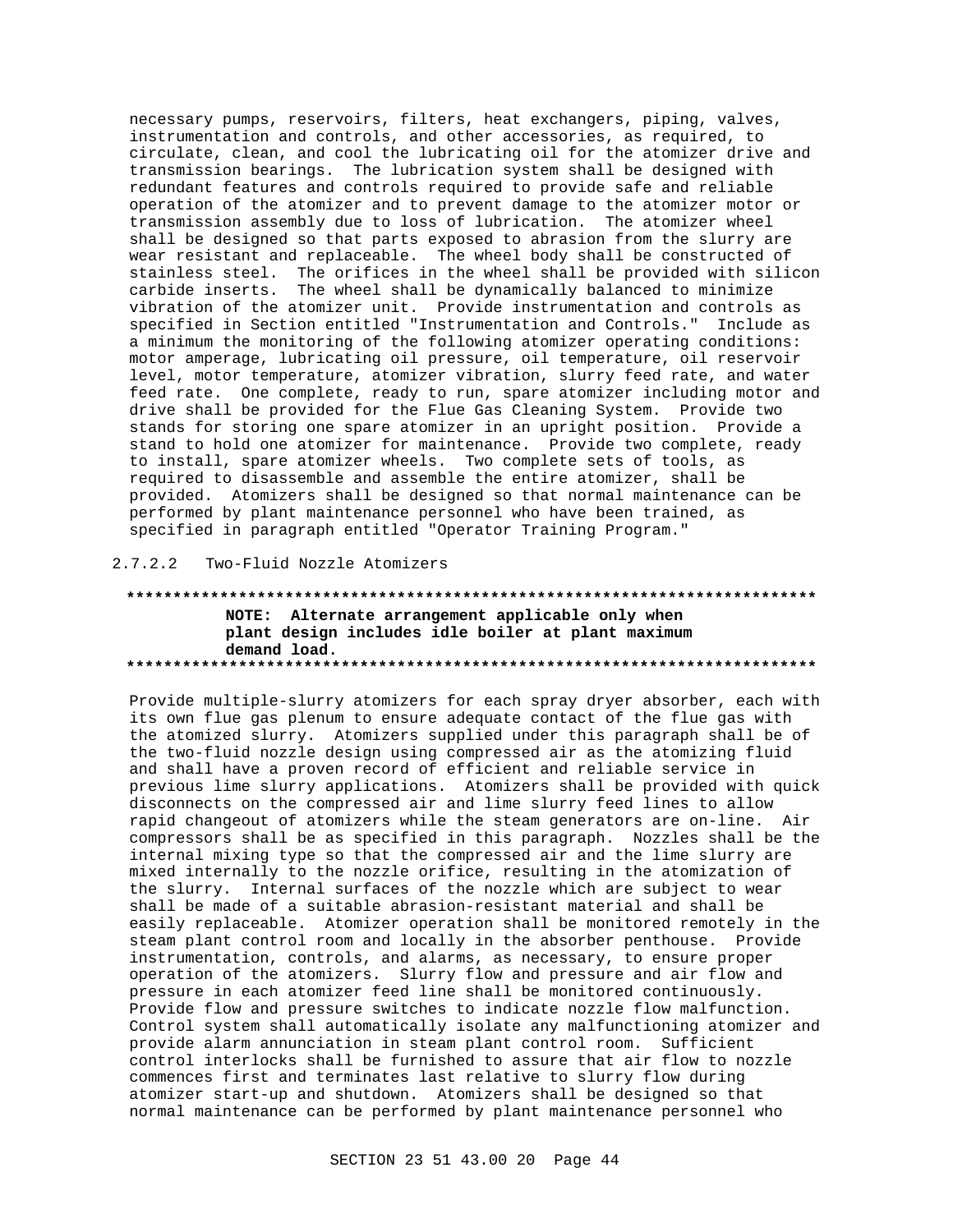have been trained, as specified in paragraph entitled "Operator Training Program." The dedicated air compressor system provided with FGD systems utilizing two fluid-nozzle atomization shall be complete with two air compressors, one operating and one backup, and necessary controls and accessories required for automatic operation. Each compressor shall be sized to provide at least 120 percent of the maximum atomization air flow and pressure required. [As an alternative to the preceding specified arrangement, individual air compressors may be provided for each spray dryer absorber. Each unit shall be sized to provide at least 120 percent of the maximum atomization air flow and pressure required for operation of one spray dryer, and with all [\_\_\_\_\_] units connected together, so that the unit normally dedicated to the spray dryer for the idle boiler provides the required backup.] [For either arrangement], [the] following features shall be provided: The air compressors and all controls and accessories specified herein shall be located inside an enclosure to provide an environment suitable for compressor operation. Provide the structural and miscellaneous steel for framing of the enclosure. Instrumentation and controls shall provide both, local and remote monitoring, alarm annunciation, and automatic transfer to backup unit in the event of failure of the operating unit.

# 2.7.2.3 Spare Equipment

One complete spare atomizer assembly shall be provided for every two installed assemblies. Spare atomizer assemblies shall require only the connection of lime slurry and air feed lines to allow insertion and operation in place of a malfunctioning assembly. In addition, provide spare nozzle wearing surface component parts, and other atomizer component parts as required for one year's operation. Provide two complete sets of tools required for disassembly and assembly of atomizer units.

# 2.7.3 Monorail and Hoist

Provide permanent hoist and monorail system for each spray dryer absorber, as required, to install and remove atomizers. Monorail and hoist system shall conform to NFPA 70. Monorail shall extend beyond edge of absorber with sufficient clearance to allow lowering of atomizer assembly to ground level and raising from ground level. Hoisting system shall be designed in accordance with MHI MH27.1 and ASME HST-4. Provide wire rope electric hoist with motor-operated trolley. Rope drum shall be sized for full lift from ground level. Hoist capacity shall be 150 percent of heaviest piece of equipment to be lifted during atomizer installation or removal or 908 kilograms 2,000 pounds, whichever is heavier. Capacity shall be clearly indicated on hoisting equipment. Factor of safety for hoisting equipment shall be not less than five on load-sustaining parts based on ultimate strength. Hoist shall be provided with automatic mechanical load brake and electric motor brake, either of which will sustain rated load in any position. Monorail shall have minimum capacity of 150 percent of heaviest piece of equipment to be lifted or 908 kg 2,000 pounds, whichever is heavier. Provide angle stops on the monorail at each end to prevent trolley over-travel. Provide 460 volt, 3-phase, 60-hertz, totally-enclosed, roller ball-bearing type motor rated on 30-minute, 55-degree C rise-duty basis, specifically designed for NEMA Class 2--Light Duty Industrial Service for cranes. Monorail and hoist control shall be by push button station suspended from hoist on pendant cord of sufficient length to allow operation from penthouse floor or walkway level. Push buttons shall control all hoist and trolley motions and shall provide "dead-man" control action. Enclosed reversing-type magnetic starters shall be mounted on hoist. Upper and lower limit switches shall be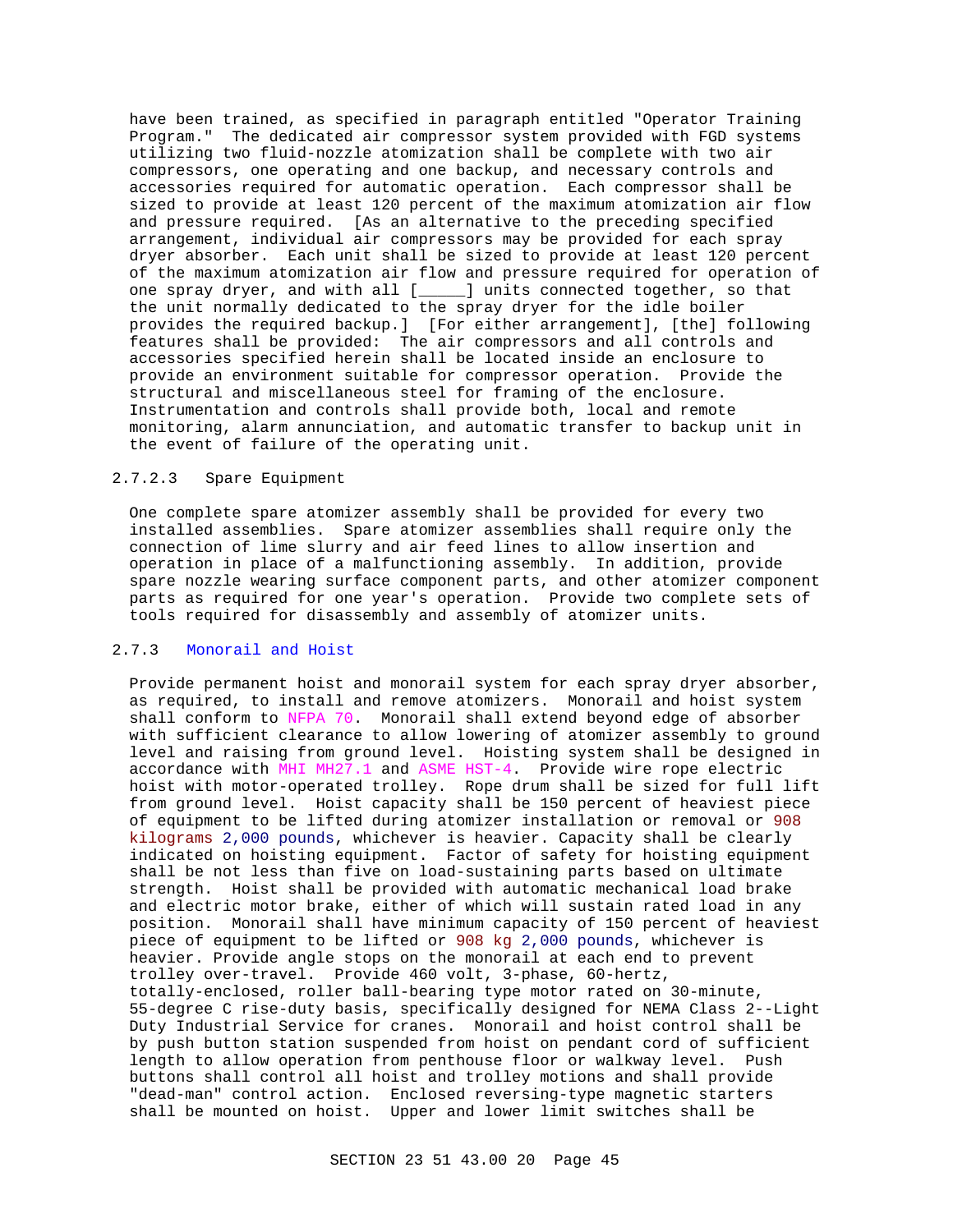provided to prevent hood over-travel. Provide double-acting limit switch to prevent trolley over-travel in either direction. Conductor system shall be rigid enclosed safety-type runway conductor, supported and insulated to conform to NFPA 70.

# 2.7.4 Absorber Product Removal System

Provide necessary equipment, structural support steel, instrumentation, and controls required for continuous removal, transfer, and short-term storage of absorber product material and fly ash from the bottom hopper section of each spray dryer absorber vessel. The design capacity of the conveying equipment provided shall be at least 120 percent of the maximum expected rate of accumulation of fly ash and absorber product in the vessel based on the specified maximum inlet loadings of sulfur dioxide and particulate. The Contractor's conveying system shall continuously transfer the collected material to a holding bin or bins from which the ash handling system will intermittently convey it to an ash silo. The total capacity of the holding bins provided shall be not less than that required to store the quantity of fly ash and absorber product material representing ten hours of operation of the conveying system at design capacity. The holding bin or bins shall be provided with auxiliary equipment, controls and instrumentation required to keep the control room operator informed as to the system status, minimize fugitive dust emissions and maintain the flow of material to the ash handling system when needed. Structural design requirements shall be as specified. Structural design shall be based on a density of 47 kg per cubic meter 100 pounds per cubic feet. Capacity shall be based on a density of 16.5 kg per cubic meter 35 pounds per cubic feet. Provide a flanged outlet connection for interface with the ash handling system to be provided by the Contractor.

#### 2.8 FABRIC FILTER BAGHOUSES

### **\*\*\*\*\*\*\*\*\*\*\*\*\*\*\*\*\*\*\*\*\*\*\*\*\*\*\*\*\*\*\*\*\*\*\*\*\*\*\*\*\*\*\*\*\*\*\*\*\*\*\*\*\*\*\*\*\*\*\*\*\*\*\*\*\*\*\*\*\*\*\*\*\*\* NOTE: The use of an electrostatic precipitator (ESP) with the dry scrubber instead of a fabric filter baghouse is not acceptable. \*\*\*\*\*\*\*\*\*\*\*\*\*\*\*\*\*\*\*\*\*\*\*\*\*\*\*\*\*\*\*\*\*\*\*\*\*\*\*\*\*\*\*\*\*\*\*\*\*\*\*\*\*\*\*\*\*\*\*\*\*\*\*\*\*\*\*\*\*\*\*\*\*\***

Provide [\_\_\_\_\_] fabric filter baghouses, complete with flue gas bypass, inlet and outlet flue gas manifolds, dampers, bags and bag attachment with support hardware, ash collection hoppers, pulse jet or reverse gas cleaning systems, and accessories required for a complete and operable installation. Each fabric filter baghouse shall meet the performance criteria specified in paragraph entitled "Particulate Removal Performance Guarantees." The fabric filter baghouses will be operated on the suction side of the induced draft fans, as indicated. Each fabric filter baghouse shall have a minimum of four lighted modules. The modules shall be arranged in two rows with the inlet and outlet flue gas manifolds located between the rows of modules. The design and arrangement of the fabric filter baghouses shall complement the spray dryer absorbers, fans and ductwork such that the complete Flue Gas Cleaning System installation meets the space requirements indicated. Each fabric filter baghouse shall be provided with framing for a penthouse area as required to allow bag replacement, [damper and damper operator maintenance] [and] [pulse valve maintenance] in a protected environment. Structural design requirements shall be as specified in the paragraphs entitled "Fabric Filter Baghouses," "Structural and Miscellaneous Steel," and in this paragraph. Submit information on the categories general arrangement, foundation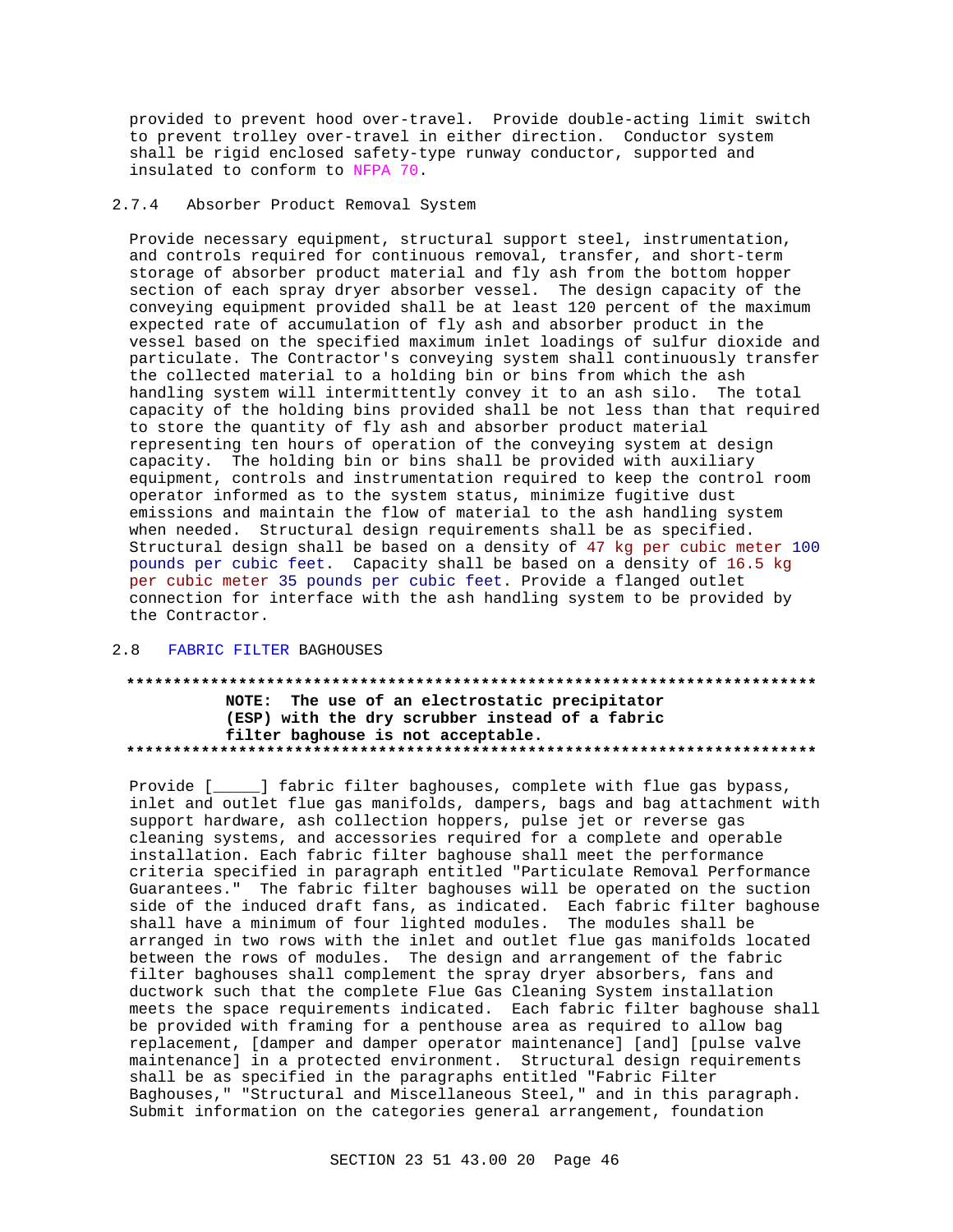design, structural fabrication, piping, erection, insulation, instrumentation, internal arrangement, and valves. Exterior ferrous metal surfaces of the baghouse system including, but not limited to, fabric filter baghouse modules, hoppers, support structures, manifolds, handrails, and kickplate shall be properly cleaned and shop primed, as specified. Surfaces that will be exposed to the flue gas flow need not be painted, but shall be protected during shipment and storage with a suitable rust-preventative coating, as recommended by manufacturer. The fabric filter baghouses shall conform to ICAC F-2, ICAC F-3, and ICAC F-5.

2.8.1 Pulse Jet Cleaning Systems

| NOTE: Air compressor is specified in paragraph                                                                                                  |  |  |  |  |
|-------------------------------------------------------------------------------------------------------------------------------------------------|--|--|--|--|
| entitled "Two-Fluid Nozzle Atomizers."                                                                                                          |  |  |  |  |
| **********************************<br>****************************<br>************                                                              |  |  |  |  |
|                                                                                                                                                 |  |  |  |  |
| NOTE: Factors involved in selecting fabric filter                                                                                               |  |  |  |  |
| bag materials include:                                                                                                                          |  |  |  |  |
| Duration of cleaning.<br>1.                                                                                                                     |  |  |  |  |
|                                                                                                                                                 |  |  |  |  |
| Type of cleaning arrangements.<br>2.                                                                                                            |  |  |  |  |
| 3.<br>System temperature level.                                                                                                                 |  |  |  |  |
| Coal type.<br>4.                                                                                                                                |  |  |  |  |
| 5. Sulfur dioxide removal efficiency.                                                                                                           |  |  |  |  |
| NEEDLED felts are most commonly specified for                                                                                                   |  |  |  |  |
| pulse-jet units. Precoat bags with fly ash prior to                                                                                             |  |  |  |  |
| operation. Fabric specifications are dependent upon                                                                                             |  |  |  |  |
| material.                                                                                                                                       |  |  |  |  |
|                                                                                                                                                 |  |  |  |  |
|                                                                                                                                                 |  |  |  |  |
| Insert appropriate Section number in the<br>NOTE:                                                                                               |  |  |  |  |
| blanks below.                                                                                                                                   |  |  |  |  |
|                                                                                                                                                 |  |  |  |  |
| The                                                                                                                                             |  |  |  |  |
| The fabric filter baghouse assembly shall be of modular construction.<br>tungu banatun asatun and tuba abast af sawb medula aball ba fabutastad |  |  |  |  |

inner housing casing and tube sheet of each module shall be fabricated from carbon steel plate of 5 mm 3/16 inch minimum thickness, conforming to ASTM A36/A36M. The inner casing shall be of welded construction, gastight and watertight, designed for a transient condition (80 percent of yield strength) at internal pressures of at least plus 4980 and minus 7470 Pa plus 20 and minus 30 inches water gage. Joints shall be sealed by continuous fillet or continuous complete penetration groove welds, as applicable. The tube sheet opening arrangement and bag clearance shall limit gas velocity between the bags at any point within the module to not more than 1.27 m/s 250 ft/min at design conditions. Bag to wall clearance used in calculating gas velocity shall not exceed bag to bag clearance. Minimum bag clearance shall be 50 mm 2 inches. Additional space shall be provided between rows of bags, as necessary, to clear access door supports crossing the tube sheet. Tube sheet shall be continuous fillet or continuous complete penetration groove welded gastight so that all flue gas must pass through the bags. No caulking or sealing materials shall be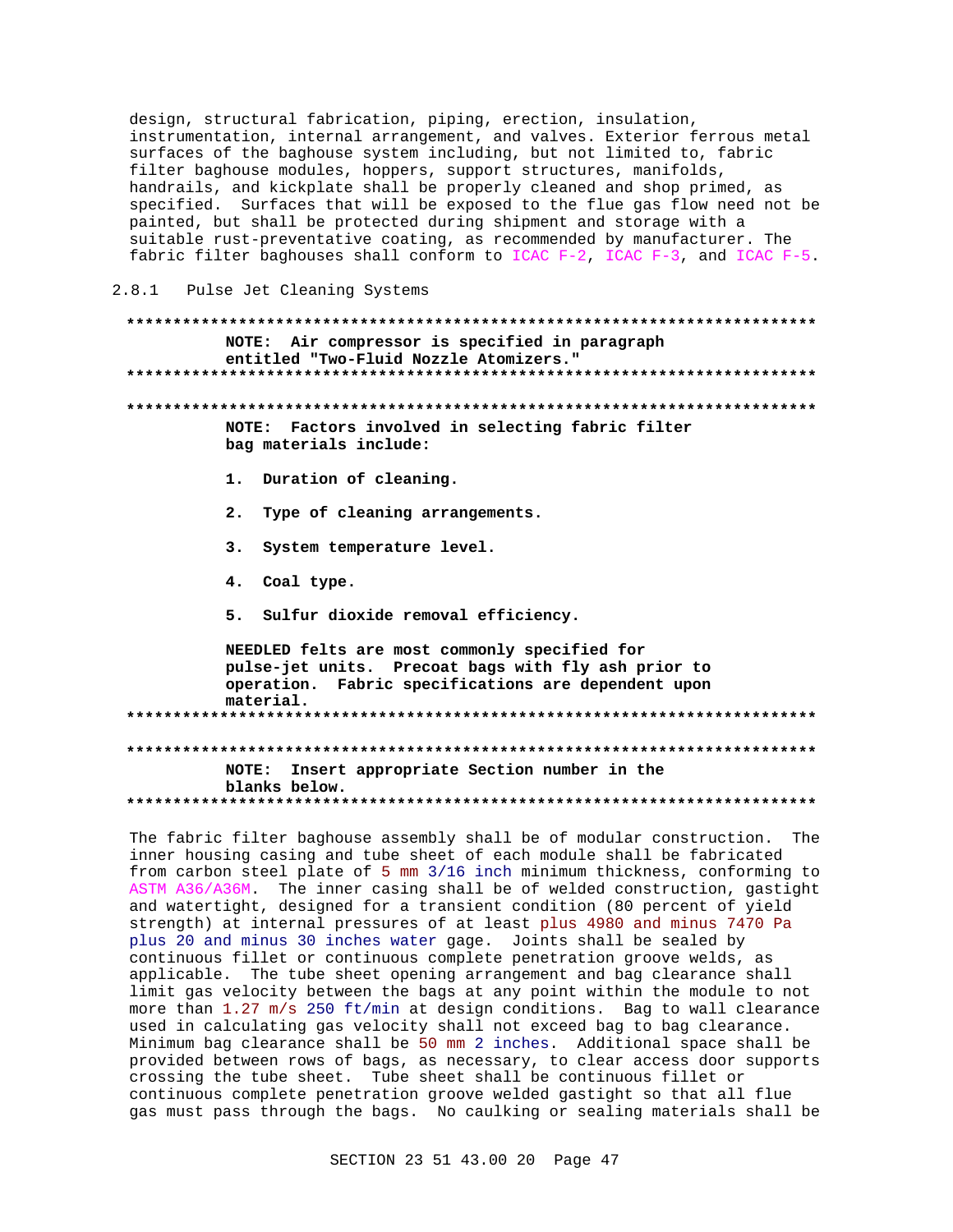used. Tube sheet shall be arranged for individual top bag and cage removal and reinforced, as required for pedestrian traffic (minimum support shall be 488 kg per square meter 100 pounds per square foot). Modules shall have shop insulated, double-cased lift-off doors with quick-opening handles for access to the tube sheet. Doors shall have high-temperature gaskets to prevent air infiltration. Multiple tube sheet access doors shall be provided such that each door shall be easily removable by two men. The doors shall be provided with lifting handles. Top surface of access doors shall be 6 mm 1/4 inch thick ASTM A36/A36M four-way raised pattern floor plate. The manufacturer's standard tube sheet access door arrangement and design will be considered provided the design provides adequate insulation and protection against infiltration. The bag cleaning system shall be designed to ensure efficient cleaning operation with a minimum pressure drop across the system and with the gentlest possible cleaning mechanism to ensure long bag life. Source of compressed air is specified under Section [\_\_\_\_\_] COMPRESSED AIR SYSTEMS. Compressed air used in the cleaning system shall pass through a dryer/filter system. The dryer shall be provided to remove moisture from compressed air used in system. Dryer shall remove sufficient moisture to provide a maximum dewpoint of [\_\_\_\_\_] degree C at 690 kpa (gage) degree F at 100 psig. A filter system shall be provided to clean compressed air used in system. Filter system shall remove a minimum of 90 percent to 95 percent of particles greater than 0.6 microns in diameter. Filters shall be sized to operate for 90 days without service under normal operating conditions and shall be easily accessible for inspection and service. Dryer/filter system shall be sized service. Dryer/filter system shall be sized for 120 percent of design air flow. Dewpoint should be 6 degrees C 10 degree F lower than design minimum temperature. In no case should a dewpoint be greater than 2 degrees C 35 degrees F. Each module shall have a factory-installed compressed air header, pulse valves, and distribution piping. Valves and wiring shall be located in a weather protected enclosure with forced air ventilation to prevent freezing or overheating. The enclosure shall be readily accessible through hinged doors. Diaphragm valves shall be factory prewired to a junction box. Entire pulsing system shall be removed with top door or other provisions shall be made such that piping does not interfere with bag replacement. Connections to compressed air headers and distribution pipes shall be made with flexible hose with automatic shutoff quick connect fittings for ease of removal during maintenance. Each row of bags shall be serviced by its own pulse valve and distribution pipe so that only one row of bags shall be cleaned per each compressed air pulse. The pulse valves shall be heavy-duty diaphragm type with solenoid actuators and stainless-steel internals. Pulse valves shall be designed to limit noise from pulse valve operation to not more than 84 dBA measured 1 1/2 meters five feet from the valves. Compressed air and instrument air piping for each fabric filter baghouse shall be piped back to a single point within the battery limits of the collector(s) as indicated for connection with the steam plant piping system to be provided by the Contractor. Contractor's piping shall include shut off valves, pressure gages, pressure regulating stations, filters, surge tanks, and other equipment required for complete operation of the cleaning system. For off-line cleaning modules shall be sequentially isolated by closing the outlet valve. Manufacturer to recommend off-line times. When the module is off-line, each row of bags shall be individually pulsed with 483 to 690 kPa (gage) 70 to 100 psig compressed air through a solenoid-piloted, heavy duty diaphragm valve. Each bag support cage shall be fitted with a diffuser element. After bags are cleaned, the module shall be held off-line for a period of time sufficient to allow the dust to settle into the hopper. The bags to be furnished shall be of a fabric type, weight, finish, and construction suitable for the intended service.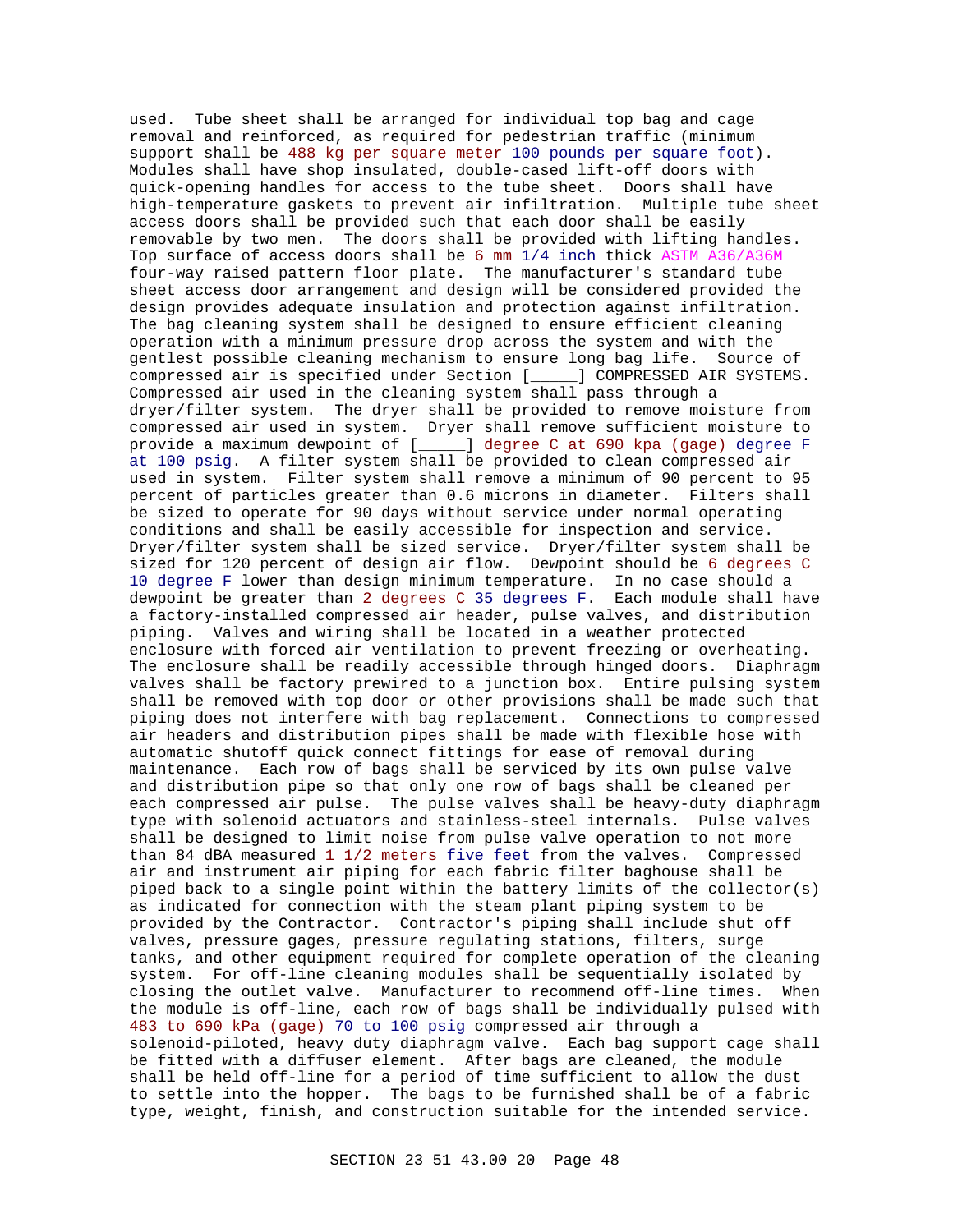Bags shall be suitable for continuous exposure to the flue gas temperature conditions at the economizer outlet. Bags and cages shall be provided with coatings as necessary to minimize abrasion and to resist acid or alkali attack. Bags shall not be more than 150 mm 6 inches in diameter and not more than 4 1/2 meters 15 feet in length. Bag cage design and construction shall be suitable for the intended service. Bags shall be clamped at top between cage and tube sheet in such a manner that bags will not sway, but can be readily removed without special tools. The manufacturer's standard cage design will be considered, provided that it has a proven record of reliable services with the bag material proposed. The method of attachment of bags and cages to the tube sheet shall provide proper air seal, bag tension, and cage alignment. If venturis are provided, they shall be the manufacturer's standard type for this application. Special care shall be taken to assure there are no rough spots on cages to cause bag abrasion. Provide equipment and materials necessary for bag leak detection. Leak detection system provided shall utilize a fluorescent powder for detection with ultraviolet light. Furnish portable light and sufficient powder for one year of normal inspections. Furnish sufficient bag capping devices for 5 percent of the total installed number of bags. The Contractor shall precoat the bags for initial start-up on oil.

#### 2.8.1.1 Spare Equipment

Ten percent extra bags and two percent extra cages shall be furnished.

2.8.2 Reverse Gas Cleaning System

# **\*\*\*\*\*\*\*\*\*\*\*\*\*\*\*\*\*\*\*\*\*\*\*\*\*\*\*\*\*\*\*\*\*\*\*\*\*\*\*\*\*\*\*\*\*\*\*\*\*\*\*\*\*\*\*\*\*\*\*\*\*\*\*\*\*\*\*\*\*\*\*\*\*\* NOTE: Factors involved in selecting fabric filter**

**bag materials include:**

- **1. Duration of cleaning.**
- **2. Type of cleaning arrangements.**
- **3. System temperature level.**
- **4. Coal type.**
- **5. Sulfur dioxide removal efficiency.**

**NEEDLED felts are most commonly specified for pulse-jet units. Precoat bags with fly ash prior to operation. Fabric specifications are dependent upon material. \*\*\*\*\*\*\*\*\*\*\*\*\*\*\*\*\*\*\*\*\*\*\*\*\*\*\*\*\*\*\*\*\*\*\*\*\*\*\*\*\*\*\*\*\*\*\*\*\*\*\*\*\*\*\*\*\*\*\*\*\*\*\*\*\*\*\*\*\*\*\*\*\*\* \*\*\*\*\*\*\*\*\*\*\*\*\*\*\*\*\*\*\*\*\*\*\*\*\*\*\*\*\*\*\*\*\*\*\*\*\*\*\*\*\*\*\*\*\*\*\*\*\*\*\*\*\*\*\*\*\*\*\*\*\*\*\*\*\*\*\*\*\*\*\*\*\*\* NOTE: Specify air pressure available for pneumatic operators or electrical characteristics available for electric operators. \*\*\*\*\*\*\*\*\*\*\*\*\*\*\*\*\*\*\*\*\*\*\*\*\*\*\*\*\*\*\*\*\*\*\*\*\*\*\*\*\*\*\*\*\*\*\*\*\*\*\*\*\*\*\*\*\*\*\*\*\*\*\*\*\*\*\*\*\*\*\*\*\*\***

The baghouse assembly shall be of modular construction. The inner housing casing and tube sheet of each module shall be fabricated from carbon-steel plate of 6 mm 1/4 inch minimum thickness, conforming to ASTM A36/A36M. The inner casing shall be of all-welded construction, gastight and watertight designed for a transient condition (80 percent of yield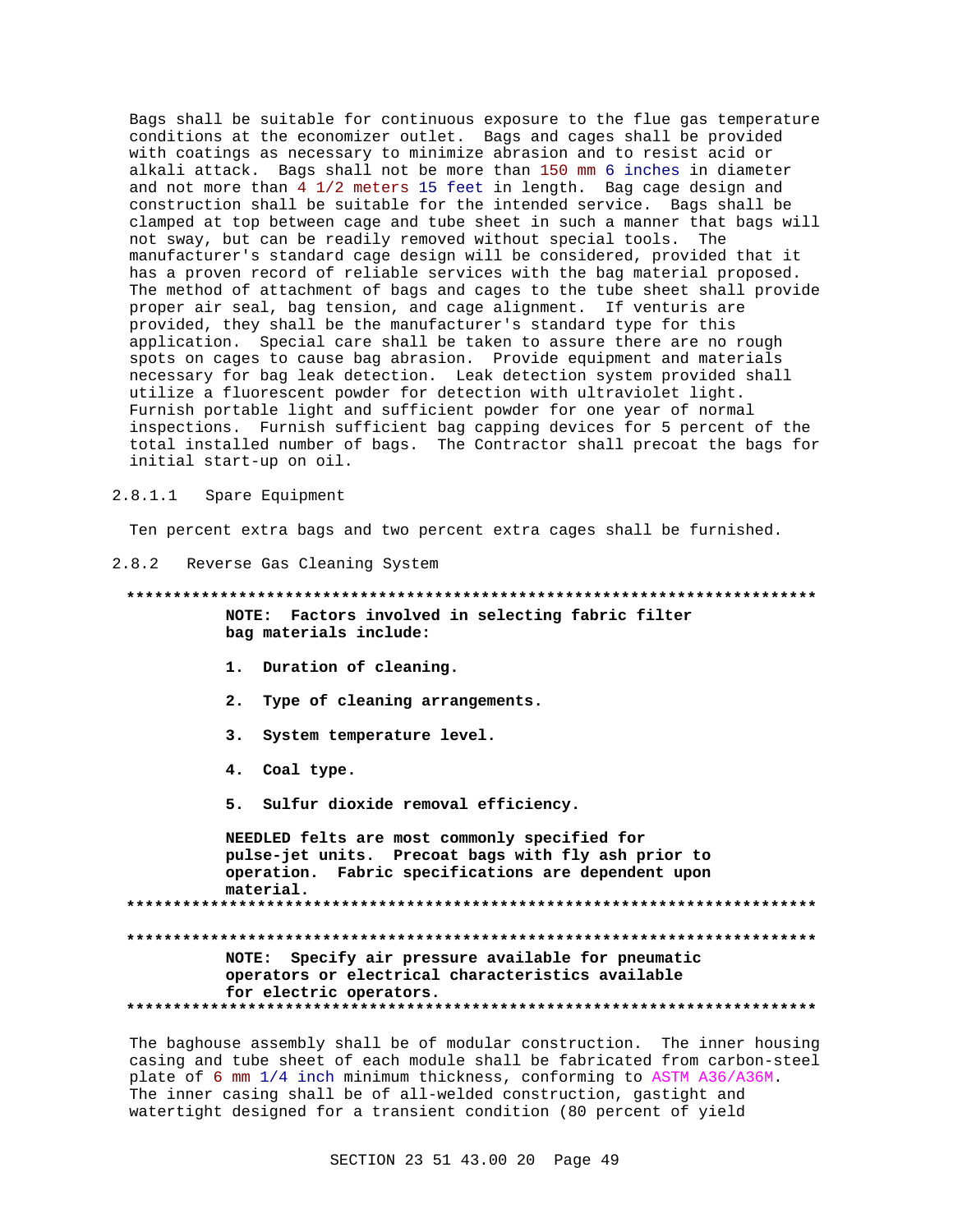strength) at internal pressures of at least plus 498 and minus 7470 Pa 20 and minus 30 inches WC. Joints shall be sealed by continuous fillet or continuous complete penetration groove welds as applicable. Tube sheets shall be continuous fillet or complete penetration groove welded gastight so that flue gas must exit through the thimbles. Thimbles shall be fabricated of carbon-steel plate with a minimum thickness of 12 gage and minimum length of one nominal bag diameter and shall be spaced on not less than 241 mm 9 1/2 inch centers for 200 mm 8 inch diameter bags and not less than 356 mm 14 inch centers for 300 mm 12 inch diameter bags. Thimbles shall be inline and not staggered. Tubesheet/baghanger alignment shall be within 3 mm 1/8 inch for plumb and centering hanger adjustment shall be provided to allow maintenance of bag alignment. Internal walkways with kickplates shall be provided to access both upper and lower bag supports. Upper access walkways shall be at least 457 mm 18 inches wide. Lower access walkways shall be at least 610 mm 24 inches wide. If the upper walkways are located between upper support frames, upper walkways shall be one meter 3 feet below the upper support frame and a crawl space at least 1.22 meters 4 feet high shall be provided above the support frames. Each reverse gas fabric filter baghouse shall be provided with a bag cleaning system including two 100 percent capacity reverse gas fans, connecting ductwork, dampers, and automatic controls. Each fan shall be provided with automatic operated inlet louver dampers for control and shutoff. Automatic-operated dampers shall also be provided to isolate the "standby" fan and the modules not being cleaned. The reverse gas-cleaning system shall provide for gradual reinflation of the bags after cleaning. The reverse gas for cleaning shall be taken from the outlet plenum. Reverse gas fans shall be specified in paragraph entitled "Ductwork and Draft Equipment." Motor drives shall be as specified in entitled "Pumps, Valves, Motors." Louver dampers for reverse gas fans shall be as specified in paragraph entitled "Ductwork and Draft Equipment." The collector manufacturer shall furnish valves necessary for each module to cause effective reverse air cleaning of each module. The clean gas outlet valve and the reverse air inlet valve for each module shall be of the [air cylinder] [electric motor] operated, poppet-type arranged for manual lockout capability with position indicating switches at both ends of the travel. The clean gas outlet valves shall be the adjustable slow opening type arranged for manual lockout capability with position indicating switches at both ends of the travel. The clean gas outlet valve shall be arranged to fail-safe in the closed position. The dirty gas inlet valve for each module shall be of the manually operated, poppet-type or butterfly-type suitable for isolating each module for maintenance. The manual operator shall be of a type that is readily accessible. Bags shall be suitable for continuous exposure to the flue gas temperature conditions at the economizer outlet. Bags shall be provided with coatings, as necessary, to minimize abrasion and to resist acid and alkali attack. Bags shall be 300 mm 12 inches in diameter and a maximum of 10 meters 35 feet in length or 200 mm 8 inches in diameter and a maximum of 7.32 meters 24 feet in length. Each bag shall have at least eight for 300 mm 12 inch bags or five for 200 mm 8 inch bags sewn-in rings of welded steel, galvanized or cadmium plated, or welded stainless steel after fabrication. Bags shall attach to the thimbles by means of quick release clamps. Clamps shall not require tools for adjustments or installation. Upper bag suspensions shall provide for ease of adjustment, tensiding, and bag replacement. The suspension shall not use threaded members such as bolts and nuts for adjustment or attachment of bags. Bag caps and other suspension hardware that comes in direct contact with the bag fabric shall be cadmium-plated steel or stainless steel. The method of attaching the bags to the cap and thimble shall provide a leakproof seal. The Contractor shall supply insert materials necessary to precoat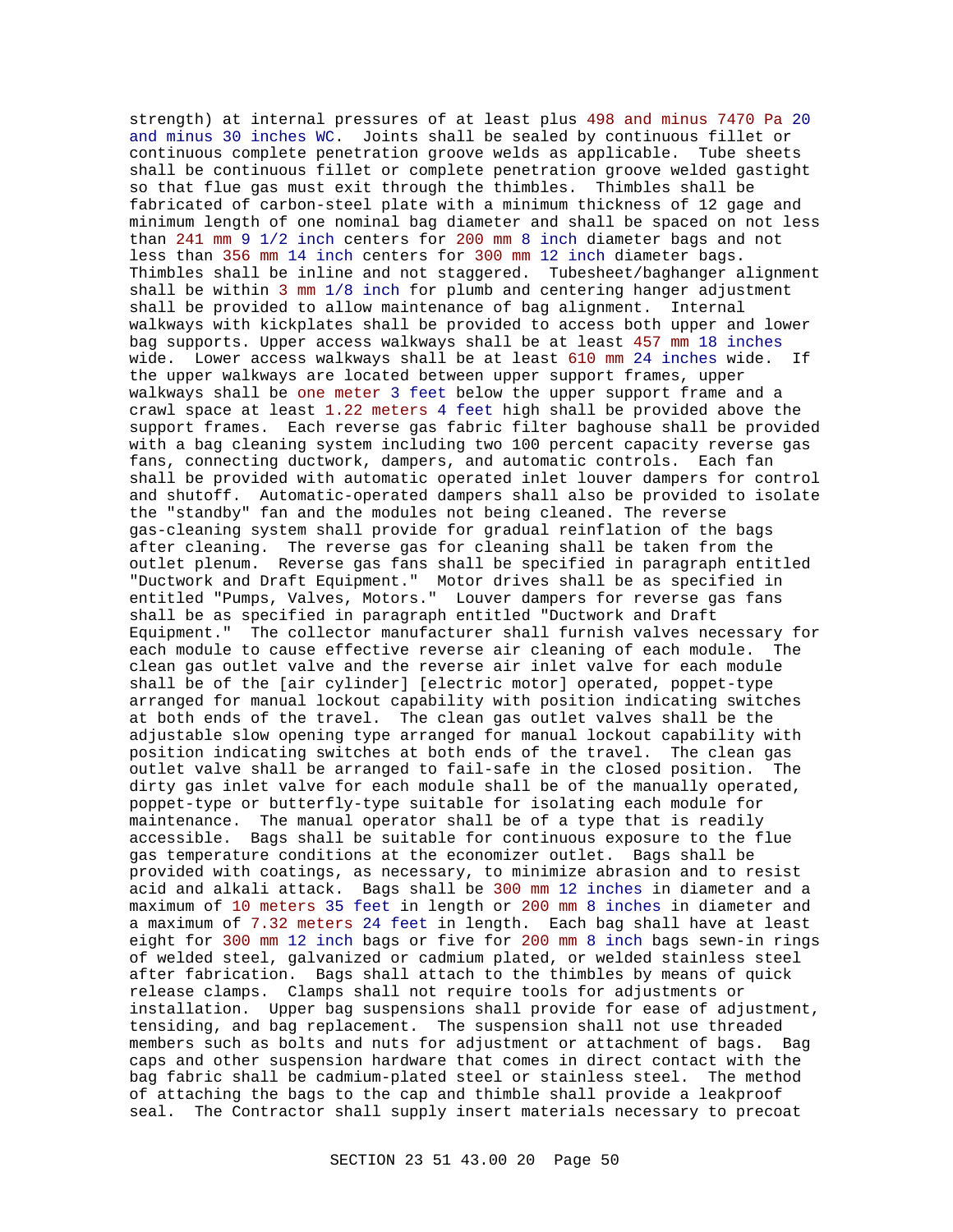the bags for initial start-up on oil.

#### 2.8.2.1 Spare Equipment

Furnish ten percent extra bags and ten percent extra clamps.

2.8.3 Bag Guarantee

Bags and cages, or bags and sliprings, as applicable, shall be guaranteed for 2 calendar years from startup. In case of failure during that period, Contractor shall supply a replacement without cost to Government. Contractor shall provide the number of spare bags, and cages, if applicable, required to replace the bags in baghouse. These bags, and cages if applicable, shall not be used as replacement during startup and testing. If bag, and cage, if applicable, replacement exceeds 10 percent in any compartment during the first 2 years, replacement of all bags, and cages, if applicable, in that compartment shall be provided by the Contractor at no cost to the Government. The replacement bags, and cages, if applicable, shall be guaranteed for an additional 2 years. Bags shall be inspected for creases, folds, abrasions, holes, and tears prior to installation. Any bag with one or more of the preceding imperfections shall be rejected. Cages or rings, as applicable, shall be inspected for corrosions, sharp edges, bends, bad or broken welds, eccentricity, or burrs prior to installation. Any cage or ring with one or more of the preceding imperfections shall be rejected.

### 2.8.4 Bag Quality Assurance

## **\*\*\*\*\*\*\*\*\*\*\*\*\*\*\*\*\*\*\*\*\*\*\*\*\*\*\*\*\*\*\*\*\*\*\*\*\*\*\*\*\*\*\*\*\*\*\*\*\*\*\*\*\*\*\*\*\*\*\*\*\*\*\*\*\*\*\*\*\*\*\*\*\*\* NOTE F: Factors involved in selecting fabric filter bag materials include:**

- **1. Duration of cleaning.**
- **2. Type of cleaning arrangements.**
- **3. System temperature level.**
- **4. Coal type.**
- **5. Sulfur dioxide removal efficiency.**

**NEEDLED felts are most commonly specified for pulse-jet units. Precoat bags with fly ash prior to operation. Fabric specifications are dependent upon material. \*\*\*\*\*\*\*\*\*\*\*\*\*\*\*\*\*\*\*\*\*\*\*\*\*\*\*\*\*\*\*\*\*\*\*\*\*\*\*\*\*\*\*\*\*\*\*\*\*\*\*\*\*\*\*\*\*\*\*\*\*\*\*\*\*\*\*\*\*\*\*\*\*\***

Bag manufacturer shall furnish following actual test data for each bag material lot used:

Permeability (ASTM D737) MIT Flex (ASTM D2176) Tensile Strength (ASTM D1682--Method IR-T) Mullen Burst (ASTM D3887) Weight (ASTM D3776/D3776M) Thickness (ASTM D1777) Count (ASTM D3775) Yarn Weight (ASTM D578/D578M)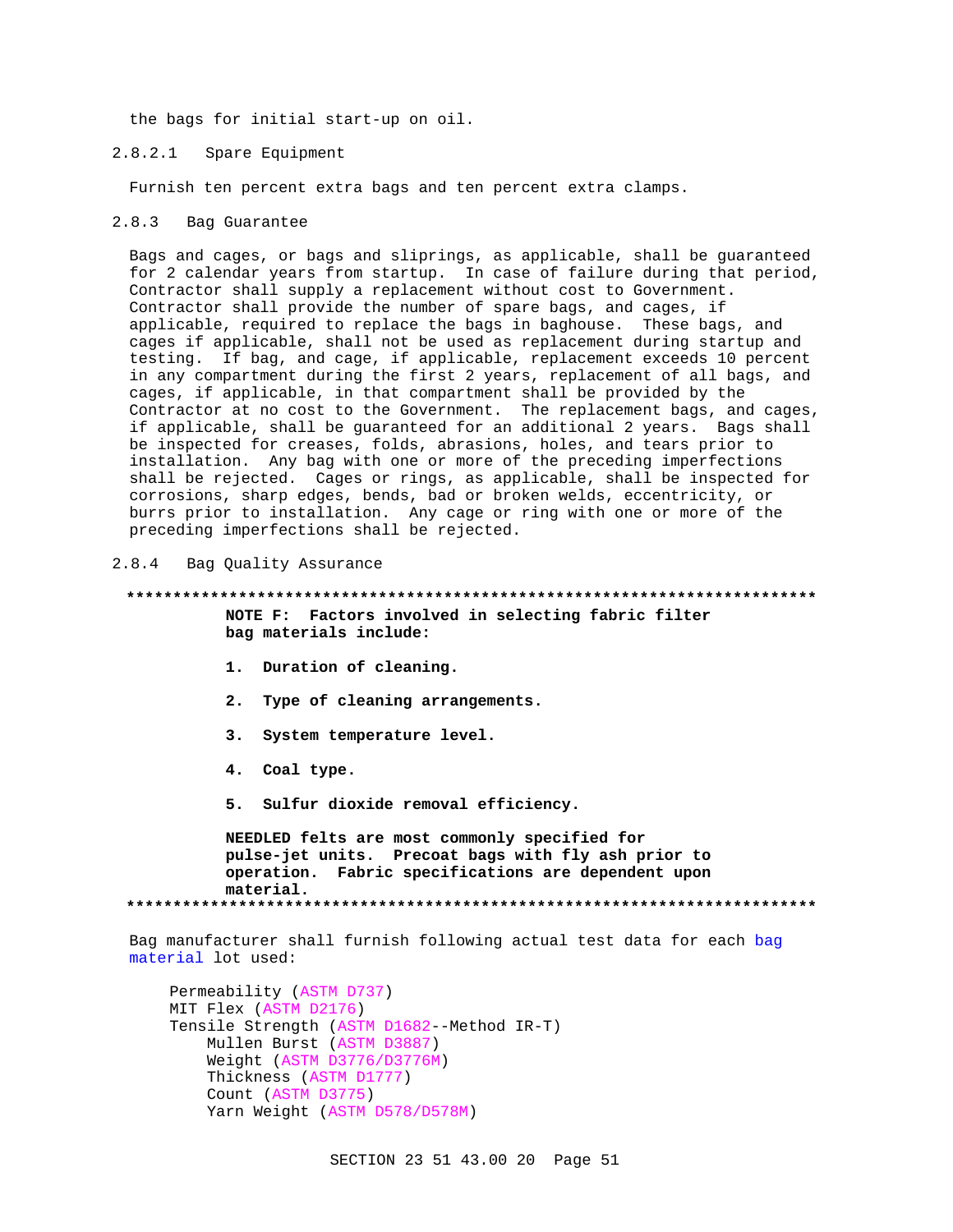### Fabric Treatment Content

The fabric shall meet the following specifications.

| Permeability                     | $\mathbf{L}$                                   |
|----------------------------------|------------------------------------------------|
| MIT Flex                         | $\begin{bmatrix} 1 & 1 \\ 1 & 1 \end{bmatrix}$ |
| Tensile Strength                 | $\begin{bmatrix} 1 & 1 \\ 1 & 1 \end{bmatrix}$ |
| Mullen Burst                     | $[\underline{\hspace{1cm}}]$                   |
| Weight                           | $\begin{bmatrix} 1 & 1 \\ 1 & 1 \end{bmatrix}$ |
| Thickness                        | $\begin{bmatrix} 1 & 1 \\ 1 & 1 \end{bmatrix}$ |
| Weave Thread Count (warp x fill) | $\sqrt{1}$                                     |
| Yarn Weight                      | $\mathbf{L}$                                   |
| Type of Finish                   | $\begin{bmatrix} 1 & 1 \end{bmatrix}$          |
| Weight of Finish                 | $\begin{bmatrix} 1 & 1 \\ 1 & 1 \end{bmatrix}$ |
| (Percent of fabric weight)       |                                                |

Provide material lot analyses prior to manufacture of bags. Prior to processing, the yarn shall be inspected for cleanliness, binder content, broken filaments, denier and tensile strength. Substandard yarns shall be rejected. Sizing applied to yarns shall be removed from the fabric prior to applying the finish. Stitching used in filter bag fabrication shall be made using [\_\_\_\_\_] thread. Filter bags shall be packaged and protected as necessary to prevent damage during shipping and outdoor storage at the job site. Material not meeting the requirements of this specification shall be rejected and replaced with materials of the specified type and quality at no additional expense to the Government. The Contracting Officer or his representative shall have uninhibited access to areas in which the fabrication of materials governed by the specifications takes place.

## 2.8.5 Hoppers

Hoppers shall be pyramidal-type fabricated from ASTM A240/A240M, type 317L cold-rolled steel plate having a minimum thickness of 6 mm 1/4 inch. Hoppers shall be properly stiffened, from the outside only, and shall be constructed with a minimum valley angle of 60 degrees from the horizontal. Hoppers shall be of welded construction and shall be welded to the modules to form a gas-tight unit. Welded joints shall be sealed by continuous fillet or continuous complete penetration groove welds as applicable. Hoppers shall span no more than one module. Steel reinforcements not in contact with the gas or ash may be either type 317L stainless steel or ASTM A242/A242M structural steel. If the latter is used, welding rods shall be specifically selected for the service. Provide protection of rods against moisture whether for factory or field assembly. Provide key interlocked access doors on each hopper on both sides of any hopper baffle. Hopper access doors shall be interlocked to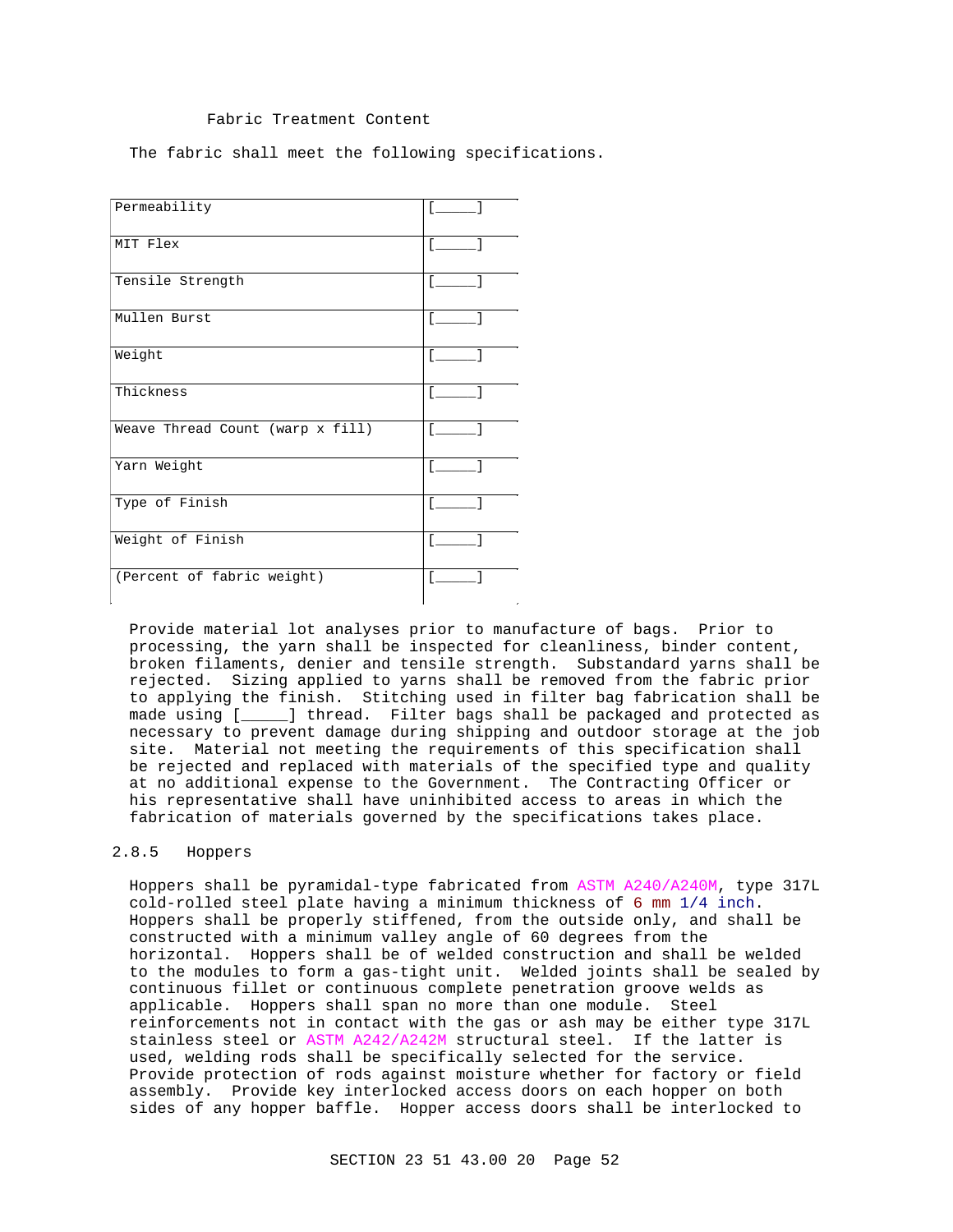fly ash level detectors to prevent access when the nuclear level detectors are operational. Doors shall be in accordance with the requirements specified in paragraph entitled "Structural and Miscellaneous Steel." Each hopper shall be furnished with provisions for attachment of vibrators. Hoppers shall have adequate flexibility for vibrating. Each hopper shall be provided with two 100 mm 4 inch poke holes with a tee wash connection and screw caps. Poke holes shall be positioned to permit downward thrusts into the hopper. A special plate reinforced "pounding area" shall be furnished on each hopper face for external manual vibrating. Each pounding plate shall be 300 by 300 by 25 mm 12 by 12 inches by 1 inch thick plate steel ASTM A36/A36M. A work platform with stairs shall be provided to each pounding area for units with pounding areas more than 1 1/2 meters five feet above ground. Approve location and arrangement of poke holes and pounding areas by the Contracting Officer. Pounding plate shall not be insulated. Insulation shall be neatly finished at this discontinuity. Each hopper shall include a 300 mm 12 inch

 diameter 57 kg 125 pound flat face flanged outlet connection to match ash conveying system to be provided by the Contractor. Provide access hatch not less than 200 by 200 mm 8 by 8 inch for cleanout within 200 mm 8 inches

 above the flange. Ash valve shall be a minimum of 150 mm 6 inch diameter. Bolt-down type hatch is acceptable for clean-out hatch. Provide each hopper with two mechanical vibrators, to be located at mid-height on opposite sides. Vibrator controls shall be interfaced with ash collection system to provide vibrator operation only at the inception and during an evacuation cycle. Operation shall be automatic. Manual override control for hopper vibrators and evacuation system shall be provided in hopper area and shall be enclosed in cases to prevent accidental energization of systems. A warning shall be placed over the vibrator manual control with the following inscription: "Warning: Vibrator Control. Do not activate unless hopper evacuation system is operating." Provide nuclear hopper level switches as specified in paragraph entitled "Instrumentation and Controls." Provide a hopper heater system for each fabric filter baghouse. Each system shall be as specified herein. Hopper heaters for each hopper shall be furnished by the collector manufacturer and shall include material required for mounting. The system shall be designed to provide a 93 degrees C 200 degrees F rise in temperature in the hopper, in the vicinity of the heaters, during offline and startup conditions. The system shall be designed to provide maximum heater coverage between hopper stiffeners. The system shall be designed with a minimum heating safety factor of 1.1 and a minimum wind heat loss factor of 1.12. The system shall include a flexible throat heater for each hopper. Heaters shall be of modular design except for throat heaters. Flexible electric heating blankets or tapes, capable of withstanding 454 degrees C 850 degrees F, shall be used for areas where modular equipment will not fit. Heater modules shall be designed for easy installation. Heater modules shall cover at least 20 percent of the hopper area (covered hopper area not to include exposed areas of poke holes, level detectors, strike plates, stiffeners, access doors, etc.), shall cover the bottom portion of the hopper to the maximum extent possible, and shall extend at least 50 percent up the hopper height. Hopper throats shall be heated with blanket or tape heaters. Equipment furnished shall be designed and tested to withstand natural and induced vibrations including manual rapping of the strike plates. The hopper heater system shall be individually thermostatically controlled with adjustable setpoint between 66 to 121 degrees C 150 to 250 degrees F internal skin temperature, the minimum specified ambient temperature, and shall be furnished and installed complete including power, control, and alarm components. Heater voltage shall be [\_\_\_\_\_] volts AC. Control voltage shall be 120 volts AC. Modular heaters shall be furnished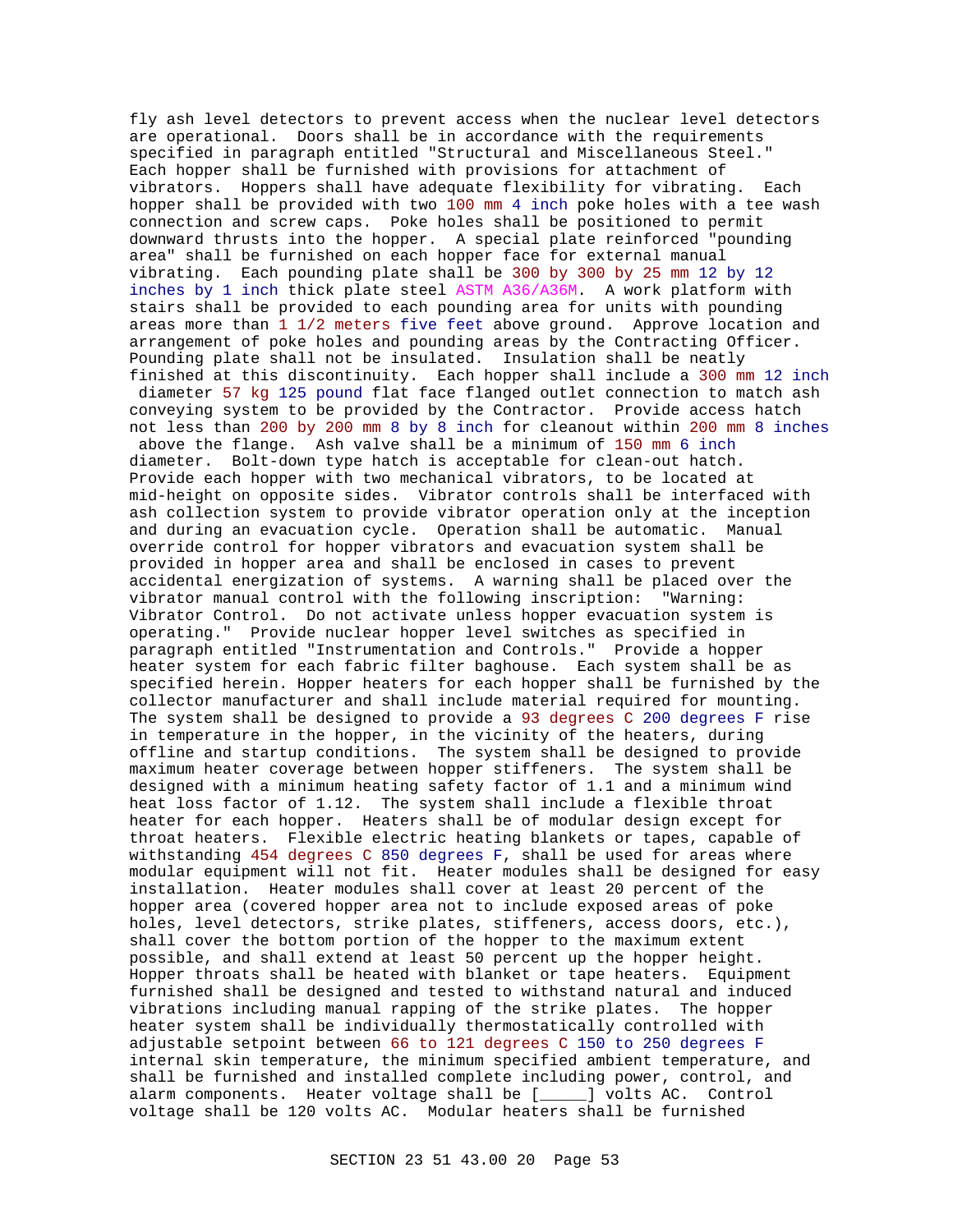complete. Heater modules shall be self-contained. The modules shall have a flexible heating face to conform to the irregularities of the hopper surface, providing intimate contact between the heaters and the hopper, and providing maximum heat transfer. Hopper heaters shall be of low watt density design (maximum of three watts per 645 square mm square inch of resistance element) with a minimum of six parallel resistance paths per heater (continuous blanket type elements shall be deemed to meet the multipath requirement). Each heating element in the module shall be capable of being operated at 2152 watts per square meter 200 watts per square foot. Heating elements shall be made of 600 series stainless steel alloy or nichrome encased in a 20 gage minimum aluminum or aluminized steel mounting pan or casing. Cold lead wires and interconnecting wires shall be multistrand copper wire with high temperature (454 degrees C) (850 degrees F) insulation. Cold leads shall be furnished with strain relief constructed in such a manner as to prevent damage to the heater modules due to rough handling. Leads shall be of sufficient length to reach the terminal box. Splices shall not be permitted in leads from modules, tapes, or blankets to the terminal box. Each module, blanket, or tape shall be tested for electrical integrity at 1,000 volts prior to installation. Individual modules shall be designed to fit between the hopper stiffeners and other hopper well obstructions to provide the maximum coverage possible. Heating units supplied shall have metal labels firmly attached to the unit listing the wattage and voltage of the unit. Heating units and mounting hardware shall be constructed of high temperature materials capable of withstanding 454 degrees C 850 degrees F. Heating units shall be insulated with high temperature woven glass cloth or mineral fiber. Mica or magnesium oxide insulated heaters shall not be provided. Cold leads from each heater shall be provided for external circuit connection. The cold leads shall be contained in hot-dip galvanized NEMA Type 4, as defined in NEMA ICS 6, cast iron fitting for connection to field installed solid conduit or waterproof raceway. NEMA 4 as defined in NEMA ICS 6 hopper heater terminal boxes with terminal blocks for connection to heater leads and thermostat leads shall be provided. Terminal blocks in each terminal box shall contain a sufficient number of terminals to connect the heaters for each hopper, one control thermostat, and one low temperature alarm thermostat. The thermostats for monitoring hopper temperature shall be 120 volts AC adjustable type in NEMA 4 enclosures. Each hopper heater terminal box, fed from a panel, shall include one 3-pole fused main switch, magnetic contractor and alarm relay with two normally open contacts, terminal blocks for power, control and alarm circuits, a fused control transformer having a 120-volt secondary, and auxiliary relays for automatic operation of the heater system. The cover shall have the following devices mounted, for each contractor: "HAND," "OFF," "AUTO" selector switch.

a. 120 volt red light--"ON" with integral transformer.

- b. 120 volt white light--"LO TEMP" alarm with integral transformer.
- c. Device and enclosure nameplates.

The following components shall be provided for each fabric filter baghouse for thermostatic control of the hopper heater system:

- a. A master hopper heater control panel.
- b. Hopper heater terminal panels at each hopper. The contractor shall furnish materials, tools, and labor required for connections of circuits and wiring between local hopper heater control panels and the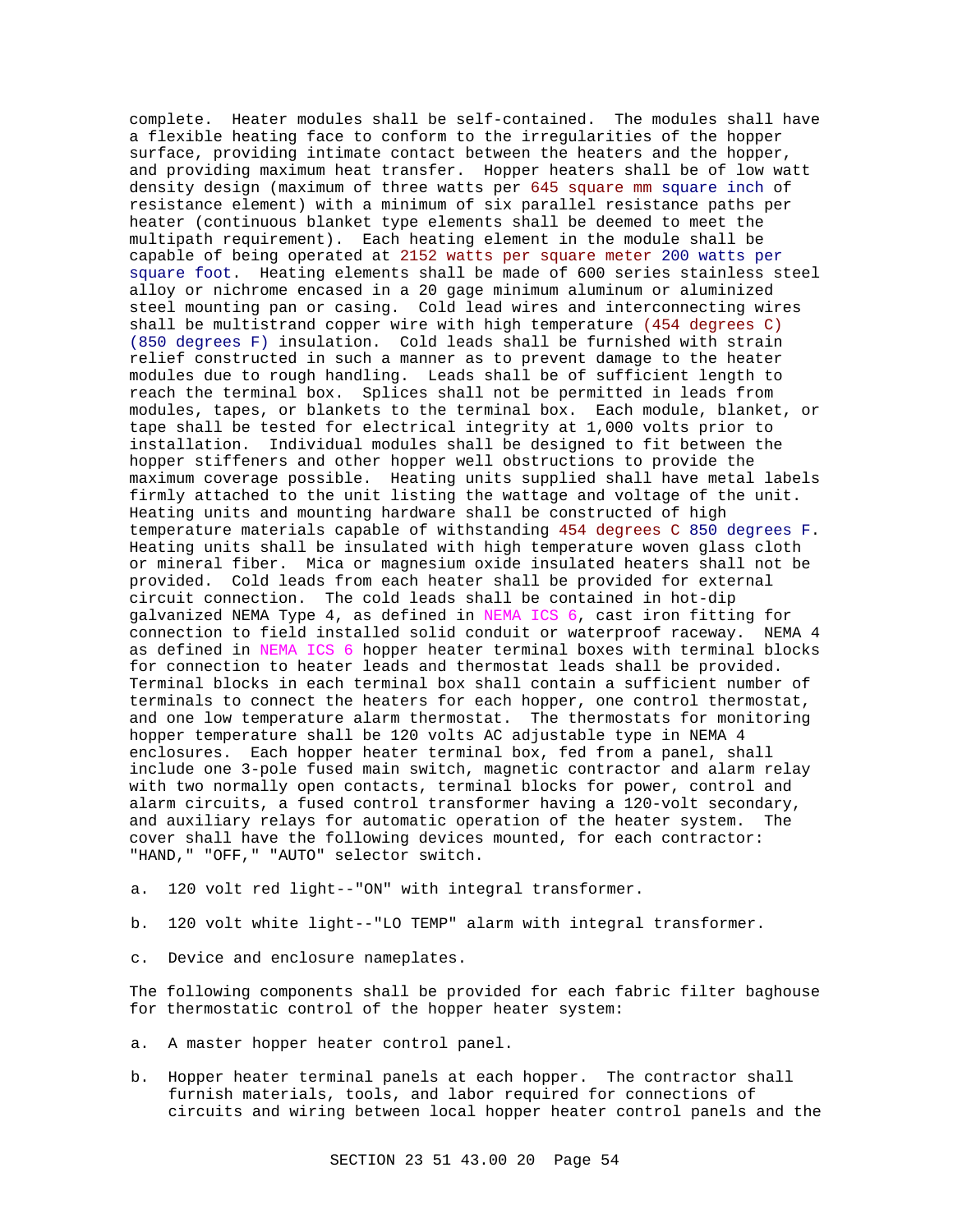master heater control panel.

This panel shall contain relays, contractors (fused switches or circuit breakers), control transformers, and other devices required for complete control of the heater system. Master heater control panel shall be located as indicated. Panel components shall be factory installed and wired in a NEMA 4 enclosure and shall include the following.

- a. A main-fused switch or circuit breaker.
- b. A fused switch or circuit breaker, contractor alarm relay, with two normally open contacts. A selector switch, "HAND," "OFF," "AUTO," red "ON" light, and white "LOW TEMP" alarm light for each local heater panel. The contractor shall have a 120-volt operating coil.
- c. Device and enclosure nameplates.
- d. Auxiliary relays and equipment required for operation of the heating and alarm systems.
- 2.8.6 Manifolds and Draft Equipment

Furnish inlet an outlet manifold ducts as part of each fabric filter baghouse. Manifolds shall be sealed by continuous fillet or complete penetration groove welds to provide gas-tight construction, fabricated from minimum 6 mm 1/4 inch thick ASTM A36/A36M steel plate, and properly stiffened. Manifolds shall have necessary expansion joints conforming to the requirements of the paragraph entitled "Ductwork and Draft Equipment" and access doors and shall be supported from the fabric filter baghouse structure. Structural design shall be based on assumption the ducts may be 30 percent full of fly ash. Taper inlet manifolds to maintain a uniform gas velocity to all modules. Size manifolds to minimize pressure drop, but also so that velocities shall be between 28 to 30 meters per second 5,500 to 6,000 feet per minute at 100 percent of boiler load capacity to minimize ash drop out of the gas stream. Inlet manifold take-offs to each module shall be located in or near the bottom of the duct to assist in sweeping the dust into the modules. A replaceable, abrasion resistant baffle plate shall be furnished at the inlet to each module to prevent abrasion of the bags. Each module shall be provided with inlet and outlet dampers. Inlet and outlet dampers shall be the manufacturer's standard type. Each fabric filter baghouse shall be provided with bypass dampers to bypass the fabric filter baghouse during start-up and shutdown, during oil firing, and in the event of excessive flue gas moisture conditions due to spray dryer absorber malfunction Bypass dampers shall be as specified in paragraph entitled "Ductwork and Draft Equipment."

#### 2.9 LIME SLURRY PREPARATION SYSTEM

### **\*\*\*\*\*\*\*\*\*\*\*\*\*\*\*\*\*\*\*\*\*\*\*\*\*\*\*\*\*\*\*\*\*\*\*\*\*\*\*\*\*\*\*\*\*\*\*\*\*\*\*\*\*\*\*\*\*\*\*\*\*\*\*\*\*\*\*\*\*\*\*\*\*\* NOTE: Pressures, rates, and duration of sootblowing will depend on site conditions and acceptable operating procedures. \*\*\*\*\*\*\*\*\*\*\*\*\*\*\*\*\*\*\*\*\*\*\*\*\*\*\*\*\*\*\*\*\*\*\*\*\*\*\*\*\*\*\*\*\*\*\*\*\*\*\*\*\*\*\*\*\*\*\*\*\*\*\*\*\*\*\*\*\*\*\*\*\*\***

Provide a single lime slurry preparation system to serve [\_\_\_\_\_] spray dryer absorbers. Provide the lime slurry preparation system with equipment for receiving, storing, feeding, and slaking pebble quicklime, and for storing and pumping lime slurry of sufficient quantity and quality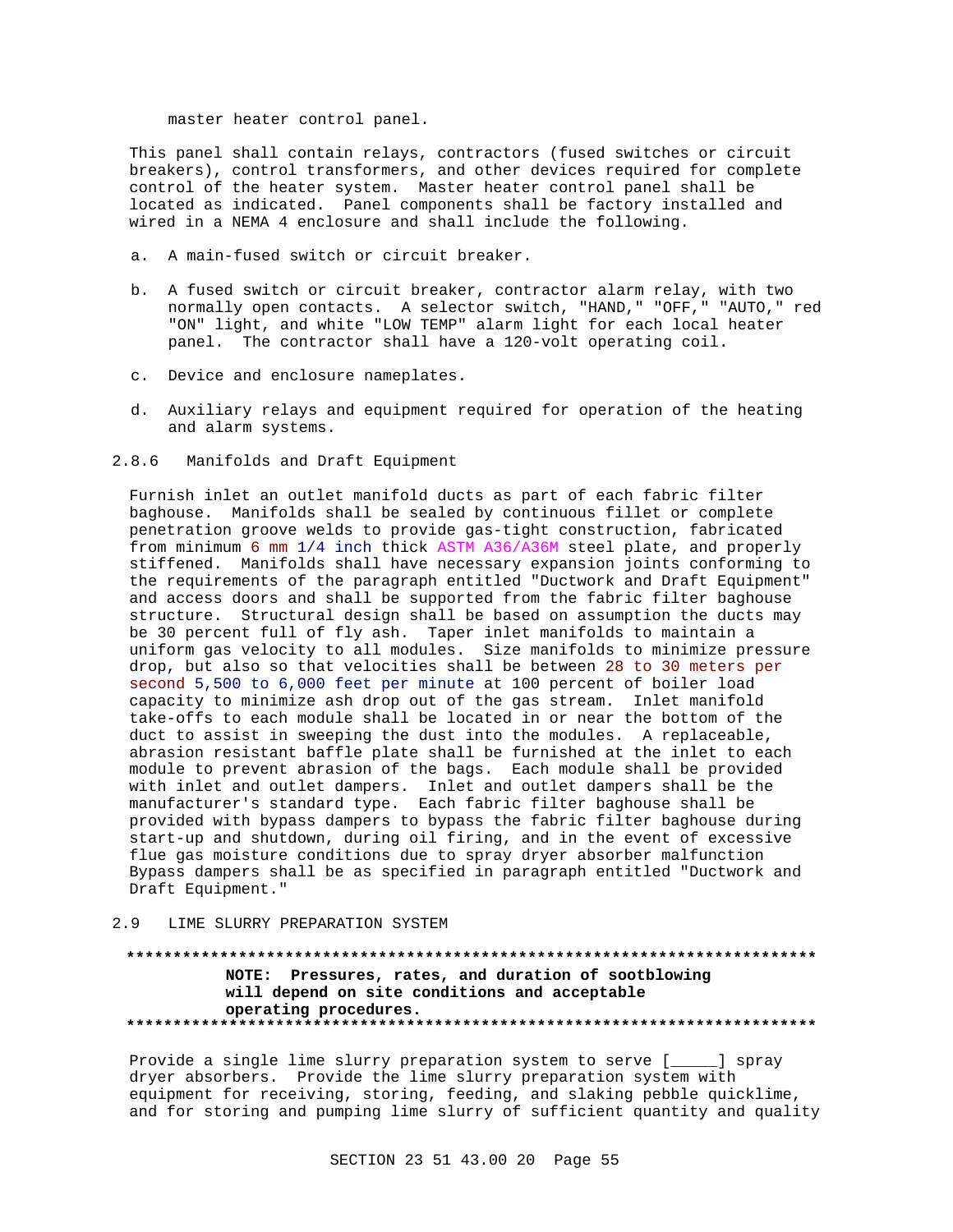as required for use in the FGD system. Lime system component equipmentand controls shall be as specified in paragraph entitled "Lime Slurry Preparation System," and herein. Motors shall be as specified in paragraph entitled "Pumps, Values, Motors." Provide structural and miscellaneous steel as required for support of equipment, framing of the equipment enclosure, and access to equipment, as specified. Structural design shall be as specified in paragraph entitled "Structural and Miscellaneous Steel." Equipment shall be arranged within the lime system enclosure to allow easy access for operation and maintenance. Arrange equipment on multiple levels as follows: Slurry storage tank and pumps shall be located on the lower level; lime feeders, slakers, and grit screens shall be located on a level above the tanks so that slurry flows by gravity into the tank. Headroom between each level and the structural supports for the level above shall be 3 meters 10 feet minimum. The lime system enclosure shall be located in the area between spray dryer absorbers. The plan area of the enclosure shall be not less than 37 square meters 400 square feet. The length and width of the enclosure shall be selected to be compatible with the Contractor's general arrangement to minimize displacement of the spray dryer absorbers. The length and width of the enclosure shall be selected to be compatible with the Contractor's general arrangement to minimize displacement of the spray dryer absorbers and fabric filter baghouses from the boiler centerlines. To provide for adequate lime system equipment layout the Contractor's structural framing arrangement may provide for connection of the enclosure for the lime system and that for one or both of the hopper enclosures for spray dryer absorbers and fabric filter baghouses from the boiler centerlines. Provide interior access to each lime system equipment level to provide Class one personnel access as specified in the paragraph entitled "Structural and Miscellaneous Steel." The enclosure framing shall allow for the location of an 2440 mm 8 foot wide roll-up door (to be provided by the Contractor) to provide access to the Government's grit disposal bin by forklift truck. Components shall be tested at the factory to verify proper operation of controls, motors, and equipment components. Notify the Contracting Officer, in writing, at least 30 days in advance of the final complete system factory tests, so that he may have a representative observe the tests. Provide information necessary to determine the structural design requirements of the concrete foundation pad. Provide necessary erection drawings and installation instructions. Include submittal information on the categories general arrangement, foundation design, piping, erection, instrumentation, internal arrangement, wiring, valves, and electric motors. The exterior of the lime storage and feed bin shall be cleaned and primed as specified in the paragraph entitled "Structural and Miscellaneous Steel." Other lime slurry preparation system component equipment shall be provided with the manufacturer's standard finish.

#### 2.9.1 Lime Storage and Feed Bin

The lime preparation system shall have an integral storage and feed bin for pebble lime. The bin shall be shop fabricated, all welded construction of carbon steel plate with a minimum thickness of 6 mm 1/4 inch, conforming to ASTM A36/A36M. The bin shall be structurally supported as necessary to provide for enclosed areas for equipment levels directly beneath the bin cone hoppers. The lime preparation system structure shall be designed for wind, snow, seismic and other loads, as specified in paragraph entitled "Structural and Miscellaneous Steel." Structural design shall be based on a bulk density for pebble lime of 1040 kg per cubic meter 65 pounds per cubic foot. Bin diameter shall be 3.70 meters 12 feet. Bin height shall be based on pebble lime bulk density of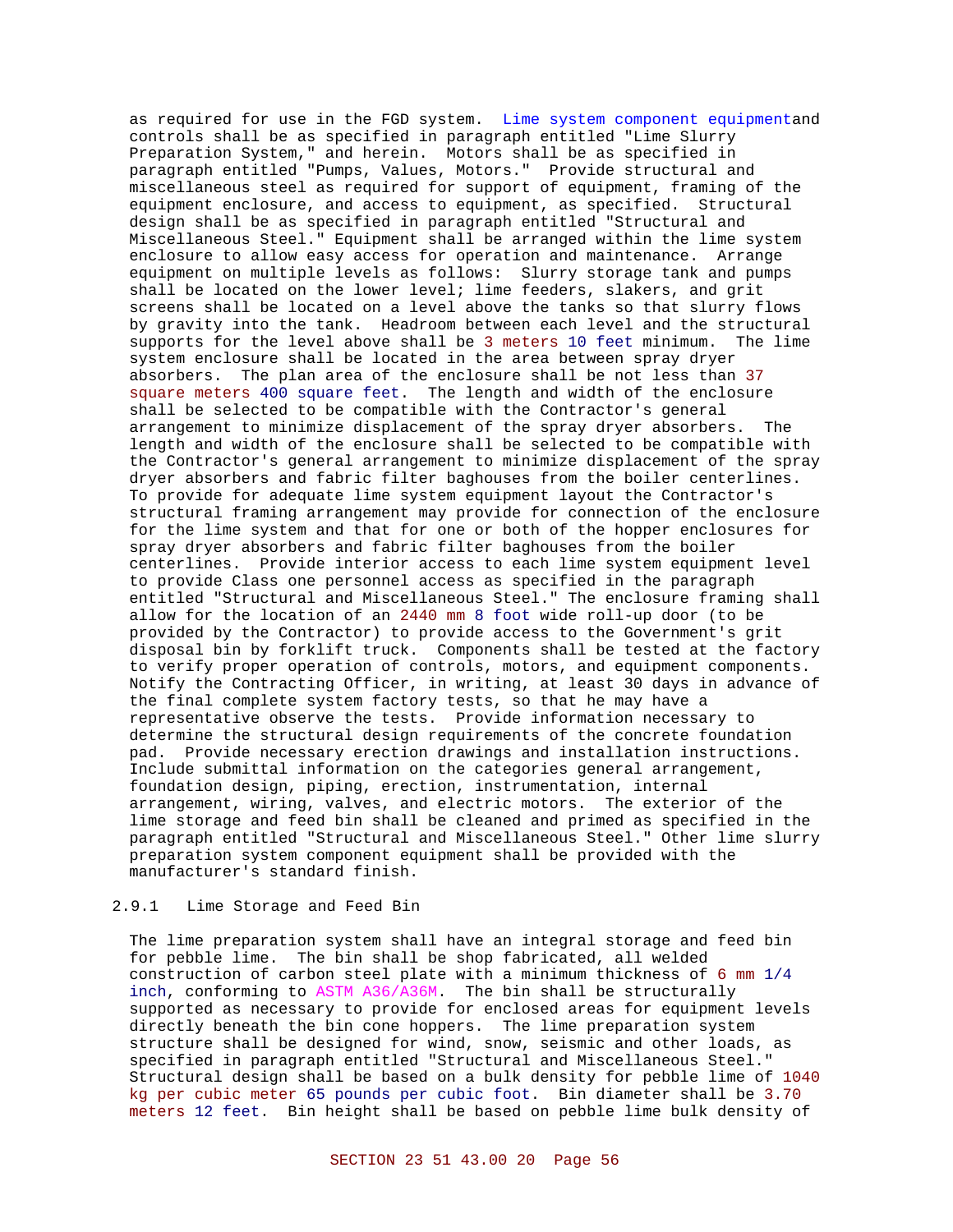880 kg per cubic meter 55 pounds per cubic foot and angle or repose of 55 degrees. Bin shall be cylindrical with twin, 60 degree minimum conical bottom hoppers. Roof shall be sloped 1:12 for drainage. The roof shall have an inlet target box located at the center and provisions for mounting the bin vent filter, pressure relief valve and high-level switch. Provide for access to the interior of the bin from the roof through a hinged manway. Access, handrails, and kickplate for the roof shall be provided as specified in paragraph entitled "Structural and Miscellaneous Steel." A fill pipe shall be provided for transporting pebble lime from self-unloading trucks to the storage and feed bin. The fill pipe shall extend from the truck fill connection point, approximately 1.22 meters 4 feet above grade, to the center fill collar. The fill pipe shall be 100 mm 4 inch O.D. Schedule 40 carbon steel pipe. A 1219 mm 4 inch centerline radius bend shall be used for the direction change at the top of the fill tube riser. The fill tube shall be complete with a quick coupling hose connection with security chain, dust cap and limit switch at the truck connection point and a clean-out cap at the inlet target box. The inlet target box shall be provided with two openings for fill piping connections: One for use with the 100 mm 4 inch fill pipe to be provided under this contract and one for use with the pneumatic conveying system piping to be provided by the Contractor. The opening for use by the pneumatic conveying system piping shall be 150 mm 6 inches in diameter and shall be suitable for attachment of a reducer for compatibility with the conveying line size selected later for use with the pneumatic conveying system. Provide a bin vent filter for mounting on top of the bin, with retained dust discharge directly into storage bin. This unit shall have a venting capacity of at least 472 L/s 1,000 scfm. Filter bags must be readily removable for inspection or replacement without tools. Construction of filter manifold shall prevent filter bags from falling into storage bin. Operation of the filter shall be such that there will be no escape of dust during truck unloading. Filter unit shall be fabricated weatherproof and dripproof construction, with self-contained bag cleaning system and fan assemblies. Weather and dripproof gasketed access doors to bag compartment shall be provided. Parts of unit subject to service or maintenance shall be not more than 1 1/2 meters 5 feet above the bin roof and shall be accessible by a person standing on top of the bin without use of ladders or platforms. The bin filter exhaust fan shall be the squirrel-cage type, operating at less than 3,500 rpm, with mounting on the bin vent filter. This unit shall have air handling capacity of at least 472 L/s 1,000 scfm. It shall provide a negative pressure within the bin during unloading operations. The fan outlet shall be provided with a louvered damper which automatically opens during operation and closes when the bin is not being filled and shall be fitted with a removable bird and insect screen. Electric connections shall be NEMA 3R, rainproof. A disconnect switch in NEMA 3R steel enclosure shall be provided and mounted on the vent filter unit to allow local shutoff of power supply to electrical devices located at the bin roof level. Wiring connections to these units shall be made by the Contractor. Two bin level switches shall be mounted at a high and at a low level on the bin. These switches are to be of the stainless steel, rotating-paddle type, electrically operated. Indicating lights coincident with these switches shall be provided in both the truck unloading panel and the main control panel. Top-mounted units must have extension shafts and guards. Side-mounted units shall be provided with inside shields and all units must be mounted adjacent to ladders or on top of storage bin. The lower bin switch shall be located to represent capacity in terms of complete truck loads of material, based on truck load capacity of 18.82 cubic meter 665 cubic feet per load of quicklime density at approximately 960 kg per cubic meter 60 pounds per cubic foot. One heavy-duty vibrator shall be connected to the outside of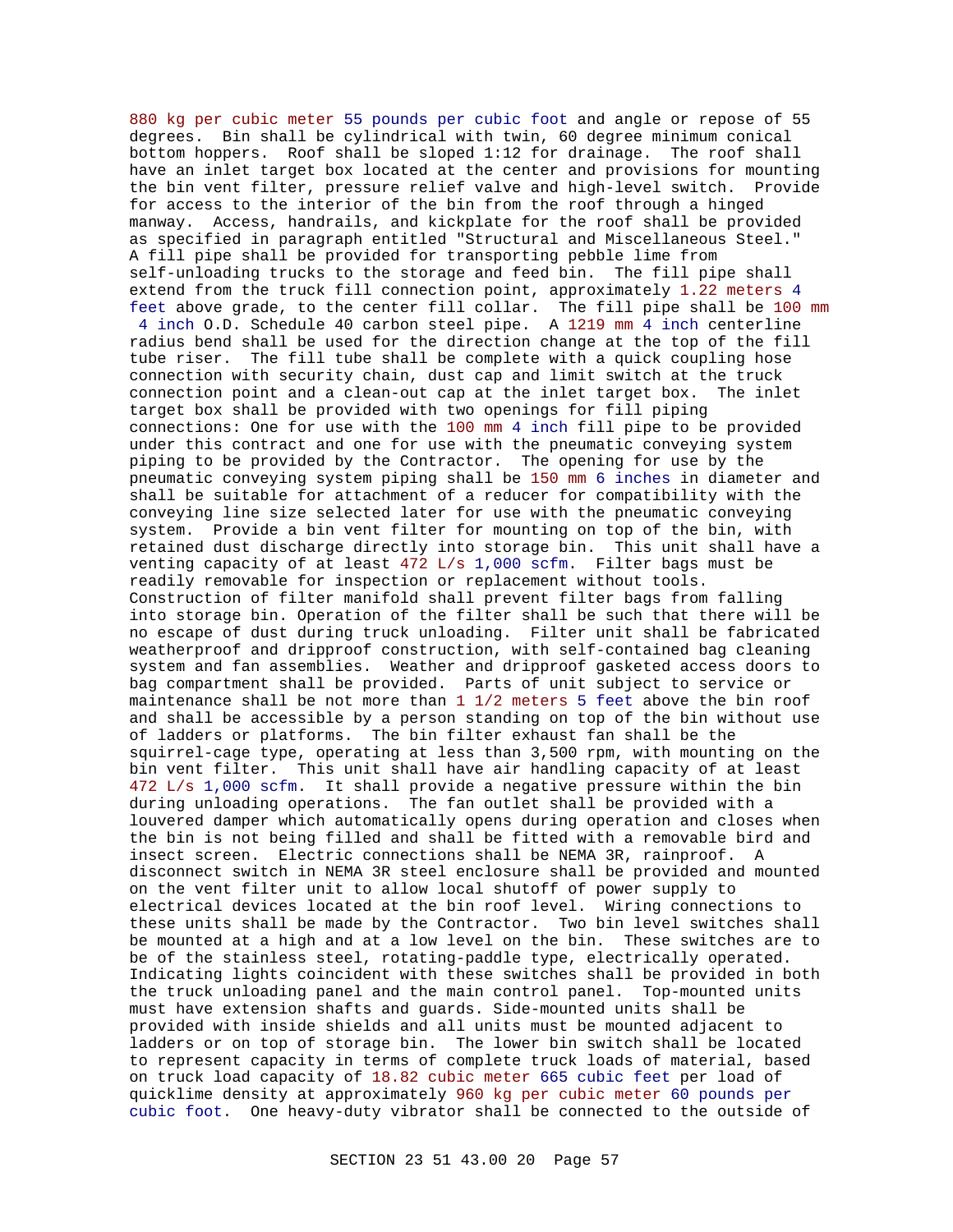each bin cone and provided with suitable controllers and timers to allow pacing from the quicklime feeder. Each vibrator shall be interconnected with the associated feeder, in order that it operates in proportion to feed rate only when the bin gate is open and the feeder operates. Live bottom type bin dischargers may be provided in lieu of the outside vibrators. A manually-operated, dust-tight slide gate shall be mounted at the termination of each bin cone to allow isolation of the equipment below for maintenance.

# 2.9.2 Lime Slakers

The lime slakers shall be of the detention or paste type. The slakers shall be designed for continuous operation at the required capacity. Slaking temperature and slaking performance shall be automatically maintained, so that at least 90 percent of the calcium hydroxide particles formed are smaller that 2 microns in size, when lime quality is as specified. Slakers shall be capable of slaking all grades of 20 mm 3/4 inch pebble quicklime at a controlled temperature. Automatic controls shall be provided to inject excess water into the slaking chamber should the temperature exceed a preset limit. Slakers shall be provided with an exhaust system to prevent water vapor from rising into the feeder mechanism. The slakers shall be of all welded steel construction and shall be completely dust-tight. Access covers for all compartments shall be provided. Slakers shall be designed for ease of maintenance and shall be capable of shutdown for up to 24 hours without requiring cleanout prior to restart. Provide a hose connection at each slaker level for use by maintenance personnel. Lime feeders shall be of the gravimetric or volumetric type as required for compatibility with the lime slakers. Feeders shall be designed to prevent flooding of the slakers with lime. Feeders shall be capable of handling pebble quicklime, including fines. Feeders shall be dust-tight and shall be provided with dust-tight, stainless-steel inspection doors on the discharge side of the feeders. Flexible connections shall be provided between the bin cone outlets and the feeders. Feeders shall be provided with adjustable rate setters and totalizers. Each lime slaker shall be provided with a positive means of removing grit from the lime slurry prior to discharging the slurry to the tank. The grit removal system shall include classifiers or screens or both as required to remove any grit which could produce operational problems in the slurry pumps, piping, valves, or atomizers. The grit removal system shall include a means of rinsing the grit with water to minimize lime carryover to the grit disposal bin. The degritted slurry shall flow by gravity to the slurry tank. The grit shall be conveyed to a disposal bin (bin provided by the Government) located on the lower level within the lime system enclosure at a point accessible to a forklift truck. The Contractor shall provide conveyors and chutes as necessary to discharge grit to the disposal from a point not more than 1.83 meters 6 feet above the lower level floor. A slurry storage tank shall be located beneath the slakers in the lime system enclosure. The tank shall be constructed of 6 mm 1/4 inch carbon steel. The slurry tank shall be designed with a minimum storage capacity of one hour at the maximum slurry use rate. The tank shall be covered to minimize contact of the slurry with air. The tank shall be provided with heavy-duty, top-mounted turbine agitators of a quantity and design as necessary to keep the slurry particles in uniform suspension without vortex formation. Tank shall have internal baffles to promote agitation. Agitators shall be interlocked with pump controls so that pumps cannot start unless at least one agitator is on. The tank shall be provided with level monitors required for proper system operation. Level switches shall be electrode probe type. Bubbler-type level switches are not acceptable. The tank shall be provided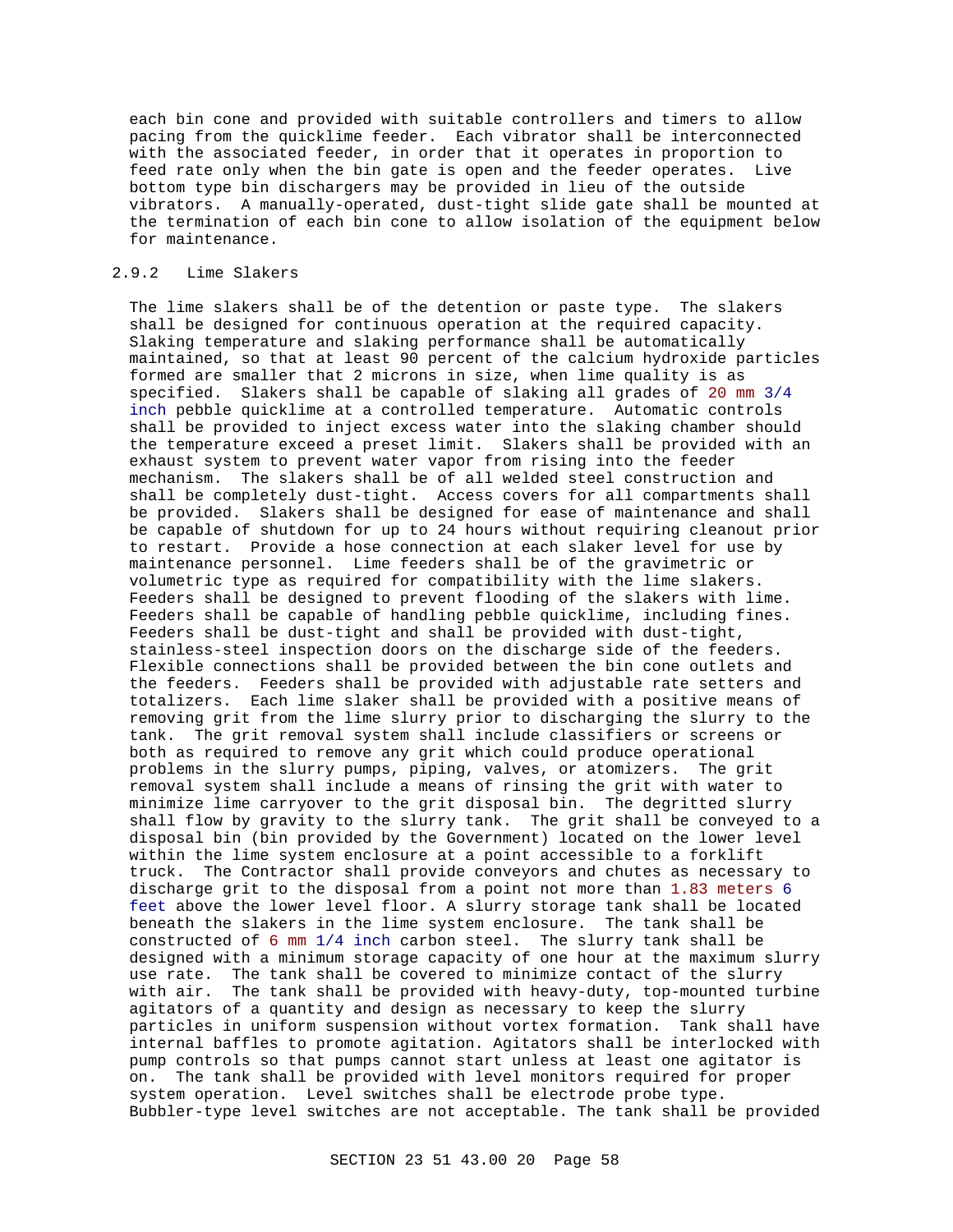with all necessary inlet, outlet, and overflow connections. The bottom of the tank shall be pitched for drainage and provided with a cleanout easily accessible by maintenance personnel. The Contractor shall provide additional slurry tanks as required for his specific system design. Tanks furnished under this contract shall be shop fabricated, all-welded construction of carbon steel with a minimum shall thickness of 6 mm 1/4 inch. Structural design requirements of paragraph entitled "Structural and Miscellaneous Steel" including seismic design, are applicable to tanks furnished.

### 2.10 PUMPS, VALVES, MOTORS

Centrifugal pumps shall be used for applications for which unique flow and head requirements necessitate the use of positive displacement pumps. The general requirements specified in this paragraph shall be applicable to pumps furnished except as specifically noted. Positive displacement pumps furnished for use with lime slurry shall have a history of reliable operation for that application at pilot plant or commercial installations. Positive displacement slurry pumps for which shaft seals are necessary shall be provided with mechanical seals which do not require the use of seal water which could infiltrate into the slurry. Provide piping, valves, and fittings required to connect the spray dryer absorbers, lime slurry preparation system, fabric filter baghouses, pumps, and tanks complete with hangers and connection for instruments, vents, flushing, and drains as required. Provide properly sized bypasses for equipment and control valves. Instrumentation and controls shall be as specified in paragraph entitled "Instructural and Controls." Piping materials and fabrication shall conform to ASME B31.1 (Power Piping Code). Furnish alternating current high efficiency electric motors required to drive the equipment furnished under this Contract. Provide each pump assembly with the manufacturer's standard finish. Protect exposed machine surfaces with a rust-preventative compound. Cover flanged openings with plywood covers held by a minimum of four bolts. Plug or cap screwed connections with standard fittings.

# 2.10.1 Pumps

Furnish the pumps required or specified complete with motor drives, accessories, and field service. Provide 100 percent installed spare capacity for pumps. Provide water pumps for slaking water and cooling water supply as shown on the process flow diagram. These locate pumps at the water storage tanks to be provided by the Contractor. For purposes of the proposal, these tanks shall be assumed to be located at grade at a distance of 18.30 meters 60 feet from the piping interface point indicated. Contractor shall provide piping from these tanks to the points of application within his system. Each pump assembly shall include pump, driving motor, baseplate, drive coupling or multiple V-belt drive, and coupling guard, as applicable. Include dowelling of pumps to baseplate. Each pump shall be of a design and construction for service intended. Overhead motor mounting structure shall have provision for drive belt tension adjustment. Structure shall be such that motor and mounting are supported independently of the pump bearing assembly. Provide structure to allow for removal of pump bearing assembly without disturbing the motor. Structure shall be of fabricated steel, and shall provide support for V-belt drive guard. Drive couplings and matched multiple V-belt drive (MVD) sets shall be rated at not less than 140 percent of the motor power. Guard for matched MVD sets shall have solid metal cover on pump side and expanded metal mesh on outboard end. Flexible drive coupling guards shall comply with applicable safety requirements. Flexible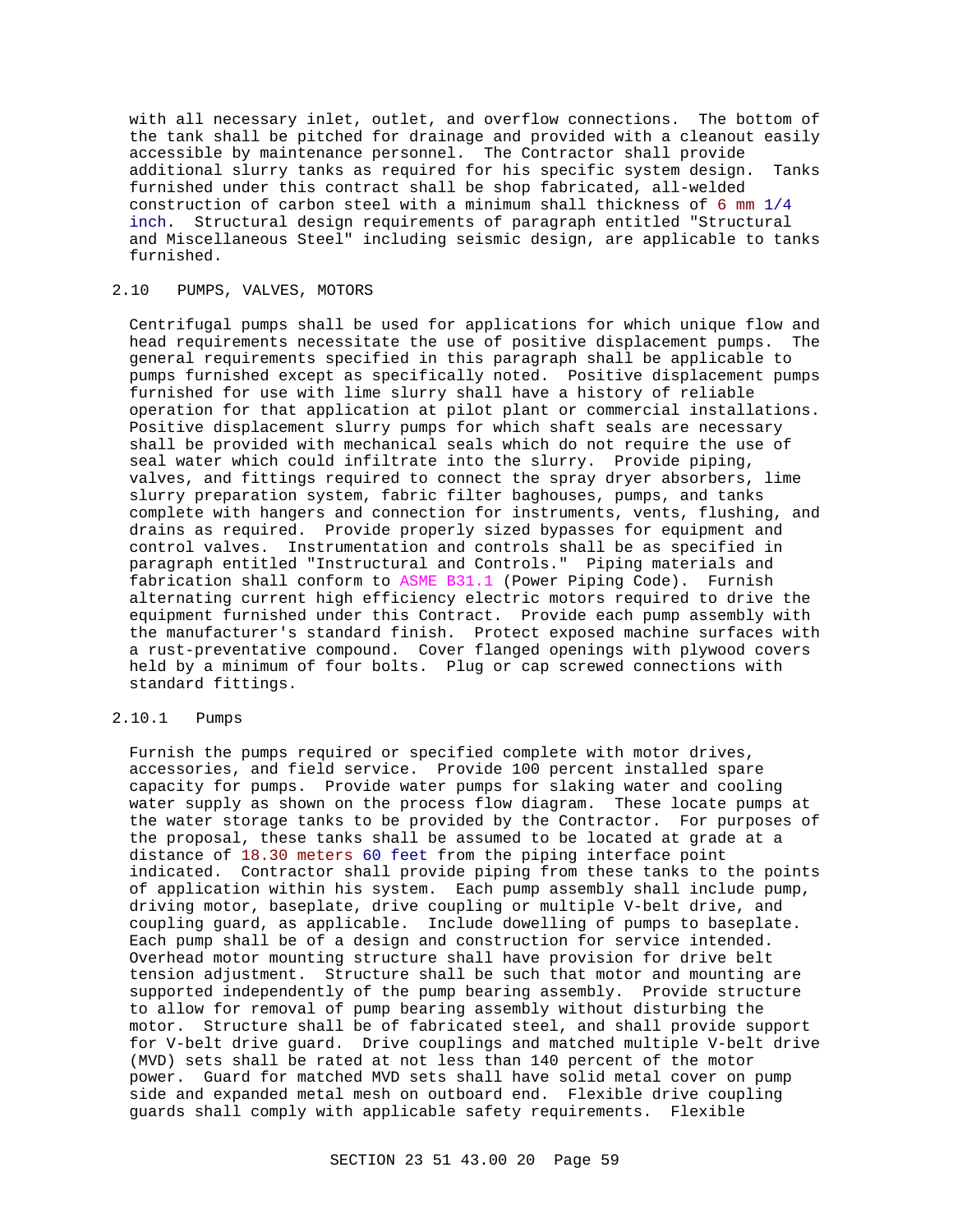coupling guards shall be arranged for ease in disassembly or removal for access to couplings. Coupling guards shall be rigidly fastened to baseplate. Prevent any external thrust from being transmitted to the motor shaft under any operating conditions. Provide double-screw adjustment bases on nonadjustable horizontal arrangements. Suction and discharge connections shall be standard Class 150 ANSI flat-faced flanges, rubber lined, if pump is rubber lined. Furnish drawings and data as specified in paragraph entitled "Submittals." Include in submittals information for the general arrangement and outline, instrumentation, piping connection, electric motors sound pressure ratings, description of flushing system for slurry pumps, and performance curves.

#### 2.10.1.1 Centrifugal Pumps

Pump speed shall be such that the upper limits of specific speed, as defined by the applicable figure of the HI M100 are not exceeded at any pump operating condition. Total dynamic head of pumps shall be maximum at zero flow and continuously decreasing from zero flow to design flow. Head capacity characteristics shall permit stable operation when pump is operating alone or in parallel with other pumps of the same designation. Pump shut-off head shall be more than 110 percent of design point head and less than 150 percent of design point head. Pump shaft critical speeds shall not occur from 10 percent of design point head. Pump shaft critical speeds shall not occur from 10 percent to 120 percent of design rpm. Pump shaft shall be free from excessive vibration at discharge rates from 10 percent to 120 percent of design delivery. Impeller shall not be maximum or minimum size for pump casing furnished to allow for possible future modification of head capacity furnished to allow for possible future modification of head capacity characteristic by changing impeller size. The maximum allowable sound pressure level shall be 84 dB for each pump-motor unit. Slurry pumps shall be vertically split-case, rubber-lined single-stage pumps designed for indoor service. Water pumps shall be vertically split-case single-stage pumps designed for outdoor service. Slurry pumps shall be provided with shaft seals which do not require water flushing. Provide water pumps with mechanical shaft seals which do not require an external source of seal water. Pumps shall be provided with flexible inlet and outlet connections.

### 2.10.1.2 Vertically Split-Case Rubber-Lined Pumps

Vertically split-case rubber-lined pumps shall be end suction, single-stage, single-suction centrifugal, of the volute type. Pump trim shall be stainless steel suitable for the service and designed for continuous operation at specified operating conditions. Pumps shall be frame mounted with pump shaft carried on its own bearings with multiple V-belt drive between pump and motor. Pumps shall have bottom horizontal discharge. Pump casing shall be split vertically into suction inlet assembly and pump assembly designed for ease of disassembly. Casing shall have replaceable secured rubber liner, minimum 10 mm 3/8 inchthick designed for long life under operating conditions specified. Pump impeller shall be enclosed type, of soft natural rubber on steel skeleton. Pump shaft shall be provided with ceramic faced shaft sleeves designed to prevent water leakage between shaft and sleeve. Sleeve shall be adequately anchored to the shaft to prevent any rotation of the sleeve relative to the shaft. Shaft shall be keyed on the driven end for easy removal of the coupling half. Shaft shall be completely encased along its entire length within the wetted area by the impeller and shaft sleeves. Provide adequate fillets for changes in diameter. Pump bearings shall consist of two bearing assemblies, ball or tapered type roller type,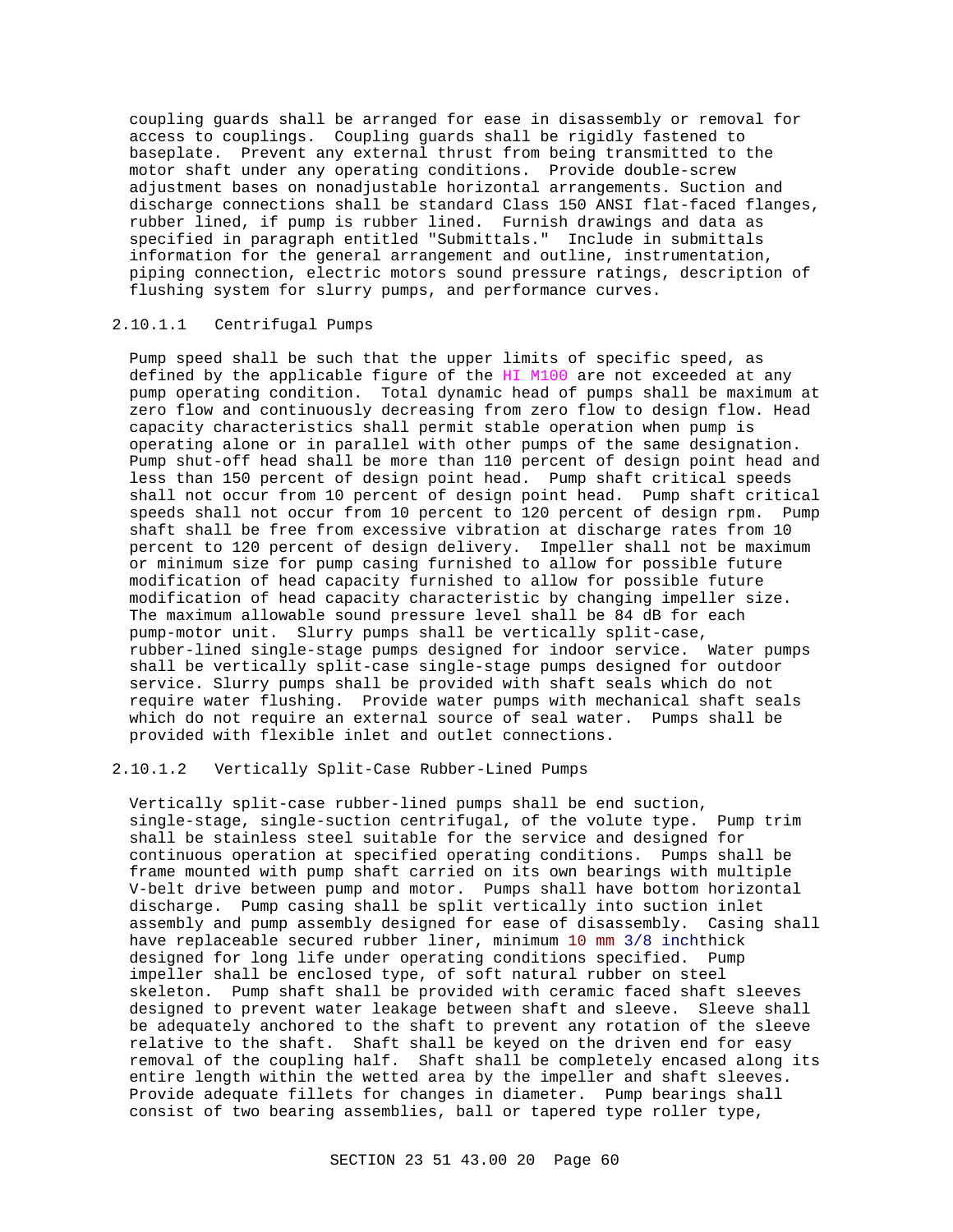mounted in an oil-filled or grease-lubricated housing. Provide adequate seals to prevent leakage of lubricant to outside and dust entry to inside of housing. Bearings shall have 60,000-hour minimum B-10 life under design conditions in accordance with ABMA 9 and ABMA 11. Design to limit maximum shaft deflection to 0.05 mm 0.002 inch. Provide with lubrication system consisting of a constant-level oiler with level indicator or easily accessible grease nipples as appropriate to the bearing design. Provide mechanical or centrifugal shaft seals conforming to paragraph entitled "Centrifugal Pumps." Furnish one spare set of shaft seals for each pump. Support frames for all vertically split pumps shall be fabricated of structural steel and heavy plate extending the full length of pump and driver. Design to adequately support equipment under operating conditions without grout fill inside the frame. Frame shall not be covered with a thin steel plate which requires grouting under the plate, but the frame may be filled with concrete as required for drainage. Grout shall be required under the basic frame only. Contractor to provide minimum 25 mm one inch pipe drain in the perimeter of the frame. Drawings shall indicate the required concrete fill lines for proper drainage. The pump shall be dowelled shall be dowelled to the frame in the shop; the driver shall be dowelled in the field. Furnish bolts or screws for attaching pumps and motor drives to the support frame. Frames shall have grouting holes, 100 mm 4 inch minimum size, to facilitate proper grouting, if area is covered. Materials of construction shall be as specified below.

| Part Name       | Material                                                              |
|-----------------|-----------------------------------------------------------------------|
| Casing          | Cast iron or steel, ASTM A48/A48M with replaceable<br>rubber liners   |
| Impeller        | Soft rubber on steel skeleton                                         |
| Shaft           | Heat-treated carbon, or stainless steel,<br>ASTM A276/A276M, Type 410 |
| Shaft Sleeve    | Ceramic faced                                                         |
| Baseplate Steel | ASTM A36/A36M                                                         |

### 2.10.1.3 Vertically Split-Case Pumps

Vertically split case pumps shall be end suction, single-stage, single-suction centrifugal, of the volute type. Pumps shall be bronze trimmed, and designed for continuous operation at specified operating conditions. Pumps shall be frame-mounted with pump shaft carried on its own bearings with flexible coupling between pump and motor. Pump orientation to fit piping arrangement. Pump casing shall be split into suction inlet assembly and pump assembly. Design for ease of disassembly, allowing the rotating assembly and bearing housing to be removed without disconnecting pipe or moving the motor. Provide renewable casing rings locked against rotation, with one ring mounted in suction inlet assembly and the other ring mounted in pump assembly. Provide with casing vent and drain connections. Pump casing shall be back pull out design. Pump impeller shall be enclosed type, fully machines throughout. Axial balance shall be obtained by balancing ports and rear sealing rings. Casing and impeller wear rings shall be of different hardness designed for long wearing qualities. Pump shaft shall be provided with shaft sleeve designed to prevent water leakage between shaft and sleeve. Sleeve shall be anchored to the shaft to prevent any rotation of the sleeve relative to the shaft. Shaft shall be keyed on the driven end for easy removal of the coupling half. Shaft shall be completely encased along its entire length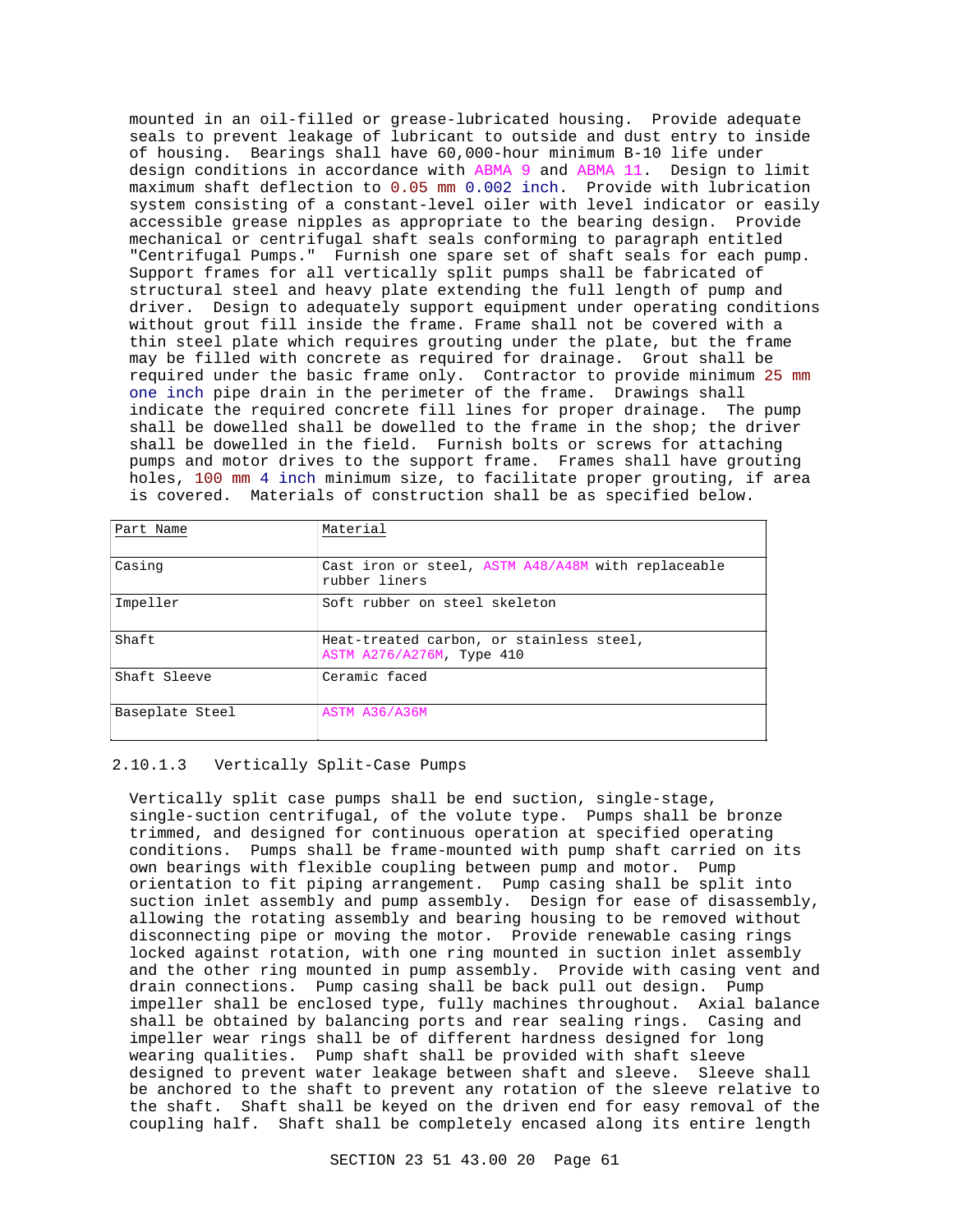within the wetted area by the impeller and shaft sleeves. Provide adequate fillets for changes in diameter. Design to limit the maximum shaft deflection at the stuffing box to 0.05 mm 0.002 inch. Pump bearings shall consist of two bearing assemblies, tapered-roller type, mounted in an oil-filled housing. Provide adequate seals to prevent leakage of oil to outside and dust entry to the inside. Bearings shall have 60,000 hour minimum B10 life under design head conditions. Bearing loading for thrust determination shall be at the most adverse operating condition of the pump. Provide with oil lubrication system including oil level indicator. Seals shall be single, mechanical type of the inside, balanced design. Seal face materials shall be selected to provide long life in the service intended. Factory-installed seal water piping shall be provided from pump discharge to inlet connection on seal housing as required to cool and lubricate the seal faces. Seal water loop shall include a valve or orifice to control flow. Provide a spare seal for each pump. Support frames for vertically split pumps shall be fabricated of structural steel and heavy plate extending the length of pump and driver, rigid enough to maintain alignment of machinery, and designed to adequately support equipment under all operating conditions without grout fill inside of the frame. Frame shall not be covered with a thin steel plate which requires grouting under the plate, but the frame may be filled with concrete as required for drainage. Grout shall be required under the basic frame only. Contractor to provide one inch minimum drain in the perimeter of the frame. Drawings shall indicate the required concrete fill lines for drainage. The pump shall be dowelled to the frame in the shop, the driver will be dowelled in the field by others. Furnish bolts or screws for attaching pumps and motor drives to the support frame. Frames shall have grouting holes, 100 mm 4 inch minimum size, to facilitate proper grouting. Materials of construction shall be as specified.

| Part Name       | Material                                                                     |
|-----------------|------------------------------------------------------------------------------|
|                 |                                                                              |
| Casing          | Cast iron or steel, ASTM A48/A48M with replaceable<br>rubber liners          |
| Impeller        | Bronze, ASTM B584                                                            |
| Shaft           | Heat-treated carbon, or stainless steel,<br>ASTM A276/A276M, Type 410        |
| Shaft Sleeve    | 11-13 percent chrome steel, 450 minimum Brinell<br>hardness, ASTM A743/A743M |
| Casing rings    | Bronze, ASTM B103/B103M                                                      |
| Impeller rings  | Bronze, ASTM B103/B103M                                                      |
| Baseplate Steel | ASTM A36/A36M                                                                |

#### 2.10.1.4 Vertical Wet Pit Pumps

Vertical wet pit pumps shall be end suction, single-stage, single-suction centrifugal of the volute type. Pump trim shall be 316L stainless steel designed for continuous operation at specified operating conditions. Pumps shall be frame mounted with pump shaft carried on its own bearings with multiple V-belt drive between pump and motor. Provide suitable connections on the frame for lifting and lowering of the pump. Pump casing, pipe shaft column, discharge piping, and submerged materials, shall be rubber-coated a minimum of 6 mm 1/4 inch thick. Pump casing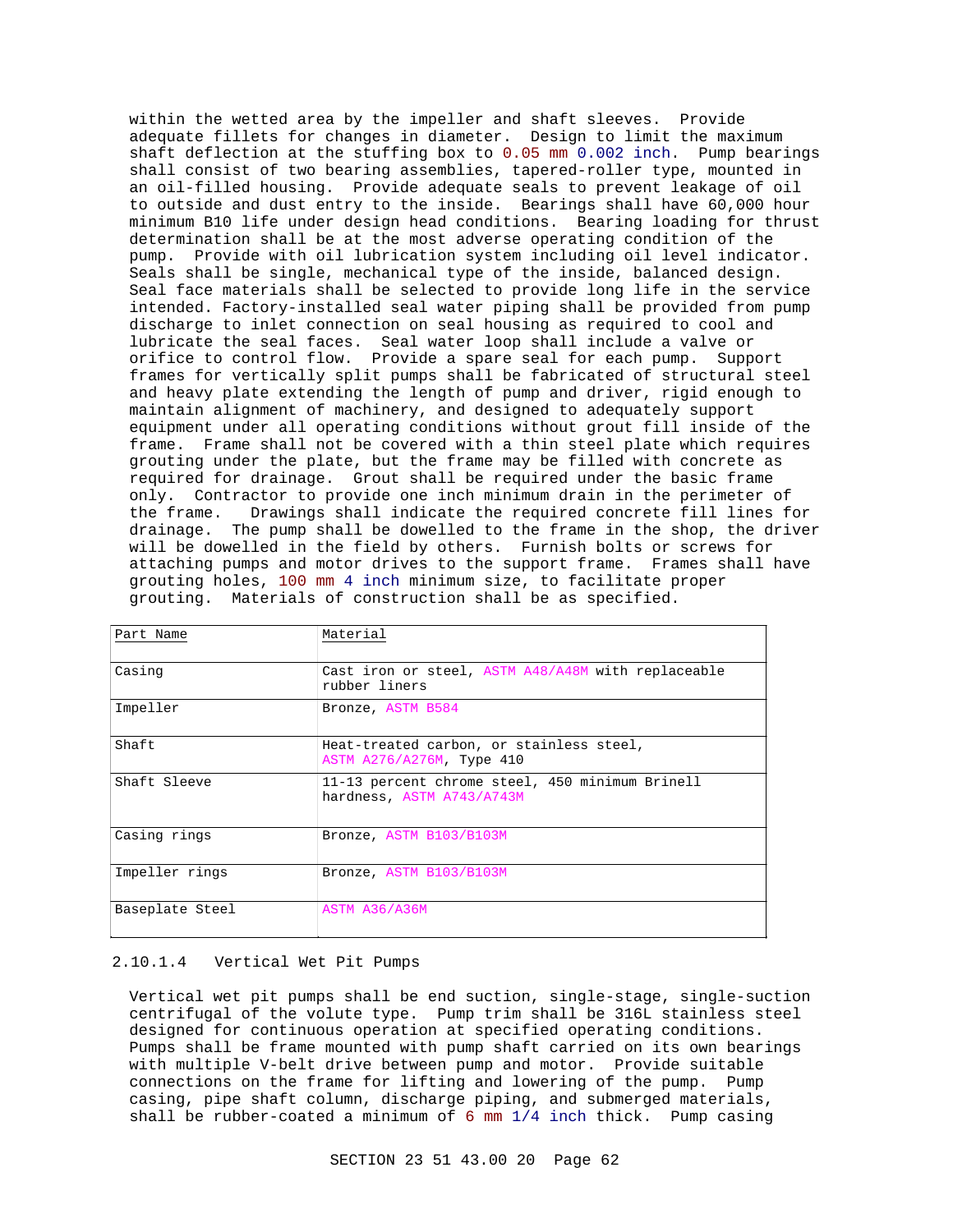shall be split perpendicular to shaft. Provide renewable impeller wear rings locked against rotation. Casing shall have replaceable rubber liner, minimum 10 mm 3/8 inch thick designed for long life under operating conditions specified. Casing shall be rubber covered. Pump impeller shall be enclosed type of soft natural rubber on steel skeleton. Pump shaft shall be provided with hardened (minimum 450 BHN) stainless-steel shaft sleeves designed to prevent water leakage between shaft and sleeve. Sleeve shall be adequately anchored to the shaft to prevent any rotation of the sleeve relative to the shaft. Shaft shall be keyed on the driven end for easy removal of the coupling half. Shaft shall be completely encased along its entire length by the impeller and shaft sleeves. Shaft shall have fillets for changes in diameter. Shaft shall be designed to carry torsional and axial thrust loads. Shaft shall be one-piece construction. Shaft support column shall be rubber covered. Upper bearing assembly shall be ball or tapered-roller type, mounted in an oil-filled or grease-filled housing. Include adequate seals to prevent leakage of lubricant to outside and dust entry to the inside. Bearings shall have 60,000-hour minimum B10 life under design head conditions. Provide with adequate lubrication system. Provide with dust and oiltight seals. Pump shall have no submerged bearings. Provide shaft seals as specified in paragraph entitled "Vertically Split-Case Rubber-Lined Pumps." Pump baseplate shall be of fabricated steel, of adequate size and thickness to prevent excessive vibration and deflection. Provide holes for mounting of the pump and necessary piping as required. Baseplate shall be rubber-coated on the bottom side. Provide with shims, bolts, and other devices required for proper alignment and anchorage. Anchor bolts required in foundation will be furnished by the Contractor. Materials of construction shall be as specified below.

| Part Name       | Material                                                                          |
|-----------------|-----------------------------------------------------------------------------------|
| Casing          | Cast iron or steel, ASTM A48/A48M rubber covered with<br>replaceable rubber liner |
| Impeller        | Soft rubber on steel skeleton                                                     |
| Shaft           | Heat-treated carbon, or stainless steel,<br>ASTM A276/A276M, Type 410             |
| Shaft Sleeve    | Stainless Steel, 450 minimum Brinell hardness, or<br>ceramic                      |
| Baseplate Steel | ASTM A36/A36M                                                                     |

### 2.10.1.5 Factory Test and Reports

Pumps shall be tested for static and dynamic balance of rotating assemblies, for normal functioning in conformance with the "Standards of the Hydraulic Institute," and for performance at design conditions. The pump casing shall be hydrostatically tested at 150 percent of shutoff head. After completion of shop tests, install new gaskets and tighten all bolts so that pumps are ready for operation and so that no field disassembly, cleaning, or flushing is required. Notify the Contracting Officer at least 30 days in advance of tests so that a representative can be present.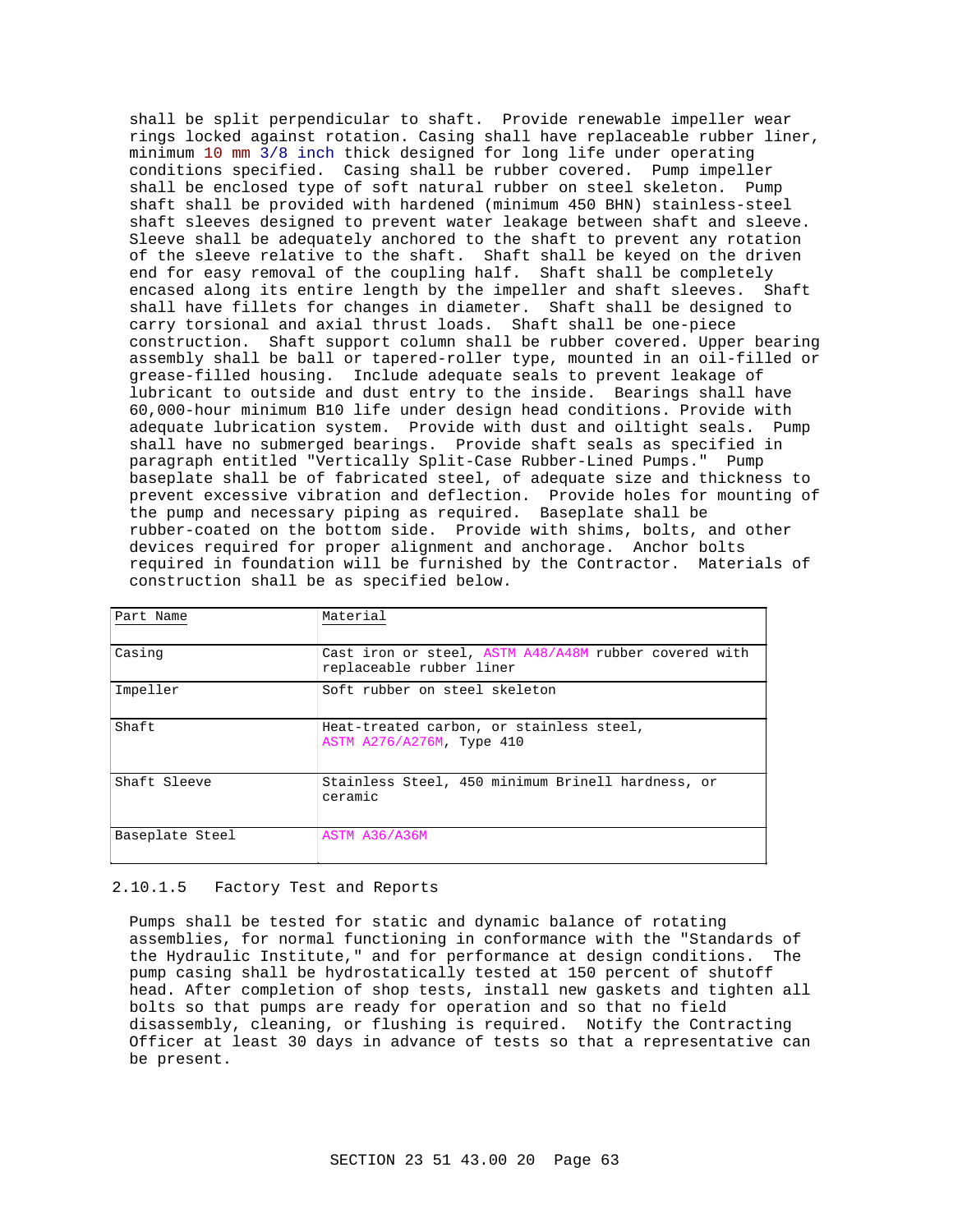### 2.10.2 Valves and Piping

Piping, valves, and pumps in slurry service shall include provisions for automatic and manual flushing, complete drainage and cleanout. Pipe drains shall drain back into a tank. Control and isolating valves and controls required for flushing operations shall be furnished. Furnish parallel piping systems to allow for flushing of one pipeline system with continued operation of the FGD system using the other. A description of provisions for flushing the piping systems shall be included as part of the system description. Slurry piping shall utilize flanged joints and long-radius ( 600 mm 24 inch minimum) bends. Piping shall be designed for the maximum operating and start-up pressure and temperature requirements of the service. Vent and bypass lines or other lines in intermittent service shall be sized for the available pressure drop. Bypass (recirculation) lines with control valves sized for the available pressure drop shall be provided on systems with varying demands as required to protect the pump. Piping for emergency service only shall be sized as required by the applicable code or based upon the available pressure drop. Piping systems shall be arranged to prevent plugging and settling out in lines and valves. Pipe hangers shall be corrosion-resistant as specified herein. Forces placed on equipment by piping shall not exceed the manufacturer's allowable levels. Piping materials and systems shall be compatible with the fluids handled. Fluid systems shall be designed so that circulation is has a low sound level and there is no water hammer and so that vibration from equipment is not transmitted through the piping systems. The fluid systems shall be designed and constructed to produce less than 85 dBA sound level, free field, at one meter 3 feet distance from any part of the system in accordance with ASA S12.54. Velocities maintained in slurry systems shall be not less than 1.22 meters 4 feet per second nor more than 3.35 meters 11 feet per second under all conditions in line including low and high flow. Piping systems shall have high-point vents and low-point drains. Valves shall be located no higher than 1 1/2 meters 5 feet above maintenance platforms and a minimum of 2.13 m 7 foot headroom shall be maintained over walkways. Provide expansion devices and appurtenances to allow for expansion of the piping system. Piping shall be arranged and routed to be readily accessible for maintenance. Field connections shall be located to allow access for disconnection as required for maintenance. On-off control valves shall be provided in the suction and discharge piping of pumps.

### 2.10.2.1 Valves

Air and water valves shall be as follows: Valves 50 mm 2 inchesand smaller shall be Class 200 bronze gate, globe or angle valves conforming to ASTM B61, valves larger than 50 mm 2 inchesshall be Class 125 cast-iron gate, globe, or angle valves conforming to ASTM A126. Slurry valves shall be Class 150 polyfluorotetraethylene (PTFE) sleeve plug valves, rubber-lined diaphragm valves with a minimum rating of Class 150, Class 150 semisteel rubber-lined eccentric plug valves, Class 150 knife gate valves or rubber sleeve pinch valves. Pinch valves or rubber-lined diaphragm valves shall be used to modulate slurry flow. The pinch valve elastomers shall be neoprene reinforced with polyester. Elastomer sleeve diameter-to-length ratio shall be 1.3 minimum. Pinch valve closure mechanism shall close the valve from opposite sides of the sleeve simultaneously, with complete valve closure at the centerline of the pipe, and shall be provided with positive opening feature. Valves shall be provided with lever or handwheel operators with adjustable position stop. As used in this specification, the term "control valve" refers to an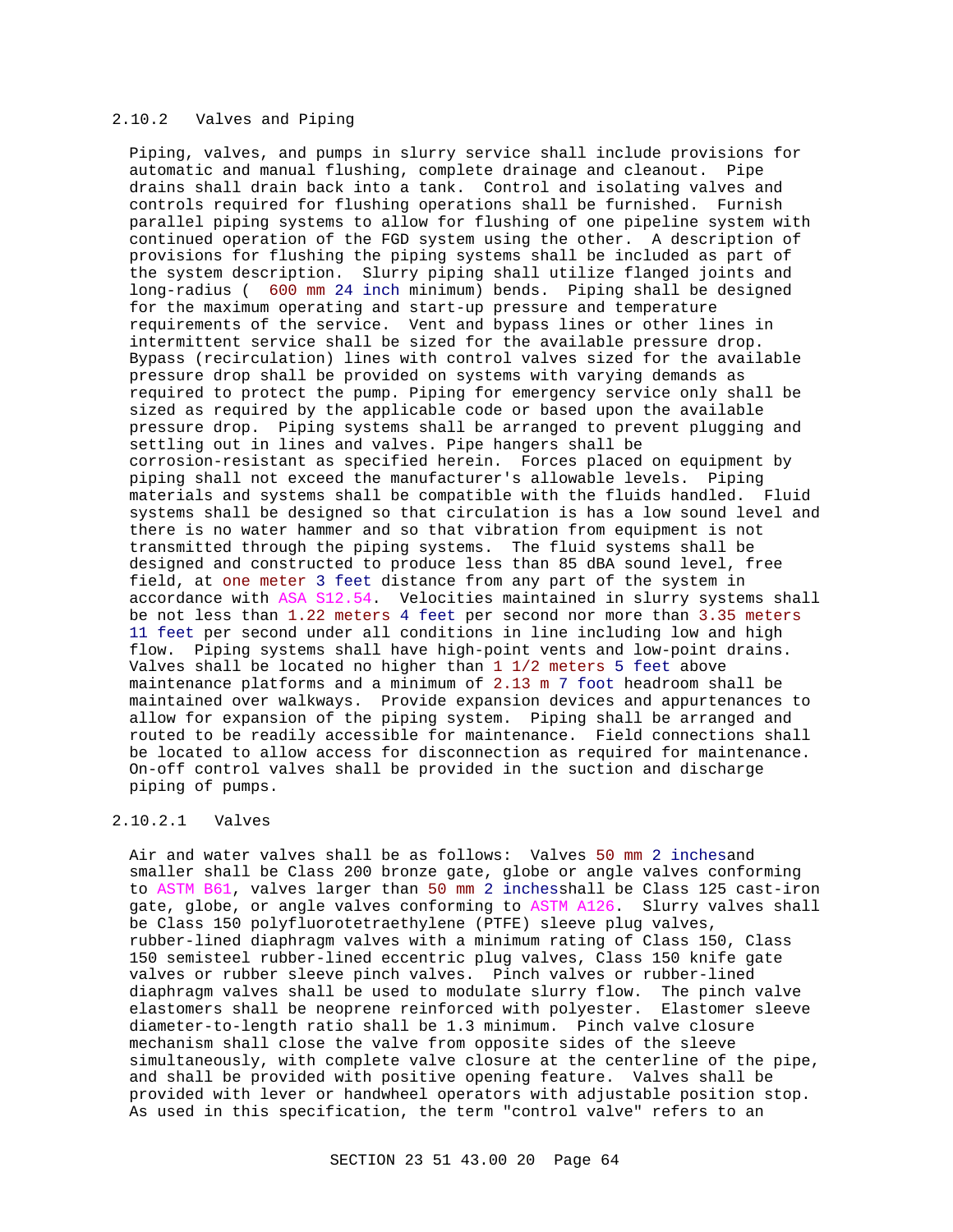assembly, consisting of a valve body and an actuator, which is used for on-off or modulating opening and closing of the valve, regulating fluid flow, or pressure in response to signal(s) from a control system. Control valve bodies shall be as specified. Provide control valves as required to enable the FGD system to be operated from the steam plant control room. Control valves shall have indicators showing position of valve. Control valves shall have manual override to ensure immediate local control. Manual override shall override coil without damage to coil. Control valves shall be provided with isolating valves as necessary to allow for maintenance. Actuators shall be spring-and-cylinder double-acting cylinder or spring-and-diaphragm type actuators and shall have long-stroke design or special linkages, adapters as required for rotary-type valves. Actuators shall be sized as required for stable operation under maximum pressure drop conditions with 414 kPa (gage) 60 psig maximum air supply pressure available to actuator. Stable operation is defined as the ability of the actuator to position and hold the valve plug, elastomer sleeve or diaphragm accurately without pulsation, vibration, or sticking. Actuators shall be provided with stem travel indicator on yoke. Solenoid valves shall conform to the requirements as specified in paragraph entitled "Solenoid Valves." Provide with each open-closed control valve a limit switch assembly consisting of two DPDT switches, one to actuate in the open position and one to actuate in the closed position. Provide each modulating control valve with a position transmitter. Limit switches shall conform to the requirements of paragraph entitled "Limit Switches." Limit switches shall be furnished factory mounted to their respective control valves. Control valves shall be furnished with manual overrides on solenoid valves for local manual operation of the control valve.

### 2.10.2.2 Piping

Pipe furnished shall conform to the ASTM material specification specified and meet the dimension standards set forth in ASME B36.10M. Piping furnished shall be provided with the manufacturer's standard exterior surface preparation and coating as necessary to prevent rusting during shipping and storage. Random length pipe shipped to the jobsite shall be identified continuously along its length indicating schedule number and material. If this identification is in the form of a color code or colored stripe, copies of the color code shall be submitted for approval. Each piece of pipe shall be identifiable as to grade and schedule after erection. Water pipe shall be carbon steel, conforming to ASTM A53/A53M, Grade A or B. Pipe sizes 50 mm 2 inches and smaller shall be Schedule 80. Pipe sizes larger than 50 mm 2 inches shall be standard weight. Lime slurry piping shall be Schedule 80 carbon steel, ASTM A53/A53M, Revision B. Rubber hose or rubber-lined pipe may be used for lime slurry where approved by the Contracting Officer. Rubber hose and rubber-lined pipe shall be provided complete with flanges. Except for tubing as specified, air pipe shall be carbon steel, conforming to ASTM A53/A53M, Grade A or B. Pipe 50 mm 2 inches and smaller shall be Schedule 80. Pipe larger than 50 mm 2 inches shall be standard weight. Instrumentation and air tubing shall be seamless, fully annealed and suitable for bending. Steel tubing shall be 316 stainless steel conforming to ASTM A269/A269M, Grade TP 316. Copper tubing shall conform to ASTM B75/B75M. Minimum wall thickness of tubing shall be as follows:

### **\*\*\*\*\*\*\*\*\*\*\*\*\*\*\*\*\*\*\*\*\*\*\*\*\*\*\*\*\*\*\*\*\*\*\*\*\*\*\*\*\*\*\*\*\*\*\*\*\*\*\*\*\*\*\*\*\*\*\*\*\*\*\*\*\*\*\*\*\*\*\*\*\*\* NOTE: Wall thickness selection depends on fluid, media, and pressure. \*\*\*\*\*\*\*\*\*\*\*\*\*\*\*\*\*\*\*\*\*\*\*\*\*\*\*\*\*\*\*\*\*\*\*\*\*\*\*\*\*\*\*\*\*\*\*\*\*\*\*\*\*\*\*\*\*\*\*\*\*\*\*\*\*\*\*\*\*\*\*\*\*\***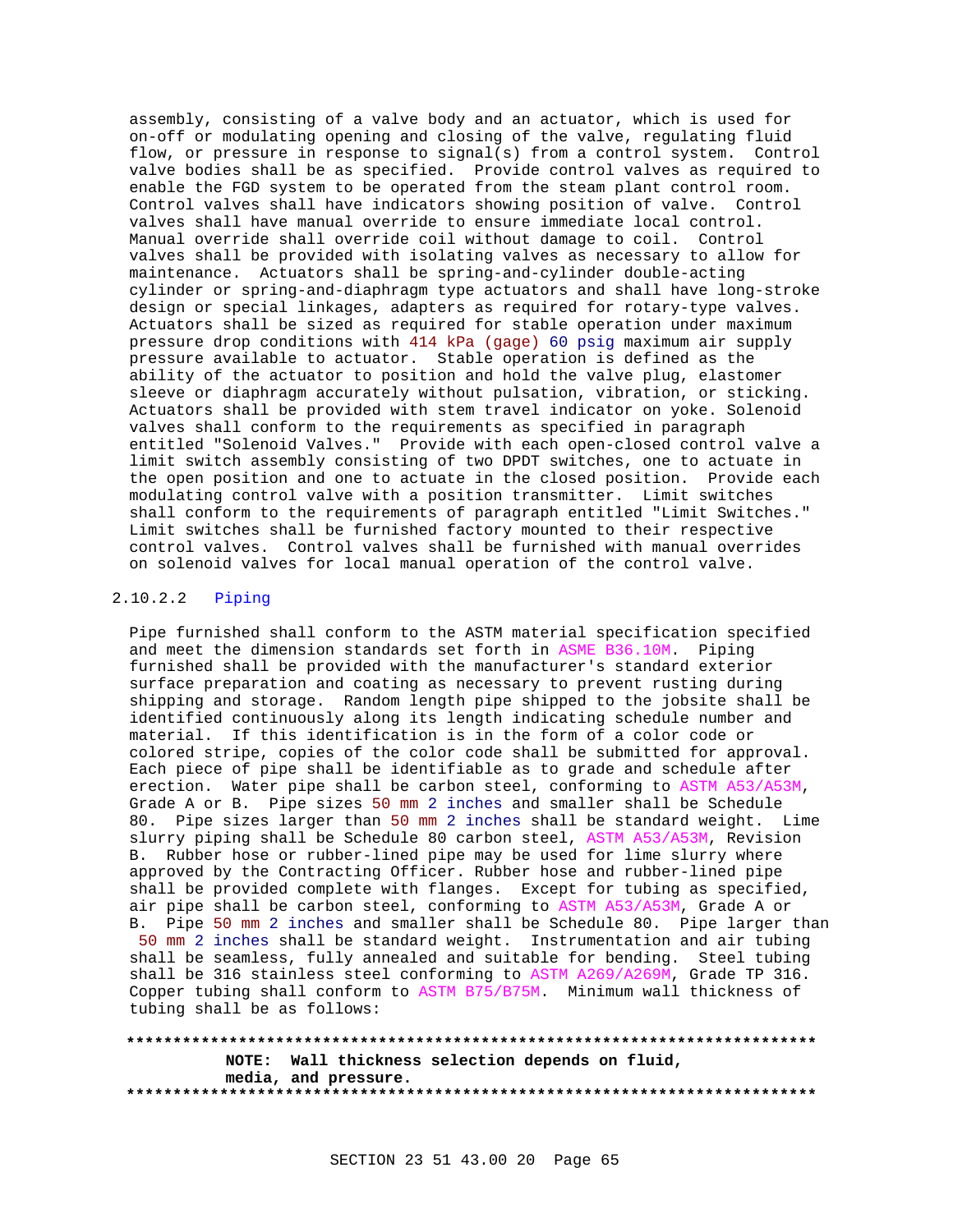| Material | Diameter<br>(mm) | Wall Thickness (mm) | Fluid |
|----------|------------------|---------------------|-------|
| Steel    | 6                | 0.889               |       |
|          | 10               | 1.245               |       |
|          | 15               | 1.651               |       |
|          | 16               | 2.108               |       |
| Copper   | 6                | 0.711               |       |
|          | 10               | 0.889               |       |
|          | 15               | 1.245               |       |

| Material | Diameter<br>(inch) | Wall Thickness (inch) | Fluid |
|----------|--------------------|-----------------------|-------|
| Steel    | 1/4                | 0.035                 |       |
|          | 3/8                | 0.049                 |       |
|          | 1/2                | 0.065                 |       |
|          | 5/8                | 0.083                 |       |
| Copper   | 1/4                | 0.028                 |       |
|          | 3/8                | 0.035                 |       |
|          | 1/2                | 0.049                 |       |

# 2.10.2.3 Fittings

Screwed fittings shall be Class 300 malleable iron conforming to ASME B16.3. Fittings shall be galvanized when used with galvanized pipe. Flanges shall conform to ASME B16.5. Steel pipe flanges shall be forged steel. Flanged fittings shall be cast steel. Steel flanges and fittings shall be of the same material and schedule as the pipe to which they connect. Flanges shall be provided with carbon steel bolts and nuts conforming to ASTM A307, Grade B. Bolts and nuts shall have hexagonal heads. Gaskets shall be heavy-duty Buna-N 1.59 mm 1/16 inch thick, full-faced, punched for bolts and pipe opening as required. Fittings shall conform to ASME B16.9 except that cast fittings are not acceptable. Butt-welded fittings shall be of the same material and schedule as the pipe to which they connect. Fittings shall be clean and free of all oxides, slag, and other impurities or foreign matter. Backing rings shall be split-ring type with knock-off spacer nubs.

# 2.10.2.4 Pipe Hangers

Pipe hanger assemblies, anchors and sway braces shall be designed by the hanger manufacturer and the Contractor in accordance with ASME B31.1, MSS SP-58, MSS SP-69 and as follows: (a) Make weight and moment balance calculations to determine the required supporting force on each hanger and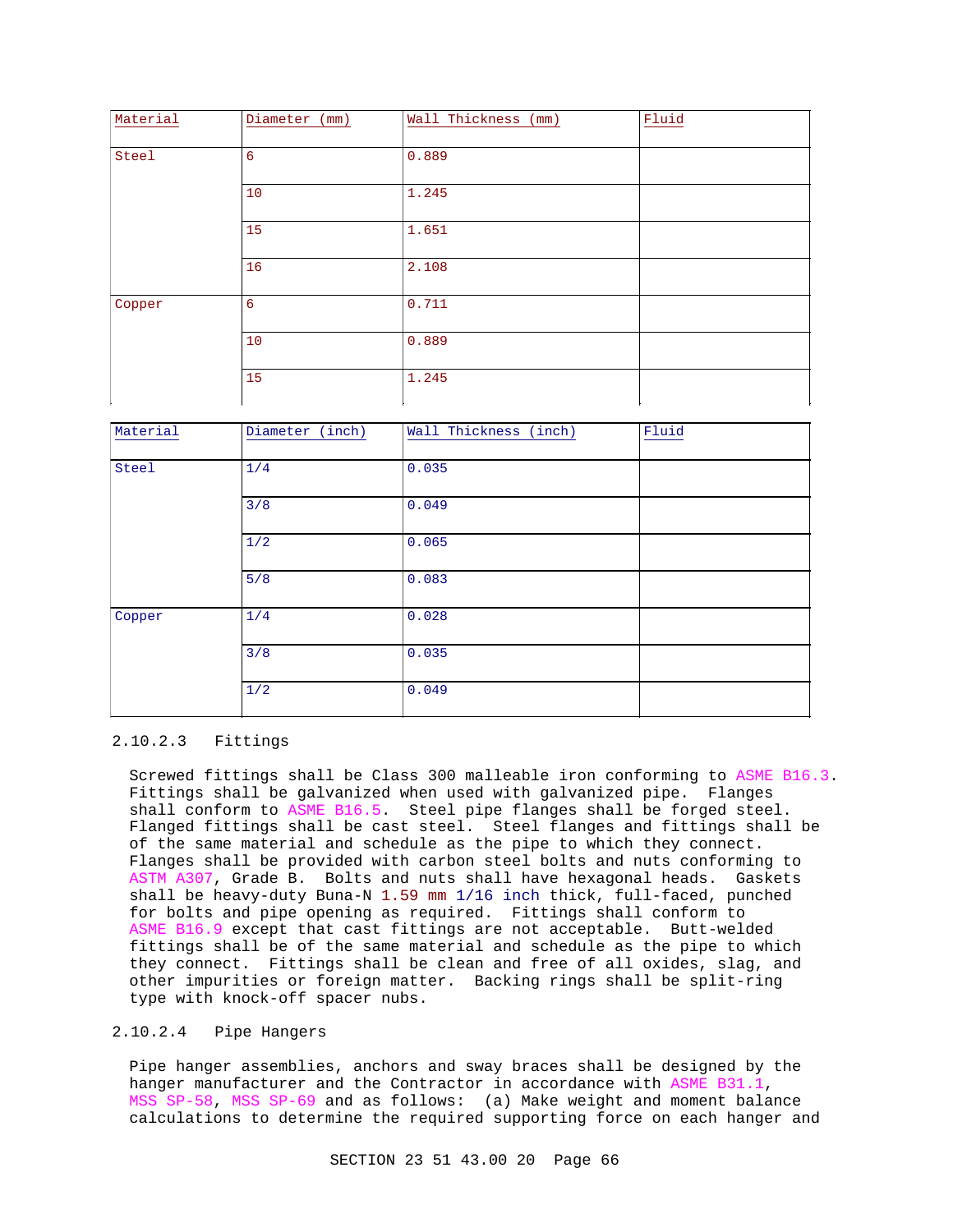the reaction on equipment, (b) design supports so that the spacing does not exceed that given in Table 121.1.4, ASME B31.1 Power Piping Code, except in the center spans of straight runs where the spacing may be increased 20 percent, (c) design the first rigid hanger in a system so that the restraining action of the hanger produces a bending stress no greater than 1/4th of the allowable stress listed in Appendix A of the Power Piping Code, (d) design supports at concentrated load so as to prevent excessive bending moments in system, (e) design for Seismic Zone [\_\_\_\_\_] in accordance with Section 22 05 48.00 20 MECHANICAL SOUND VIBRATION AND SEISMIC CONTROL, (f) design supports and hanger such that the resultant reactions imposed on the equipment connections due to the weight of the piping system does not exceed a resultant force of plus or minus 45.4 kg 100 lbs or a resultant moment of plus or minus 671 meters per kg 1,000 feet per pound, and (f) provide spring supports in accordance with the following:

| Maximum Vertical Movement | MSS SP-69 Type   |
|---------------------------|------------------|
| $6.35$ mm                 | 51SS, 52SS, 53SS |
| 12.70 mm                  | 51S, 52S, 53S    |
| 25.40 mm                  | 51LS, 52LS, 53LS |
| Over 25.40 mm             | 54, 55, 56       |

| Maximum Vertical Movement | MSS SP-69 Type   |
|---------------------------|------------------|
| $1/4$ inch                | 51SS, 52SS, 53SS |
| $1/2$ inch                | 51S, 52S, 53S    |
| 1 inch                    | 51LS, 52LS, 53LS |
| Over 1 inch               | 54, 55, 56       |

Hanger assemblies shall use the following materials in construction:

- a. Hanger rods shall be hot-rolled carbon steel cut to length and threaded in the factory. (Continuous threaded rods are not acceptable).
- b. Pipe clamps shall be carbon steel.
- c. Clevises, turnbuckles, and eye nuts shall be forged steel.
- d. Eye rods shall be welded type.
- e. Protection saddles shall be carbon steel.
- f. Hanger rod components located outdoors shall be galvanized with the exception of lugs and clips welded directly to pipes or structural members.

Pipe hanger assemblies, anchors, and sway braces shall utilize only acceptable type of components as outline in MSS SP-58 and MSS SP-69.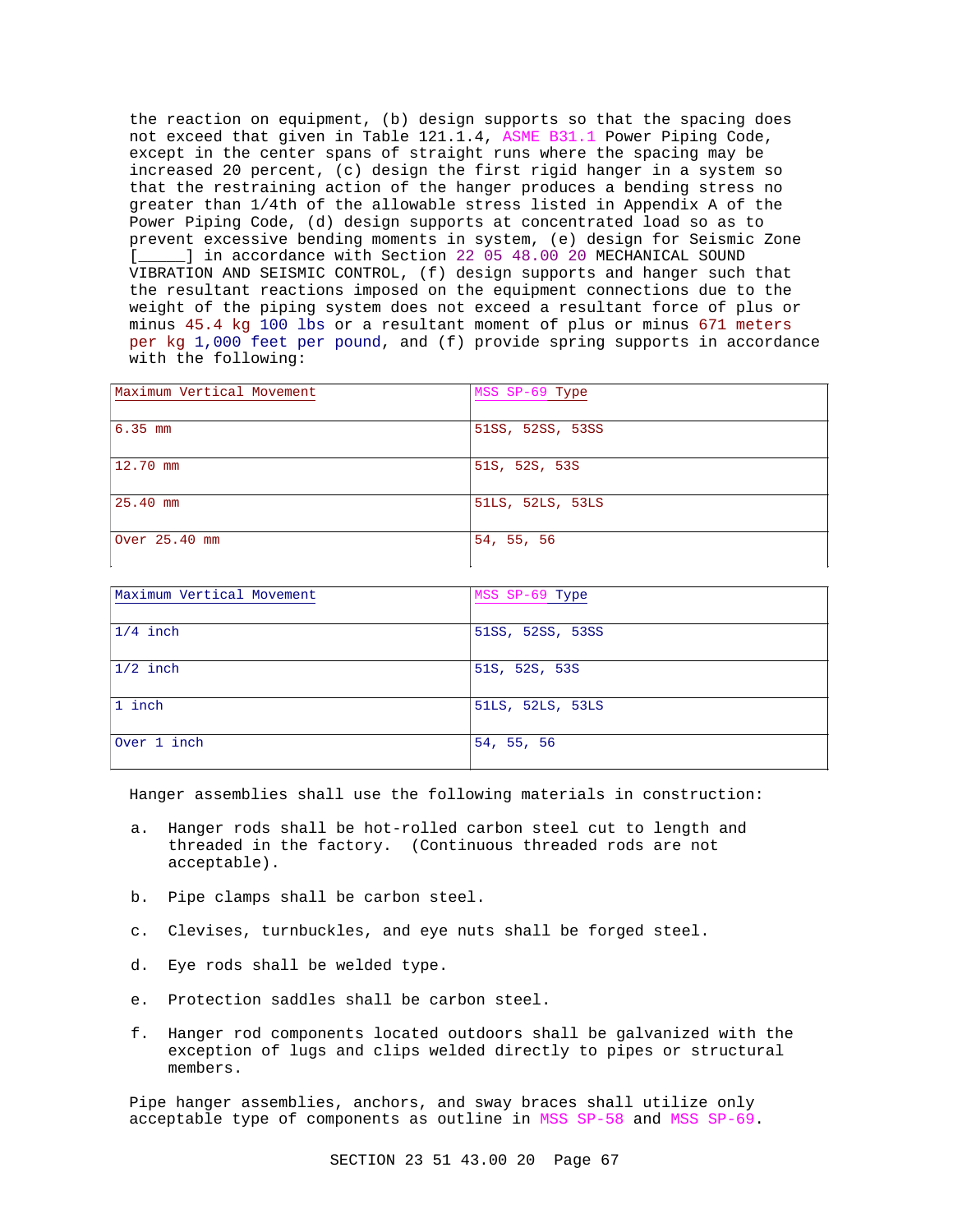Upper supports shall utilize types 22, 28, 29, and 33. Intermediate supports shall utilize types 13, 14, 16, 17, 51, 52, 53, 54, 55, and 56. Lower supports shall utilize types 2, 3, 4, 8, 24, 33, 35, 36, 37, 38, 39A, 39B, 40, 41, 44, 45, 46, 47, and steel plate lugs shop welded to the pipe.

### 2.10.2.5 Shipping and Handling

Materials for piping systems shall be prepared and marked for shipment and storage as specified. Each piece of piping fabrication shall be identified with a piece mark number which is repeated on each end of section and on each branch. Ship gaskets to the jobsite tagged with size, material, and pressure rating. Loose parts such as nuts, bolts, and gaskets shall be packaged for outdoor storage. Protect flanges with plywood or tempered hard fiberboard covers sealed and bolted to the flange with not less than four bolts. Protect threaded connections with thread protectors. Protect small connections with plastic inserts pressed into the connection and sealed with waterproof tape. Ship hangers to the jobsite with each hanger assembly individually bundled and tagged with the hanger assembly number. Coat-threaded connections with a suitable rust-preventative compound. Ship valves to the jobsite tagged with the appropriate valve number corresponding to the valve list. Ship valves with suitable covers to prevent entrance of foreign material into valve body. Protect valve threads, stems, and handwheels from damage.

### 2.10.3 Electric Motor Drives and Motor Control Center

Alternating current electric motors required to drive the equipment shall be continuous-duty type suitable for a steam plant environment where moderately abrasive conductive dusts and high humidity are present. Motors shall be self-ventilated. Motors shall be designed for full-voltage starting. Indoor motors shall be suitable for continuous operation at an ambient temperature of 50 degrees C 122 degrees F. Outdoor motors shall be suitable for continuous operation at any ambient temperature from minus 10 degrees C to plus 40 degrees C 14 degrees F to 104 degrees F. Motors shall have squirrel-cage rotors. The nameplate power rating of each motor at 1.0 service factor shall equal or exceed the power required to drive the connected equipment under the design conditions specified and within normal operating ranges. For each motor furnished, the nameplate power rating multiplied by the service factor shall equal or exceed the power required to drive the connected equipment under any operating condition. Motors shall be of high efficiency type.

#### 2.10.3.1 Motors Rated 3/8 kW 1/2 Horsepower and Smaller

Motors shall be rated at 115 volts, single-phase, 60 hertz, and have a service factor of 1.0. The torque characteristics of each motor at voltages from 90 to 110 percent rated voltage shall be as required to accelerate the motor and driven equipment to full speed without damage to the motor or the driven equipment. Insulation shall be Class B or Class F, with Class B temperature rise in accordance with NEMA MG 1. Enclosures shall be fabricated of steel. Horizontal motors shall be mounted on a common baseplate with the driven equipment. Manual reset thermal overload protection shall be furnished integral to each motor. Enclosures shall be totally enclosed nonventilated.

2.10.3.2 Motors Rated 1/2 Through 149 kW 3/4 Through 199 H.P.

#### **\*\*\*\*\*\*\*\*\*\*\*\*\*\*\*\*\*\*\*\*\*\*\*\*\*\*\*\*\*\*\*\*\*\*\*\*\*\*\*\*\*\*\*\*\*\*\*\*\*\*\*\*\*\*\*\*\*\*\*\*\*\*\*\*\*\*\*\*\*\*\*\*\*\***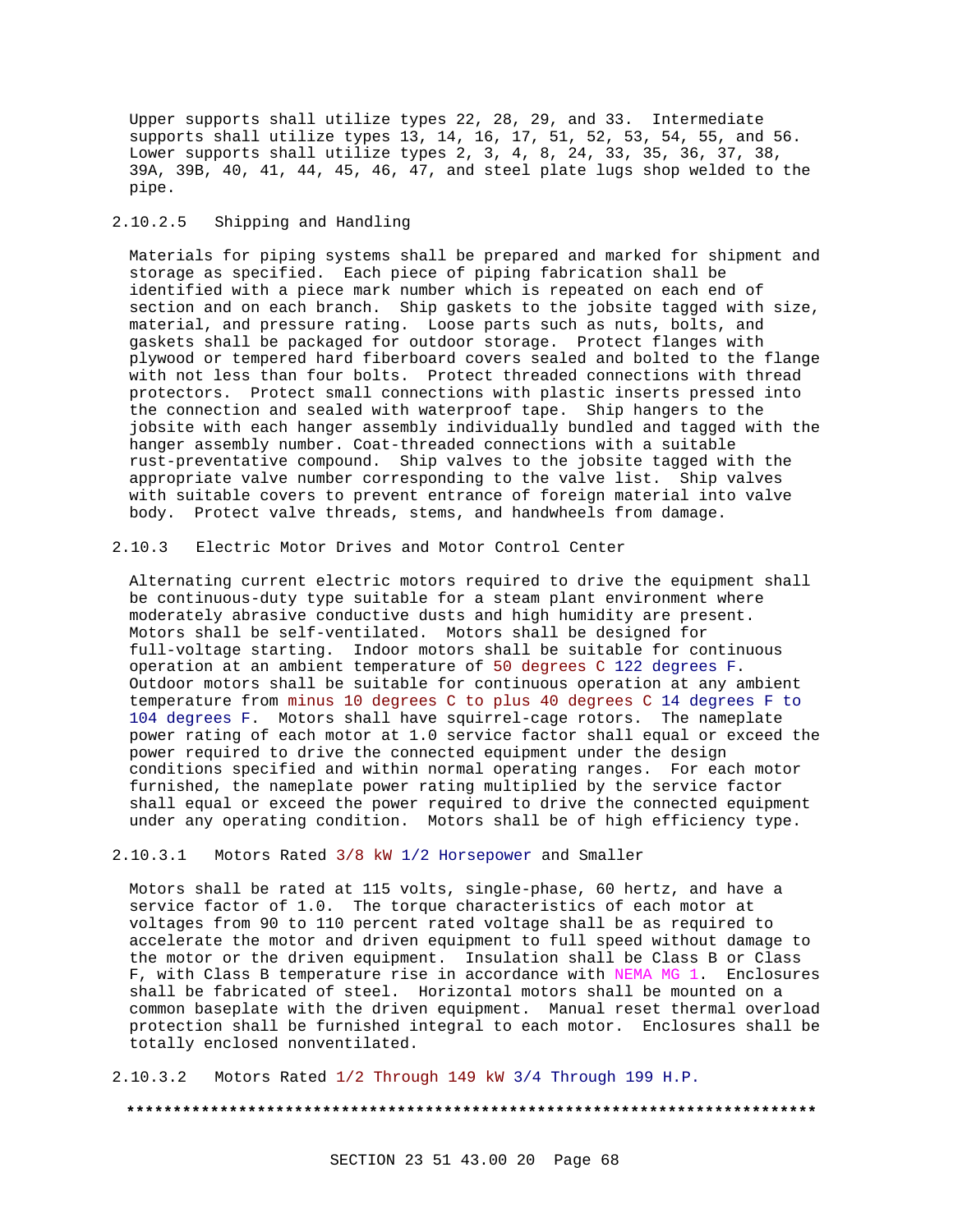| <b>NOTE:</b> |  | The efficiency of each motor shall not be        |  |  |  |  |
|--------------|--|--------------------------------------------------|--|--|--|--|
|              |  | less than that indicated in the following table: |  |  |  |  |

|           |          |         | Efficiency |         |            |         |  |
|-----------|----------|---------|------------|---------|------------|---------|--|
| Nameplate | 3600 rpm |         | $1800$ rpm |         | $1200$ rpm |         |  |
| Kilowatt  | Nominal  | Minimum | Nominal    | Minimum | Nominal    | Minimum |  |
| 0.746     | 81.5     | 78.5    | 84.0       | 81.5    | 78.5       | 75.5    |  |
| 1.21      | 81.5     | 78.5    | 84.0       | 81.5    | 84.0       | 81.5    |  |
| 1.49      | 84.0     | 81.5    | 84.0       | 81.5    | 86.5       | 84.0    |  |
| 2.24      | 86.5     | 84.0    | 88.5       | 86.5    | 88.5       | 86.5    |  |
| 3.73      | 88.5     | 86.5    | 90.2       | 88.5    | 88.5       | 86.5    |  |
| 5.60      | 88.5     | 86.5    | 90.2       | 88.5    | 88.5       | 86.5    |  |
| 7.46      | 88.5     | 86.5    | 90.2       | 88.5    | 90.2       | 88.5    |  |
| 11.19     | 90.2     | 88.5    | 91.7       | 90.2    | 90.2       | 88.5    |  |
| 14.92     | 91.7     | 90.2    | 91.7       | 90.2    | 91.7       | 90.2    |  |
| 18.65     | 91.7     | 90.2    | 93.0       | 91.7    | 91.7       | 90.2    |  |
| 22.38     | 91.7     | 90.2    | 93.0       | 91.7    | 91.7       | 90.2    |  |
| 29.84     | 91.7     | 90.2    | 93.0       | 91.7    | 93.0       | 91.7    |  |
| 37.30     | 91.7     | 90.2    | 94.1       | 93.0    | 93.0       | 91.7    |  |
| 44.76     | 93.0     | 91.7    | 94.1       | 93.0    | 93.0       | 91.7    |  |
| 55.95     | 94.1     | 93.0    | 94.1       | 93.0    | 94.1       | 93.0    |  |
| 74.60     | 94.1     | 93.0    | 95.0       | 94.1    | 94.1       | 93.0    |  |
| 93.25     | 94.1     | 93.0    | 95.0       | 94.1    | 94.1       | 93.0    |  |
| 111.90    | 94.1     | 93.0    | 95.0       | 94.1    | 95.0       | 94.1    |  |

|            |            |         | Efficiency |         |            |         |
|------------|------------|---------|------------|---------|------------|---------|
| Nameplate  | $3600$ rpm |         | $1800$ rpm |         | $1200$ rpm |         |
| Horsepower | Nominal    | Minimum | Nominal    | Minimum | Nominal    | Minimum |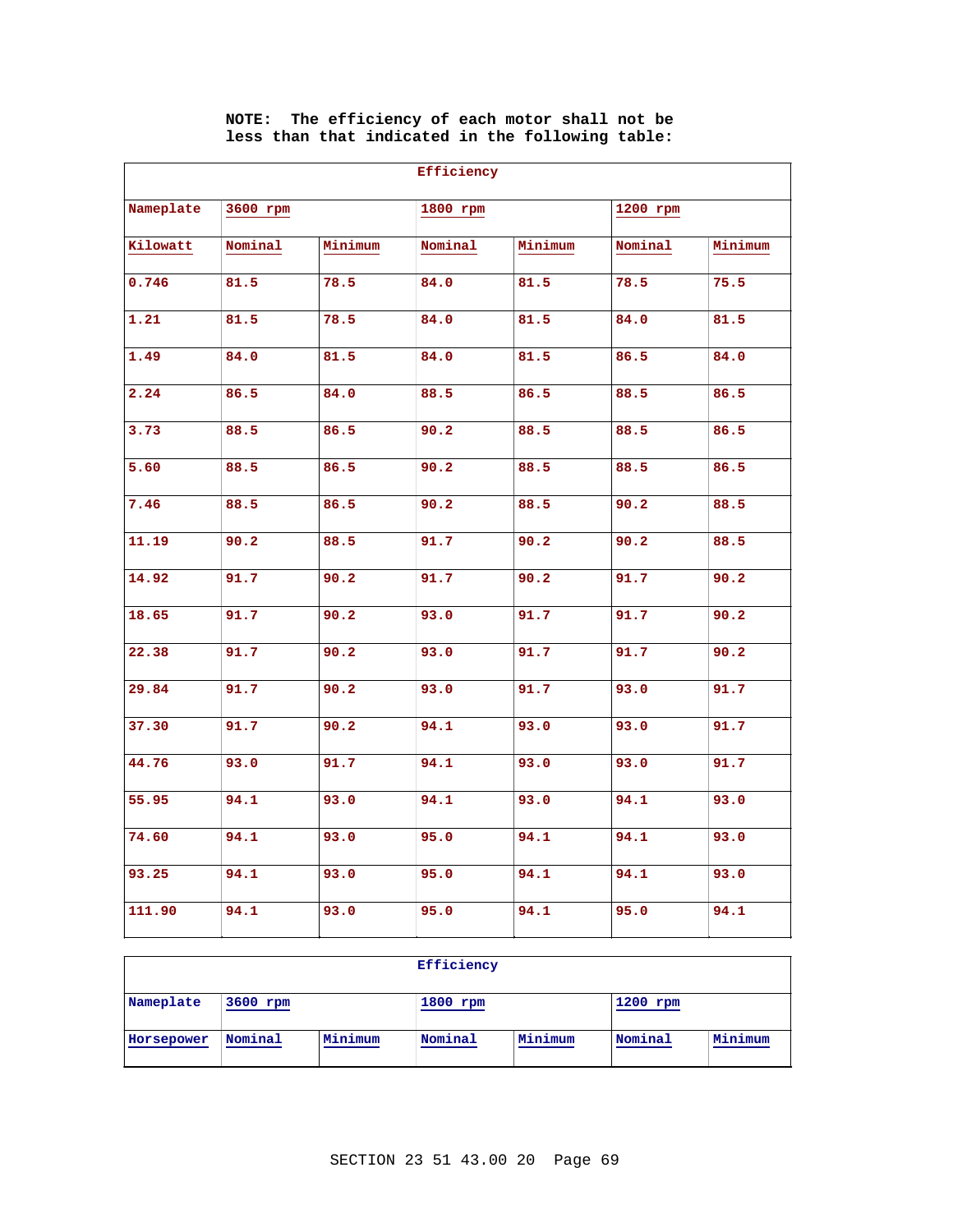| Efficiency              |          |      |          |      |      |          |  |  |
|-------------------------|----------|------|----------|------|------|----------|--|--|
| Nameplate               | 3600 rpm |      | 1800 rpm |      |      | 1200 rpm |  |  |
| $\mathbf{1}$            | 81.5     | 78.5 | 84.0     | 81.5 | 78.5 | 75.5     |  |  |
| 1.5                     | 81.5     | 78.5 | 84.0     | 81.5 | 84.0 | 81.5     |  |  |
| $\overline{\mathbf{2}}$ | 84.0     | 81.5 | 84.0     | 81.5 | 86.5 | 84.0     |  |  |
| 3                       | 86.5     | 84.0 | 88.5     | 86.5 | 88.5 | 86.5     |  |  |
| 5                       | 88.5     | 86.5 | 90.2     | 88.5 | 88.5 | 86.5     |  |  |
| 7.5                     | 88.5     | 86.5 | 90.2     | 88.5 | 88.5 | 86.5     |  |  |
| 10                      | 88.5     | 86.5 | 90.2     | 88.5 | 90.2 | 88.5     |  |  |
| 15                      | 90.2     | 88.5 | 91.7     | 90.2 | 90.2 | 88.5     |  |  |
| 20                      | 91.7     | 90.2 | 91.7     | 90.2 | 91.7 | 90.2     |  |  |
| 25                      | 91.7     | 90.2 | 93.0     | 91.7 | 91.7 | 90.2     |  |  |
| 30                      | 91.7     | 90.2 | 93.0     | 91.7 | 91.7 | 90.2     |  |  |
| 40                      | 91.7     | 90.2 | 93.0     | 91.7 | 93.0 | 91.7     |  |  |
| 50                      | 91.7     | 90.2 | 94.1     | 93.0 | 93.0 | 91.7     |  |  |
| 60                      | 93.0     | 91.7 | 94.1     | 93.0 | 93.0 | 91.7     |  |  |
| 75                      | 94.1     | 93.0 | 94.1     | 93.0 | 94.1 | 93.0     |  |  |
| 100                     | 94.1     | 93.0 | 95.0     | 94.1 | 94.1 | 93.0     |  |  |
| 125                     | 94.1     | 93.0 | 95.0     | 94.1 | 94.1 | 93.0     |  |  |
| 150                     | 94.1     | 93.0 | 95.0     | 94.1 | 95.0 | 94.1     |  |  |

#### **\*\*\*\*\*\*\*\*\*\*\*\*\*\*\*\*\*\*\*\*\*\*\*\*\*\*\*\*\*\*\*\*\*\*\*\*\*\*\*\*\*\*\*\*\*\*\*\*\*\*\*\*\*\*\*\*\*\*\*\*\*\*\*\*\*\*\*\*\*\*\*\*\*\***

Motors shall be rated at 460 volts, 3 phase, 60 hertz, and have service factor of 1.15 for open dripproof enclosures, and a service factor of 1.0 for all other enclosure types. Enclosures shall be fabricated of cast iron or aluminum. Enclosures for indoor service other than in the lime slurry preparation area shall be open dripproof, fully guarded. Enclosures for the lime slurry preparation area, and for outdoor service shall be totally enclosed nonventilated or totally enclosed fan cooled. Bearings shall be antifriction type, and shall have an ABMA-L10 rating life of not less than 80,000 hours at rated speed, and under the thrust loadings encountered within normal operating ranges. The thrust loading corresponding to an ABMA-L10 rating life of 5,000 hours at rated speed shall not be exceeded under any operating condition of the motor or the driven equipment. Bearings shall be insulated when required to prevent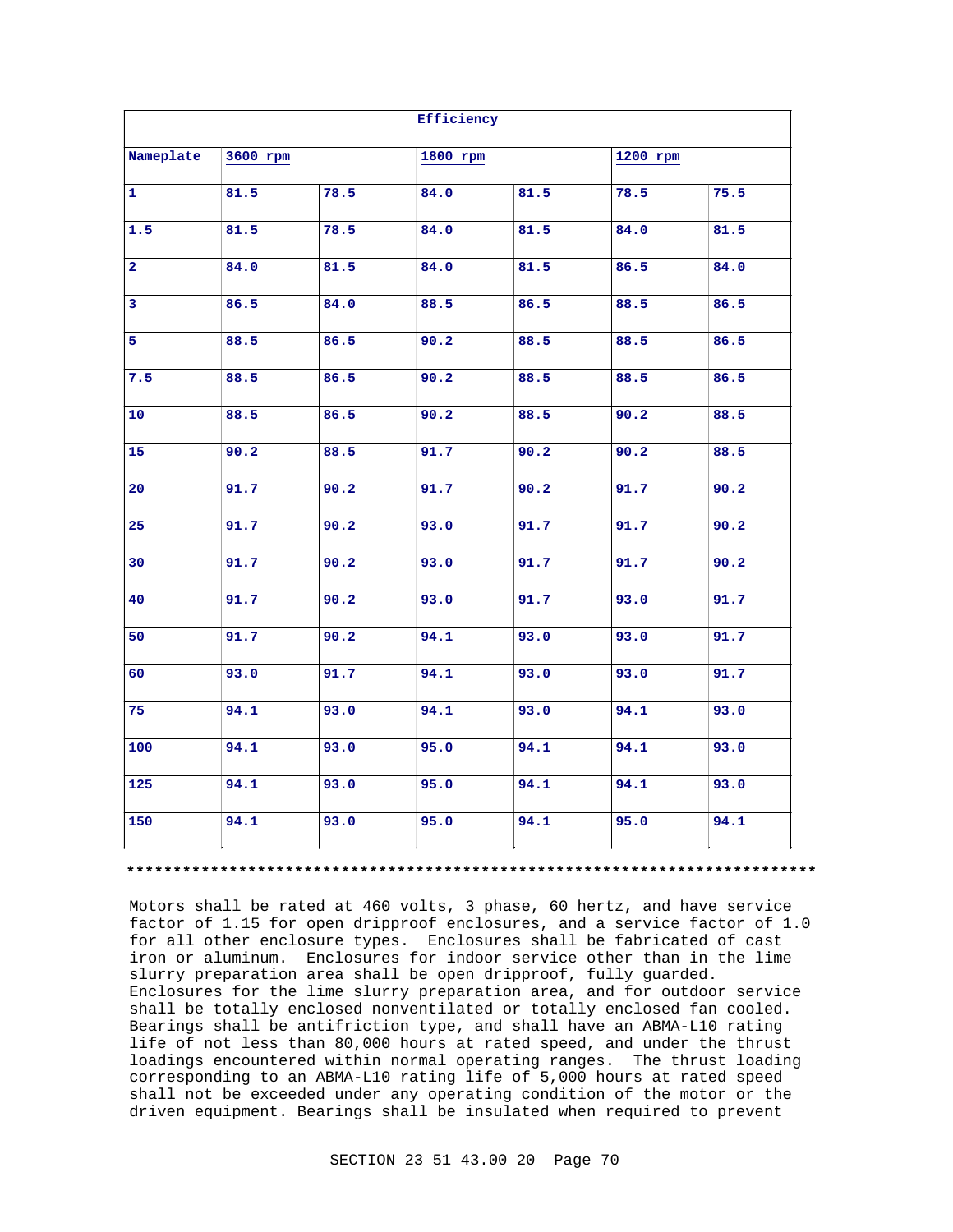bearing or shaft damage due to stray shaft currents. Each horizontal motor shall be mounted on a common baseplate with the driven equipment, or shall be furnished with separate sole plates and subsole plates to permit removal of the motor without disturbing the alignment of the driven equipment. Furnish space heaters for motors rated 19 kW 25 horsepower and above. Space heaters shall be rated 120 volts, single-phase, 60 hertz. The torque characteristics of each motor at voltages from 90 to 110 percent rated voltage shall be as required to accelerate the motor and driven equipment to full speed without damage to the motor or the driven equipment. Insulation shall be Class B or Class F, with Class B temperature rise in accordance with NEMA MG 1. The motor "A" weighted sound level shall not exceed 84 dBA when measured to conform to IEEE 85 at a reference distance of one meter. Motors shall be of special high-efficiency and high-power factor design including the following design features: Low-loss lamination steel, increased stator and rotor length, increased winding cross section, high-efficiency cooling fan design, and optimized slot configuration and air gap. Information submitted with the compliance submittals shall include minimum guaranteed efficiency based on tests performed in accordance with IEEE 112, Method B, with accuracy improvement by segregated loss determination including stray load loss measurement. Information submitted shall include percent efficiency and percent power factor at full load, 3/4 load, and 1/2 load. Provide motor bearing thermocouples and motor winding resistance temperature detectors (RTDs) for motors 15 kW 20 horsepower and larger. Thermocouples and RTD's shall be as specified in paragraph entitled "Temperature Monitor."

### 2.10.3.3 Motors Rated 150 Kilowatt 200 Horsepower and Larger

Motors shall be rated 4,000 volts, 3-phase, 60 hertz, have a service factor of 1.0 and conform to NEMA C50.41. The torque characteristics of each motor at voltages from 85 to 110 percent rated voltage shall be as required to accelerate the motor and driven equipment to full speed without damage to the motor or the driven equipment. Insulation shall be Class B or Class F, with Class B temperature rise in accordance with NEMA C50.41. Insulation systems shall be mica based. Each motor shall be furnished with not less than two resistance temperature detectors per phase, embedded in the stator windings. Detectors shall be rated 10 ohms at 25 degrees C as specified in paragraph entitled "Temperature Monitor." The acceleration times for each motor at voltages within the starting voltage specified, when connected to the driven equipment, shall not exceed the allowable locked-rotor times at those voltages. In addition to the starting capabilities specified in NEMA C50.41, following one start with the motor initially at a temperature equal to the rated-load operating temperature, each motor shall be capable of making additional starts with a cooling period at standstill between starts not greater than 45 minutes. Enclosures shall be fabricated of cast iron or steel, and shall be furnished with corrosion-resistant hardware. Enclosures shall be weather-protected NEMA Type II. Horizontal motors shall be furnished with sleeve type bearings. Bearings, bearing brackets, and end shields shall be split type when available for the frame size and enclosure furnished. For motors, furnish oil rings; oil reservoirs; sight glasses located to be readily observable, and marked with the proper oil level when running and at standstill; and drain and fill piping to a location where each bearing and reservoir can be flushed, drained, and refilled. At least one bearing shall be insulated when required to prevent bearing or shaft damage due to stray shaft currents. Each horizontal motor shall be mounted on a common baseplate with the driven equipment, or shall be furnished with separate sole plates and subsole plates to permit removal of the motor without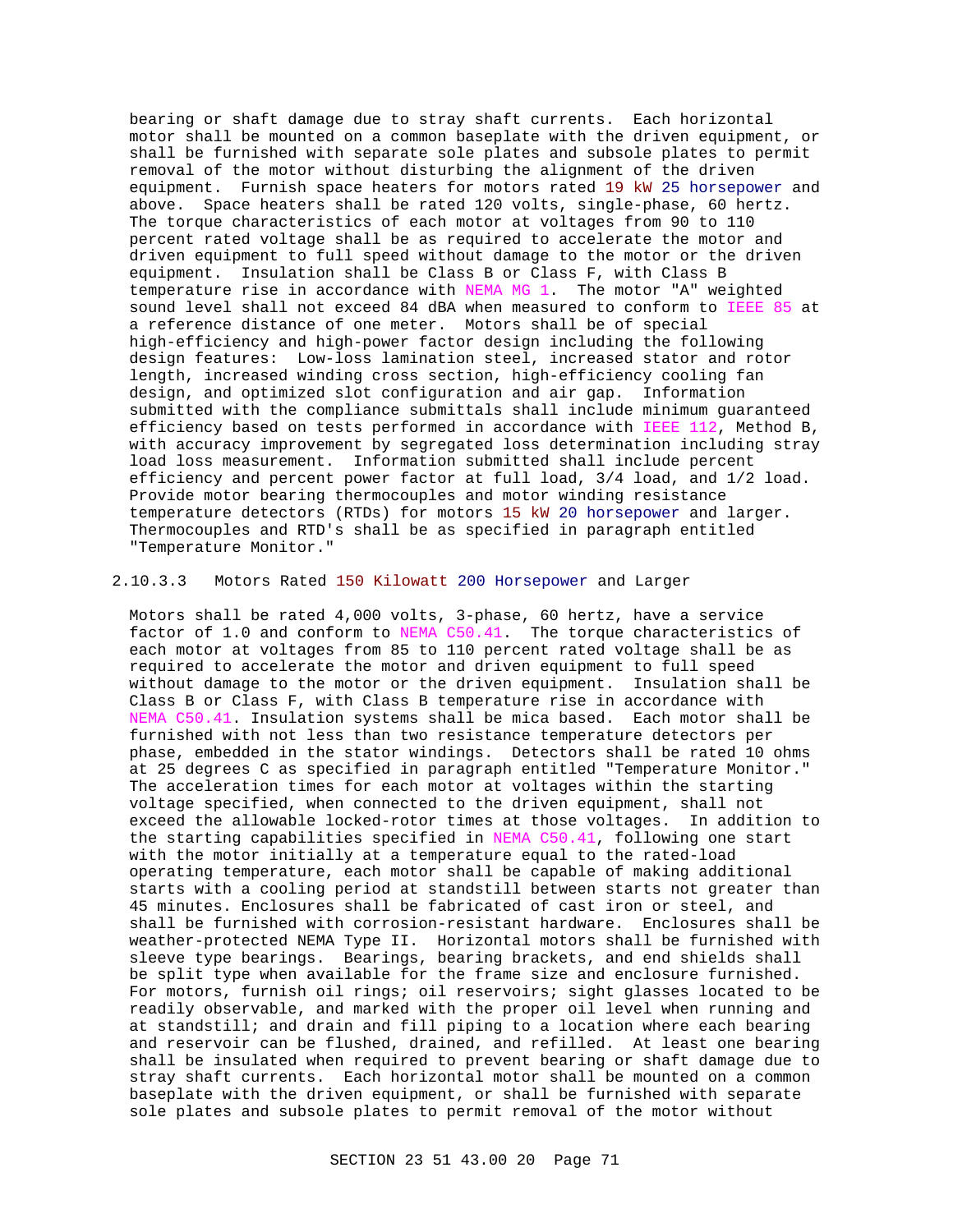disturbing the alignment of the driven equipment. Thermostatically controlled heaters shall be furnished in each bearing oil reservoir of outdoor motors. Heaters rated 1,200 watts and less shall be rated 120 volts, single phase; heaters rated above 1,200 watts shall be rated 240 volts, single phase. One thermocouple type temperature detector shall be furnished for each sliding type bearing as specified in paragraph entitled "Slide Bearings." A vibration transducer mounting pad shall be furnished on the output shaft bearing housing of each motor connected to equipment specified with a bearing vibration system. Space heaters shall be furnished on each motor. Space heaters rated 1,200 watts and less shall be rated 120 volts, single phase; space heaters rated above 1,200 watts shall be rated 240 volts, single phase. Each motor power lead terminal box shall be Type II as defined in NEMA C50.41. Each box shall be sized to enclose connections to synthetic-insulated shielded power cables including preformed stress cones. Removable molded insulating boots shall be furnished for factory and field connections in each box. Accessory leads including temperature detector leads, space heater leads, and current transformer secondary leads shall be wired to the accessory terminal box. The motor "A" weighted sound level shall not exceed 84 dBA when measured to conform to IEEE 85 at a reference distance of one meter.

# 2.10.3.4 Motor Control Centers

Contractor shall furnish motor control centers with starters and controls for 3 phase motors rated less than 150 kW 200 hp. Separate motor control centers shall be provided for each of the spray dry absorber-fabric filter baghouse units and the lime slurry preparation system. The lime system motor control center shall be located within the system enclosure. Motor control centers shall be totally enclosed dead-front type suitable for use on 480-volt, 3-phase, 4-wire, 60-hertz system. Motor control centers shall conform to NEMA ICS 6 and UL 845. Motor control centers shall consist of individual vertical self-supporting sections, nominally 508 mm wide, 508 mm deep, 2286 mm high 20 inches wide, 20 inches deep, and 90 inches high, bolted together on floor sills. Sections shall be divided into compartments for control equipment and arranged for future additions at the ends. Structures shall be rigid and sufficiently braced to prevent movement of control centers when inserting or withdrawing removable units. Compartment doors shall be hinged full length and equipped with quick captive screws and neoprene gasket on each compartment door. Guide rails shall be provided for alignment of plug-in units. Plug-in units and doors shall be accurately constructed and aligned to prevent binding. Control centers shall be arranged for front mounting of equipment and control units shall be plug-in type with wiring accessible from the front. Plug-in units shall be draw-out or tilt-out type with provisions for padlocking in the disconnected position. Disconnecting stabs shall be pressure type of silverplated high-strength copper alloy. Control center disconnecting devices shall be provided with external operating handles arranged for padlocking in the "off" position and the compartment doors shall be interlocked to permit opening only when the disconnect device is in the "off" position. Control center enclosure shall be NEMA 1 and wiring shall be NEMA Class II, Type B. Control center main horizontal buses shall be rated as required for the connected loads, but not less than 600 amperes, and vertical buses for each section shall be rated as required for connected load, but not less than 300 amperes, both at a continuous rating at 50 degrees C 122 degrees F rise. Buses shall withstand stresses of short-circuit currents of 42,000 amperes rms. A ground bus shall be provided at the bottom for the full length of the motor control centers. Furnish each vertical section with continuously energized space heaters as required to prevent condensation during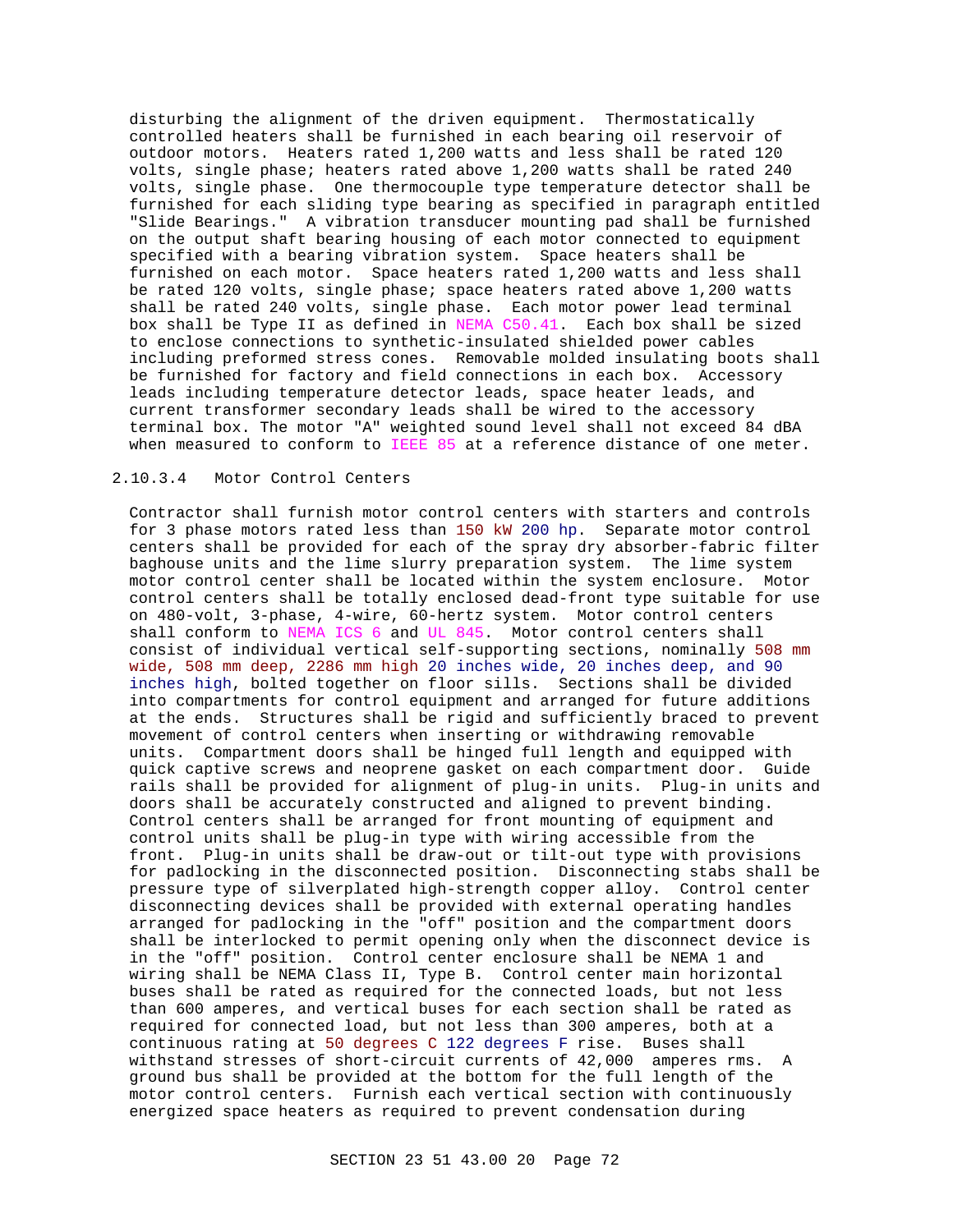construction. Space heaters shall be applied at one-half rated voltage. Space heaters in a shipping section shall be wired together and connected to a terminal block that is accessible before the motor control center is uncrated. Control center motor starters shall be circuit-breaker combination type and shall be rated at 460 volts, 3-phase, and shall be the NEMA size classifications required for motors furnished. Motor starter shall be magnetic, across-the-line, single speed, two speed or reversing as required. Each starter shall be provided with a control transformer rated 480/120 volts having a volt-ampere capacity to suit the control load including control devices, but not less than 100 VA. A fuse shall be provided in the 120-volt control circuit for each starter. Control connections shall be as required. Each starter shall be equipped with three thermal overload relays. Short-circuit rating of combination starter shall be 42,000 amperes rms symmetrical. Starters shall be wired to the terminal block for a remote auxiliary contact to be provided by the Contractor. The auxiliary contact will be wired in series with the stop push button, selector switch or control device to open the control circuit to the starter contractor when the auxiliary contact is opened. Each motor control center shall be equipped with two NEMA Size 1, two NEMA Size 2, and one NEMA Size C complete, spare, full-voltage, nonreversing motor starters. Control center circuit breakers shall be rated 600 volts ac, manually operated, trip free from the handle, and with a molded case. Breakers shall be 3 pole unless otherwise specified. Breakers used in combination motor starters shall be adjustable instantaneous only, coordinated to provide short-circuit protection for both the motor circuit and the thermal overload relays in the magnetic starter. Breakers shall contain inverse-time thermal overload protection and instantaneous magnetic short-circuit protection. Combination motor starter circuit breakers shall have a symmetrical interrupting capacity at 480 volts not less than the motor control center short-circuit ratings. If current-limiting fuses are used to achieve the specified short-circuit rating, a positive acting anti-single-phase trip mechanism must be furnished. Each motor control center shall be equipped with two 100 A, 3-pole, and one 225A, 3-pole, spare feeder circuit breakers. Include external handle which clearly indicates when breaker is "on," "off," or "tripped." Handle shall be lockable in the "off" position. Control centers shall be ambient compensated to 50 degrees C 122 degrees F. Control centers that utilize frame sizes 225 ampere and larger shall be furnished with interchangeable trip units. Circuit breakers shall conform to NEMA AB 1 and shall meet the appropriate classification of FS W-C-375.

# 2.10.3.5 Factory Tests

<TESTPerform factory tests on each motor rated 460 volts and below in conformance with NEMA MG 1, and IEEE 112 or IEEE 114. Tests shall include:

- a. No-load current and speed tests at normal voltage and frequency,
- b. high potential test, and
- c. standard factory tests.

Perform factory tests on each motor rated above 460 volts in accordance with NEMA C50.41 and IEEE 112. Tests shall include:

- a. Measurement of winding resistance,
- b. no-load test with readings of current, power, and nominal speed at rated voltage and frequency,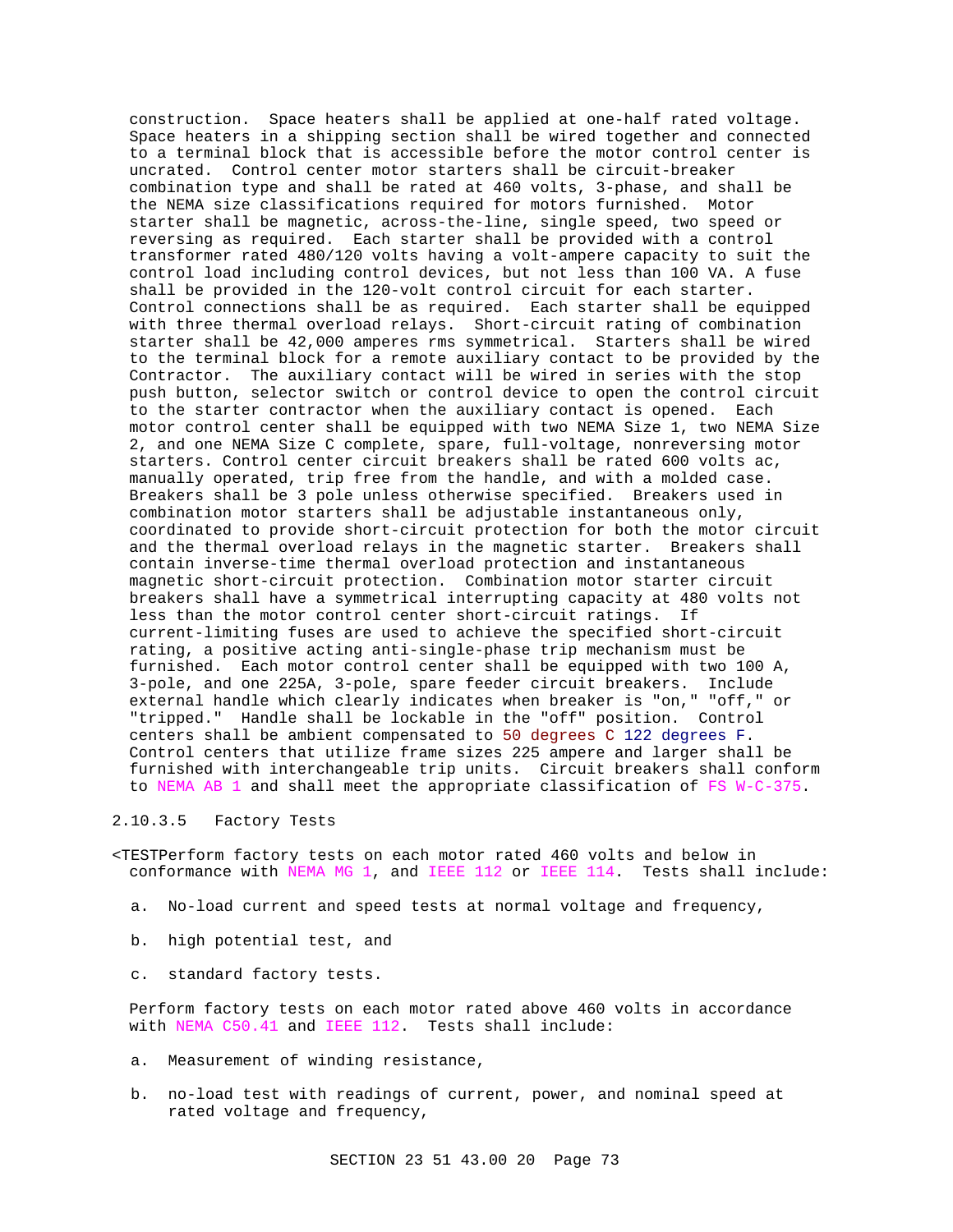- c. mechanical vibration test,
- d. direction of rotation versus phase sequence test,
- e. insulation resistance test, and
- f. high-potential test.

# 2.11 DUCTWORK AND DRAFT EQUIPMENT

Provide self cleaning ductwork for the Flue Gas Cleaning System from the economizer outlet to the stack inlet as indicated, including fabric filter baghouse reverse gas ducts, if required, complete with necessary expansion joints, transitions, structural slide bearings, dampers, turning vanes, and support steel. Provide 100 mm 4 inch pipe coupling test ports upstream and downstream of each spray dryer absorber and upstream of each guillotine system isolation damper. Test ports in horizontal ductwork shall be located in the side of the ductwork and test ports shall be of sufficient length to extend 102 mm 4 inches beyond the insulation and lagging to be provided by the Contractor. Test ports shall be Schedule 40 316 stainless steel, pipe conforming to ASTM A167 with screw plugs. Coat each plug with antiseize lubricant suitable for service at the design temperature extremes. Exact locations and number and arrangement of ports at each location shall be determined by the Contractor following the model test. Except for the ductwork between the spray dryer absorber and the fabric filter baghouse, duct runs in which the Contractor intends to locate test ports shall be arranged to conform to at least the minimum requirements of U.S. EPA Regulation 40 CFR 60, Method 1, relative to the spacing between test port locations and flow disturbances in the upstream and downstream directions. Final location and arrangement is subject to approval of the Contracting Officer. Structural design temperature range for ductwork shall be [\_\_\_\_\_] to [\_\_\_\_\_] degrees C degrees F. Long ductwork sections shall contain hoppers, clean-out doors, and structural support due to dust drop out. Ductwork and support steel shall be designed such that no loads will be applied to the ductwork provided by the Contractor at the interface points. The expansion joints, bolts, nuts, backing bars and gasketing at interface connections shall be by the Contractor. Carbon steel ductwork, support steel, access ways and access doors shall be designed as specified and as noted on the drawings. External and internal walls and partitions of the ductwork shall be of fully sealed by continuous fillet or continuous complete penetration groove welds, as applicable. Provide control instruments and required penetrations as specified in paragraph entitled "Instrumentation and Controls." Expansion joints shall be provided at interface points of ductwork included in this contract and as required to ensure that no stresses in ductwork and supports are transmitted to equipment to be provided by the Contractor. Contracting Officer will supply exact location, sizing and bolt hole patterns for connections at the economizer outlet ductwork and chimney inlet. Furnish and deliver dampers as indicated and as required for operation of FGD system including, but not limited to, fabric filter baghouse module inlet and outlet dampers, fabric filter baghouse bypass isolation dampers, induced draft fan inlet control dampers, and guillotine system isolation system dampers. Furnish damper units complete with operators and accessories and field service, as specified. Dampers and louvers shall conform to AMCA 500-D, AMCA 801, and AMCA 802. Provide mechanical draft equipment required for proper operation of the flue gas cleaning systems and boilers including, but not limited to, induced draft fans. Fans shall be complete with accessories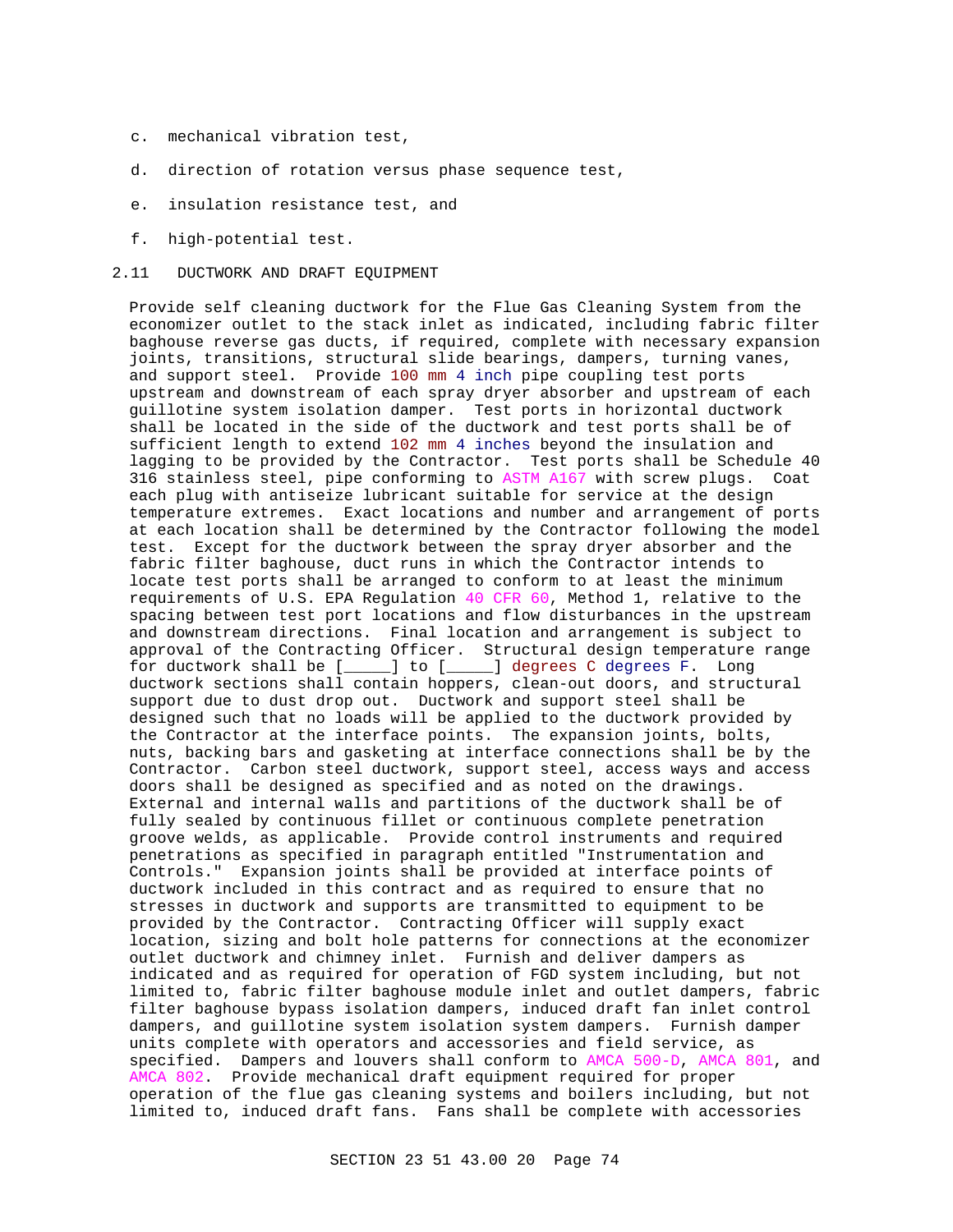and auxiliaries specified. Provide fan inlet dampers as specified in paragraph entitled "Dampers." Ductwork submittals shall include general arrangement and outline information, foundation design information, structural fabrication information, internal arrangement and erection information, insulation and instrumentation information, and design calculations for stiffener requirements for internal pressure ratings. Drawings shall show details of ductwork connections, and layout and details as required for access platforms, ladders, and handrails, details of each expansion joint, details of slide bearing plates, and the expansion joint locations, the movements to be absorbed in each joint, construction details and flange-to-flange dimensions.

#### 2.11.1 Ductwork

# **\*\*\*\*\*\*\*\*\*\*\*\*\*\*\*\*\*\*\*\*\*\*\*\*\*\*\*\*\*\*\*\*\*\*\*\*\*\*\*\*\*\*\*\*\*\*\*\*\*\*\*\*\*\*\*\*\*\*\*\*\*\*\*\*\*\*\*\*\*\*\*\*\*\* NOTE: Dimension interface of ductwork and the chimney to reduce pressure drop. Use maximum dimensions. \*\*\*\*\*\*\*\*\*\*\*\*\*\*\*\*\*\*\*\*\*\*\*\*\*\*\*\*\*\*\*\*\*\*\*\*\*\*\*\*\*\*\*\*\*\*\*\*\*\*\*\*\*\*\*\*\*\*\*\*\*\*\*\*\*\*\*\*\*\*\*\*\*\***

Ductwork shall be constructed with a minimum thickness of 6 mm 1/4 inch. Ductwork shall be designed for a transient condition (80 percent of yield strength) at internal pressure of at least plus 4980 and minus 7470 Pa 20 and minus 30 inches WC except as specified otherwise. Joints and seams shall be welded gas-tight by continuous fillet or continuous complete penetration groove welds. Provide with access doors, as specified, to provide access to each run of duct including both sides of dampers and gas distribution devices. Ductwork shall be designed to withstand a fallout particulate weight of 976 kg/square meter 200 lbs/square feet. Provide 10 mm 3/8 inch thick-turning vanes for turns 45 degrees and greater and where indicated by the model study. Properly brace and support with pipes and angles. Bracing with rods is not permitted. Turning vanes are not required in fabric filter baghouse manifold inlet and outlet transitions to and from modules. Gas velocity of the main flue gas stream shall be as specified in paragraph entitled "Ductwork." Provide gasket material bolts and nuts for flanged connections. Gaskets shall be of ethylene propylene terpolymer (EPDM) material. Provide flanges and expansion joints at ends of scope to match equipment to be provided by the Contractor. Bolt hole tolerance in flanges to be connected at interface points and to dampers shall be 3/4 mm 1/32 inch between adjacent holes and 1 1/2 mm 1/16 inch between any two holes on a side in the flange pattern after fabrications of the complete ductwork section. After fabrication of the ductwork section, measurement shall be made between holes across diagonals and bracing shall be installed to maintain flange bolt tolerance. Provide connections for temperature and pressure measurements as specified and as required of the control of the FGD system. Instrument connections shall be 50 mm 2 inch Schedule 40 pipe with screw caps and shall extend 150 mm 6 inches beyond the insulation and lagging on the ductwork. Instrument connections shall be provided with rod-out caps or plugs. Maximum plan width inside dimension of the breeching at interface with the chimney shall be [\_\_\_\_\_].

### 2.11.1.1 Reverse Air Ductwork

Reverse air ductwork shall be constructed of sheet steel and all seams and connections shall be airtight. Means shall be provided to maintain the temperature in the reverse air ductwork above the dewpoint by circulation of clean flue gas.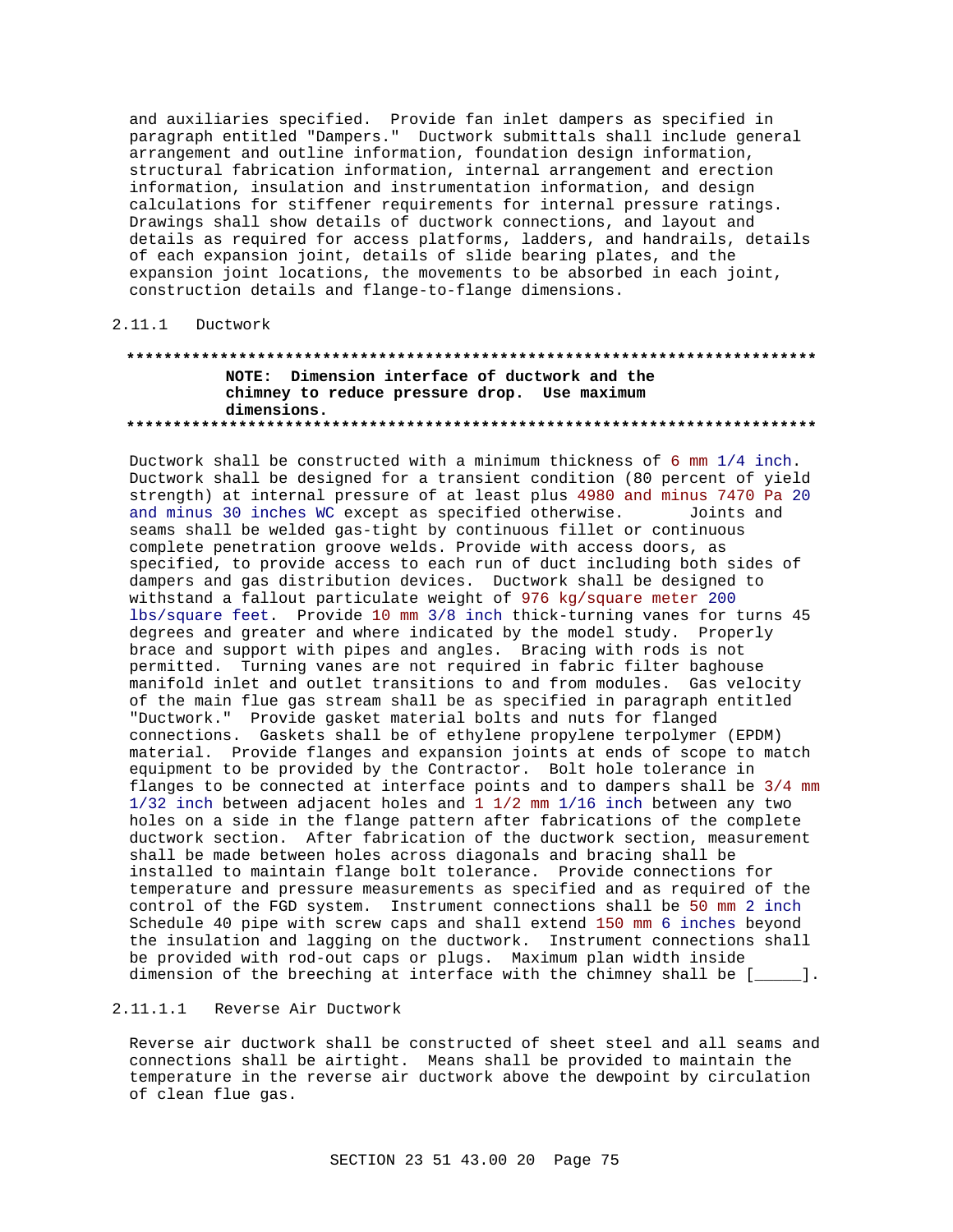# 2.11.2 Expansion Joints

# **\*\*\*\*\*\*\*\*\*\*\*\*\*\*\*\*\*\*\*\*\*\*\*\*\*\*\*\*\*\*\*\*\*\*\*\*\*\*\*\*\*\*\*\*\*\*\*\*\*\*\*\*\*\*\*\*\*\*\*\*\*\*\*\*\*\*\*\*\*\*\*\*\*\* NOTE: Dry and Wet Bulb Temperature and Duration:**

| Parameter                                      | Season  | Temperature (Degrees C) | Frequency of Occurrence of<br>Higher Temperatures |
|------------------------------------------------|---------|-------------------------|---------------------------------------------------|
| Dry Bulb                                       | Dec-Feb |                         |                                                   |
| Dry Bulb and<br>Mean<br>Coincident<br>Wet Bulb | Jun-Sep |                         |                                                   |
| Wet Bulb                                       | Jun-Sep |                         |                                                   |

| Parameter                                      | Season  | Temperature (Degrees F) | Frequency of Occurrence of<br>Higher Temperatures |
|------------------------------------------------|---------|-------------------------|---------------------------------------------------|
| Dry Bulb                                       | Dec-Feb |                         |                                                   |
| Dry Bulb and<br>Mean<br>Coincident<br>Wet Bulb | Jun-Sep |                         |                                                   |
| Wet Bulb                                       | Jun-Sep |                         |                                                   |

#### **\*\*\*\*\*\*\*\*\*\*\*\*\*\*\*\*\*\*\*\*\*\*\*\*\*\*\*\*\*\*\*\*\*\*\*\*\*\*\*\*\*\*\*\*\*\*\*\*\*\*\*\*\*\*\*\*\*\*\*\*\*\*\*\*\*\*\*\*\*\*\*\*\*\***

Expansion joints shall be nonmetallic belt-type joints. Expansion joints shall be suitable for maximum expected or specified working pressures and for operation at design gas-flow velocities. Expansion joints shall include baffles able to withstand a fallout ash weight of 976 kg/sq m 200 lbs/sq ft and remain completely workable. Expansion joints shall be designed for temperature from [\_\_\_\_\_] to [\_\_\_\_\_] degrees C degrees F. Provide access to four sides of expansion joints, both interior and exterior to the ductwork. Each expansion joint shall include: minimum 80 by 80 by 6 mm 3 by 3 by 1/4 inch carbon steel angle flanges drilled for mounting to ductwork for joints where belt does not have molded flanges, a carbon steel backing bar, and internal baffle around full circumference of expansion joint; minimum of 3 mm 1/8 inch thick to prevent fly ash erosion and buildup in web of joint and not restrict the movement of the joint, and nuts and bolts required to attach the fabric to the flanges and the expansion joints to the ductwork. Bolt holes on maximum of 100 mm 4 inch centers. Belt materials shall be minimum 6 mm 1/4 inch thick, two-ply, aramid-or fiberglass-reinforced, solid fluoroelastomer polymer specially compounded for the intended service. Material shall be factory spliced to form endless belt without sewn joints. Bolt holes shall be factory punched.

# 2.11.3 Dampers

Dampers shall be designed for a Zone [\_\_\_\_\_] seismic risk area and a wind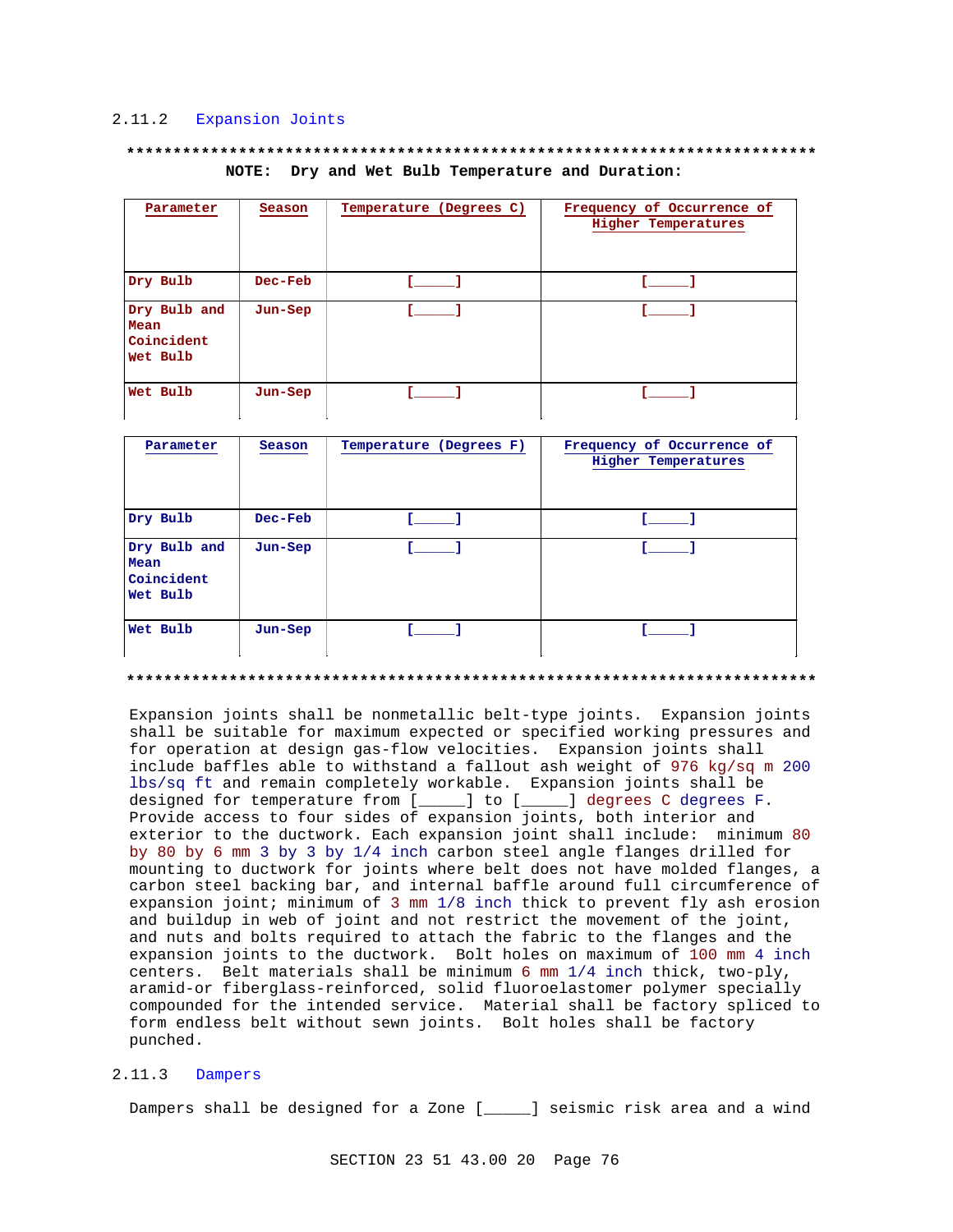loading and additional loads as specified. The dampers shall be designed to be operated without manual assistance under temperatures and pressures specified and with normal accumulations of flue products. Dampers shall have provision for periodic lubrication with appropriate grease, if not permanently lubricated and sealed. Dampers shall be supplied with limit switches which shall give positive indication of the damper position (open/close). Dampers except guillotine dampers shall have pneumatic operators. Guillotine dampers shall be provided with the manufacturer's standard motor operators as required for the service intended. Dampers shall fail in failsafe position upon loss of power or air. Fabric filter baghouse bypass dampers shall be a double tight seal damper to provide for essentially zero leakage at maximum fabric filter baghouse design differential pressure. Bypass dampers shall be provided with an air reservoir of sufficient capacity as to activate damper upon loss of plant air. Inlet and outlet dampers shall be a minimum of 99 percent gas tight. Fabric filter baghouse module inlet and outlet damper operators shall be located outside of the gas stream and shall be accessible for maintenance with the unit in operation. Induced draft fan inlet control dampers shall be louver dampers in accordance with induced draft fan manufacturer's recommendations. Guillotine isolation dampers at stack inlet breeching shall be provided with control interlocks to prevent dampers from closing when the associated induced draft fan is operating. Provide positive means of preventing accidental closure of guillotine dampers. These dampers will be used to isolate the equipment upstream for maintenance. They shall be equipped with an external, locally-mounted audible alarm to signal loss of seal air for personnel safety. Each damper frame shall be of a rigid structural design to eliminate distortion or warpage which may interfere with the damper operation. Frames shall be flanged for bolting to connecting ductwork. Frames shall be designed to support a fly ash load of 1464 kg/sq m 300 lbs/sq ft on the bottom of the frame. Design frames to support a 908 kg 2,000 pound concentrated load due to uneven fly ash distribution, at a point that causes maximum deflection of the frame. Frames shall be designed to support the seal air fan system, related controls, motors, and drive mechanisms, and the entire damper unit with only one flange bolted to the ductwork. Include lifting lugs to ensure proper handling of the damper during transportation and erection. Frames on louver dampers shall be of a length greater by one inch than the width of the louver blades. Control drive units shall be as specified and shall provide a direct position readout at the damper by means of a mechanical position indicator showing percent of damper opening on flow control dampers. Control drives other than poppet damper actuators shall be equipped with a permanently mounted handwheel that is disengaged under conditions of pneumatic or motor operation.

# 2.11.3.1 Seal Air Systems

Each guillotine damper shall be provided with a seal air system. Each seal air system shall include two full-capacity seal air fans, one operating and one standby. Each fan shall be capable of supplying two times the guaranteed cfm leakage rate through the dampers at design conditions. Fans shall be as specified. Each fan shall be capable of maintaining a pressure between the seal chamber and the gas stream of at least 747 Pa 3 inches W.C. at the design conditions. Provide zero leakage isolation valves at the discharge of each fan. Valves shall be mild steel gate or butterfly valves. Provide check valves at the discharge of each fan to prevent backflow through the idle fan. Check valves shall have a replaceable soft fluoroelastomer seat, and shall be designed to prevent "flutter" when in the open position. Provide a manual control damper or valve in the seal air duct to permit seal chamber pressure to be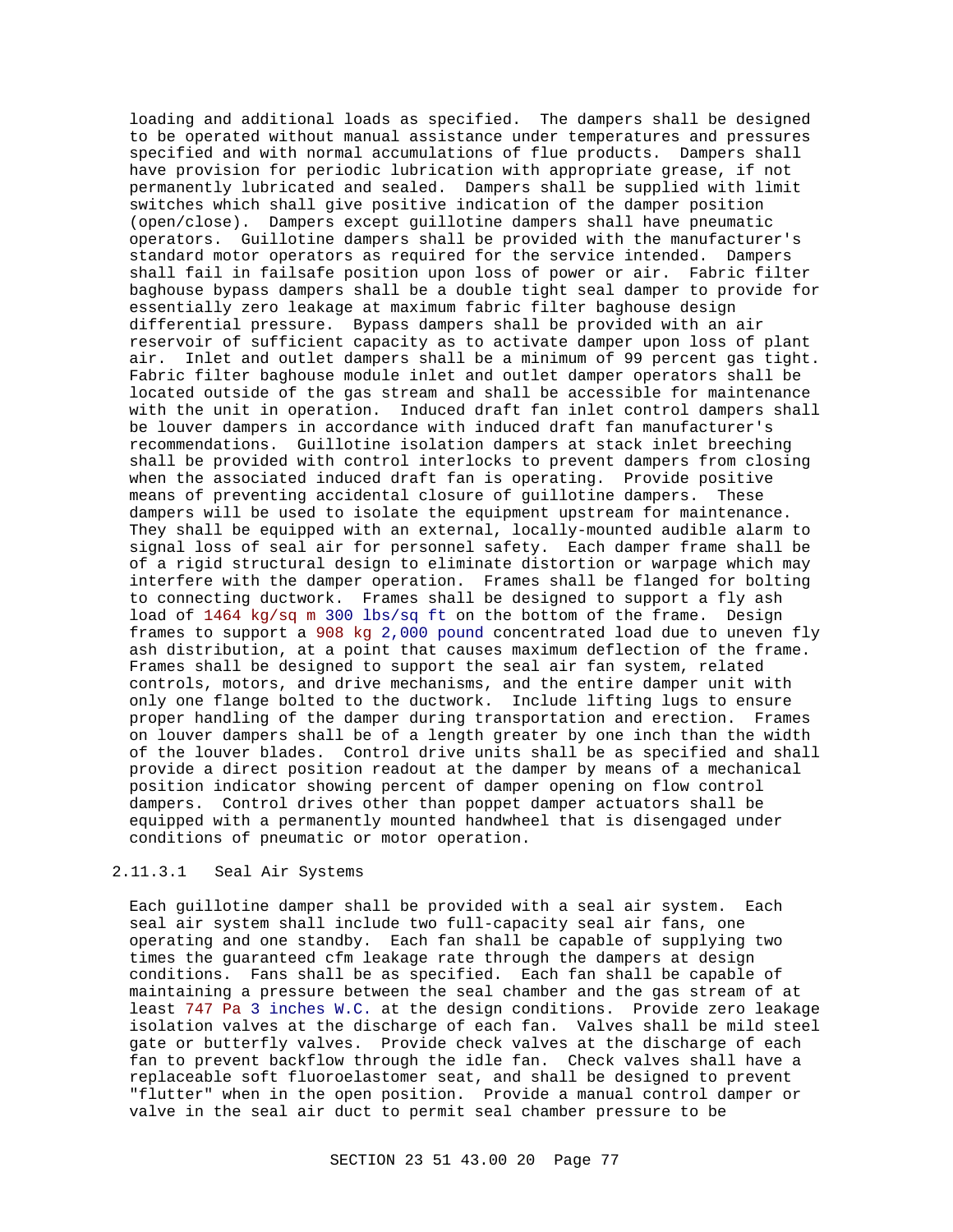controlled. Control damper or valve shall be mild steel, and shall have an easily visible position indicator. Provide an automatic isolation valve in the seal air duct to permit seal chamber pressure to be controlled. Control damper or valve shall be mild steel, and shall have an easily visible position indicator. Provide an automatic isolation valve at the connection of the seal air duct to the seal air chamber. Valve shall be gate or butterfly type constructed of nickel-chromium alloy containing a minimum of 55 percent nickel, 20 percent chromium and 8 percent molybdenum and shall be suitable for corrosive environments. Provide pneumatic piston operator on the valve to operate on 552 to 862 kPa (gage) 80 to 125 psig instrument air. Tube and mount a four-way dual-coil solenoid valve, with Class H coils rated for 120-VAC service. Provide two dual-pole-dual-throw limit switches, one to actuate in the open position, one to actuate in the closed position. Limit switch housing shall meet NEMA 4 requirements. Piston actuator shall remain in last position if air supply fails. Provide three 50 mm 2 inch pipe nipples with caps and rod-out on the seal chamber of the damper, preferably on top of the damper, for attachment of seal chamber pressure instrumentation. Provide necessary instrumentation to monitor operation of seal air system and initiate alarm as specified for maintenance personnel protection. Provide 50 mm 2 inch port with rod-out on seal chamber and 50 mm 2 inch port with rod-out on ductwork to test seal air pressure differential. Port on ductwork shall extend 150 mm 6 inches beyond stiffeners to clear insulation and lagging. Provide caps or plugs. Seal air systems, where possible, shall be mounted on the damper frame. Installation shall be such that the system is easily accessible and instrumentation can be easily observed. Install such that there is complete access to linkages, drive units, bearings, and stuffing boxes. Isolation valve and blower shall be mounted such that condensation occurring between the damper and the isolation valve flows into the ductwork. If installation on the damper frame is not possible, a platform shall be provided to support the equipment.

### 2.11.3.2 Louver Dampers

Damper blade/shaft assembly shall be designed not only for the maximum allowed stress, but to limit the deflection under the maximum conditions at which the damper is to seal to  $L/14.4$  or 6 mm  $L/360$  or  $1/4$  inch, (whichever is less)( $L = b$ lade length in mm inches). Blade shall be of a rigid structural design, capable of handling thermal stresses and warping due to differential temperatures and pressures, without affecting damper operation. Stub shafts shall be pinned or bolted to the through shaft or blade in such a manner that individual damper blades can be easily removed. Pins or bolting materials shall be of carbon steel, with a design such that the connections are self-locking. Shafts shall be sized to deliver the full operator torque to any one blade, without exceeding one-third of the shaft yield stress when operating at the worst-case design conditions. Provide dust-tight stuffing boxes sealed with fluoroplastic packing material to seal the shaft openings. Stuffing boxes shall be designed such that the packing can be adjusted or removed from the outside of the duct, without removing or disturbing the bearings or the linkage. Adjusting nuts, washers, and bolts shall be 316 stainless steel conforming to UNS S31600 (.03 to .08C) and shall incorporate a self-locking design, such that vibrations in the damper unit will not cause backing out of the bolts. Bearings shall be permanently lubricated, self-aligning type. Bearings shall be mounted outboard of the damper unit and any insulation and lagging, in such a manner that leaking packing will not cause the bearing to become contaminated with fly ash. Each bearing and bearing mount shall be designed to withstand three times the stress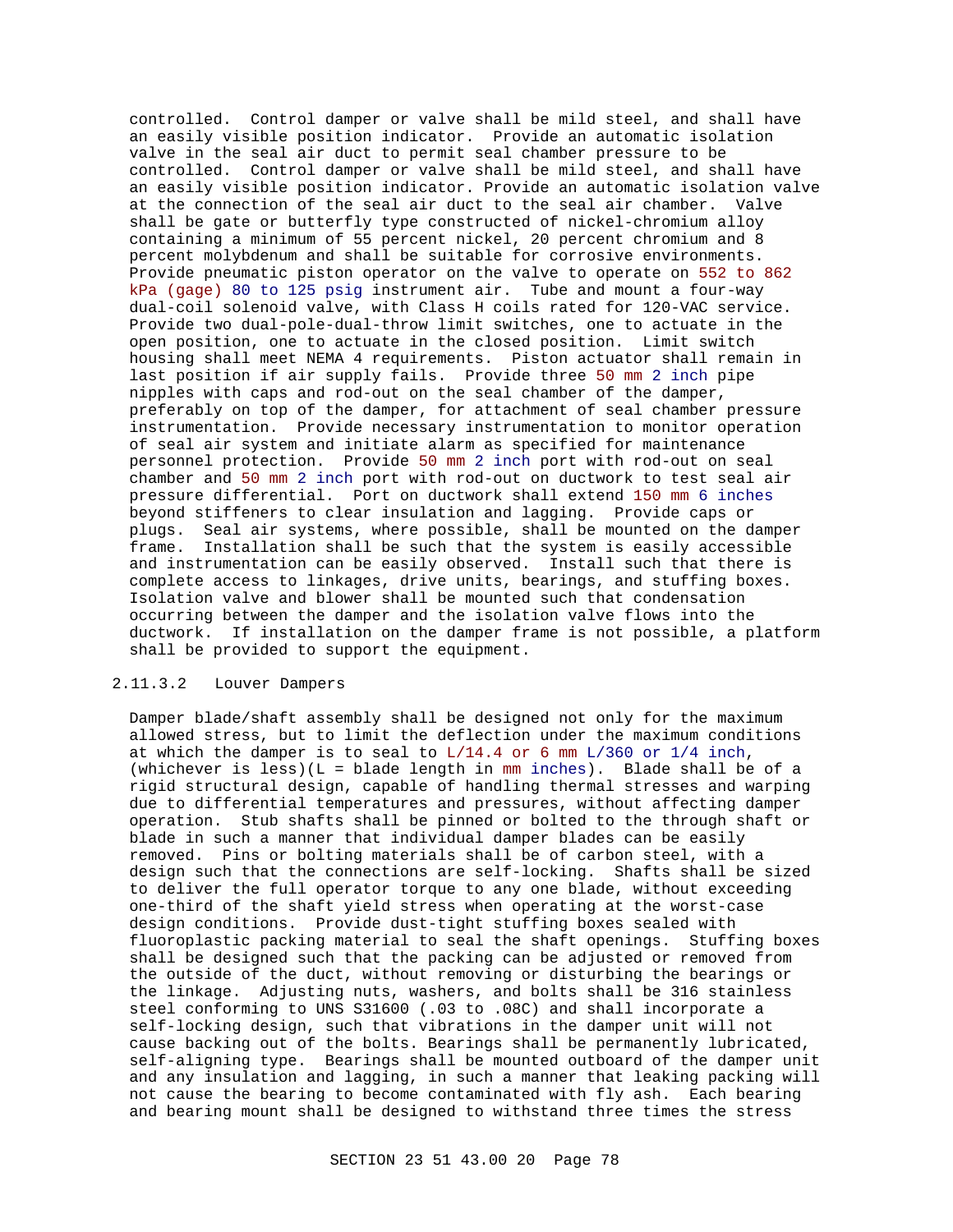transmitted from the load on the blades plus the operator output torque. Linkage system shall be located outside of the damper unit. Linkage system shall be fully adjustable to compensate for thermal expansion of the frame. Parts with threaded connections for adjustment shall be carbon steel. Provide lock nuts on the adjustable linkage to positively hold the linkage after adjustment. Design shall be such that each individual blade can be adjusted. Clevis arms shall be pinned or bolted to the stub shaft. Arms shall be keyed to the shaft for easy removal. Clevis arm shall be carbon steel and linkage pins or bolts shall be 304 stainless steel conforming to UNS S30400 (.03 to .08C). Pins or bolts shall incorporate a self-locking design, such that operation or vibration of the unit will not cause loosening of the connections. Linkage system, including connections, shall be designed to withstand three times the stress transmitted from the load on the blades plus the operator output torque. Linkage system shall have provisions for locking with a heavy-duty padlock in such a manner that the damper cannot be operated until the padlock is removed. Sealing strips shall conform to ASTM B443. Strips shall be bolted into place with bolts and nuts fabricated of the same alloy as the strips. Connection shall be self-locking to prevent loosening of the connection. Seal strips shall be of a suitable length to enable easy replacement in the event of damage or failure. Sealing strips are not required for induced draft fan dampers. Louver dampers shall be either parallel or opposed blade. Blades shall be air-foil type, of rigid structural design. Blade skin and through shaft shall be compatible material for expansion and contraction. Blade shall be connected to through shaft with self-locking bolts or pins. Louver dampers except the induced draft fan inlet control dampers and dampers in vertical ducts shall be designed for staged closing. Operation of the blade shall be such that blades close, except the bottom blade. When the upper blades have closed, then the bottom blade will close. Provide two operators on the linkage system, one to operate the top blades, and one to operate the bottom blade. Design of the linkage shall be such that the number of blades operated by each operator may be changed with relative ease. To prevent ash buildup at bottom of hopper, install purge air system.

# 2.11.3.3 Poppet Dampers

Poppet dampers shall be vertically operating, with pneumatic operators, adjustable speed and stroke, shaft packing glands, replaceable seal plates, and machined steel seating cylinder and guide shaft. The dampers shall be equipped so they can be mechanically locked in a closed position to protect service personnel. Poppet damper shafts shall be out of the dirty gas stream wherever possible. Shafts exposed to the flue gases shall be provided with shaft seals. Poppet dampers shall be a minimum of 99.5 percent gas tight.

# 2.11.3.4 Guillotine Dampers

Guillotine dampers shall be bottom-entering dampers in paragraph entitled "Dampers." Guillotine dampers shall have bonnets over the top frame if required to prevent flue gas leakage to the atmosphere. Bonnet assembly shall be of carbon steel and shall have easily removable side plates for inspection of the damper drive assembly. Bonnet shall be designed for continuous-seal air purge. Guillotine dampers shall have a removable plate for access to the bottom frame seal. Damper blade shall be fabricated of plate, and shall be as rigid as necessary to withstand the maximum differential pressures specified. Provide blade with sealing strips around the periphery of the blade and on the seating surfaces of the frame. Local seals on both the upstream and downstream sides of the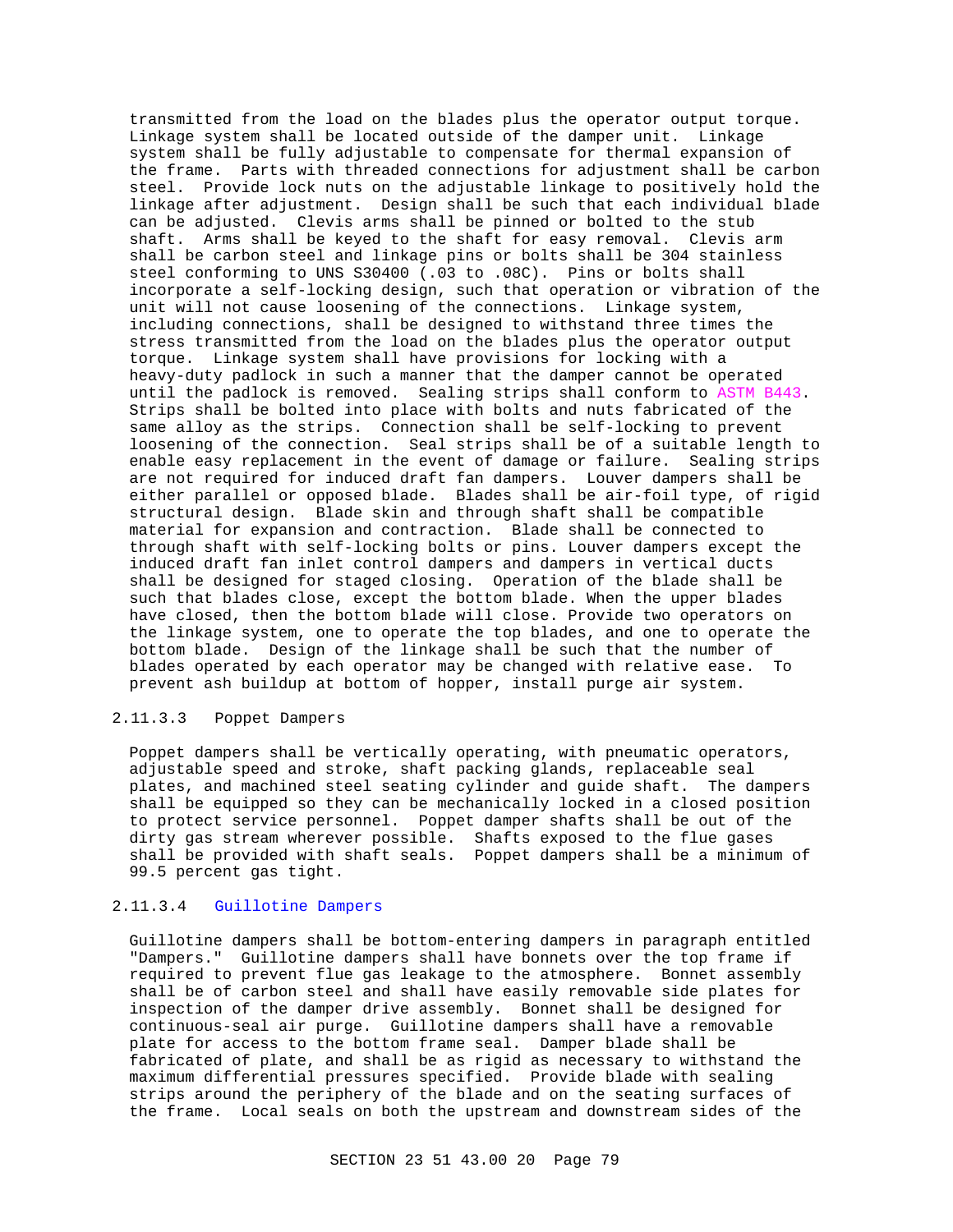blade. Sealing strips, seal strip bolting materials and backing strips shall be as specified for louver dampers. Blade shall be designed to include provisions for thermal expansion such that the blade will not bind. Bearings shall be permanently lubricated, self-aligning type. Design shall be such that thermal gradients and long periods of time between damper operation will not cause bearings to bind or seize. Damper drive shall be designed to lift the damper blade evenly on both sides. Each drive, tie rod, and bearing, shall be designed to withstand three times the load caused by the damper blade plus the operator output torque, at worst-case pressure and flow conditions. Upper frame shall be designed to support the blade, drive mechanisms, and attachments. Frame shall not sway and cause binding of the blade when operating at worst-case flow and pressure conditions. Pressures and flows provided to the damper manufacturers shall be approved by the Contracting Officer in advance. Damper shall include a mechanical crank for manual operation.

#### 2.11.4 Mechanical Draft Equipment

Mechanical draft equipment and appurtenances shall have an acceptable history of satisfactory reliable service in industrial steam plant use for a period of a least three years at comparable temperature, pressure, voltage, and design stress levels. Newly developed equipment with less than three years actual service may be considered from established manufacturers, only if it has been adequately tested, at an approved lab meeting AMCA standards, meets the requirements of this Contract, and is approved by the Contracting Officer. Prior to shipment, the manufacturer shall thoroughly inspect parts of the equipment furnished to ensure sound material and first class workmanship. Rivets shall be tight and welds shall be full thickness and without undercutting. Keys shall fit snugly and rotors shall be secured firmly to the shafts. Welding on rotors for fans shall be examined by magnetic particle inspection. Magnetic particle inspection shall be performed on the root pass and the finished surfaces of all welds. On full-penetration welds, the backside of the root base shall be examined by magnetic particle inspection before depositing weld from the backside. Welds shall be free from undercutting in excess of 0.40 mm 1/64 inch in depth and free of cracks and fissures in excess of 6 mm 1/4 inch in length. Inspection of the fans for compliance may be made by the Contracting Officer. Notify the Contracting Officer, in writing, at least 45 days prior to start of assembly and welding of fan rotors so that he may have a representative present to inspect fan rotors during fabrication, if desired. This inspection of the fan rotors will include an examination of the weld grooves preparations on the material being joined in the assembly of the fan wheels, witnessing the actual welding being performed on the fan wheels, a visitation to the manufacturer's nondestructive testing facility, witnessing the nondestructive testing being performed on welds and base material of the fan wheel, and verifying that subassemblies are fabricated properly and in accordance with the manufacturer's drawings and specifications. Fans shall be designed and constructed to ensure reliability with a minimum number of scheduled outages for repairs and maintenance. Fans shall be suitable for continuous operation at full or part load. The fans and their ducts, flow-regulating devices and dampers shall be coordinated to give an installation which will be capable of operation without excessive vibration, fan noise, or air or gas vibrations. This satisfactory performance shall be maintained throughout the entire load range of the fans including operation at minimum flow settings with cold air. Fans over

 19 kW 25 hp shall be two-bearing design with rotor suspended between bearings with no overhung wheels.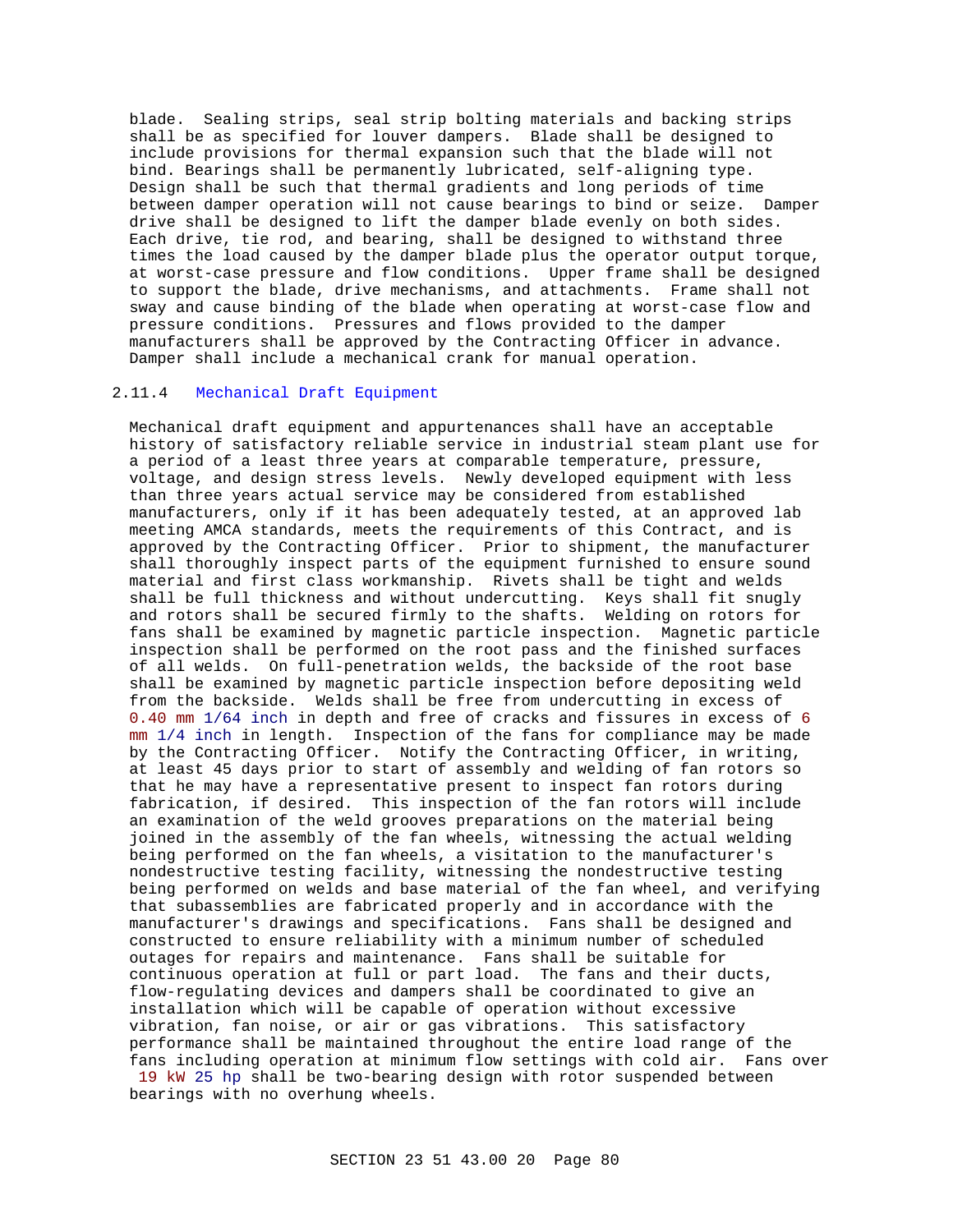# 2.11.4.1 Fan Housing

Provide split housing so the rotor is accessible and removable for normal maintenance without disconnecting the housing from the inlet or outlet ducts or foundation and without moving the motor. Shape the housing for maximum streamline flow from inlet to outlet. Construct from mild steel plate. Brace with structural steel welded to the housing and designed for sufficient strength to prevent warping and excessive vibration under operating conditions. Provide with gas-tight inspection doors. Provide with inlet and outlet connections of structural angle flanges for welding to similar flanges on the ductwork with bolts provided and used for alignment only, or for connections to similar flanges on the ductwork by means of gaskets and bolts. Bolts shall be spaced not more than 65 mm 2 1/2 inches apart. Provide with a 50 mm 2 inch drain pipe connection welded to the lowest point of the fan scroll. Provide nipple and cap. Housing will be supported from a concrete base. Housing shall be designed so a minimum distance of 600 mm 24 inches will exist between the bottom of the housing and the foundation to permit application of insulation and access to the housing drain connection. Shop paint fan housings in accordance with the specifications for painting of the ductwork to which they connect.

#### 2.11.4.2 Fan Rotors and Shafts

# **\*\*\*\*\*\*\*\*\*\*\*\*\*\*\*\*\*\*\*\*\*\*\*\*\*\*\*\*\*\*\*\*\*\*\*\*\*\*\*\*\*\*\*\*\*\*\*\*\*\*\*\*\*\*\*\*\*\*\*\*\*\*\*\*\*\*\*\*\*\*\*\*\*\* NOTE: Rotors shall be balanced statically and dynamically so that vibration displacement at the bearings measured on the shaft at full load and full speed with a clean rotor will not exceed the following.**

| Maximum Vibration |                  |  |  |  |
|-------------------|------------------|--|--|--|
| Rotor Speed, rpm  | Displacement, mm |  |  |  |
| Up to $600$       | 0.051            |  |  |  |
| 600 to 900        | 0.038            |  |  |  |
| Above 900         | 0.025            |  |  |  |

| Maximum Vibration |                      |  |  |  |
|-------------------|----------------------|--|--|--|
| Rotor Speed, rpm  | Displacement, inches |  |  |  |
| Up to $600$       | 0.0020               |  |  |  |
| 600 to 900        | 0.0015               |  |  |  |
| Above 900         | 0.0010               |  |  |  |

**Weight adjustment for balancing shall be by either the addition or the removal of metal. \*\*\*\*\*\*\*\*\*\*\*\*\*\*\*\*\*\*\*\*\*\*\*\*\*\*\*\*\*\*\*\*\*\*\*\*\*\*\*\*\*\*\*\*\*\*\*\*\*\*\*\*\*\*\*\*\*\*\*\*\*\*\*\*\*\*\*\*\*\*\*\*\*\***

Fan rotors shall be designed and constructed to keep stresses from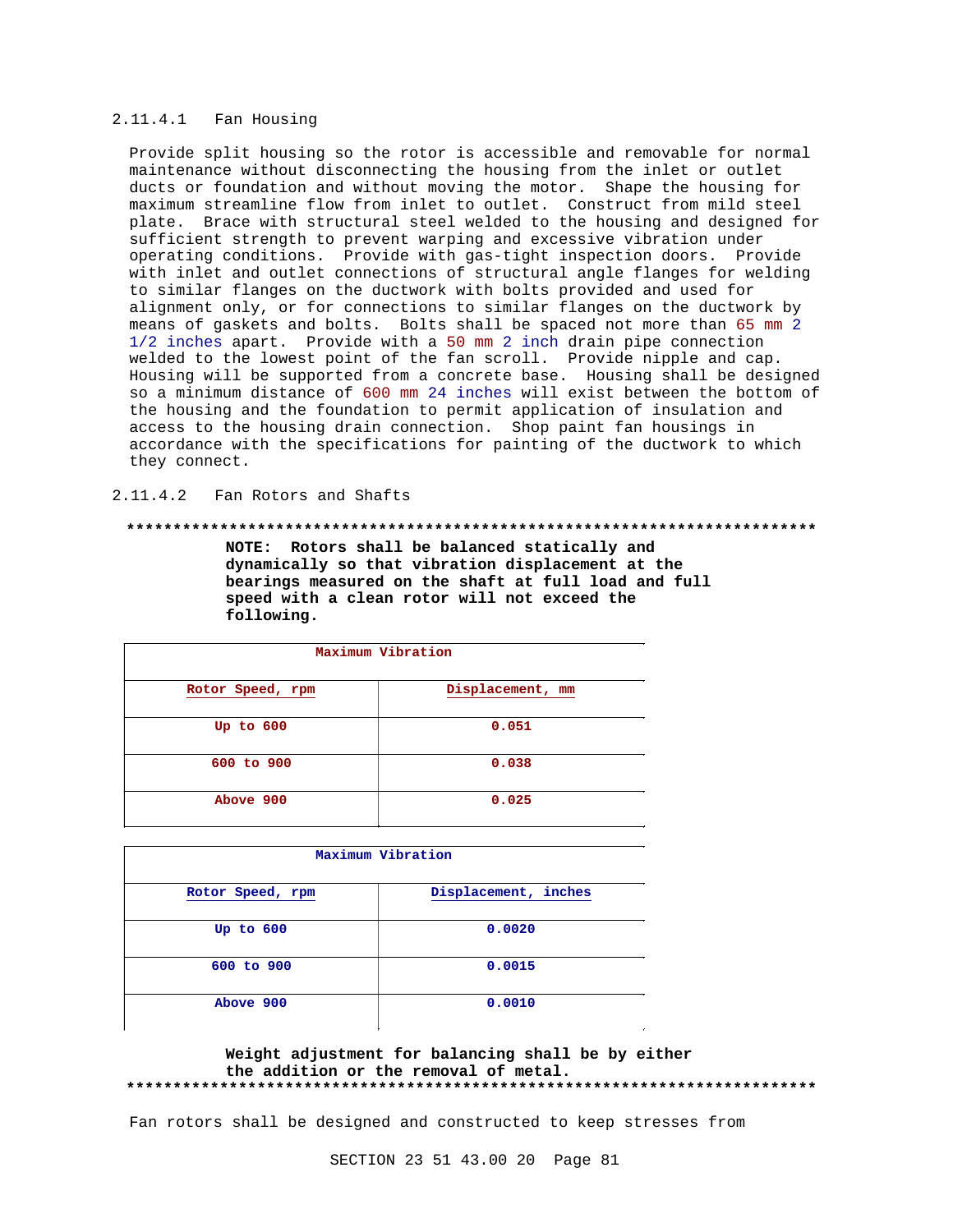rotation or temperature differential at a safe and conservative level. Fan rotors shall be designed so the maximum calculated stress at any point on the rotor, under any normal condition such as continuous operation or starting acceleration, will not exceed 50 percent of the yield strength of the rotor material at the maximum operating temperature. Fan rotors shall have center plates and shroud plates of mild or alloy steel. Tie rods between plates or blades will not be permitted. Construct so that while the rotor is turning, the run-out of similar points on the rotor structure will not deviate from the median path by more than 0.375 percent of the wheel diameter. Rotors shall be designed and constructed so that the first critical speed of the rotor is not less than 33 percent above the normal operating speed for fans operating at temperatures up to 93 degrees C 200 degrees F and not less than 50 percent above the normal operating speed for fans operating at temperatures of 93 degrees C 200 degrees F and above. Fan shafts shall be forged and heat-treated steel, accurately machined, with ground and polished journal and thrust bearing surfaces. Shafts shall be provided with seals to minimize leakage where the shaft penetrates the housing.

# 2.11.4.3 Bearings

Bearings shall be suitable for continuous heavy-duty service and shall be self-aligning, sleeve-type journal bearings designed with adequate lubrication for coast down without an external oil supply. Install bearings in a horizontal split housing or pedestal of structural steel or cast iron. Pedestals shall allow removal of bearings without removing rotor and shall be suitable for shimming. Bearings shall be located external to the inlet boxes. Bearings on double-inlet fans shall be designed to withstand the thrust unbalance resulting from the shutoff of one inlet while the other inlet is open. Protect bearings from the weather on outdoor installations with a suitable rain hood and sun shield as recommended by the manufacturer. Each bearing shall have bearing temperature thermocouple as specified in paragraph entitled "Instrumentation and Controls." Bearing lubrication systems shall be specifically designed for air cooling except as noted below. Provide cooling air by inlet box suction. Inlet air filters shall be provided. Where the bearing surface rubbing speed exceeds 7.62 m/s 18,000 inches/minute bearings designed for water cooling shall be furnished. Each bearing shall be equipped with at least two machined oiling rings and an adequately sized integral lube oil reservoir with oil level gage. Reservoirs shall be equipped with immersion heaters designed to continuously maintain the lube oil in the bearing at starting temperature over the range of ambient temperature specified in paragraph entitled "Design Parameters." Immersion heaters shall be 120-volt AC single-phase and shall be complete with a thermostat located to accurately control lube oil temperature. Furnish bearing pedestals, mounting plates, and soleplates as required to mount the equipment on the concrete foundation. Contractor shall furnish the torque requirements of the foundation bolts for fans.

# 2.11.4.4 Motor Drive

Each fan shall be furnished with a single-speed motor drive. Each fan shall be equipped with a flexible coupling between the fan and motor drive. Coupling shall be rated at not less than 150 percent of the motor power at design fan speed. Design coupling to prevent any axial thrust from being transmitted to the driver under any normal operating condition.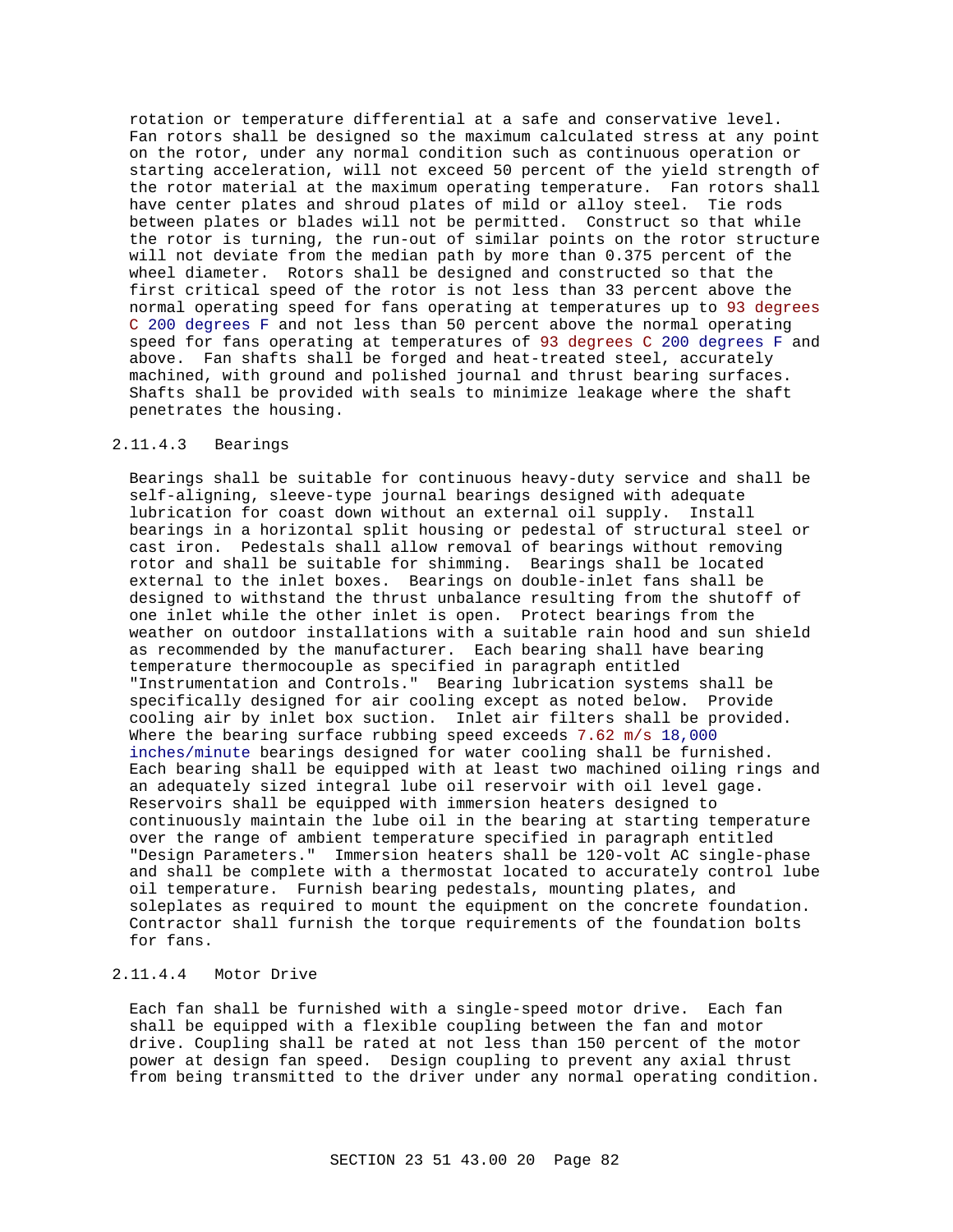# 2.11.4.5 Induced Draft Fan

Performance of the induced draft fan shall be as specified in paragraph entitled "Design Parameters." Induced draft fans shall be double inlet, double width. Provide one induced draft fan for each steam generator and its associated gas cleaning equipment as indicated. Each induced draft fan shall be equipped with dampers as specified in paragraph entitled "Mechanical Draft Equipment." Provide inlet control dampers for regulating the fan output. Inlet dampers shall be arranged for operation from one control drive at each fan. Control drive shall be as specified in paragraph entitled "Analog Control System." Provide control signal from combustion controls. Induced draft fans shall have housing constructed of 10 mm 3/8 inch minimum thick mild steel. Housing shall be provided with wear-resistant liners of not less than 12.70 mm 1/2 inch thickness at all points of wear. Liners shall be easily replaceable. Interior bolt heads shall be protected from fly ash erosion. Fabricate housing of 19 mm 3/4 inch minimum thick, mild steel plate instead of separate liner plates, if desired. Induced draft fan rotors shall have radial blades with replaceable wearing surfaces over at least two-thirds of the blade width, at least equal to the thickness of the skin of the blade.

2.11.4.6 Reverse Air Fan

# **\*\*\*\*\*\*\*\*\*\*\*\*\*\*\*\*\*\*\*\*\*\*\*\*\*\*\*\*\*\*\*\*\*\*\*\*\*\*\*\*\*\*\*\*\*\*\*\*\*\*\*\*\*\*\*\*\*\*\*\*\*\*\*\*\*\*\*\*\*\*\*\*\*\* NOTE: Insert appropriate Section number in the blanks below. \*\*\*\*\*\*\*\*\*\*\*\*\*\*\*\*\*\*\*\*\*\*\*\*\*\*\*\*\*\*\*\*\*\*\*\*\*\*\*\*\*\*\*\*\*\*\*\*\*\*\*\*\*\*\*\*\*\*\*\*\*\*\*\*\*\*\*\*\*\*\*\*\*\***

The reverse air fans shall be heavy duty industrial type fans having single flanged inlets and outlets. Type of bearings and bearing lubrication shall be suitable for the temperatures encountered. Provide heat slingers. A quick-release gasketed inspection door shall be furnished on the housing. Fans shall be V-belt driven by a constant speed motor through adjustable speed sheaves. Mount motor on slide motor bases designed to adjust belt tension from a screw mechanism; furnish suitable belt guards. The fan shall be rated for flow, pressure, power, speed of rotation, and efficiency in accordance with AMCA 210 and the fan shall comply with AMCA 201 and the fan shall comply with AMCA 99. Motors shall be as specified in Section [\_\_\_\_\_] ELECTRICAL, for the service intended. Minimum reversing air flow shall be with 10 L/s per square meter 2 acfm per square foot of net cloth area under cleaning action.

# 2.11.5 Painting

Surfaces of ductwork and metal parts of expansion joints which will be exposed after installation of insulation and lagging shall be painted as specified in paragraph entitled "Ductwork and Draft Equipment." Areas that will not be exposed shall be painted as specified, except that a dry film thickness of 0.051 mm 2 mils shall be applied. Apply primer to steel surfaces, except the areas within 50 mm 2 inches adjacent to field welds. Surfaces that will be exposed to the flue gas flow need not be painted, but shall be protected during shipment and storage with a suitable rust-preventative coating. Damper frames, support steel and seal air ductwork not directly in the gas stream shall be shop-cleaned and painted as specified in paragraph entitled "Structural and Miscellaneous Steel." Damper operators, seal air valve operators, motors, seal air fans and limit switches shall be primed and painted per the equipment manufacturer's standard practice. Protect exposed machined surfaces with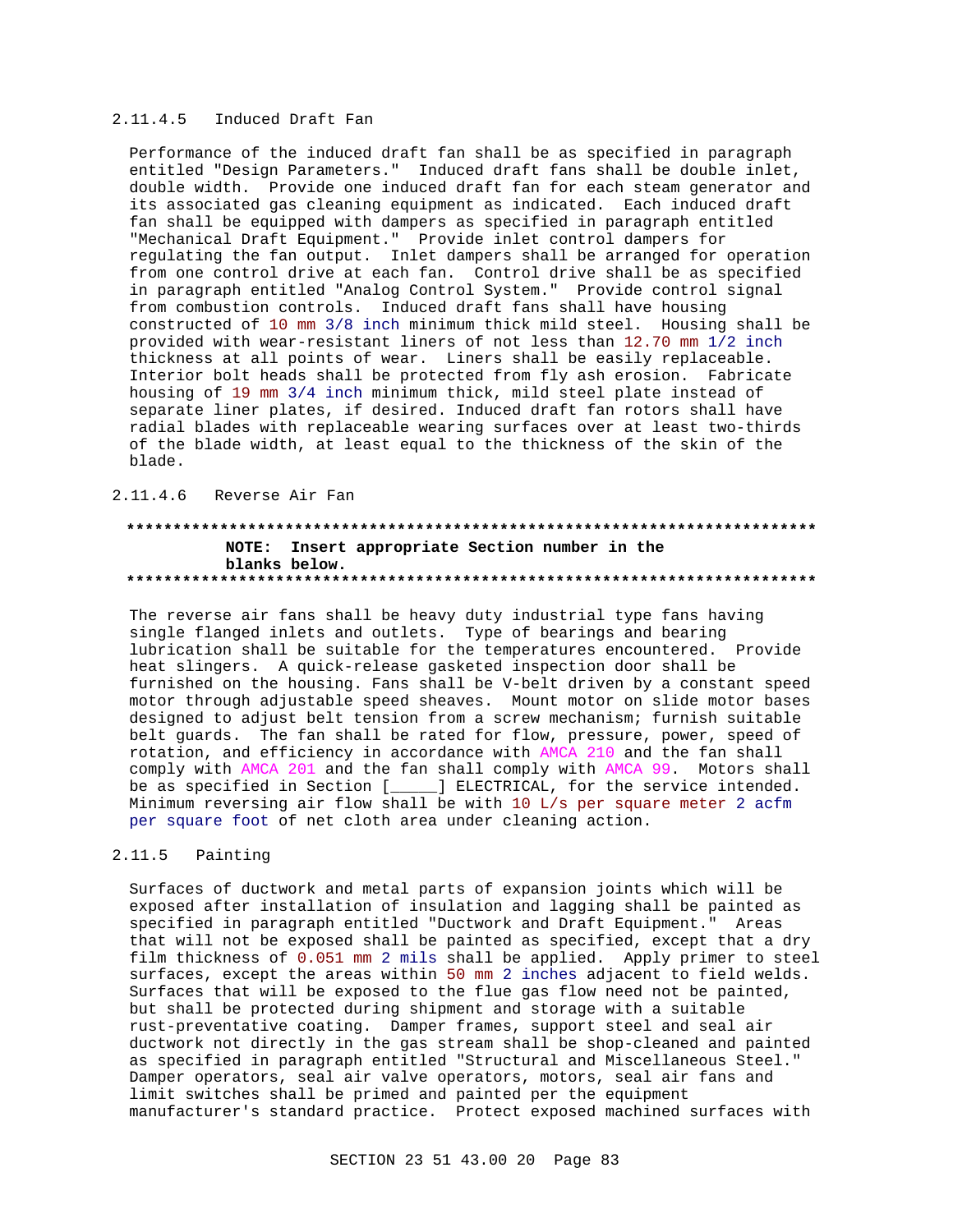a suitable rust-preventative compound.

#### 2.11.6 Factory Tests

Perform manufacturer's standard factory tests on mechanical draft equipment and material. Perform tests required by the applicable codes and these specifications. Notify the Contracting Officer in writing at least 45 days prior to factory tests so that he may have a representative witness the tests.

# 2.11.6.1 Damper Tests

Perform factory tests on dampers, except poppet dampers. Each damper which is provided with an integral frame shall be operated five times to test for smooth and trouble-free operation, at both ambient and design pressures. Each damper will then be checked to assure that no damage has been sustained to the frame, blades, or seals. Each damper which is provided with an integral frame shall be tested in an airtight chamber at design temperature and pressure to determine the amount of gas leakage across the damper and through the frame. Provide instruments to determine the amount of leakage and the static pressure against the damper. Each damper equipped with a seal system shall be tested for air leakage across the damper with the seal air system operating at design temperature and at the design differential pressure across the damper. Each seal air unit shall be tested to assure that design flow, temperature and pressures are being met. These tests shall be run independently from the damper tests, and prior to the damper tests.

#### 2.11.6.2 Mechanical Draft Equipment Tests

# **\*\*\*\*\*\*\*\*\*\*\*\*\*\*\*\*\*\*\*\*\*\*\*\*\*\*\*\*\*\*\*\*\*\*\*\*\*\*\*\*\*\*\*\*\*\*\*\*\*\*\*\*\*\*\*\*\*\*\*\*\*\*\*\*\*\*\*\*\*\*\*\*\*\***

**NOTE: Overspeed test is as follows. If the operating temperature of the fan is less than 93 degrees C 200 degrees F, the wheel shall be Spun at 10 percent above the maximum operating speed for a period of not less than three minutes. If the operating temperature of the fan is 93 degrees C 200 degrees F or more, the wheel shall be spun for a period of not less than three minutes at the speed calculated from the following formula.**

|                                    |  |  | (allowable stress at 38 C)      |  |  |
|------------------------------------|--|--|---------------------------------|--|--|
| Test speed = $1.10$ (max oper spd) |  |  |                                 |  |  |
|                                    |  |  | (allowable stress at oper temp) |  |  |
|                                    |  |  | (allowable stress at 100 F)     |  |  |
| Test speed = $1.10$ (max oper spd) |  |  |                                 |  |  |
|                                    |  |  | (allowable stress at oper temp) |  |  |

**There shall be no permanent deformation of any part of the wheel as a result of overspeeding. After the test, welds shall be examined for cracks by magnetic**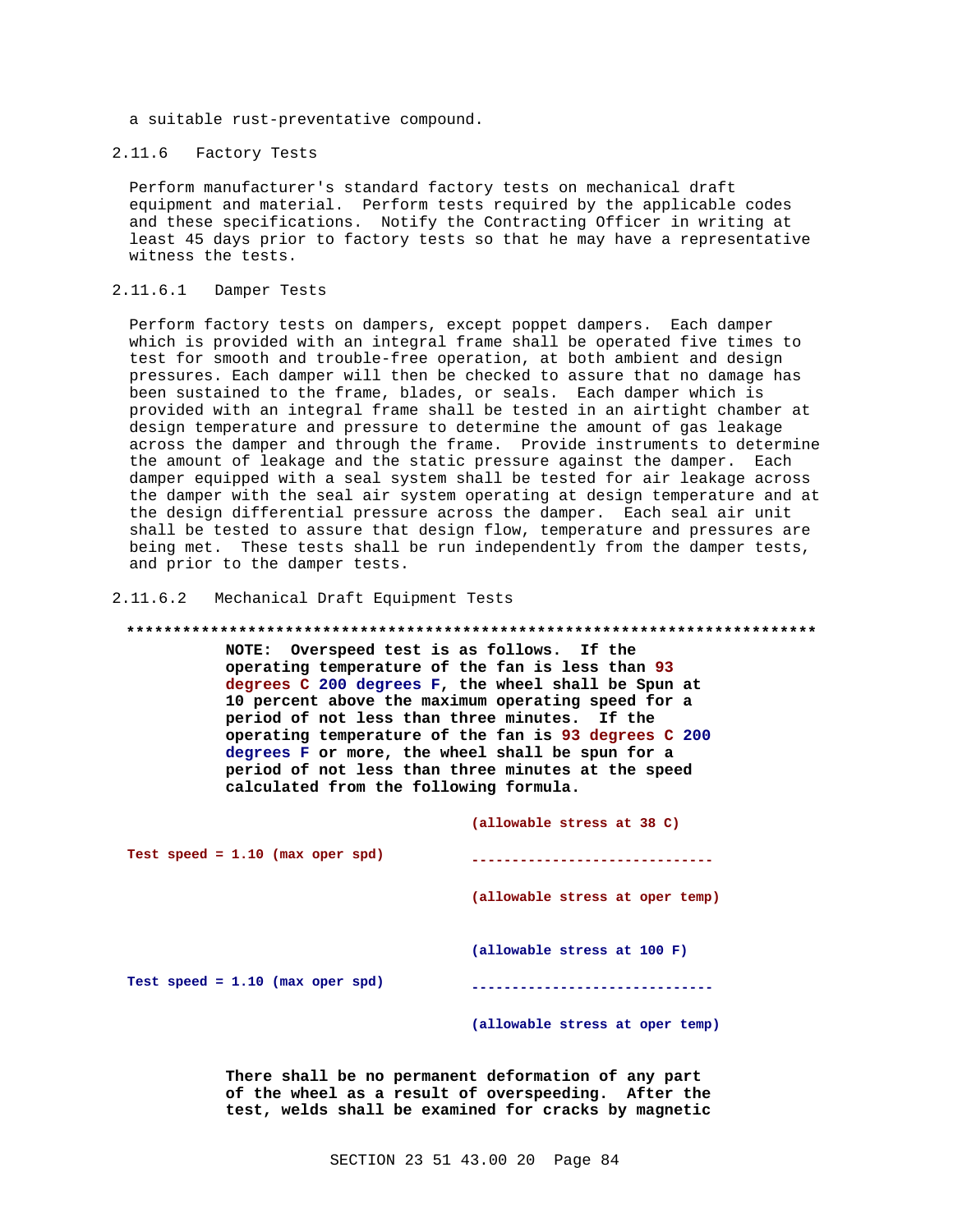#### **particle testing or dye check. \*\*\*\*\*\*\*\*\*\*\*\*\*\*\*\*\*\*\*\*\*\*\*\*\*\*\*\*\*\*\*\*\*\*\*\*\*\*\*\*\*\*\*\*\*\*\*\*\*\*\*\*\*\*\*\*\*\*\*\*\*\*\*\*\*\*\*\*\*\*\*\*\*\***

Perform manufacturer's standard factory tests on mechanical draft equipment and material. Perform tests required by the applicable codes and these specifications. Fan wheels with tip speeds exceeding 127 meter per second 25,000 feet per minute, and which are not identical to fan wheels in successful commercial operation, shall be given an overspeed test. Factory test shall include mechanical balancing of rotating parts.

#### 2.12 INSTRUMENTATION AND CONTROLS

Furnish a control system to provide safe, reliable, and efficient operation of the Flue Gas Cleaning System through integrated control of system processes and equipment. The control system shall perform safe boiler start-up and shutdown and shall respond to dynamic variations in boiler operating conditions including steam sootblowing while maintaining required emission levels. The control system shall include a vertical control and graphic system panelboard located in the Steam Plant control room and system cabinets located in the control equipment room. The Control system shall integrate local controls provided with the lime slurry preparation equipment, and other equipment, as specified, so that complete system operation can be remotely monitored and controlled from the Steam Plant control room. The Contractor shall provide instrumentation and control equipment, as specified and as required for a complete and operational system. Furnish instrumentation required to monitor the process variables. Furnish flow, pressure, and temperature instrumentation for each pump, to monitor operating conditions and indicated performance. Furnish flow, level, pressure, and temperature switches for alarm actuation in process lines, tanks, vessels, and heat exchangers. Furnish transmitters required to transmit the process variable to the control systems. Furnish instrumentation required to transmit the status of the process and equipment to control room panels. Furnish analyzers and sensors required to monitor and to control process reagents, flue gas influent and effluent, and waste products. Furnish supports, hardware, enclosures, and accessories required to mount, protect, and operate the instrumentation. Furnish instruments, meters, gages, switches, controllers, thermometers, thermocouples, transmitters, analyzers, panels, and gage boards as required. Furnish metal instrument identification tags on field devices. Furnish tubing, piping, and fittings required for a complete instrumentation and control system. Furnish electronic control systems to control and monitor continuous time-varying processes using either split architecture analog controllers or direct-digital control techniques to emulate analog controllers. Furnish electronic digital control systems to control and monitor sequential processes. Provide necessary control program software and hardware. Furnish control drives and control valve operators required for control of the FGD system including induced draft fan inlet damper control drives. Furnish control boards for at least the following areas or functions: FGD system control panelboard in Steam Plant control room, lime slurry preparation equipment, lime unloading, and at each spray dryer penthouse. Control panels in each area shall include the necessary control devices and instruments required to operate and monitor the equipment specified for control from that panel. Equipment which is specified to have both local control and control from the main system panelboard in the control room shall be provided with control mode selector switches at the main panelboard. Panelboards shall conform to UL 67. Analog loops shall be controlled from the main system panelboard only. Tag each field-mounted device and panel-mounted device using the following tag numbering scheme.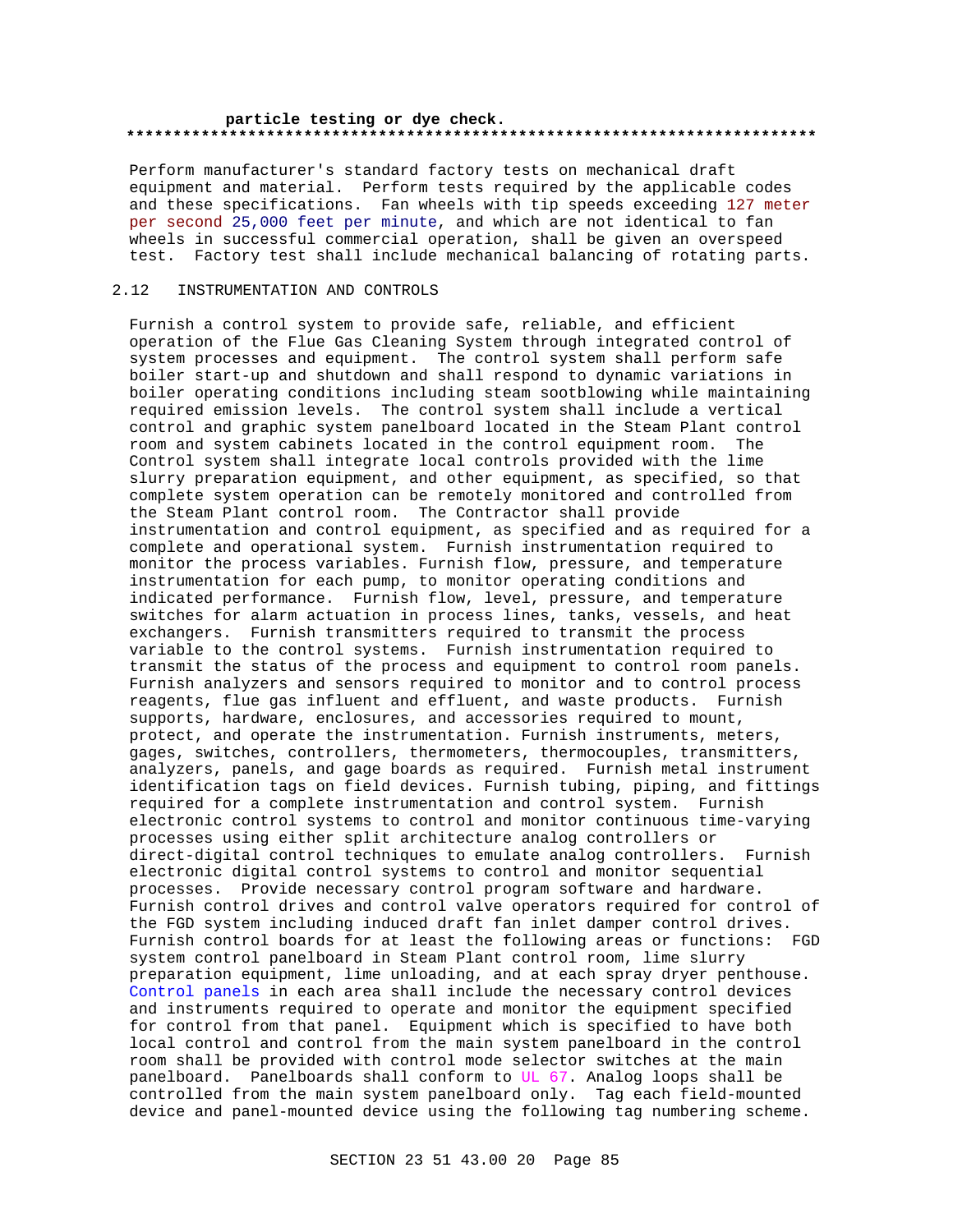Instruments shall be tagged according to contract number and type of device using standard device abbreviations. Tag numbers shall be prefixed with the number [\_\_\_\_\_] to signify this contract. Instruments furnished in multiples for multiple equipment shall have identical tag numbers suffixed by the letters A, B, C, etc., to correspond to the multiple equipment. Tag each device prior to shipment. Device tags shall be permanently attached (not with string or tape) to the stem or case of each device. Tags shall be fabricated of solid brass or aluminum with correct tag number stamped clearly on into the metal. Each tag shall be inscribed with a unique tag number assigned using the specified scheme. Submit drawings of mounting locations for devices to be mounted.

# 2.12.1 System Operation

#### **\*\*\*\*\*\*\*\*\*\*\*\*\*\*\*\*\*\*\*\*\*\*\*\*\*\*\*\*\*\*\*\*\*\*\*\*\*\*\*\*\*\*\*\*\*\*\*\*\*\*\*\*\*\*\*\*\*\*\*\*\*\*\*\*\*\*\*\*\*\*\*\*\*\***

**NOTE: Failure Analysis. Provide a complete control system failure analysis demonstrating and explaining the effects of various system component failure on the system. The failure analysis shall specifically identify the control system features which will be provided to minimize the effect of component failures and protect the equipment, especially the fabric filter bags. \*\*\*\*\*\*\*\*\*\*\*\*\*\*\*\*\*\*\*\*\*\*\*\*\*\*\*\*\*\*\*\*\*\*\*\*\*\*\*\*\*\*\*\*\*\*\*\*\*\*\*\*\*\*\*\*\*\*\*\*\*\*\*\*\*\*\*\*\*\*\*\*\*\***

Operation and control of the Flue Gas Cleaning System shall be accomplished by a full-time operator from the steam plant control room. The control system shall be designed to allow operation of FGD system in either of two modes; remote manual or semi-automatic. In the remote manual mode the various dampers, control valves, pumps and associated equipment will be opened or closed, started or stopped from individual switches or push buttons located on the main control panel. In the semi-automatic mode the FGD system components for each boiler will automatically placed in or taken out of service in the proper sequence when the start or stop push button is activated. In both modes sufficient interlocks shall be provided to assure that proper sequencing is followed and to allow equipment to be automatically tripped when required. The control system shall be designed to ensure that in the event of a power failure of FGD system equipment failure, the necessary corrective action to prevent damage to the equipment will automatically be initiated. Contractor shall provide a complete system failure analysis. Process variable indicators and alarms required for proper monitoring of system performance shall be located on the main control panel. Furnish necessary instrumentation to provide positive indication of operational status of equipment; such as, flow or pressure switches to verify operation of pumps and limit switches to indicate position of dampers and valves. Local controls shall be provided for valves, dampers, and motors. A complete system graphic display shall be provided.

# 2.12.1.1 Lime Slurry Preparation

Provide a control panel adjacent to the truck unloading fill pipe connection. Provide a NEMA 4 enclosure for panel. Panel shall include bin vent filter fan indicating light, low bin level indicator light, high bin level indicator light and audible alarm with alarm silencer button. When truck unloading tube is connected to the fill pipes, a limit switch mounted on the fill pipe shall be actuated. Limit switch actuation shall activate bin vent filter exhaust fan. Disconnection of truck pipe shall return limit switch to normal and operate bag cleaning mechanism for a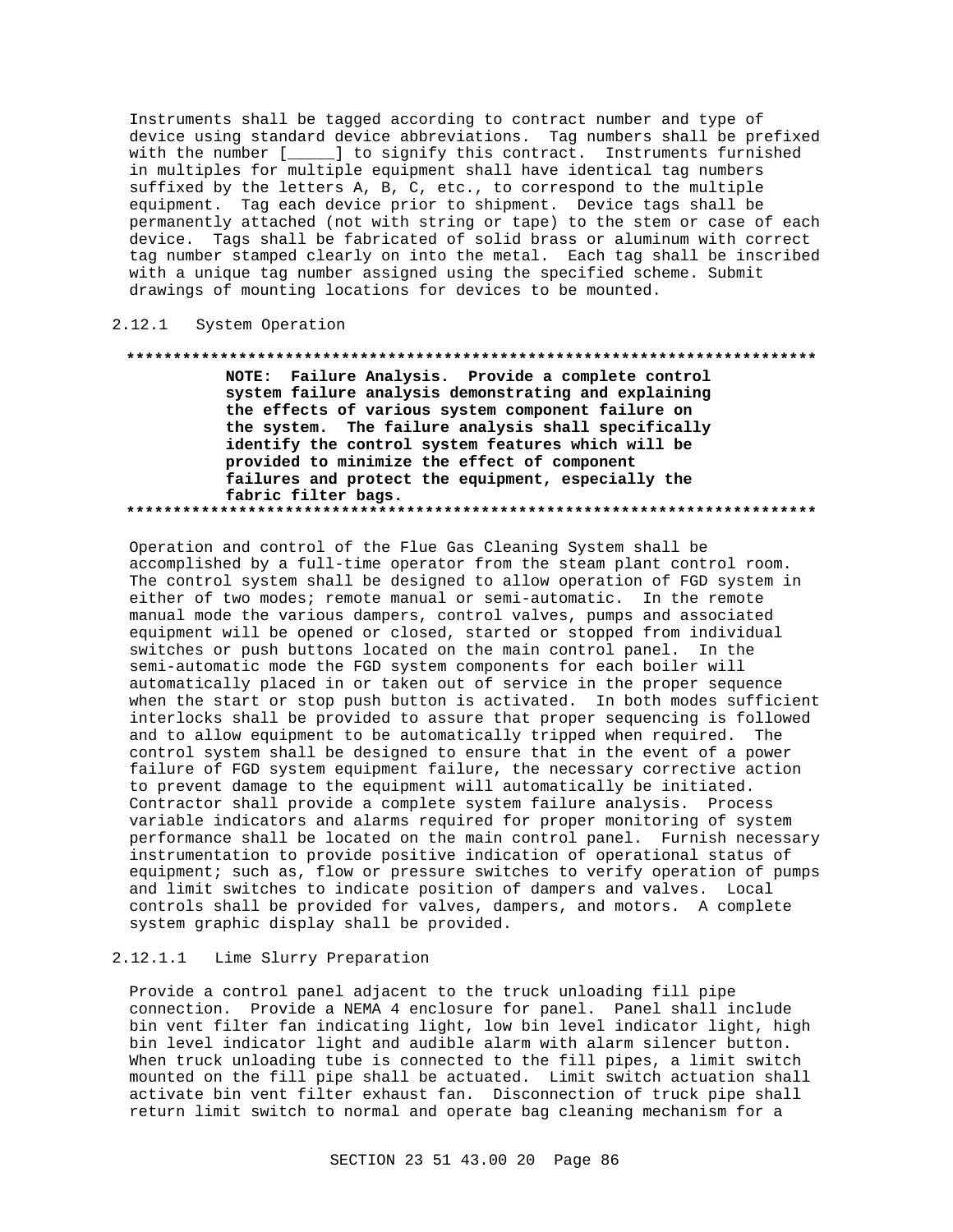preset period of time. Reaching high bin level during truck unloading shall sound alarm. Level switches for high and low feed bin level shall be provided, as specified in paragraph entitled "Instrumentation and Controls." Provide local and remote monitoring of feed bin levels. Provide signal from low and high bin level indicators as required for input to control of pneumatic lime conveying system from bulk lime storage silo. Silo, conveying system, and controls for bulk lime storage will be provided by the Contractor. Provide space for additional level monitors on FGD system panelboard for use with bulk storage silo. Primary control of the lime slurry preparation operation shall be from the local control panels as specified herein. Main FGD system control panelboard shall interface with local controls as specified paragraph entitled "Instrumentation and Controls." Once a feeder/slaker has been selected for operation from the local control panel, the lime slurry preparation equipment shall function automatically. A low level signal from the slurry tank level switch shall start water feed, lime feed, bin vibrator and other equipment as required including slaker agitator and grit removal equipment. A high-level signal from the slurry tank shall stop line feed and bin vibrator immediately and provide continued operation of water feed, slaker agitator and grit removal equipment for adjustable time periods. Provide control panels at the time slurry preparation area enclosure preparation area enclosure and shall include complete controls for equipment in the slurry preparation system. In addition to selector switches or push buttons for all equipment, the local controls shall provide full instrumentation to annunciate any component failures and automatically trip equipment. Local annunciator shall be provided for component faults including high slaker temperature, slaker overflow, slaker fail-to-start grit remover zero speed, slurry agitator zero speed, and low-low slurry tank level. Any local alarm shall register at the main FGD system panelboard in steam plant. Flushing of the slurry pumps and piping systems shall be controlled from a panel at the slurry tank level in the lime system enclosure.

# 2.12.1.2 Spray Dryer Absorbers

The following paragraphs provide a typical functional description of the control of sulfur dioxide concentration and flue gas temperature leaving the spray dryer absorbers. It is recognized that individual differences between control schemes may exist to the extent that not all of the control details specified are applicable to a given system. The [proposal] [bid] shall clearly indicate such differences and shall include a detailed description of the control system features provided to attain the control objectives specified in these paragraphs. The degree of sulfur dioxide control achieved in the spray dryer absorber and fabric filter baghouse is directly related to the rate of lime feed to the atomizer. The lime slurry feed rate to the atomizer shall be regulated by a control valve which is modulated by a signal from the analog control system utilizing an input from an sulfur dioxide analyzer located at the fabric filter baghouse outlet. The control valve shall fail closed on loss of air, power, or control signal and the control system shall be provided with sufficient interlocks so that FGD system upsets cannot result in excessive liquid feed and subsequent moisture carryover to the fabric filter baghouse. The control system shall be designed to automatically control the sulfur dioxide concentration leaving the fabric filter baghouse at a level set by the operator from an operating station in the control room. Provide continuous indication of the inlet and outlet sulfur dioxide concentration, control valve status and slurry feed rate on the main control panelboard. The temperature of the flue gas leaving the absorber shall be controlled to an operator-adjustable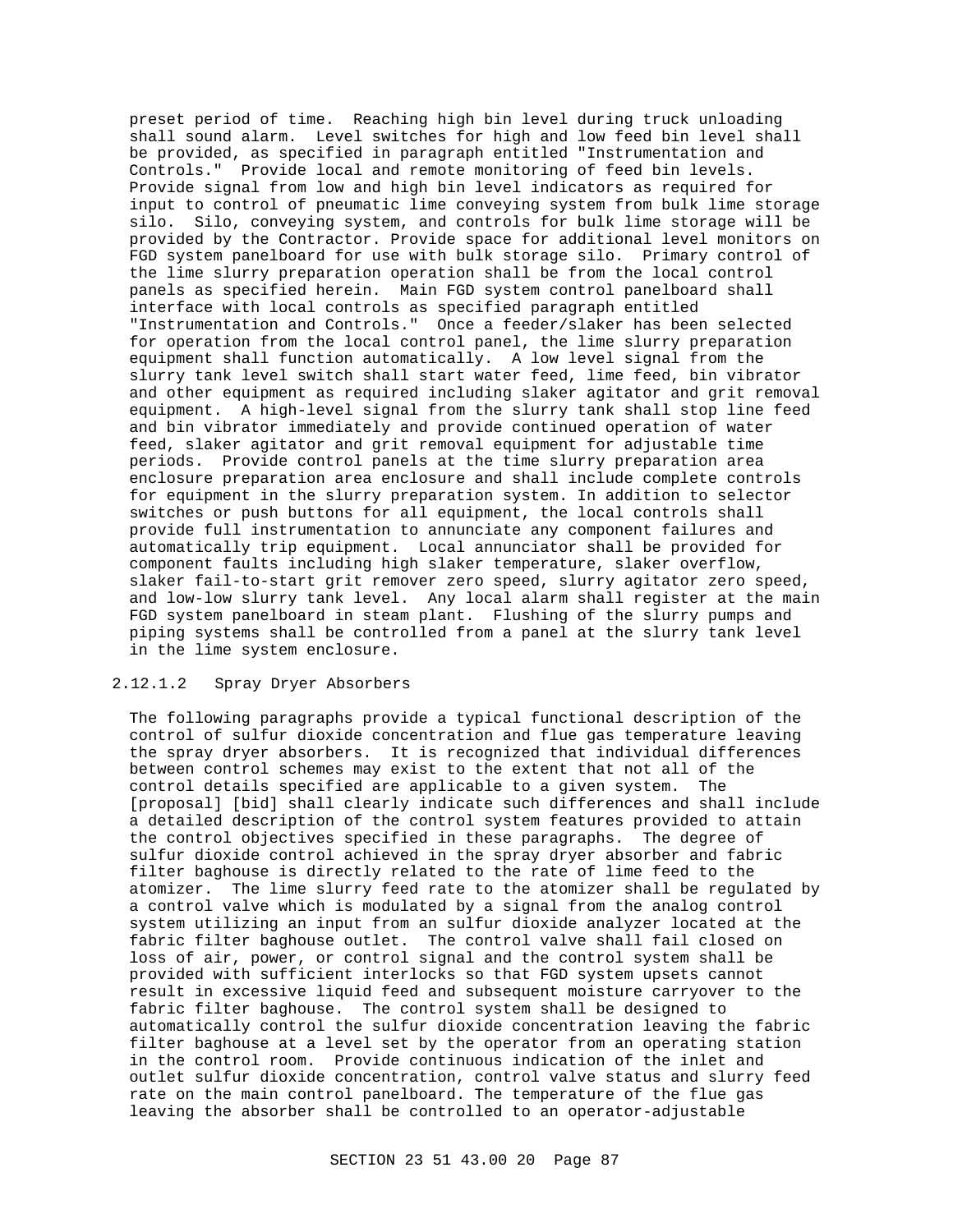setpoint by automatic regulation of water feed to the atomizer. The water feed rate to the atomizer shall be regulated by a control valve which is modulated by a signal from the analog control system utilizing an input from a temperature transmitter located at the spray dryer outlet. The control system shall provide a means of assuring that the outlet temperature remains above the moisture dewpoint with an adequate margin of safety as required to prevent condensation at any point downstream in the FGD system. A control signal will be available to indicate the initiation and termination of the steam sootblowing cycle. The temperature control system shall make use of this signal to automatically compensate for the additional moisture input with the flue gas. The water control valve shall fail closed on loss of air, power, or control signal. Absorber inlet and outlet temperature, water control valve status, and water feed rate shall be indicated at the main control panelboard. Each atomizer shall be provided with a local control panel mounted in the penthouse enclosure. Complete local controls, indicating lights and alarms shall be provided. Controls for the two-fluid nozzle atomizers shall be as follows: interlocks and automatic trips shall be provided to automatically stop the atomizer due to low oil pressure, high oil temperature, high motor temperature or high vibration level. Remote indication of atomizer operating conditions and alarms shall be provided on the main control panelboard. Atomizer start switches shall be provided both locally and remote.

#### 2.12.1.3 Baghouses

Primary control of the fabric filter baghouses shall be from the FGD system panelboard located in the steam plant control room. Design the control system for automatic control of each fabric filter baghouse as required to ensure stable and reliable operation. Monitor status and position of motors, dampers, valves, etc. at the main control board by a graphic presentation. Design for automatic or manual start-up and automatic verification of the operation of each component of the fabric filter baghouse in sequence as required for proper operation of the system. The automatic start-up sequence will be manually initiated. Design for automatic or manual shutdown and automatic verification of the shutdown of each component of the fabric filter baghouse in sequence as required for proper shutdown of the system. Design for automatic and safe shutdown of any malfunctioning part of the system without disrupting boiler operation capabilities. Any effect on the steam plant due to system control changes will be avoided or minimized. The cleaning cycle will be initiated by measurement of pressure drop across total fabric filter baghouse, by timer, or by manual switch. Initiation mode shall be switch selectable. A manual selector switch will allow manual operation of the cleaning function for any module for the purpose of extra cleaning of any module or in the event of automatic sequence failure. Off-line cleaning of pulse-jet fabric filter baghouse modules (normal) or on-line cleaning shall be available at the selection of the operator. The automatic timer and manual selector switch will be interlocked with an isolation switch located at the tube sheet access doors to ensure isolation of the module for maintenance. The automatic timer will bypass any module not in service. This bypass will be accomplished without timing through the cleaning cycle for the module just bypassed (no dead time). The cleaning timer will allow for adjustment of the frequency and duration of cleaning cycles to obtain optimum bag cleaning. The bypass mode selector for each fabric filter baghouse will be functional for either automatic control and for manual control. The system shall automatically bypass the fabric filter baghouse as required to prevent moisture carryover from spray dryer. Monitor status of process and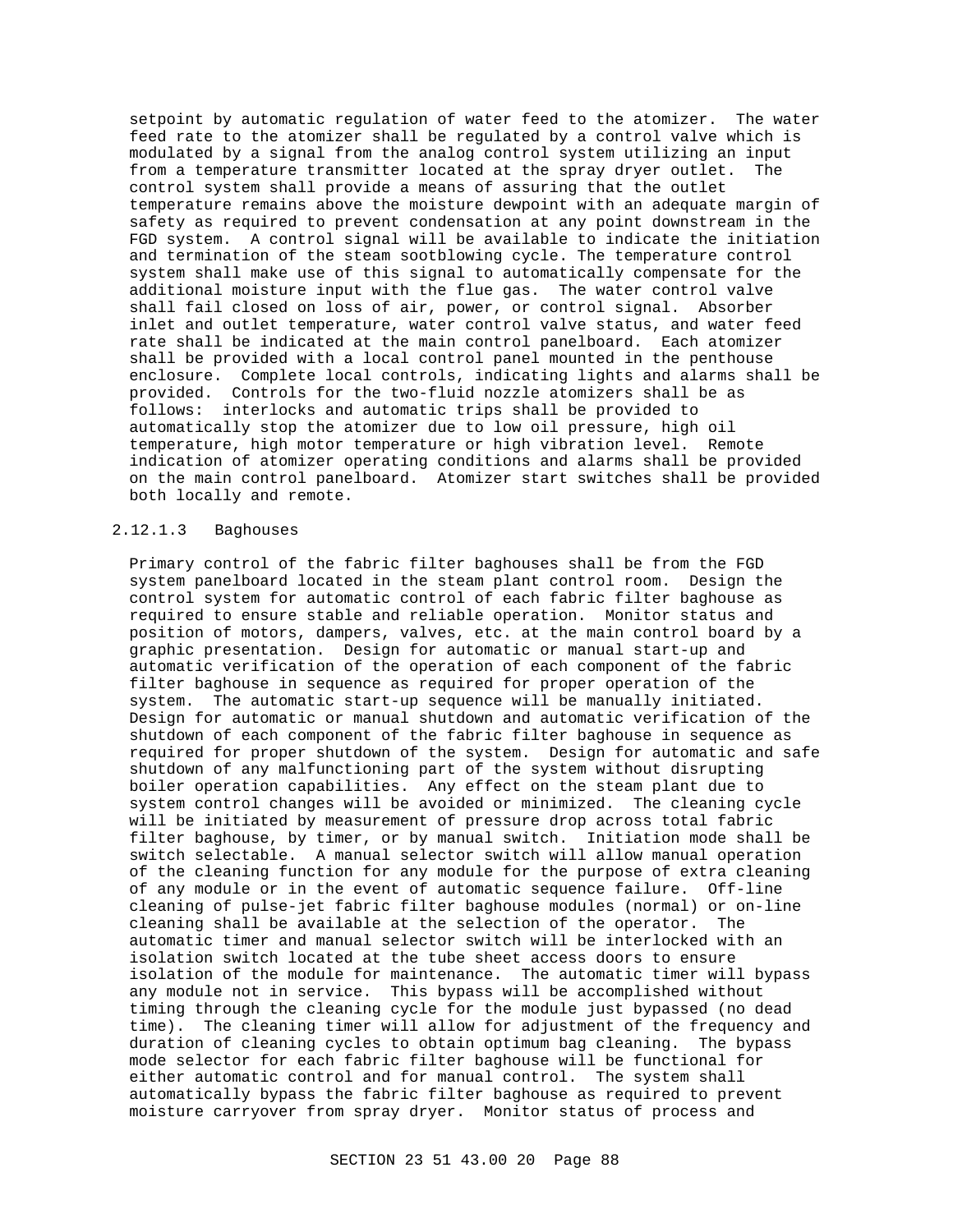equipment for abnormal operation, failure, trip, etc. and provide visual and audible alarms. Alarm indication shall include, but not be limited to, high temperature drop across the fabric filter baghouse, high-pressure drop across fabric filter baghouse, cleaning system malfunction, high ash level (with indication of which hopper is alarming) and low hopper temperature (with indication of which hopper is alarming).

Graphic display shall include at a minimum the following indicating lights (color of lens in parentheses):

- a. Inlet damper--OPEN (green).
- b. Inlet damper--CLOSED (red).
- c. Outlet poppet--OPEN (green).
- d. Outlet poppet--CLOSED (red).
- e. Module--ACTIVE (green).
- f. Module--INACTIVE (red).
- g. High ash level (red)\*.
- h. High inlet gas temperature (red)\*.
- i. Low compressed air pressure (red)\*.
- j. High system differential pressure (red)\*.
- k. Power--ON (red).
- l. SYSTEM START (green).
- m. SYSTEM STOP (red).
- n. Cleaning mode OFF-LINE selected (white).
- o. Cleaning mode ON-LINE selected (white).

\*These items shall activate an audible alarm.

Two position selector switches shall be provided for the following.

- a. Power--ON/OFF.
- b. Module--ACTIVE/INACTIVE.
- c. Cleaning mode--OFF-LINE/ON-LINE.

Momentary contact push buttons shall be provided for the following.

- a. System--START (green head).
- b. System--STOP (red head).
- c. Alarm--ACKNOWLEDGE.

Provide auxiliary devices required for the control functions indicated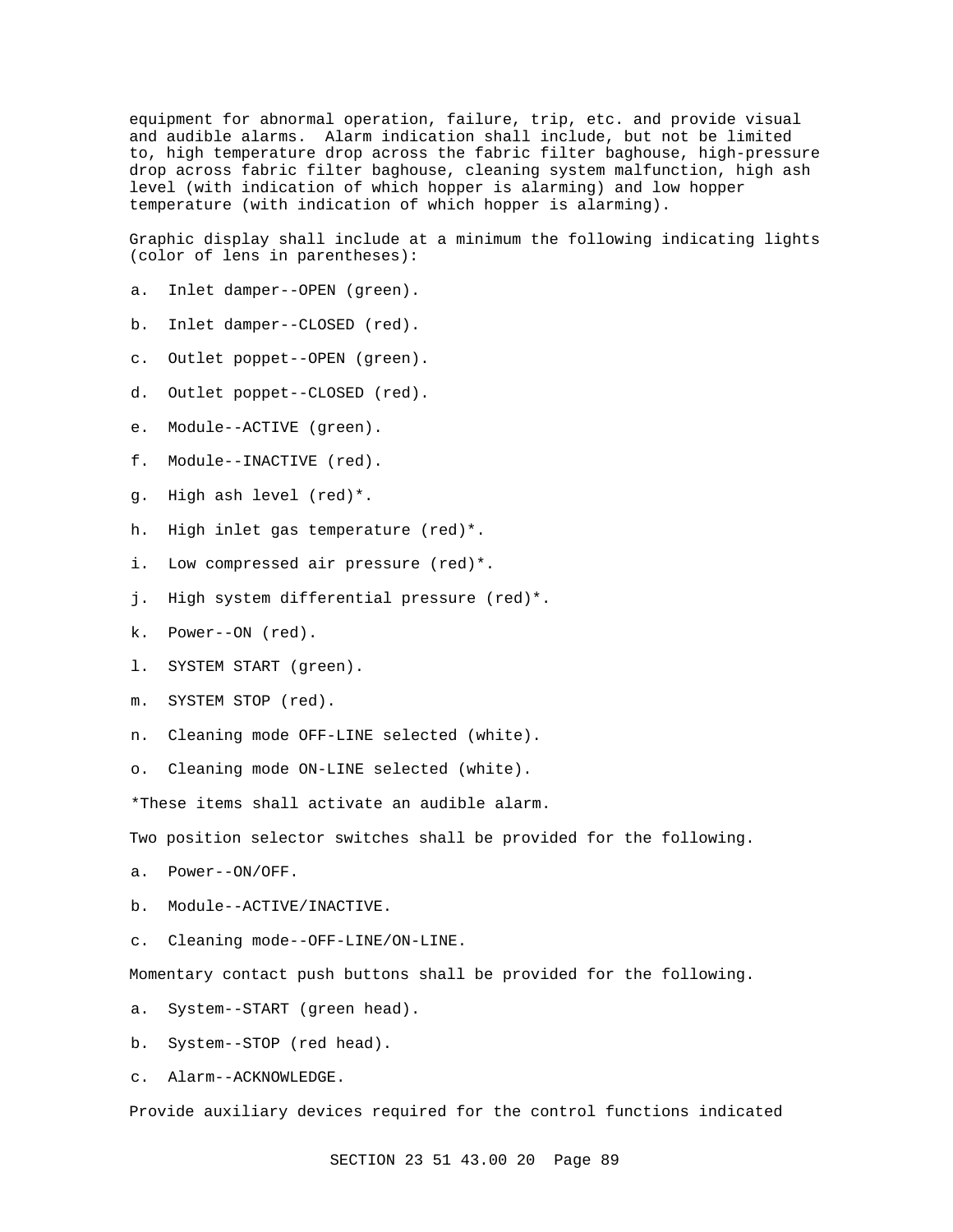including the following.

- a. Position indication switches on isolation valves.
- b. Hopper level alarms.
- c. Temperature indicator and thermocouple.
- d. Pressure switch.
- e. Audible alarm.
- f. Differential pressure gage (baghouse module and panel board).
- g. Fan current.
- h. Fan inlet static pressure.
- i. Fan outlet static pressure.
- j. Opacity.

Provide suitable laminated plastic nameplates for devices on panel face. Temperature controller and differential pressure gage shall be mounted on face of panel. In addition, provide a two pen, 250 mm 10 inch diameter circular chart recorder to record inlet gas temperature and pressure drop across baghouse system for each module. Differential pressure gage for each module shall be indicating type with diaphragm magnetically coupled to pointer mechanism.

Units shall include a programmable controller which shall be completely solid state and shall be preprogrammed to control the following.

- a. Pulse duration (pulse-jet only).
- b. Pulse sequencing (pulse-jet only).
- c. Cleaning cycle time.
- d. Settling time.
- e. Module isolation valve control.

The system shall sense differential pressure between inlet and outlet of each baghouse. When the differential pressure reaches the setpoint, controller shall initiate cleaning of all modules. In addition, an overriding timer shall be provided so that the bags can be cleaned on a preset interval independent of pressure differential. (Pulse interval and duration), cleaning cycle time, setting time and time for valve operation shall all be adjustable. Differential pressure setpoint shall also be adjustable.

# 2.12.2 Analog Control Systems

Furnish an analog control system complete with transmitters, flow-measuring elements, control modules, control system cabinets and panelboard, control operating stations, prefabricated plug-in cables, signal converters, control drives and accessories as required to allow control of the FGD system from the central steam plant control room. The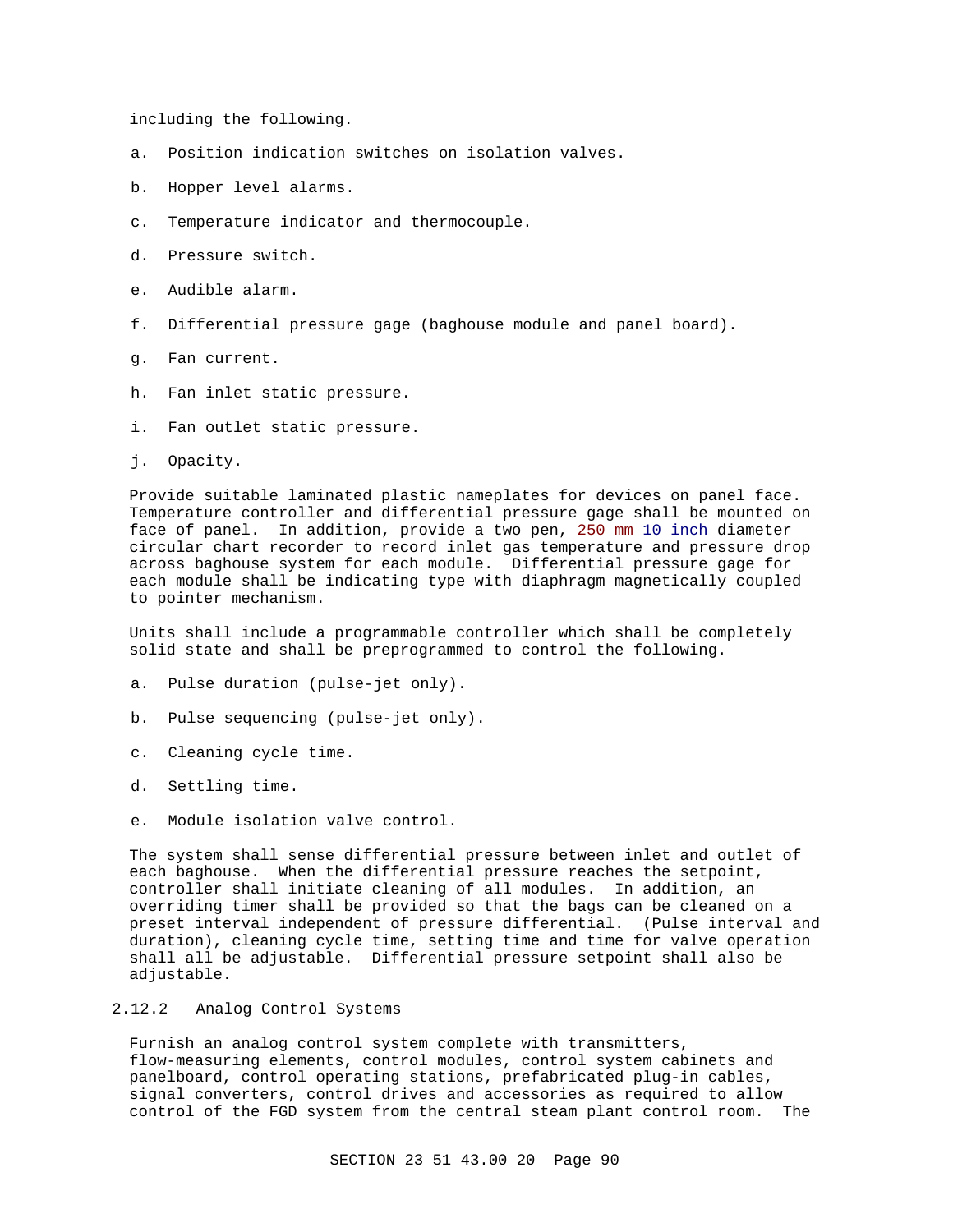control systems and instruments shall be electronic and be designed for continuous operation. The control system shall be of the "split architecture" design where computing and logic modules are mounted in system cabinets. Operating stations shall be mounted in the panelboard and connected to the system control module racks, mounted in the system cabinets, using prefabricated cables.

# 2.12.2.1 Electronic Control Modules

Analog computing and logic modules shall use proven solid-state electronic design. Circuits shall be constructed with high-quality, pretested components making maximum use of integrated circuits. Components shall be readily available from known suppliers. Analog computing and logic modules shall be designed for plug-in rack mounting in the system cabinets. Module pins and mating connectors shall be gold plated on nickel to withstand chemical attack by ambient atmospheric chemicals. Modules of the same type shall be interchangeable to facilitate maintenance and trouble-shooting by substitution. Pretest and age each module before installing in the module racks. Factory assemble, wire, and test the system using the operating stations and actual plug-in cables for the system. Provide input and output test jacks on each module for tests. Controllers and analog computing circuits shall perform as follows unless specifically noted otherwise for a particular system or control loop: Provide calibrated, front-mounted controls on appropriate modules, to adjust proportional, integral and derivative action. Adjustments shall be possible while operating in automatic without causing undesirable upsets such as a proportional step. Prevent reset windup action and design to develop response to demand without the system first performing internal controller balancing. Provide means to automatically balance each loop that has a manual-automatic operating station so that bumpless transfer may be made from manual to automatic and from automatic to manual without any intermediate manual balancing. Where both master stations and individual final control element stations are employed in a loop, the master, as well as individual stations shall transfer bumplessly and without balancing, and be tied together, as appropriate. Bumpless transfer is effected if the output signal to the final control element does not vary more than 2 percent of the full-scale output signal range when transferring from automatic to manual and from manual to automatic. Provide for all interlocks and contact inputs and outputs and all digital logic functions necessary to control or interface the analog circuits throughout the system. Provide signal monitor modules to track analog signals where required to produce contact outputs for alarm or interlock with other logic when the signal exceeds a predetermined level. Signal monitor units shall be equipped with independently adjustable high and low set points. Provide suitable isolating devices such as relays or optical couplers to protect the control system from external outputs or inputs. Provide indicating lights on the modules to show the status of all logic, transfer relays, and signal monitors. Lights shall be visible without removing or withdrawing the modules from the racks.

# 2.12.2.2 Input and Output Signals

Input signals from field transmitters shall be 4-20 mA dc "two-wire." Provide output signals to panel recorders and indicators. Provide square root extraction for flow signals outputs to devices furnished. Output signals shall be 4-20 mA dc. Transmitters required to provide multiple outputs to recorders, and indicators as well as providing an input to the control system shall be buffered so that disconnecting, shorting or grounding of the input at the recorder or indicator shall not cause an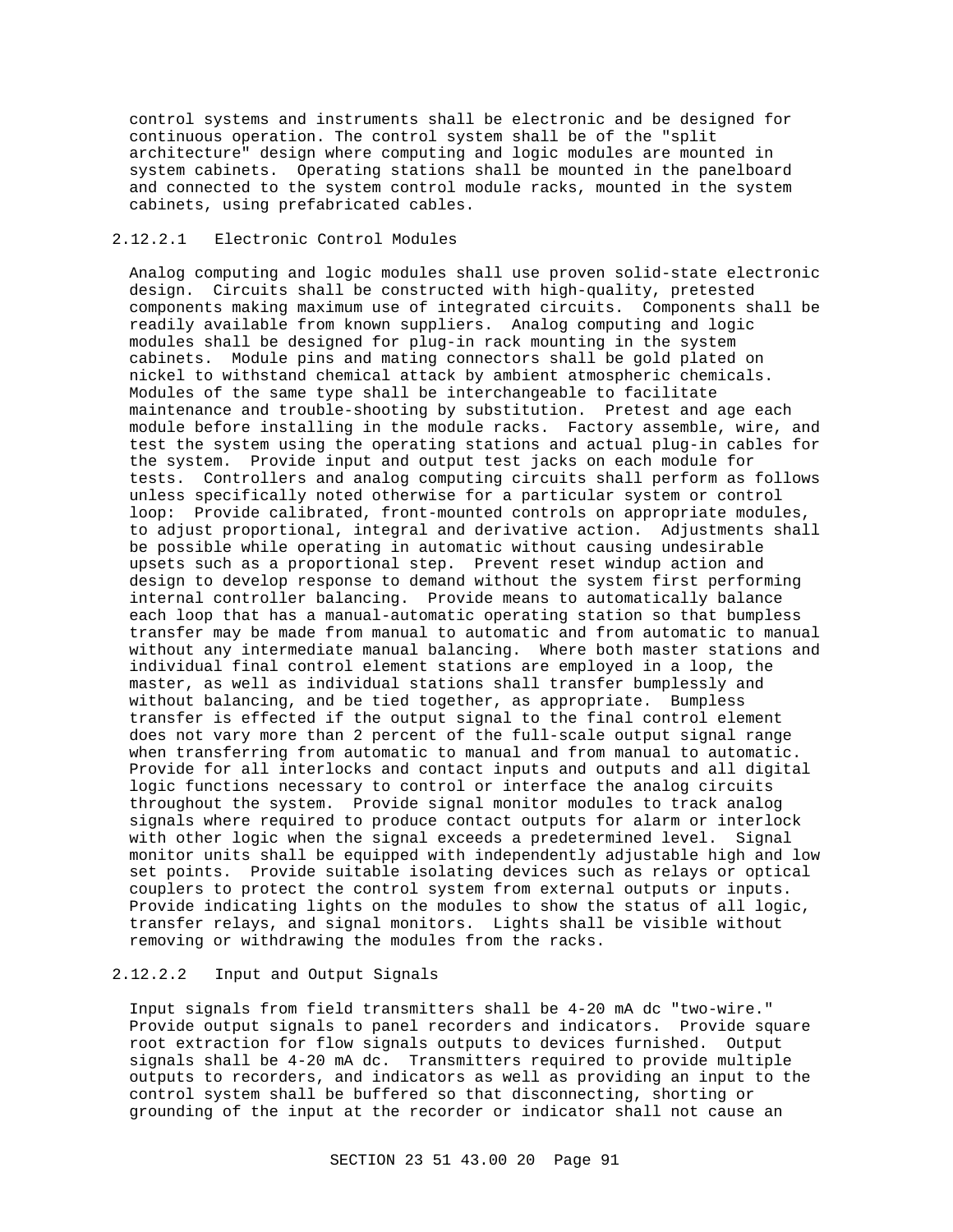upset or failure in the control system. Output control signals to final control elements shall be 4-20 mA dc. The final control elements shall be provided with the proper signal converter.

### 2.12.2.3 System Electrical Power and Power Supplies

The following power sources will be provided by the Government: Source "A" 120-V ac from station inverter. Source "B" 120-V ac from station service. The Contractor shall furnish fuses or circuit breakers for each source to protect against faults or overloads at the system modules. System computing and logic power, transmitter power, or other power used for control or indication, used either remotely or internally, shall originate from within the system. Such power users shall be properly fused or furnished with circuit breakers to protect power sources and supplies from overloads or faults. Power sources and power supplies shall be distributed into functional groups and protected from overloads or faults such that a power failure in one group does not cause power failure to the remainder of the control system. The system shall take appropriate control action and initiate an alarm contact upon partial power failure. Tripout of a circuit breaker or opening of a fuse due to control equipment failure or wiring fault in a control loop shall disable the loop in which the failure occurred and place the final drive in the manual mode and initiate an alarm contact. Fuses, breakers, and fuse or breaker panels shall be readily accessible and clearly identified. Provide input filters for noise suppression, as required. Where internal dc power supply buses are utilized, furnish two full-capacity power supplies for each bus voltage and auctioneer their outputs to ensure no control upsets if one supply or its source fails. Power one supply from source "A" or "B" is distributed internally to individual circuit cards or individual transmitters or converters which have separate dc power supplies, provide an automatic transfer switch to switch to the backup source upon primary source failure. Furnish manual reset feature and provide an alarm contact on transfer. Provide circuit isolation and monitoring to permit removal of faulty supplies during operation.

# 2.12.2.4 Operating Stations

Operating stations will be remote mounted on the control panelboard in the central steam plant control room. Furnish operating station with an individual mounting rack to permit simple and quick removal from the panel. Wiring to the system cabinets shall be by a prefabricated plug-in cable. Operating stations shall contain dials, switches, lights, and indicators necessary to operate the system by either manual or automatic mode. Stations shall not contain computing or logic elements which are a part of the control loop except for operator-system interface. Station shall have the following features, as applicable, depending upon their purpose in the control system:

- a. Manual-automatic selector switch or push buttons.
- b. Dedicated indicating meters displaying only one variable, and marked in appropriate engineering units where applicable. Indicating lights displaying manual or automatic status of the control loop. Lights displaying status of the switch are not acceptable.
- c. Set point dials calibrated and marked in appropriate engineering units.
- d. Deviation meter.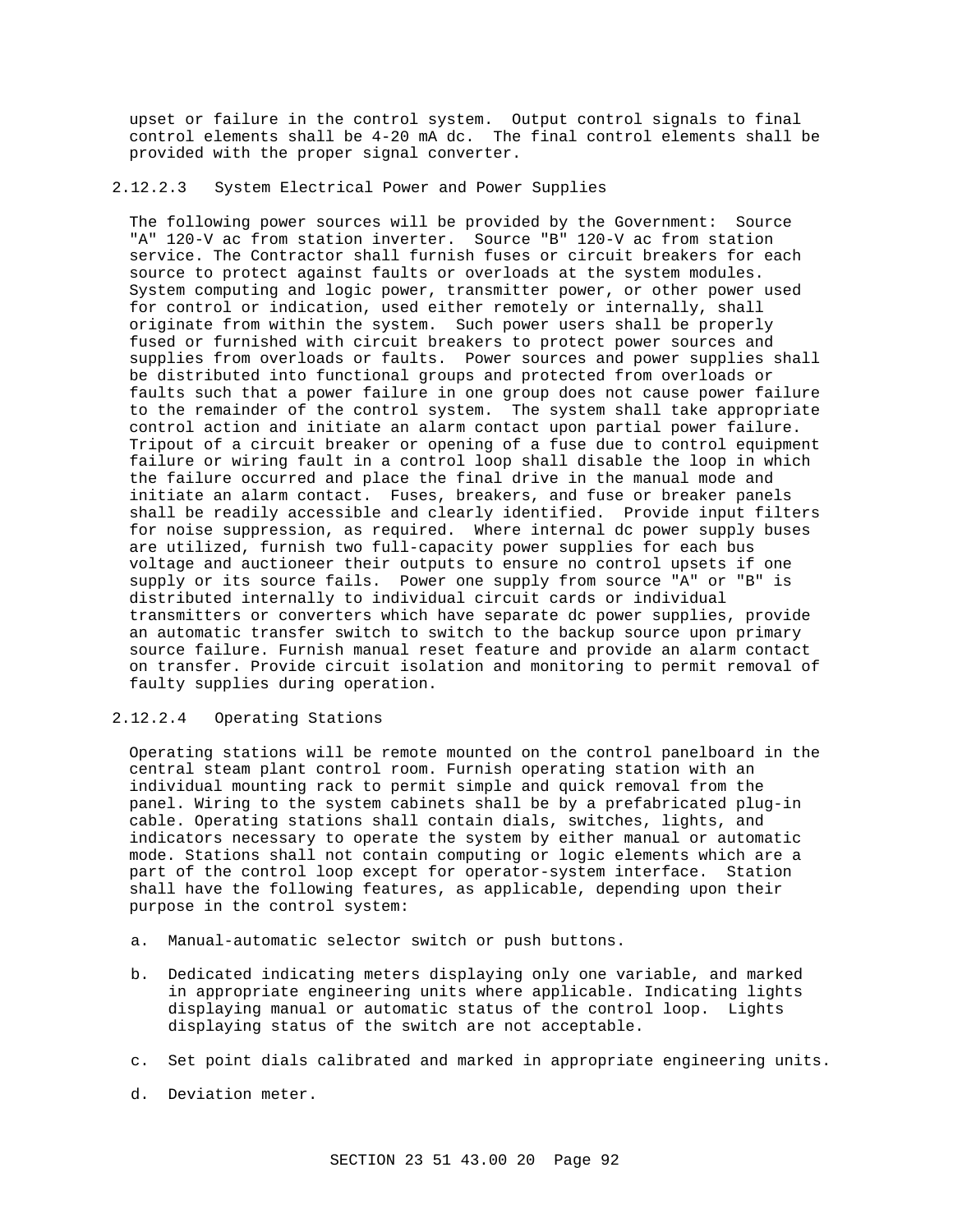- e. Position meter indicating the actual final drive element position over its full range, and not the loading signal.
- f. Raise and lower control for manual operation.

Manual, set point, or indicator stations which have specified functions shall have no extraneous or ineffectual indicators, switches, or lights. The station shall be tailored to its purpose. Tag operating stations with a unique number, as specified. Provide an engraved nameplate on each operating station identifying the service such as spray dryer outlet temperature.

### 2.12.2.5 Control Drive

Control drives shall be pneumatic type. The term "control drive" refers to a power actuator which is primarily used for positioning another device such as a damper, in response to signals from a control system. Select each control drive size as required to provide adequate capacity for the existing loads and conditions. Each control drive used for modulating service shall positively position its controlled device accurately and without fluctuations with the existing load conditions and at any position. The time required for full-stroke travel in either direction shall be 15 seconds. Provide speed control to allow adjustment of full-stroke time from ten seconds to one minute. Provide couplings, adapters, linkages, clevises, ball joints, drive arms and damper arms required. Furnish control drives and handwheels, dual-pole-dual-throw limit switches for open and closed indication, on open-close drives, and 4-20 mA dc position outputs on modulating drives. Position shall be sensed electronically without the use of a slide wire. Provide control drives except the induced draft fan inlet damper drives with current-to-pneumatic positioners to accept a 4-20 mA dc control signal. The induced draft fan inlet damper drives shall be furnished with a pneumatic positioner to accept a 3-15 psi signal from a current-to-pneumatic signal converter furnished by the Contractor.

### 2.12.3 Digital Control Systems

Digital controls shall be relay logic, solid-state programmable logic. Baghouse sequence control shall be wired solid-state logic or solid-state programmable logic. Digital logic associated with analog process controls shall be as specified in paragraph entitled "Electronic Control Modules." Control circuits shall be 120 VAC maximum. Higher voltage power shall not be brought into a control system cabinet or control panelboard.

### 2.12.3.1 Wired Solid-State Logic

Components shall be highest quality industrial grade devices. Logic elements shall be integrated circuits. Components shall be subjected to a rigorous quality assurance inspection. Circuit cards shall be burned-in and tested in the completed system a minimum of 170 hours continuous operation. Logic elements shall be assembled on circuit cards to perform specific operational functions. Different types of circuit cards shall be minimized to reduce stocking of spares and to facilitate maintenance by card substitution. Logic cards shall be arranged in functional groupings for individual pumps or sequences. Failure of a single logic circuit or compartment shall not affect more than one pump or separate functional sequence. Power supplies shall be as specified for Analog Control Systems. System electronics shall be buffered and protected from external power sources by optical couplers or reed relays. Logic shall be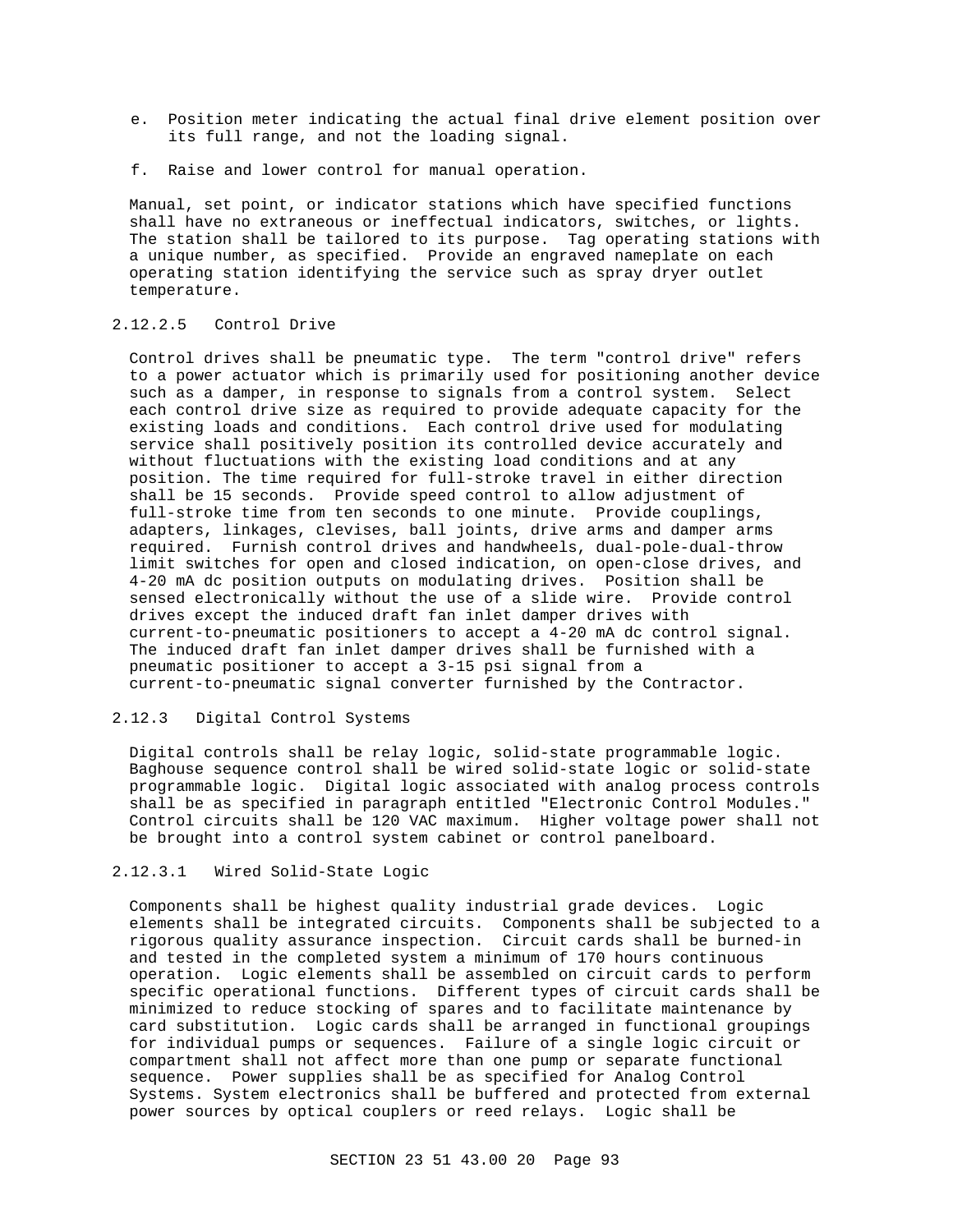documented by logic diagrams.

2.12.3.2 Solid-State Programmable Logic

Components shall be highest quality industrial grade devices. Components shall be subjected to a rigorous quality assurance inspection. Circuit cards shall be burned-in and tested in the completed system a minimum of 170 hours continuous operation. Small systems requiring a minimum of memory elements may use nonvolatile programmable memory. Larger systems shall use software programmable memory with nonvolatile memory for program and executive storage. Logic functions shall be performed by software engineer. Logic shall be documented by flow charts or word logic, and by program listings. Memory shall be static. Programming aids shall be provided to permit easy field reprogramming. Battery power back-up may be approved by the Contracting Officer. System electronics shall be buffered and protected from external power sources by optical couplers or reed relays. Software shall be factory tested and debugged including simulating inputs and outputs and checking resulting logic sequences.

#### 2.12.4 Flue Gas Cleaning System Panelboard and System Cabinets

Provide one common vertical panelboard and system cabinet sections, as specified, to control the flue gas cleaning equipment for boilers. Panelboard dimensions shall be 0.762 m deep by 2.44 m wide by 2.44 m high 30 inches deep by 96 inches wide by 96 inches high. No process fluids or pneumatic signal lines shall be brought into any panelboard or system cabinet.

# 2.12.4.1 Construction

Construct of 3 mm 1/8 inch hot-rolled steel panels reinforced with angles and channels in the interior to form a single, rigid, freestanding unit in compliance with NEMA 12. Panelboards shall be completely enclosed floor-mounted units, except with bottom open. Panelboards shall be constructed with no bolt heads or fastenings visible from the exterior. Construct with 6 mm 1/4 inch radius corners. Edges shall be filled and ground to conform to a 6 mm 1/4 inch radius. Provide interior innerpanels for mounting auxiliary equipment and terminal blocks, as required. Make provisions for anchoring to floor or foundation. Provide hinged doors on the rear of the panelboard with key locks to allow access to equipment. Provide lifting eyes and shipping pallet on the panelboard to facilitate moving into the steam plant. Provide ventilation grills, exhaust fans, ductwork, and filters, as required. Provide cutouts and removable cover plates for items designated as future. Paint cover plates to match panels. Prime and paint panelboard as specified. System cabinets shall conform to the following requirements: Steel frame and sides, freestanding, and fully enclosed. Front and rear access doors with key locks to allow access to racks. Cabinets shall be maintained at positive pressure using a fan powered by a 120-volt, single-phase motor with a minimum power output of 0.09 kW 1/8 hp. Maintain cabinet pressure at least at 125 Pa 0.5 inch water gage. Provide ventilation louvers as required. Size ventilation system to ensure adequate heat dissipation and to maintain continuous operation without loss of function or cause reduced life. Pressurizing air shall be filtered with a 98.5 percent minimum efficiency for dust particles one micron or larger. Control cabinet shall be equipped with a safety key interlock (and shall be located as indicated). Assemble cabinets in sections in sizes convenient for handling and moving into the steam plant, but with lifting eyes and shipping pallet for each separate section. Design cabinets to allow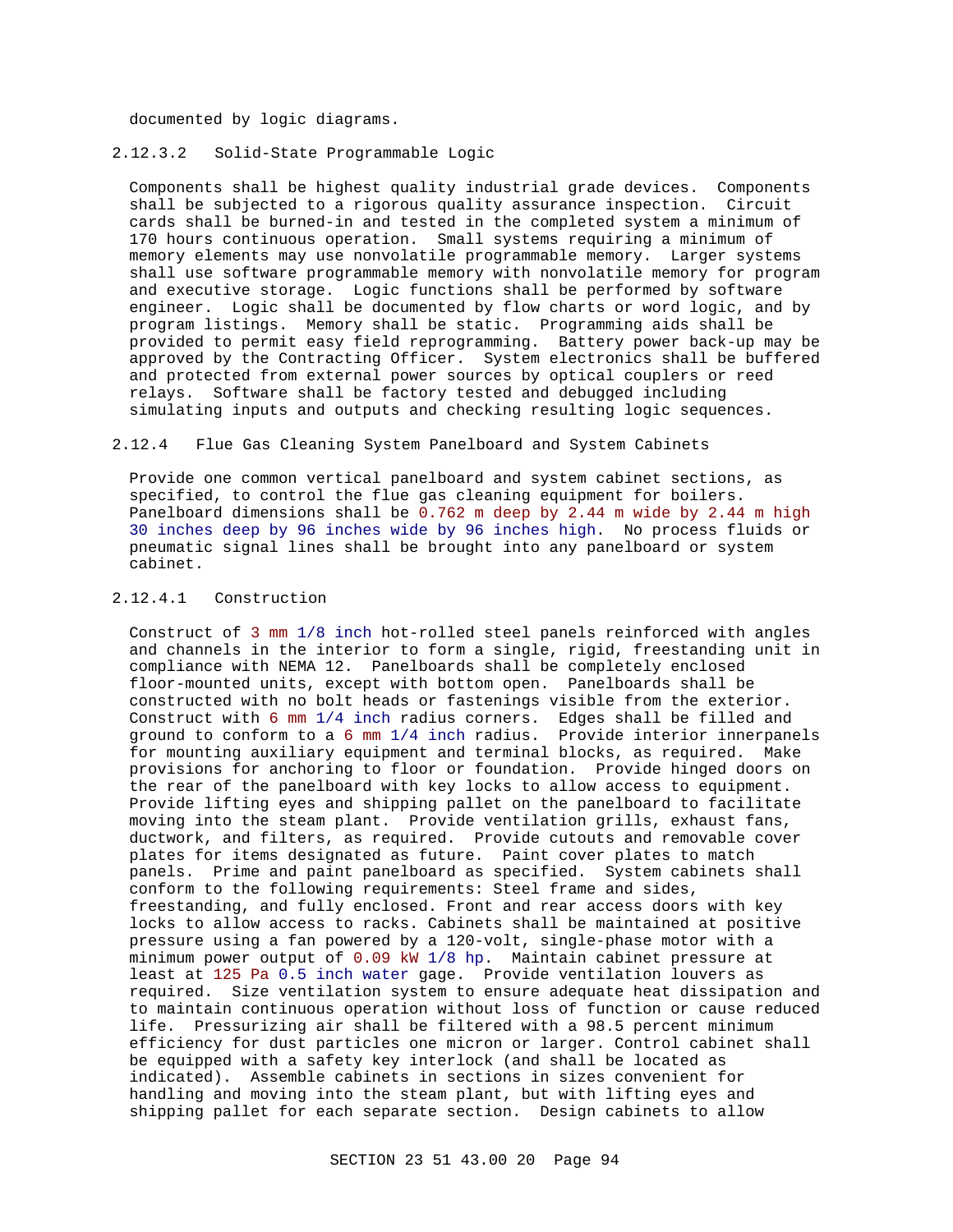sections to be installed side-by-side. Provide side openings at the bottom of the sections as required to permit interconnection of the sections by prefabricated cables without routing the cables outside of the cabinets. Provide work light and one 120 VAC, duplex, 3-wire-polarized-grounding type, specification grade, convenience outlet in each cabinet.

### 2.12.4.2 Finish

Smooth, fill, and apply one coat of primer and two coats of finish paint to exterior surfaces. Apply one coat of primer and one coat of white paint to interior surfaces. Contractor shall furnish finish paint of type and color specified by the Contracting Officer.

# 2.12.4.3 Nameplates

Fabricate nameplates from laminated white phenolic plastic with black engraved letters. Size of nameplates shall be 40 mm high and 150 mm long 1 1/2 inches high and 6 inches long for "Master" nameplates, with 10 mm 3/8 inch letters. Individual device nameplates shall be 20 mm high and 80 mm long with 3 mm 3/4 inch high and 3 inches long with 1/8 inch broad letters. Engrave designations as required later by the Contracting Officer. Nameplates shall be attached by permanent adhesive or screws. Self-adhesive, embossed plastic label tape is not acceptable. Fabricated bezels shall be laminated phenolic plastic with beveled edges, brushed aluminum or as approved by the Contracting Officer.

# 2.12.4.4 Graphics

#### **\*\*\*\*\*\*\*\*\*\*\*\*\*\*\*\*\*\*\*\*\*\*\*\*\*\*\*\*\*\*\*\*\*\*\*\*\*\*\*\*\*\*\*\*\*\*\*\*\*\*\*\*\*\*\*\*\*\*\*\*\*\*\*\*\*\*\*\*\*\*\*\*\*\* NOTE: Refer to paragraph entitled "SPRAY DRYER ABSORBERS." \*\*\*\*\*\*\*\*\*\*\*\*\*\*\*\*\*\*\*\*\*\*\*\*\*\*\*\*\*\*\*\*\*\*\*\*\*\*\*\*\*\*\*\*\*\*\*\*\*\*\*\*\*\*\*\*\*\*\*\*\*\*\*\*\*\*\*\*\*\*\*\*\*\***

Provide the FGD system panelboard with a graphic subpanel to pictorially describe the flue gas cleaning system process to the operator. Graphic shall include pipelines, pumps, fans, equipment, tanks, vessels, valves, and dampers that are part of the process, with indicating lights and control switches located adjacent to the corresponding graphic equipment symbols. The graphic shall include the flue gas flow path for each of the [*\_\_\_\_\_*] spray dryer absorber and fabric filter baghouse systems. The graphic subpanel shall be provided with switches, indicating lights and other devices as required to control and display the status of the equipment. Indications provided shall include at least the operating status of the equipment. Indications provided shall include at least the operating status (running or stopped) of each pump, fan and other driven equipment and the position (open and closed) of each valve and damper. Graphic laminated acrylic symbols on a base of solid acrylic sheeting or panels shall be constructed of laminated phenolic. Acrylic sheeting shall be supported by the metal panel surface continuously. Laminated phenolic may be used as a subpanel. Base sheet shall be 6 mm 1/4 inch thick for phenolic, 5 mm 3/16 inch for acrylic. Color will be selected later from manufacturer's standard colors. Provide smoothly finished openings accurately sized for indicating lights, switches, meters, and oversized openings in panel metal behind acrylic sheeting. Attach base sheet with mechanical fasteners which allow for expansion and contraction of the base. Finish the edge between graphic base sheet and panel surfaces with a brushed stainless-steel trim. Graphic symbols, flow lines, nameplates shall be: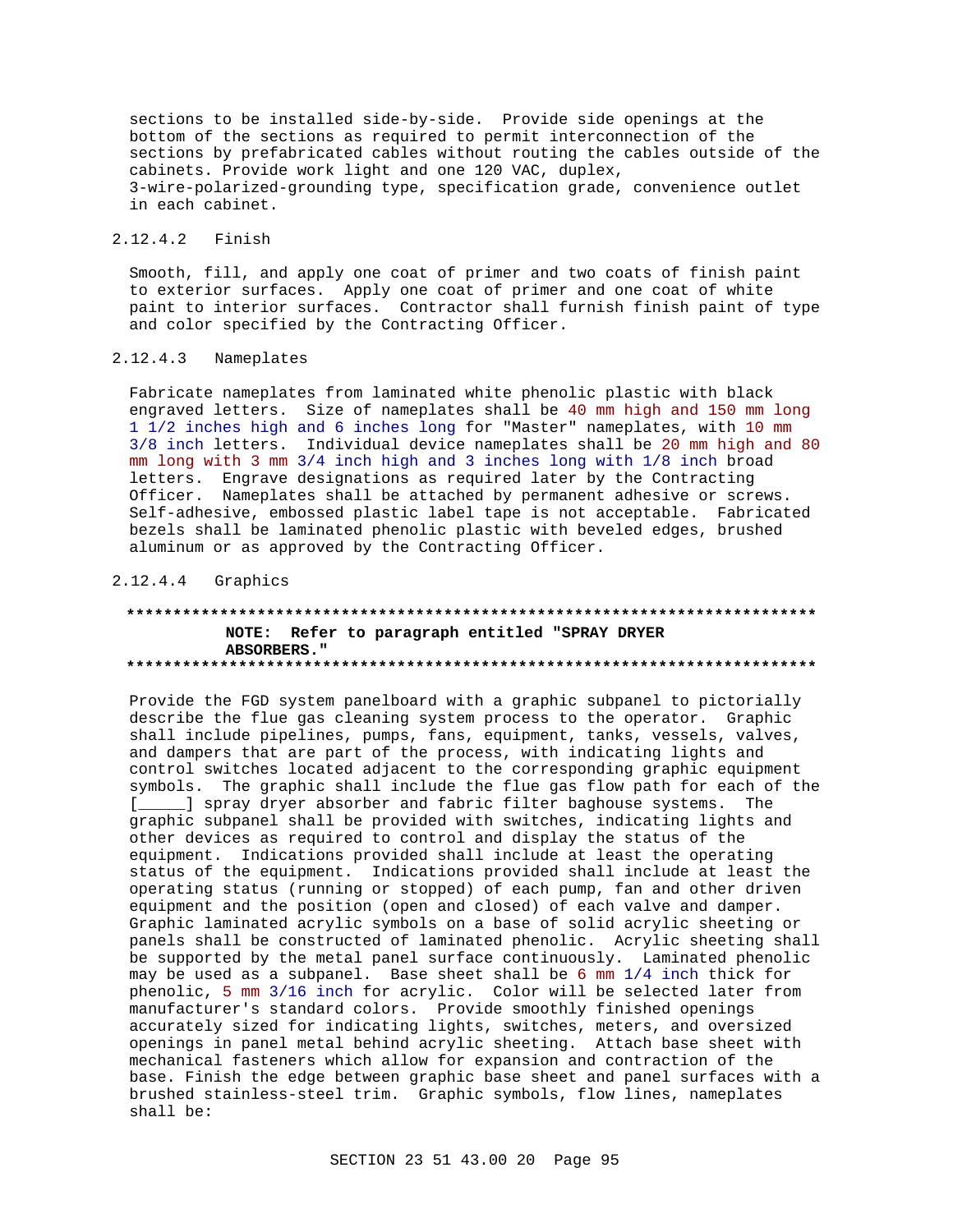- a. Material: Laminated acrylic sheeting.
- b. Thickness: Equipment symbols, flow arrows, and nameplates (10 mm (0.40 inch; flow lines: 0.51 mm 0.020 inch).
- c. Color: Solid white core with colored satin finish overlay. Colors will be selected later from manufacturer's standard colors.
- d. Engraving: Engrave through colored overlay to expose solid core. Cut laminate with beveled edges (except flow lines) to expose solid core on perimeter of all symbols, nameplates, etc.
- e. Mounting: Attach to front face sheet by means of contact cement that may be loosened by a solvent that will not damage face sheet or symbols. Use of double-faced adhesive tape is not acceptable.

# 2.12.4.5 Wiring

Interconnecting wiring between the system cabinets and panelboard-mounted operating stations or subpanels and between separate sections of the system cabinets shall be prefabricated cables with plug-in connectors at both ends. Cable connectors shall incorporate a mechanical restraint between the mating halves to assure that each connecting pin-pair maintains electrical contact and that the connector does not separate due to mechanical vibration or cable sag. The male connector shall be of a design which protects the pins from damage during cable pulling and aligns the two halves accurately during mating. The connector shall be approved by the Contracting Officer. Prefabricated cables shall be rated 600 volt, 90 degree C conductor temperature, 18-gage minimum size copper conductors, overall neoprene or polychlorosulphonate jacket, and shielding if required. Prefabricated cable length between the panelboard and system cabinets shall be [\_\_\_\_\_] meters feet. Provide field terminal blocks in the Flue Gas Cleaning System panelboard or system cabinets as appropriate for analog and digital connections of remote devices. Transmitters furnished by this contract will be wired to terminals in the system cabinets and powered by the Contractor's power supplies. Field terminal blocks shall be grouped and wired into the system according to the function or site of the input or output signals to simplify termination of multiconductor field cables. Wiring shall be insulated switchboard wire rated for 600 volt ac, 60 hertz, 90 degree C conditions. Size shall be No. 14 AWG or larger for 120-volt ac control and indicating circuits, No. 20 AWG for low voltage (28 volts or less) devices, and No. 10 AWG or larger for 120-volt ac main power supplies and tap circuits. Use heavy-duty terminal blocks rated at least 20 amperes, 600 volts with not less than 15 mm 1/2 inch spacing between terminals. Terminal blocks for main power supply circuits and control bus termination shall be rated at least 40 amperes. Terminals shall be sliding-link type to allow individual circuit isolation for testing without disconnecting field or cabinet wiring. Terminal shall be designed to receive ring-tongue cable connectors on the field side. Terminal blocks for current transformer circuits shall be 2 or 4 point, as required, short-circuiting type with one shorting screw for each terminal. Identify each terminal on all blocks by stamping or permanently marking the terminal designation on the marking strip. Self-adhesive embossed plastic label tape is not acceptable. Mount terminal blocks vertically in rows on interpanels within the panelboard and system cabinets with provisions for cleating external cables entering from the bottom. Location of the terminal blocks shall be subject to approval by the Contracting Officer. No terminal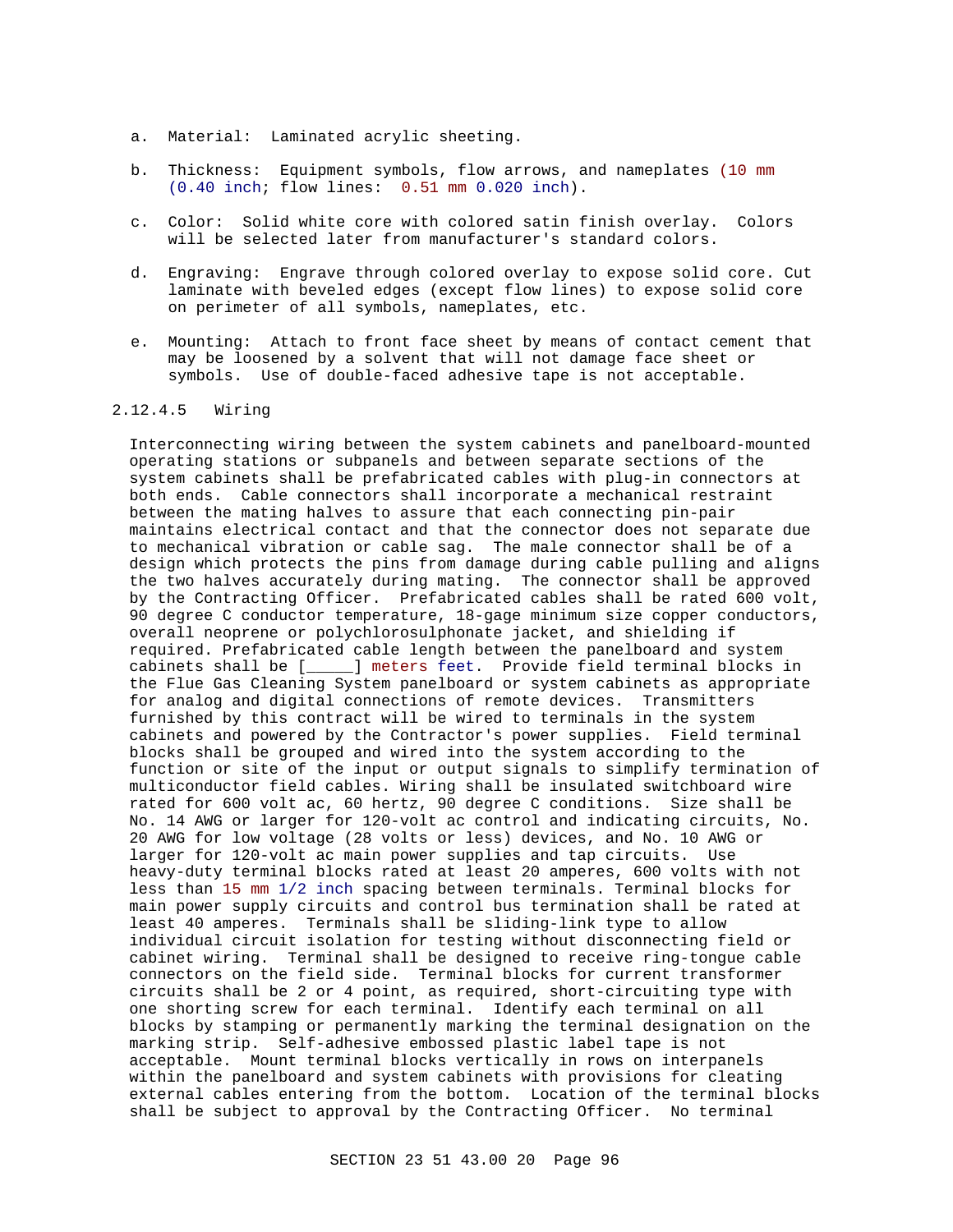blocks shall be mounted at a height less than 300 mm 12 inches. Provide a quantity of terminals sufficient for both signal and power circuits required to implement the system plus 10 percent spare for future modifications. Provide grouping of the following terminals: (1) Analog, (2) Annunciator, (3) Control. Provide a ground bus running the full length of the panelboard and system cabinet sections with No. 4-250 MCM lugs for ground cable connection at each end. The internal copper ground bus shall be at least 25 by 6 mm 1 by 1/4 inch. Connect internal grounds required to the ground bus. Furnish one two-tube, 40-watt, 120-volt fluorescent light fixture with a protective metal grill for the panelboard. Furnish 120-VAC, duplex, 3-wire polarized-grounding type, specification grade, convenience outlets in the panelboard. Furnish single-pole and three-pole fuse blocks with fuses for each set of relaying and metering potential circuits. Provide 20A molded-case circuit breakers for connections from control buses to miscellaneous equipment installed in or served from the panelboard or system cabinet. Provide plug-in strips for connection of 120 VAC supplies to meters and recording equipment where required.

#### 2.12.4.6 Power Supplies and Switches

Furnish a circuit breaker panelboard in the FGD system panelboard. Furnish mechanically interlocked, main circuit breakers mounted in the panelboard for switching or primary and backup power services. Furnish quantity as required. Furnish molded-case circuit breaker for each tap from the control bus to serve items requiring separate AC circuits. Provide one AC alarm relay connected to each AC bus with two sets of contacts to close after 2-second delay on loss of AC. Provide a 120-volt AC control bus and a 120-volt utility bus. Provide 24 VAC or VDC power supplies for low voltage indicating lights, meters, and transmitters, as required. Control switches shall be heavy-duty oiltight momentary contact, spring return unless otherwise specified, with normally open and normally closed contacts of adequate quantity. Switch handle types, colors, and retaining rings will be as required. Metal nameplates shall be used for position marking, but plastic nameplates shall be used for identification, as specified, unless otherwise noted.

# 2.12.4.7 Lights and Indicators

Indicating light size shall be nominal 15 mm 1/2 inch diameter and rating shall be 120 volts ac. Lens shall be transparent, color to be indicated later by the Contracting Officer, unless otherwise specified. Indicators shall be of the high-accuracy D'Arsenvol type. Provide indicators in groups, as required, with mounting hardware and frame. Meter movement shall be suitable for 4-20 mA dc input signal. Scale markings and colors shall be as required. Scales shall be illuminated.

# 2.12.4.8 Counters and Meters

Six-digit pulse counters to interface with 4-20 mA dc input shall be provided, as required. Meters shall be semi-flush mounting, 70 mm 2.7 inches square. Accuracy shall be rated at plus or minus 2 percent. Meter movement shall be 0-5 ampere AC, 0-1 milliampere DC signal. Scales shall be as specified with overload red lines. Pushbuttons shall be heavy-duty oiltight construction. Contacts shall be momentary, one normally open and one normally closed, unless otherwise specified. Button type and color shall be specified later by the Contracting Officer.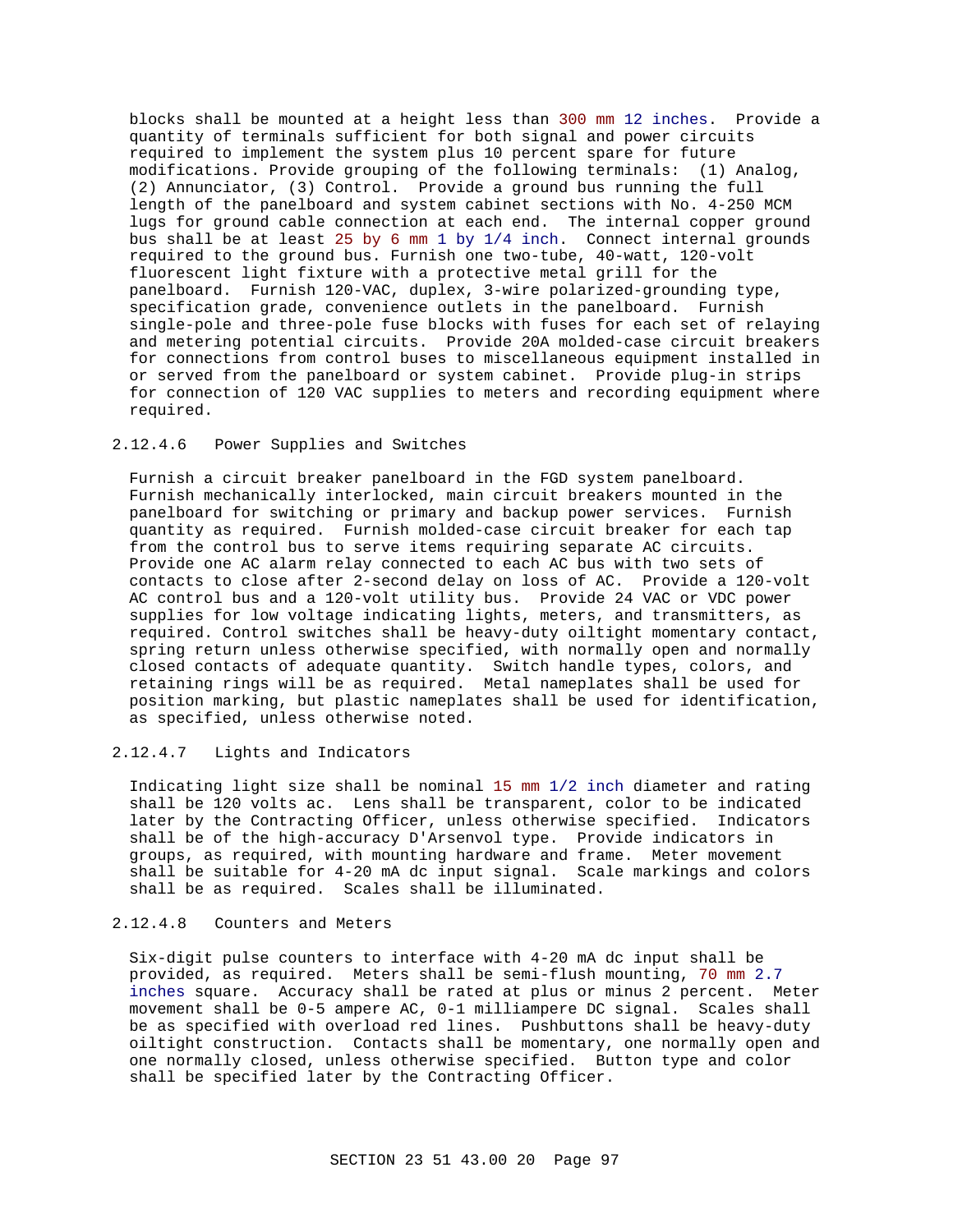#### 2.12.4.9 Recorders

Multipoint printing strip chart size shall be 254 mm 10 inchesnominal width. Chart speed shall be 50 mm 2 inches per hour, nominal. Printing period shall be 5 seconds per point or multi-speed using numbered dots or plus signs with color selected later by the Contracting Officer. Provide engraved legend plate and rubber legend stamp. Provide a 12 month supply of charts and ink for each instrument. Recorders shall be designed for 120 volt AC power. Supply one complete set of manufacturer's tools and accessories. Provide internal fluorescent illumination. Furnish input circuitry for thermocouple, RTD, voltage and current input signals. Provide three separately adjustable alarm points with latching relay for wiring to the annunciator. Miniature pen strip chart size shall be 100 mm 4 inch nominal width. Chart speed shall be 25 mm one inch per hour. Provide indicating scale for each pen and scale legend markings. Provide a 12 month supply of charts and ink for each instrument miniature pen strip chart recorder.

**\*\*\*\*\*\*\*\*\*\*\*\*\*\*\*\*\*\*\*\*\*\*\*\*\*\*\*\*\*\*\*\*\*\*\*\*\*\*\*\*\*\*\*\*\*\*\*\*\*\*\*\*\*\*\*\*\*\*\*\*\*\*\*\*\*\*\*\*\*\*\*\*\*\***

2.12.4.10 Annunciators

| Status                    | Visual     | Audible    |
|---------------------------|------------|------------|
| Normal                    | 0ff        | Off        |
| Alert                     | Fast Flash | On         |
| Acknowledge               | On.        | Off        |
| Return to Normal          | Slow Flash | Off        |
| Return before Acknowledge | Slow Flash | <b>Off</b> |
| Acknowledge (Reset)       | Off        | Off        |
| Test                      | On.        | Off        |

**NOTE: Alarm sequence shall be the following.**

#### **\*\*\*\*\*\*\*\*\*\*\*\*\*\*\*\*\*\*\*\*\*\*\*\*\*\*\*\*\*\*\*\*\*\*\*\*\*\*\*\*\*\*\*\*\*\*\*\*\*\*\*\*\*\*\*\*\*\*\*\*\*\*\*\*\*\*\*\*\*\*\*\*\*\***

Annunciator shall consist of remote logic rack and separate lamp box assemblies for control room applications, and integral logic, terminal blocks, and lamp box assemblies for local control panels. Mount the remote logic racks for the system panelboard annunciator in the system cabinets. Provide prefabricated display cables to connect the remote logic with lamp box assemblies mounted in the panelboard. Equipment shall be constructed of the highest quality solid-state electronics, factory-tested and burned in. Trouble contact circuitry shall meet IEEE C37.90.1 Surge Withstand Capability Test. Provide repeat contacts for each window wired to terminals. Equipment shall be powered from the Government's 120-volt AC station service source. Arrange power supplies, circuit breakers, and input terminal blocks in groups to permit servicing single sections of the annunciator system without disabling the entire system. Alarm windows shall be full 50 by 80 mm 2 by 3 inch nominal size. Cable connectors to lamp box assemblies shall be right-angle type to allow rear connection and cable routing from below. Terminal blocks in equipment cabinets shall be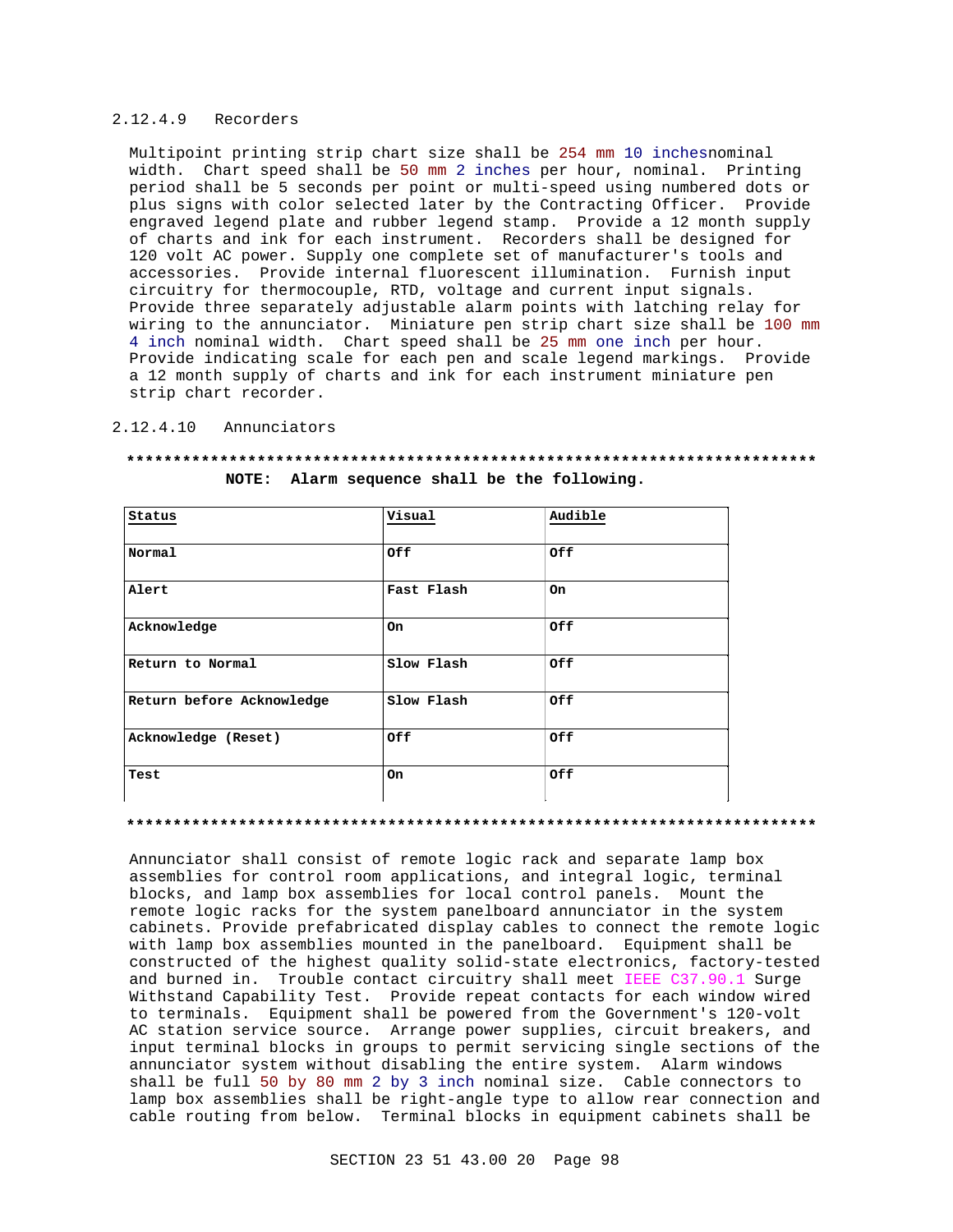slide-link type. Provide terminal marking strips. Alarm audibles for the annunciator systems shall be electronic tone generators with variable pitch and volume controls.

# 2.12.5 Temperature Monitor

Temperature monitor shall scan thermocouple inputs, monitor critical process conditions, and record temperature in degrees C degrees F and point number upon alarm or operator demand. Scanning shall be continuous; recording shall be automatic for each alarm detected. Input point number, process value, and alarm condition shall be printed on a strip recorder. Front panel controls shall enable the operator to select scanning rate, continuous scanning, single point or group scanning, and print-on-alarm or print-on-demand. A digital display shall present point number and value for visual monitoring of any or all selected points. In addition to critical process temperatures such as spray dryer and fabric filter baghouse inlet and outlet temperatures, inputs shall include bearing thermocouples and motor RTDs (one per motor). Instrument calibration accuracy shall be one half degree C one degree F, or better, throughout the temperature range of 18 to 149 degrees C zero to 300 degrees F and one percent full scale for process variables. Calibration stability shall be within one half degree C one degree F for six months with no adjustment, and equivalent value for process variables. Scanning rate of 6 points per second, continuous shall be used. Print speed shall be 6 lines per second. Provide five separate high-temperature alarm comparators with dual field adjustable set points wired for assignment to groups of inputs. Provide one isolated lock-in type alarm contact for each alarm set point for wiring to external annunciator, and wired for manual reset from a remote push button. Monitor output printer shall be numeric strip chart, nonimpact ribbonless, roll-type with take-up reel. Provide extra supply of paper for printing at least 10,000 lines. Provide for flush panel mounting with printer, indicators, and operator's controls accessible from the front. Alarm set-point modules, input modules, and auxiliary chassis shall be mounted behind panel or adjacent to operator's controls. Controller sensing element shall be stainless-steel armored bulb and capillary, 7.62 meter 25 feet in length. Controller shall include the following features:

- a. Reset and rate as specified.
- b. Set point, proportional ban, reset and rate adjustment.
- c. Pressure gages for supply and control pressure.
- d. Indicator for process temperature.
- e. Supply air pressure regulator.

Provide thermowell sized for the bulb in accordance with the thermowell specification. Temperature switch elements shall be dry contact (mercury switch contacts not acceptable) single-pole-dual-throw, rated for at least 120 volt AC, 4 amp or 125 volt DC, 0.5-amp. Switch enclosure shall be NEMA 12. Sensing element shall be stainless-steel armored bulb and capillary, or direct-mounted bulb, as specified. Provide thermowell sized for the bulb in accordance with the paragraph entitled "Thermowells." Factory adjust each switch to the proper setting before shipment to the jobsite. Indicate the factory setting on the device tag.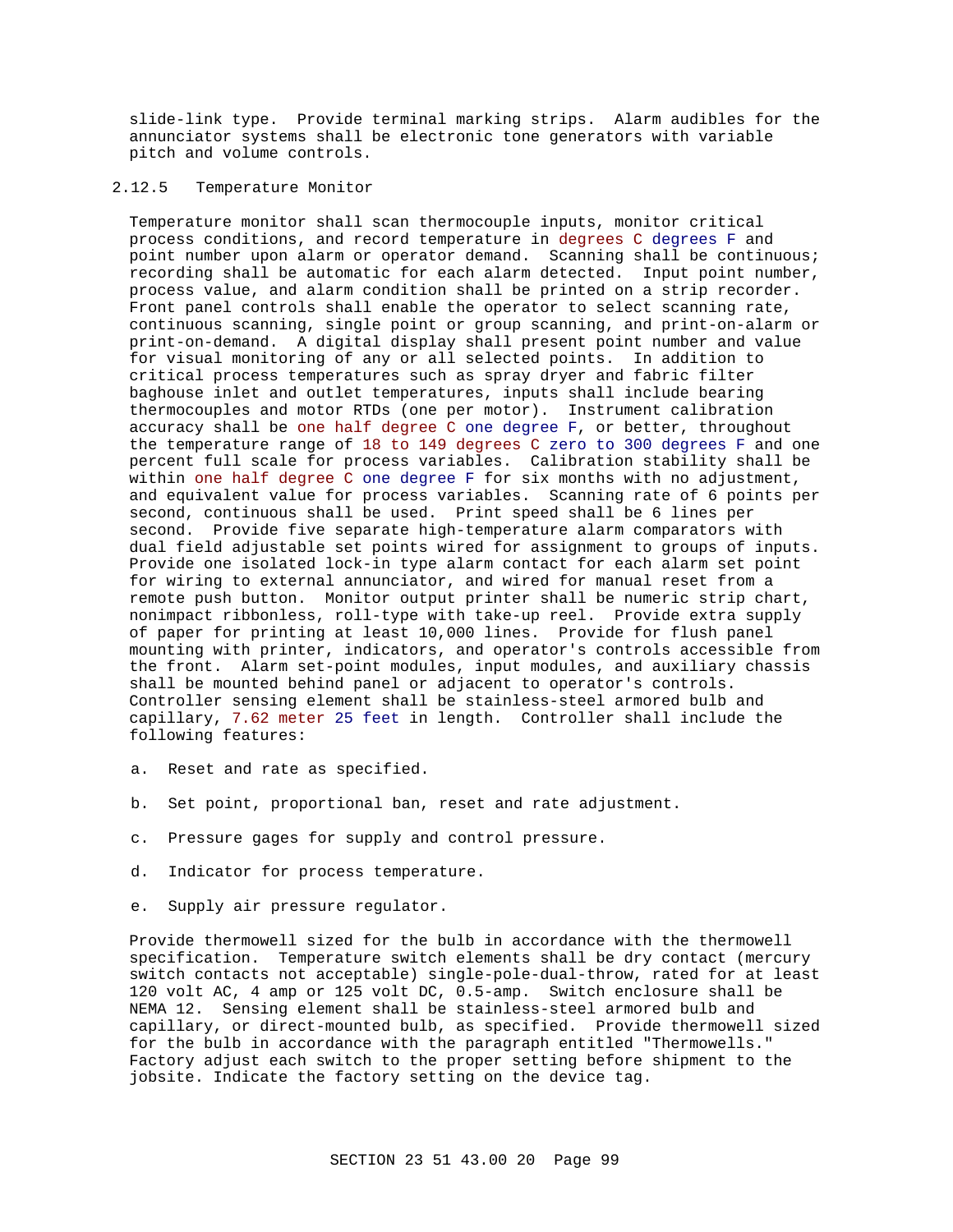### 2.12.5.1 Thermometers

Thermometers shall be dial type with an adjustable angle suitable for the service. Provide thermowell sized for each thermometer in accordance with the thermowell specification. Fluid-filled thermometers (mercury is not acceptable) shall have a nominal scale diameter of 125 mm 5 inches. Construction shall be stainless-steel case with molded glass cover, stainless-steel stem and bulb. Stem shall be straight, length as required to fit well. Bimetal thermometers shall have a scale diameter of 90 mm 3 1/2 inches. Case shall be hermetic. Case and stem shall be constructed of stainless steel. Bimetal stem shall be straight and of a length as required to fit the well.

# 2.12.5.2 Thermocouples

Pipe thermocouples shall be Type J, iron-constantan element, ungrounded, for pipeline mounting in a thermowell. Provide protective sheath, screw terminal head, and the thermowell sized for the service specified. Element shall be at least 20 gage wire, with 2 hole insulators, 304 stainless-steel sleeve, silver plug tip, spring loaded. Head shall be universal type with screwed cover and chain and terminal connector. Provide stainless-steel nipple as required for head to clear insulation by at least 50 mm 2 inches. Well shall be sized for each thermocouple in accordance with the thermowell specification. Duct thermocouples shall have Type J ungrounded element with 20 AWG iron-constantan wires 2 hole insulators and universal head as specified for pipe thermocouples. Protecting tube shall be as specified under thermowells. Bearing thermocouples shall have Type J ungrounded element with 20 AWG iron-constantan wires and 25 mm one inch insulator cemented over measuring junction. Element shall be mounted in 5 mm 3/16 inch spun and welded copper tube, sealed at open end. Head shall be as specified for pipe thermocouples. Surface thermocouples shall have ungrounded Type K element (chromel-alumel) at least 20 AWG suitably protected from high temperatures using fiberglass insulating jacket.

### 2.12.5.3 Resistance Temperature Detectors (RTDs)

Detector shall be three lead resistance sensor with protective sheath and screw terminal head for pipeline mounting in a thermowell. Accuracy shall be plus or minus 1/2 degree C 1 degree F or plus or minus 0.5 percent of reading, whichever is greater. Element material and nominal resistance shall be 10 ohm copper. Head shall be universal type with screwed cover, chain, and terminal connector. Provide stainless-steel nipple as required for head to clear insulation by at least 50 mm 2 inches. Element length shall be as required for the insertion depth and insulation thickness specified. Provide thermowell sized for the element in accordance with the thermowell specification.

# 2.12.5.4 Thermowells

#### **\*\*\*\*\*\*\*\*\*\*\*\*\*\*\*\*\*\*\*\*\*\*\*\*\*\*\*\*\*\*\*\*\*\*\*\*\*\*\*\*\*\*\*\*\*\*\*\*\*\*\*\*\*\*\*\*\*\*\*\*\*\*\*\*\*\*\*\*\*\*\*\*\*\***

**NOTE: General. Provide thermowell for each temperature sensing element (thermometer, thermocouple, remote bulb, etc.) unless otherwise noted.**

**Insertion:**

**Piping: 65 mm minimum, 150 mm 2 1/2 inch minimum,**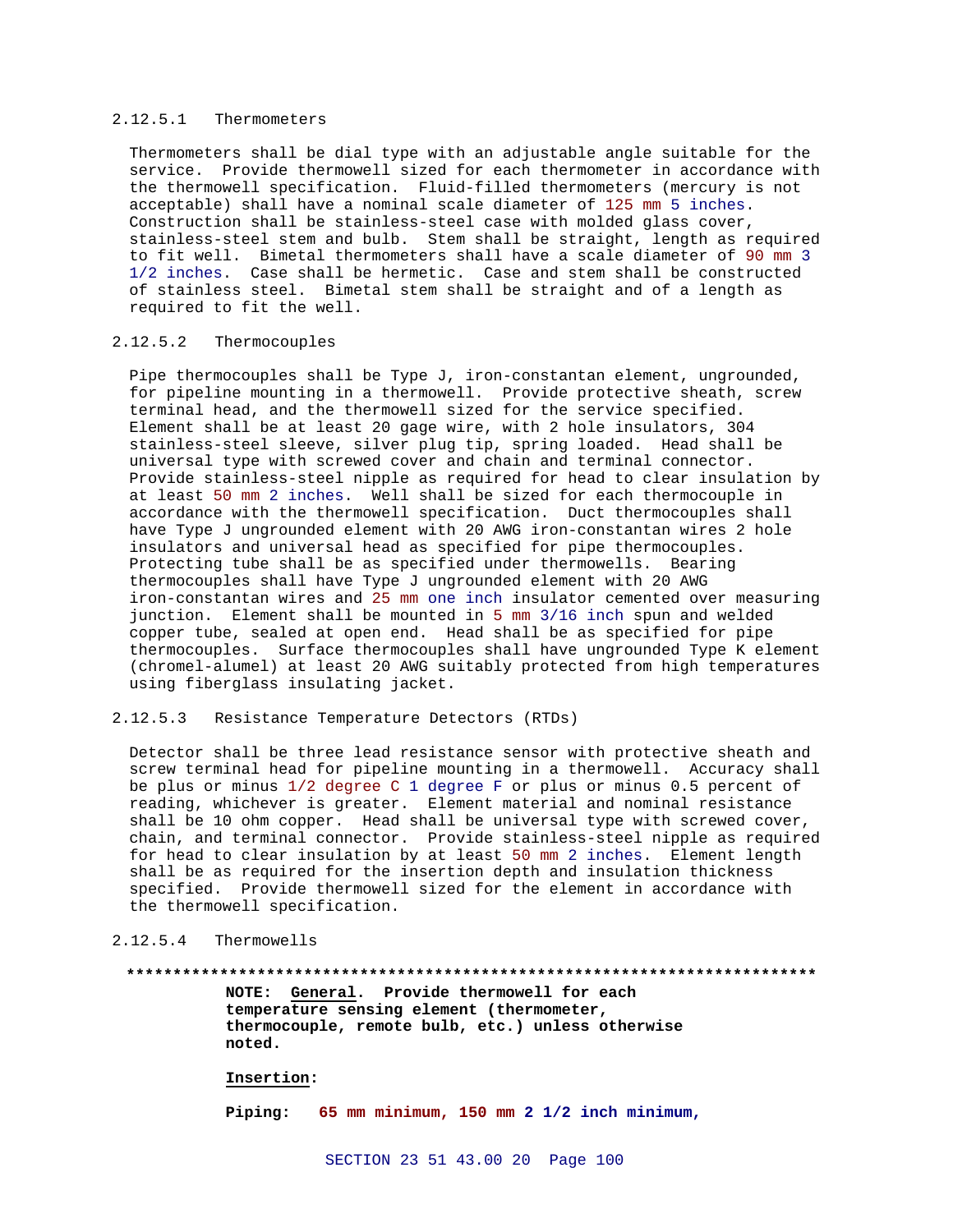**6 inchmaximum unless otherwise noted.**

**Ductwork: At least 1/2 duct depth but not over 910 mm 36 inch unless otherwise noted.**

**Lagging extension neck: As required to keep well wrench flats clear of insulation.**

**Protection: Provide cardboard inserts in each well to prevent internal damage prior to installing thermometer in installed well.**

# **Pipeline Wells:**

**Bore: Straight or tapered bore sized to fit sensor.**

**Material: 316 stainless steel unless otherwise noted.**

**Ratings: Submit pressure vs. temperature and velocity vs. insertion length ratings for each type of well furnished. Submit calculations (to verify that wells are safe for the specified conditions) for special wells for which ratings are not available.**

**Duct Protecting Tubes:**

| Type                                   | Material (unless otherwise noted) |
|----------------------------------------|-----------------------------------|
| 25 mm Schedule 80 pipe, closed end     | Wrought iron                      |
| 25 mm standard weight pipe, closed end | Type 446 stainless steel          |

**Adapter: Furnish adjustable flange type collar with companion flange to provide airtight seal on a 50 mm pipe nipple fastened on the duct or casing. The adapter must completely support the tube; no intermediate supports will be provided.**

| Type                                    | Material (unless otherwise noted) |  |  |
|-----------------------------------------|-----------------------------------|--|--|
| 1 inch Schedule 80 pipe, closed end     | Wrought iron                      |  |  |
| 1 inch standard weight pipe, closed end | Type 446 stainless steel          |  |  |

**Adapter: Furnish adjustable flange type collar with companion flange to provide airtight seal on a 2 inch pipe nipple fastened on the duct or casing. The adapter must completely support the tube; no intermediate supports will be provided.**

# **\*\*\*\*\*\*\*\*\*\*\*\*\*\*\*\*\*\*\*\*\*\*\*\*\*\*\*\*\*\*\*\*\*\*\*\*\*\*\*\*\*\*\*\*\*\*\*\*\*\*\*\*\*\*\*\*\*\*\*\*\*\*\*\*\*\*\*\*\*\*\*\*\*\***

Provide a well for each temperature sensing element (thermometer, thermocouple, remote bulb) unless otherwise noted. Include specifications of insertion length, shipping protection, bore, material, and any necessary adapters.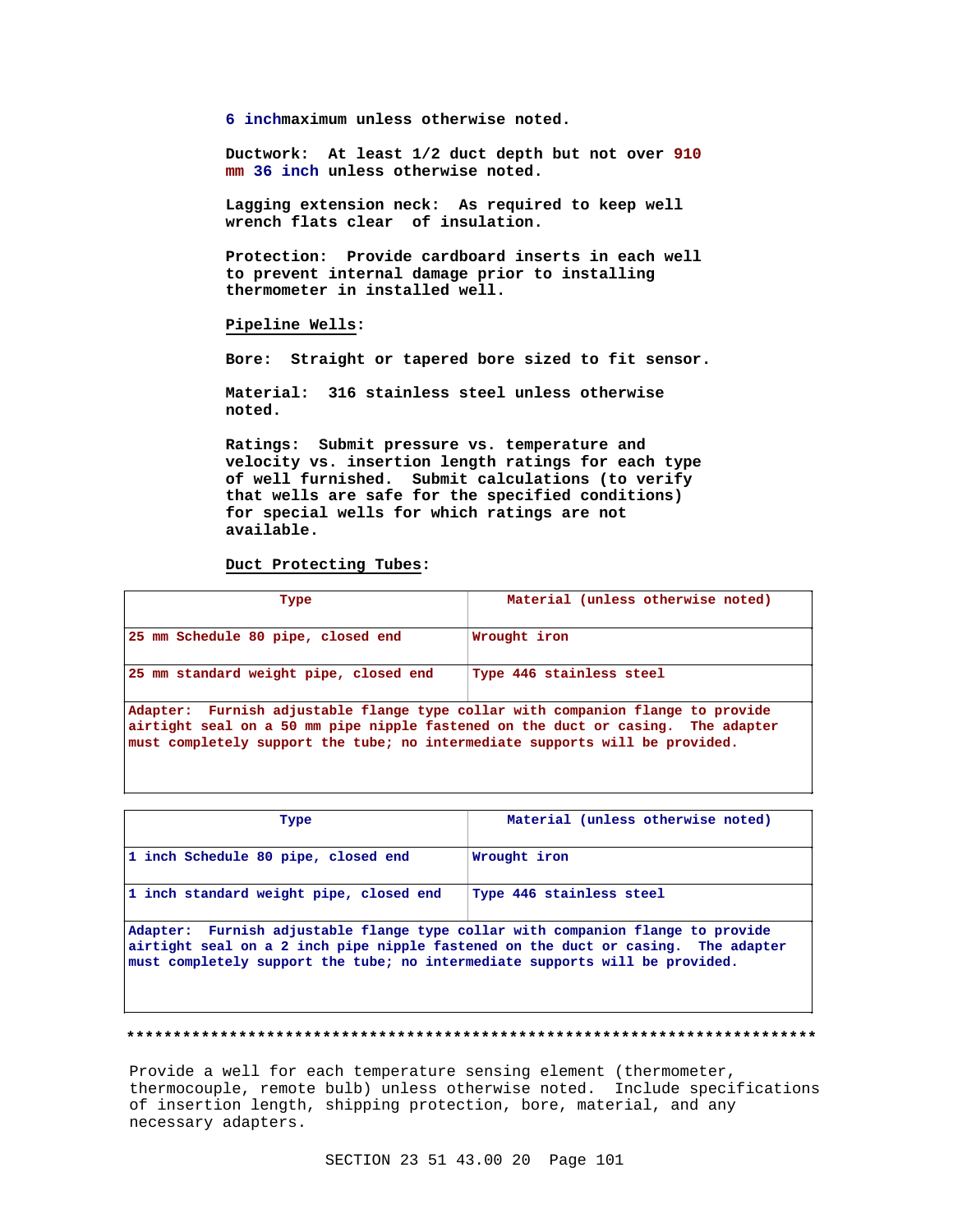#### 2.12.6 Pressure Gages

Gage connections shall be bottom for flush, surface or line mounting. Furnish scale ranges to produce a reading 60 to 70 percent of full scale during normal operating conditions. Service legends shall be printed on the gage face by the manufacturer. Include adjustments for set point and proportional band of pressure controllers. Provide pressure gages indicating supply and control pressures. Provide cleanout push button for cleaning restricted feed orifice without dismantling. Case shall be dust-tight with air bleed hole. Pressure switch elements shall be dry contact (mercury switch contacts not acceptable) rated for at least 120-volt AC, 4 amperes or 125-volt DC, 0.5-amperes. Contacts shall be single-pole-dual-throw, or as specified. Switch enclosure shall be NEMA 12. Sensing element shall be type and material suitable for the service. Factory adjust each switch to the proper setting before shipment to jobsite. Indicate the factory setting on the device tag. Provide brass pulsation dampeners and liquid fill with high viscosity silicon oil for all gages used for steam, water, air, or liquid service. Diaphragm seal materials shall be 316 stainless-steel diaphragm and bottom housing with a carbon steel top housing. Provide tip bleed feature for bourdon tube in pressure sensing element. Provide pigtail siphons for pressure gages in steam service. Fabricate siphons from 6 mm 1/4 inch seamless carbon-steel pipe, ASTM A106/A106M Grade A, Schedule 40.

### 2.12.6.1 Panel Gages

Panel gages shall be provided with 150 mm 6 inch diameter face. Accuracy shall be 1/2 of one percent of scale range. Case shall be aluminum or high-impact polypropylene reinforced with glass fiber; solid front face; blowout back. Dial shall be white laminated plastic with black markings.

# 2.12.6.2 Header Gages

Header gage face shall be 113 mm 4 1/2 inch diameter. Accuracy shall be one percent of scale range. Bourdon tube shall be bronze, brazed. Movement shall be stainless-steel geared. Case shall be polished stainless-steel. Dial shall be fabricated of aluminum.

# 2.12.6.3 Differential Gages

Differential gage accuracy shall be 1/2 percent of scale range. Pressure unit shall be rupture-proof, stainless-steel bellows. Body shall be 316 stainless steel with 6894 kpa (gage) 1000 psig safe working pressure. Dial shall be 150 mm 6 inch diameter.

# 2.12.7 Level Elements

Level controllers shall be electrode probe type and shall feature remote electronic enclosure rated NEMA 4 with integral level indicator. Zero and span adjustments shall be noninteracting. Proportional band adjustment shall be provided. Electronic output as required. Power input: 115-volt AC. Prefabricate cable to connect probe to transmitter with quick disconnect connectors. Probe and electronic circuitry shall be designed to provide reliable level control unaffected by coating or material buildup on probe. Liquid level switch elements shall be dry contact (mercury switch contacts not acceptable), single-pole-dual-throw, rated for at least 120 volt AC, 4 amperes or 125-volt DC, 0.5-amperes, unless noted otherwise. Switch enclosure shall be NEMA 12 unless noted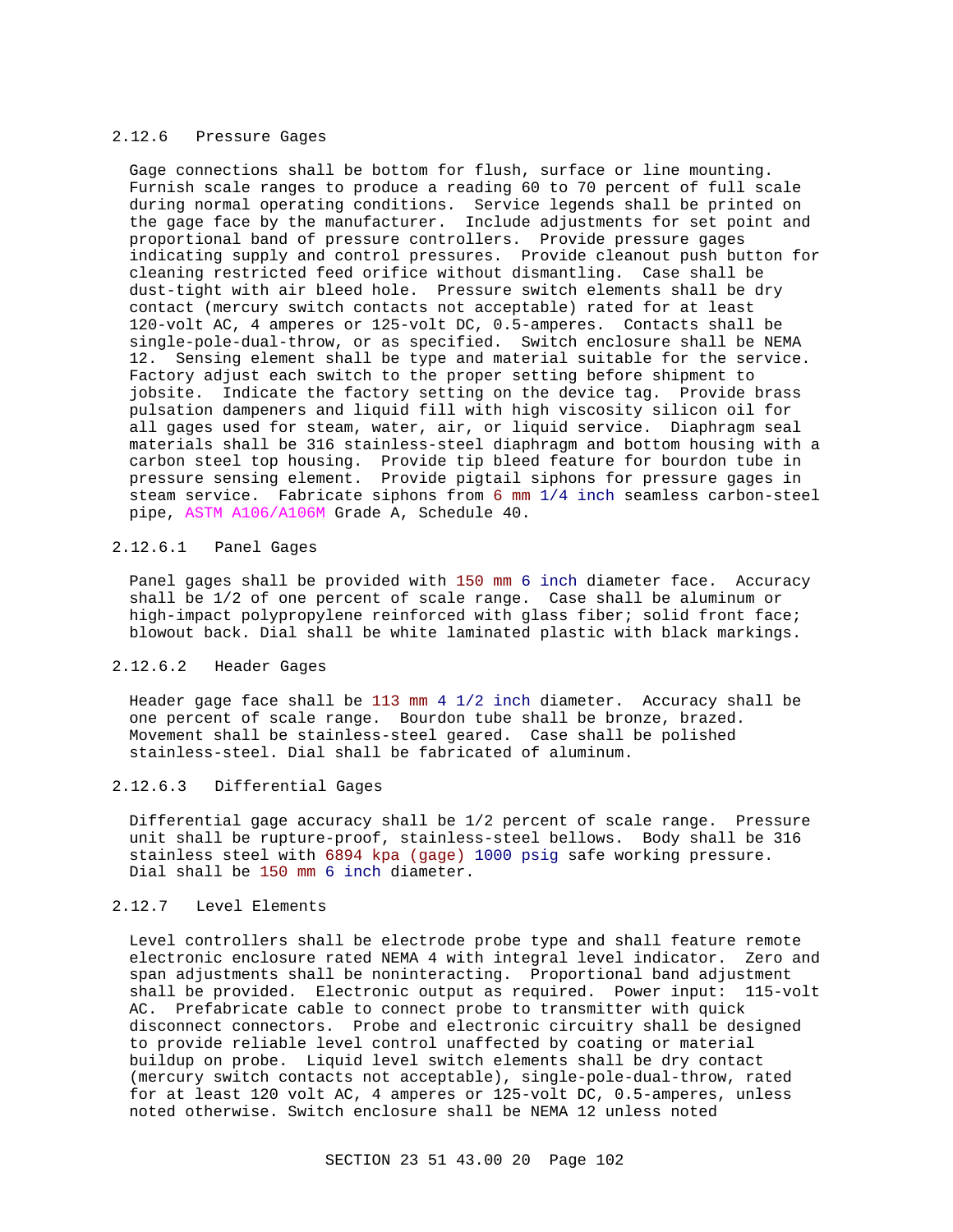otherwise. The float actuated cage shall be external type with temperature and pressure rating equal to or greater than the design rating of the vessel to which it is attached. The float and trim materials shall be stainless steel. Float-type switches shall not be used for slurry tanks. Differential-pressure type shall be indicating type switch. Electrode probe types shall be provided with remote NEMA 4 electronic enclosure with integral level indicator, and noninteracting zero and span adjustments. Power input: 115-volt AC, single phase 60 hertz. Probe to transmitter prefabricated cable with quick disconnect connectors. Level indication shall be unaffected by material buildup on probe.

# 2.12.8 Flow Elements

Flanged orifice plates shall be 3 mm 1/8 inch thick, 304 stainless steel, sized for the service. Furnish a calculated calibration curve based upon design flow conditions plotting flow versus differential pressure. Insertion flow elements shall be Pitot-tube type using 304 stainless steel as material. Provide pipe connections. Application shall be for water only. Provide inline-magnetic type with liner material and thickness to match the piping. Accuracy shall be plus or minus one percent of rate. Power supply shall be 110 volt AC, 60 hertz. Furnish prefabricated cable from primary element to transmitter. Provide integral indication of flow. Flow switch elements shall be dry contact (mercury switch contacts not acceptable) single-pole-dual-throw rated for at least 120-volt AC, 4 amperes or 125-volt DC, 0.5-amperes. Switch enclosure shall be NEMA 12, except as noted. Materials and pressure ratings shall be compatible with the service. Flow switch shall be paddle, plunger, differential-pressure, or ultrasonic type. Ultrasonic flow switches shall be provided with one flow setpoint, unless otherwise noted. Provide individual adjustment of setpoint and time response delay. Power input: 115-volt AC, single phase, 60 hertz. Provide NEMA 4 enclosure for electronics and encapsulated sensor probes. Use only when other types are not recommended for the service. Flow controllers shall include adjustments for set point, proportional band, rate, reset, and specific gravity. Provide pressure gages indicating supply and control pressures. Provide cleanout push button for cleaning restricted feed orifice without dismantling. Design shall utilize high-temperature diaphragms and gaskets, and shall provide dust-tight case, and cooling fins.

# 2.12.9 Density Elements and Transmitters

Shall be nuclear type and shall be accurate within 0.001-SGU maximum. Signal shall be linearized. Response of measurement system shall provide adequate response time when tied to mass flow. Power supply shall be 115-volt AC, single phase 60-hertz. Furnish prefabricated cable as required from primary element to transmitter.

# 2.12.10 Fly Ash Level Alarms

# **\*\*\*\*\*\*\*\*\*\*\*\*\*\*\*\*\*\*\*\*\*\*\*\*\*\*\*\*\*\*\*\*\*\*\*\*\*\*\*\*\*\*\*\*\*\*\*\*\*\*\*\*\*\*\*\*\*\*\*\*\*\*\*\*\*\*\*\*\*\*\*\*\*\* NOTE: Alarm sequence shall be the following.**

| Status | Visual | Audible |
|--------|--------|---------|
| Normal | Off    | Off     |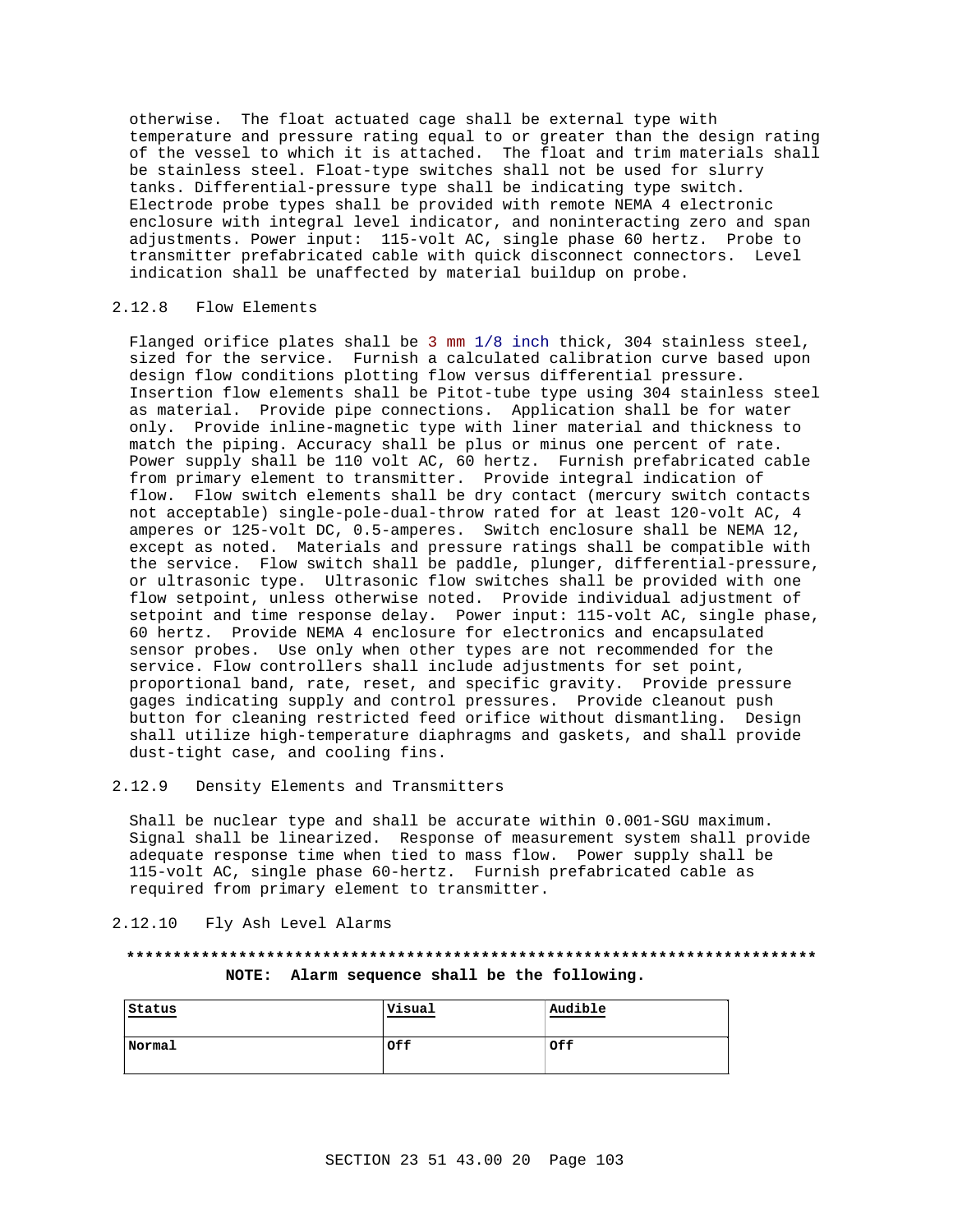| Status                    | Visual     | Audible |
|---------------------------|------------|---------|
| Alert                     | Fast Flash | On.     |
| Acknowledge               | 0n         | Off     |
| Return to Normal          | Slow Flash | Off     |
| Return before Acknowledge | Slow Flash | Off     |
| Acknowledge (Reset)       | Off        | Off     |
| Test                      | 0n         | Off     |

# **\*\*\*\*\*\*\*\*\*\*\*\*\*\*\*\*\*\*\*\*\*\*\*\*\*\*\*\*\*\*\*\*\*\*\*\*\*\*\*\*\*\*\*\*\*\*\*\*\*\*\*\*\*\*\*\*\*\*\*\*\*\*\*\*\*\*\*\*\*\*\*\*\*\***

Each fabric filter baghouse hopper shall be provided with a fly ash level alarm utilizing nuclear type detectors. The detectors shall be single-point gamma source and detection units. The detectors shall be complete with separately mounted electronic units which shall include a local high level indicating light and relays for use with annunciation system specified in paragraph entitled "Annunciators." Relays shall be rated 10 amperes, 120 volts AC. Switch housings shall be dustproof and shall be mounted as one easily accessible location. Detector and source electronics shall be located at the hopper control panel. Detector shall be explosion proof and have waterjacketing. Alarm shall be able to withstand vibration and temperatures up to 260 degrees C 500 degrees F. The source shall have a lockable shutter mechanism operated by an external handle to totally isolate the beam when in the closed position. Electrical wiring schematic shall be furnished. Electrical supply shall be 115 volts AC, single phase, 60 hertz. Alarm level shall be located at the 50 percent hopper capacity level. Each hopper shall have two sensors; one at the alarm level and one at the empty level. Level reproducibility shall be within one inch. Outdoor components shall operate between [\_\_\_\_\_] degrees C and 93 degrees C degrees F and 200 degrees F. Source for each hopper level sensor shall be Cesium 137. Source head shall be designed with a spring return off system in the event of remote cable actuator failure. Source shall be interlocked with hopper access doors to prevent entry into hopper unless source has been secured. Hopper access door key shall only be able to open one pair of hopper doors.

### 2.12.10.1 Hopper Level Signals

Hopper level signals based on hopper status indicator system shall report to a microprocessor through a coaxial cable system. Each hopper shall have two indicators, one for full and one for empty. A flashing light shall indicate a wall buildup. Loss of power for any period of time shall not require a recalibration. Enclosure for microprocessor shall be [NEMA 4] [12] and shall be located in [\_\_\_\_\_]. Each group of detector units for a single fabric filter baghouse shall be incorporated into the unit alarm system for its respective baghouse so that a high level in any hopper shall indicate as part of the unit alarm system.

# 2.12.11 Transmitters

Each transmitter shall be selected and adjusted for the service and operating conditions required and shall be designed to operate at the maximum condition expected. Transmitters shall be electronic, two-wire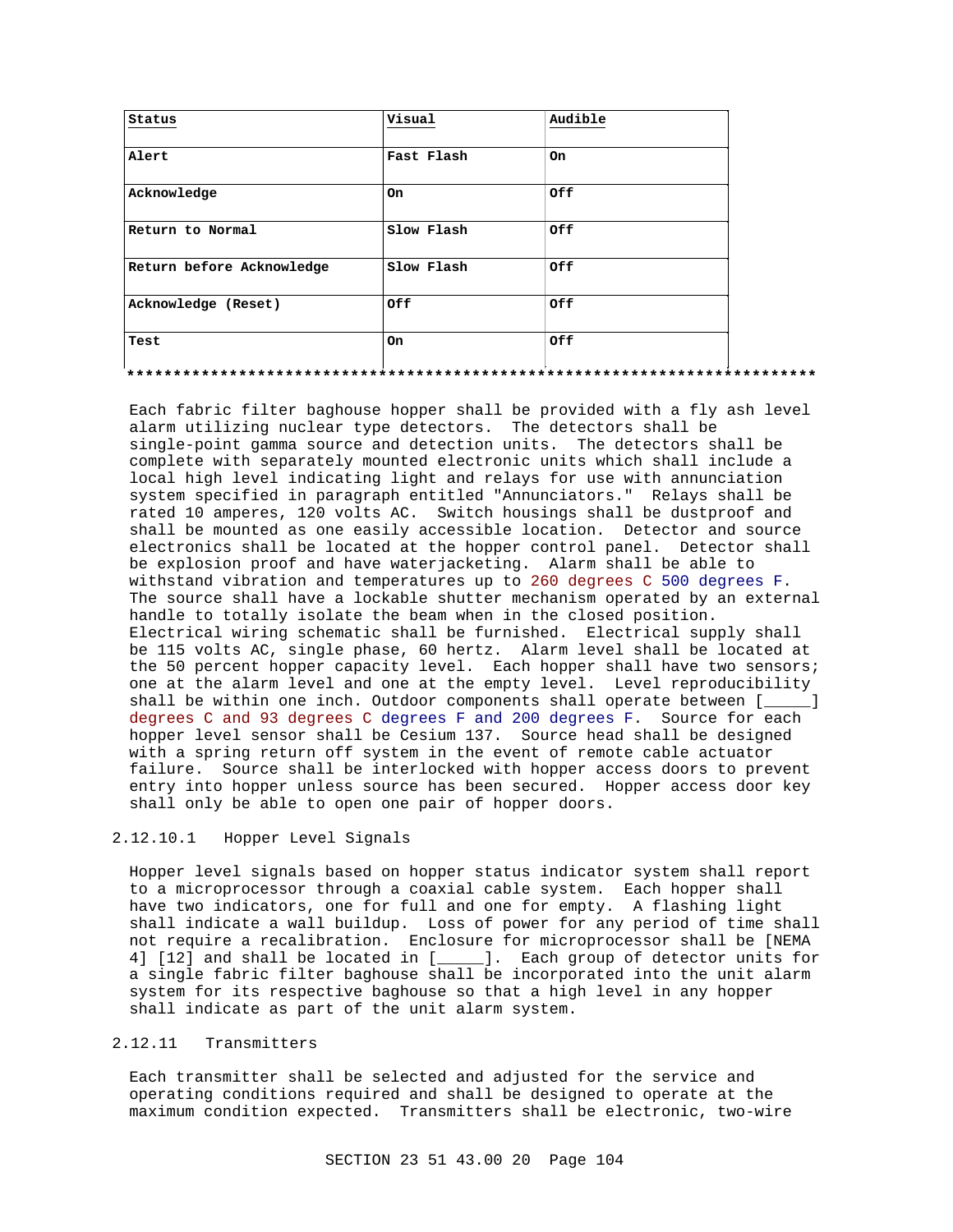type with 4-20 mA current signal output powered by 24-volt DC source unless specified otherwise. Enclosures shall have NEMA 4 rating as a minimum. Devices shall be designed to operate continuously under the ambient conditions specified. Furnish condensing pots for flow and level transmitters when required by the conditions of the measured fluid. Furnish seal pots or diaphragm seals where required for the fluid being measured. Furnish transmitter mounting brackets suitable for either surface or piping mounting. Furnish any power supply, transformer, rectifier, or other device required to interface the equipment with the system. Magnetic flowmeter transmitters (signal converters) shall be compatible with the primary elements. Ultrasonic level transmitters shall be protected from process fluid corrosion by resistant coating or material. Temperature compensation shall be within accuracy requirements. Integral output indication shall be graduated in engineering units. Accuracy shall be at least plus or minus 2 percent of measured range. Provide with coaxial cable from each probe to each transmitter. Provide with recommended installation hardware for flange mounting. Transmitter shall use doppler effect to filter out moving fill material during measurement.

# 2.12.12 Limit Switches

Limit switches shall be provided with DPDT contacts. Limit switches shall be provided with housing conforming to NEMA 4 requirements.

### 2.12.13 Gage Glasses

Glass shall be 20 mm 3/4 inch borosilicate type class red line tubular. Length shall be a maximum of 915 mm 36 inches per section. Use multiple overlapping sections for more than 915 mm 36 inches length allowing one inch visible overlap between sections. Gage valves shall be offset with 20 mm 3/4 inch union tank connection. Provide four guard rods with holders. Drain valve shall be 15 mm 1/2 inch globe-type needle valve.

### 2.12.14 Solenoid Valves

Valve body shall be brass of 316 stainless-steel as required by the operating conditions. Coil shall be rated for continuous operation in ambient temperatures up to 50C. Voltage shall be 120 volts AC, single phase, 60 hertz. Provide design features as required that include 15 mm 1/2 inch threaded conduit hub, explosion-proof construction, metal-to-metal seats, and manual operation.

### 2.12.15 Sulfur Dioxide Analyzers

Analyzers shall have a history of successful application in coal-fired boiler flue gas analysis. Performance shall be unaffected by high moisture content and high grain loading. Analyzers shall meet or exceed the applicable requirements of U.S. EPA Regulation 40 CFR 60, Appendix B. Provide control units, calibration gas, signal cable, mounting flanges, accessories, and appurtenances required for integration of the analyzers into the process control system.

# 2.12.16 Factory Tests

Notify Contracting Officer, in writing, 45 days prior to factory tests. Conduct standard tests required by the applicable codes and standards.The Contracting Officer's representative may be present as an observer during functional factory testing to assure correct operation of circuits.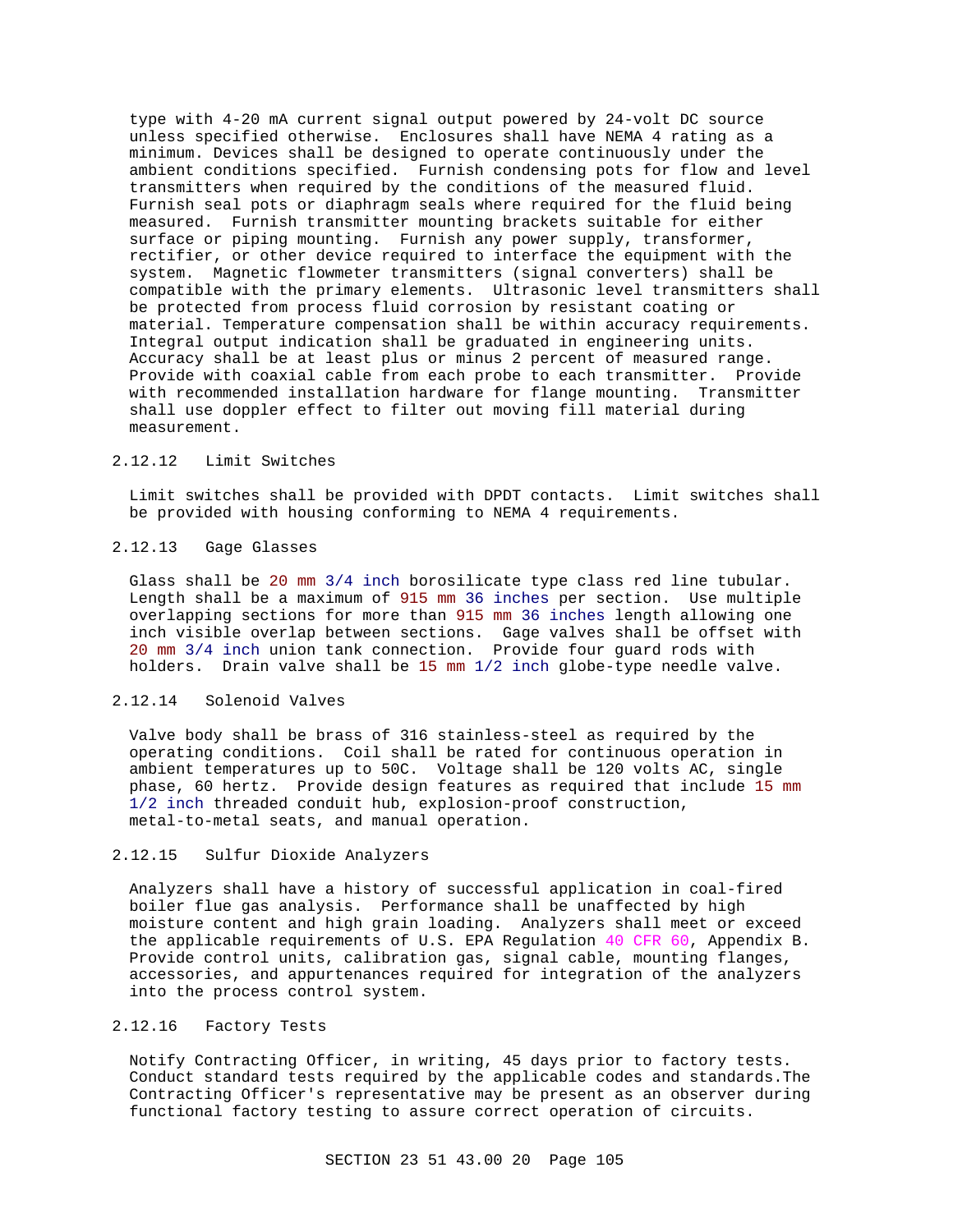Perform factory control systems tests with control system components and prefabricated cables connected together, except transmitters and control drive units. Provide an open loop test of each control system to check for circuit continuity. Provide a completely closed loop simulation for each analog control system to verify function and response, and to check direction of response. Provide a completely closed loop simulation for each digital control system to verify sequence operation, timing, and software integrity. Test control boards as follows: Supply control boards with 115-volt AC, 60 hertz, and operate each control switch and selector switch in all positions to verify that control circuits operate ash shown on the schematic diagrams. Simulate remote contacts and switches with jumpers at the appropriate external terminal blocks to verify proper circuit operation. Test annunciator systems to verify that annunciator points operate correctly by jumpering or operating alarm initiating device or jumpering external terminals for remote alarm inputs.

#### 2.12.17 Nameplates

Provide plastic, engraved nameplates for remote mounted devices. Fabricate nameplates from laminated white phenolic plastic with black engraved letters. Size shall be 19 mm high and 80 mm long 3/4 inch high and 3 inches long. Attach nameplates with permanent adhesive or screws.

#### 2.13 STRUCTURAL AND MISCELLANEOUS STEEL

Provide structural and miscellaneous steel required to frame and support the spray dryer absorbers, fabric filter baghouses, ductwork, lime slurry preparation system, and component parts and equipment. Provide steel supports, access platforms, grating walkways and stairs for access to spray dryer absorbers, fabric filter baghouses, and other equipment, as specified in paragraph entitled "Access." Structural-steel supports shall be designed to support equipment from the top of concrete foundations set at elevation [\_\_\_\_\_] ( 150 mm 6 inches abovegrade). All concrete foundations, anchor bolts and grouting will be provided by the Contractor. The Contractor shall allow 50 mm 2 inches for grout, so that the bottom of the baseplates provided under this contract shall be at elevation [\_\_\_\_\_]. Provide steel girts, purlins, braces and framing required for enclosures. Compliance submittals shall include general arrangement and outline information, foundation design information, structural fabrication information, and erection information. Unless otherwise specified, all structural steel shall conform to ASTM A36/A36M, as designated in the AISC 360, Part I. High-strength structural steel as listed in AISC may be used if it conform to the appropriate ASTM specification and subject to approval of the Contracting Officer. Structural steel includes columns, beams, trusses, baseplates, girts, secondary bracings, purlins, girders and hangers of structural steel. Miscellaneous steel includes steel other than structural steel such as edge plates, handrails, stairs, grating, ladders, and plate. Structural and miscellaneous steel shall be designed to resist not less than the minimum loadings. Design, fabrication, and erection of structural steel shall conform to the AISC 360 Manual of Steel Construction. Structural components shall be designed for wind loads with a minimum wind velocity of [\_\_\_\_\_] km/s mph. Design for seismic loads in accordance with Section 22 05 48.00 20 MECHANICAL SOUND VIBRATION AND SEISMIC CONTROL. The entire structure along with components shall be designed in accordance with earthquake regulations for structures located in Zone [\_\_\_\_\_]. The site periods shall be between 0.8 and 1.2 seconds, whichever results in the highest lateral force. The term "W" as used in the calculations for seismic loading shall be interpreted as the normal operating weight of the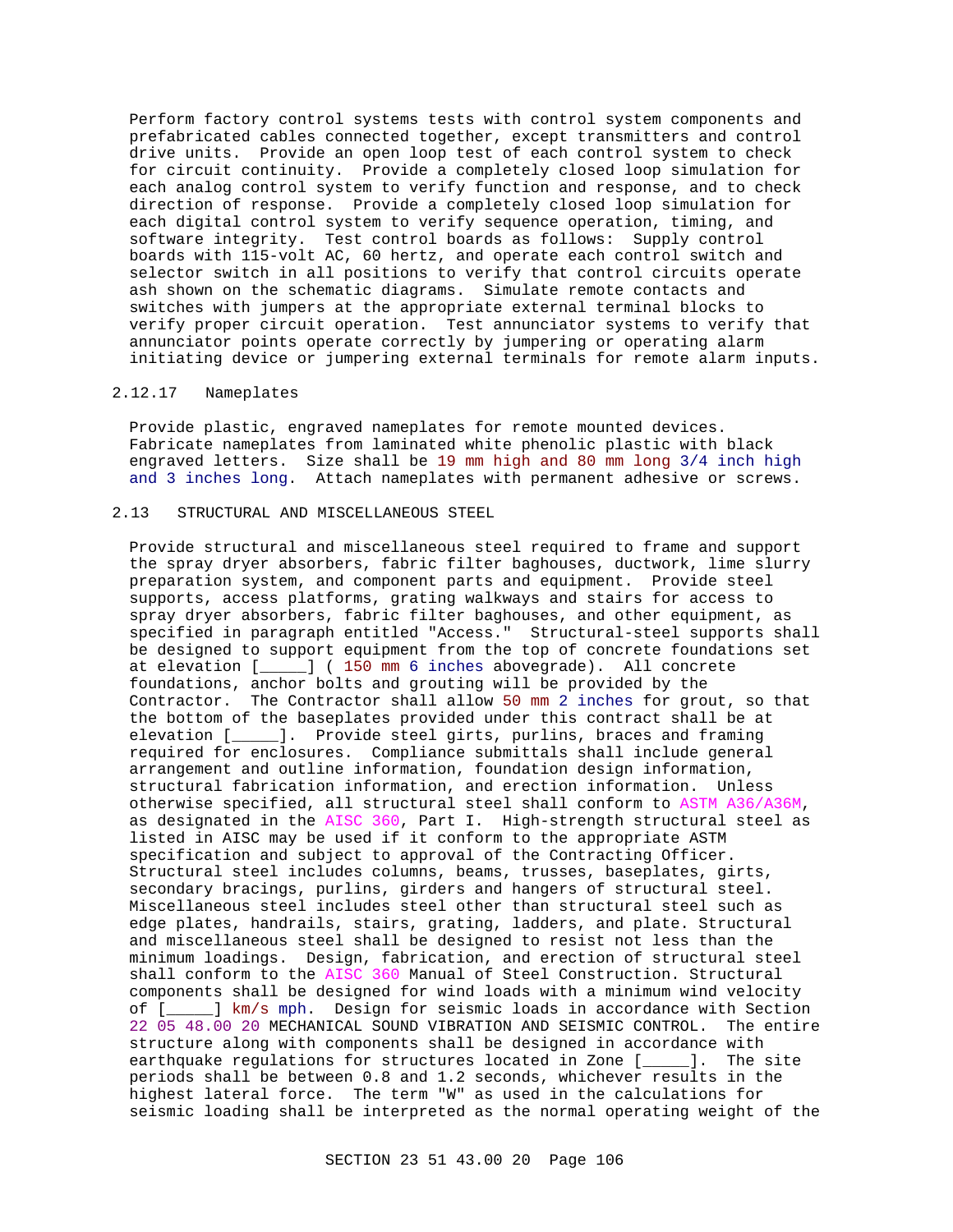unit including dead loads. Platform live loads may be excluded. The structural components shall be designed for a snow loading of [\_\_\_\_\_] kg per square meter pounds per square foot. The structural components shall be designed for dust loading of 98 kg per square meter 20 pounds per square foot. The structural components shall be designed for dust loading where appropriate based on 1600 kg per cubic meter 100 pounds per cubic foot minimum. Use a higher load where applicable. Walkways, platforms, and stairs shall be designed for live loads of 488 kg per square meter 100 pounds per square footplus concentrated equipment loads. Stair live load shall be 610 kg per square meter 125 pounds per square foot and shall be designed to carry the live load or a moving concentrated load of 454 kg 1000 pounds, whichever is greater. Roof purlins shall be spaced so that the metal roof deck span will not exceed 2.13 meters 7 foot. Design for a roof dead load of 98 kg per square meter 20 pounds per square foot and a live load of 148 kg per square meter 30 pounds per square foot.

#### 2.13.1 Girts and Opening Frames

Provide girts for support of metal-wall panels with maximum spacing of 2.13 meters 7 foot center-to-center and supported on the outside face of the columns. Girts shall have a girt line or outside edge distance of 560 mm 1 foot 10 inches from the supporting column centerline. Lowest girt on spray dryer absorbers, fabric filter baghouses, and lime slurry preparation system enclosure to be located abovegrade (Elevation [\_\_\_\_\_]) with support at base of wall by Contractor. Provide closed ends or miter-cut girts at corners. Provide structural subframing for doors and ventilators located more than [\_\_\_\_\_] above grade. Contractor will provide doors, door frames, and ventilators and will also provide necessary structural subframing from these items up to [\_\_\_\_\_] above grade.

# 2.13.2 Slide Bearings

Provide structural slide bearings for spray dryer absorbers, ductwork, and fabric filter baghouse to ensure correct alignment, prevent equipment damage, ensure that stresses in the ductwork, fabric filter baghouse duct, and supports are not excessive, and to allow efficient system operation at conditions. Provide ductwork and fabric filter baghouse supports, except at totally laterally restrained points, with structural slide bearings. Construct slide bearings with slide bars or other methods to prevent possible accumulation of ash, dirt, and other materials on the bearing area. Slide bearings shall have fluoroplastic self-lubricating bearing elements.

### 2.13.3 Miscellaneous Steel

Handrail shall be 40 mm 1 1/2 inch round black standard weight pipe conforming to ASTM A53/A53M Type E or S, Grade B, with two horizontal pipe runs at 584 mm and 1067 mm1 foot 11 inches and 3 feet 6 inches above top of walking grating. Handrail, accessories, and kickplates shall be hot-dipped galvanized after fabrication in accordance with ASTM A123/A123M. Kickplates shall be 6 mm 1/4 inch thick steel plate. Steel floor grating shall be one-piece, resistance-welded steel construction without notching of bearing or crossbars before welding. Main bars shall be 5 mm 3/16 inch thick, spaced not more than 30 mm 1 3/16 inches on centers. Serrate main bars for outdoor use. Crossbars shall be spaced at four inches on centers and shall be one of the following shapes: hexagon with 8 mm 5/16 inch diameter of inscribed circle; rectangular 13 by 5 mm 1/2 by 3/16 inch; square 6 mm 1/4 inch with spiral twist; round 8.33 mm 21/64 inch diameter. Grating materials shall be of welding quality and conform to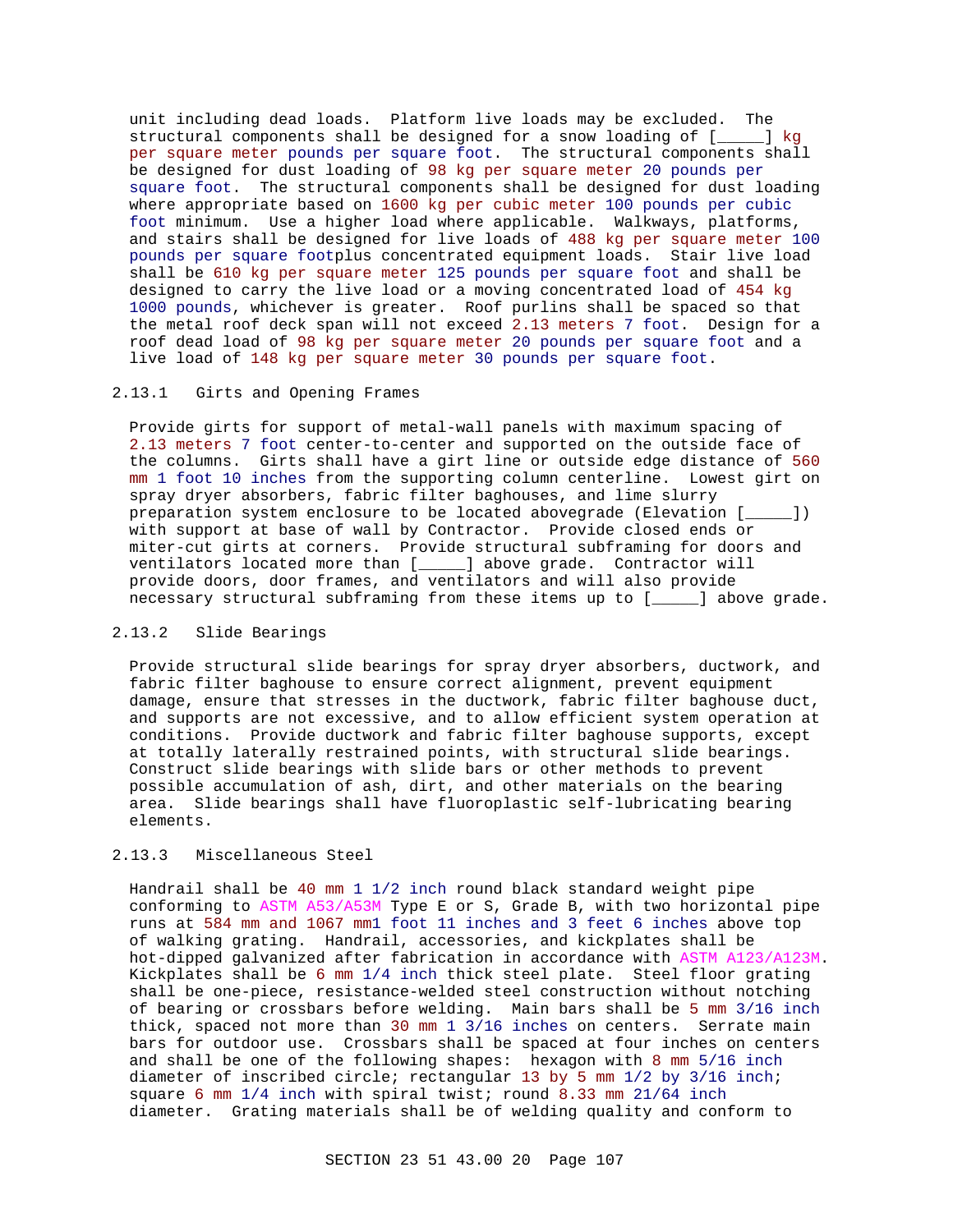the following standards: (1) Crossbar - ASTM A108 - Grade 1010. (2) Main Bars - ASTM A108 - Grade 1015. Grating finish shall be hot-dip galvanized after fabrication in accordance with ASTM A123/A123M. Stairs shall be open-riser type with grating treads and grating landings conforming to "Steel Floor Grating" an with main bars 25 by 5 mm 1 by 3/16 inch(Serrate main bars for outdoor use). Stair treads and landings shall be hot-dip galvanized after fabrication in accordance with ASTM A123/A123M. Stairs shall be supported with carrier plates 65 by 5 mm 2 1/2 by 3/16 inch by tread width tack welded to all bearing bars and with 5 mm 3/16 inch fillet welds (one side only) to the front two and the rear bearing bars, or supported with 35 by 22 by 3 mm 1 3/8 by 7/8 by 1/8 inch minimum size angle welded to the front and rear bearing bar (one side only). Provide subframing so grating span on landings does not exceed 1067 mm 3 feet 6 inches. Provide nosing on all treads and at the head of all stairs. Raised pattern floor plate shall be 6 mm 1/4 inch minimum thickness with surface deformation of the four-way type. Hot-dip galvanize raised pattern floor plate and straighten warped plate after galvanizing so that warpage does not exceed one inch for every 3 meters 10 feet in any direction.

# 2.13.4 Fabrication

Shop fabrication and assembly of steel structures shall be done in conformance with AISC Specifications, Codes, and Standards. Field welding shall be shielded metal arc or submerged arc. Shop welding shall be shielded-metal arc, submerged arc, flux-core arc, or gas metal arc. Welding shall be done in conformance with the requirements of the AWS D1.1/D1.1M and AISC Specifications. Field welds shall be shown on erection drawings in conformance to the applicable standards. Shop connections shall be welded, riveted, or bolted with high-strength bolts at the Contractor's option and as allowed by the seismic code. Unless restricted by consideration of clearance or seismic design criteria, field connections shall be shown as bolted friction type using ASTM A325M ASTM A325 or ASTM A490M ASTM A490 bolts and shall be designed to conform to AISC specification for "Structural Joints Using ASTM A325M ASTM A325 or ASTM A490M ASTM A490Bolts." Form and weld handrails and do not exceed 1.83 meters 6 feet from center-to-center of posts. Grind welds smooth and even with the surface of the pipe, remove weld splatter. Carefully form transitions at corners where change of direction or elevation occurs as required to provide continuous handrail. Clear columns or other vertical or horizontal projections by at least 80 mm 3 inches. Furnish plates and additional items as required for fastening to supporting members. Extend kickplates 100 mm 4 inches above top of grating and install at the edge of uncovered openings and at the edge of walkways and platforms. Kickplates shall be constructed to allow water run-off. Shop fabrication shall be as complete as possible and within standard industry practice. Large pieces shall be left unassembled only to the extent necessary for shipment.

# 2.13.4.1 Grating

Fabricate grating main bars vertical within a tolerance of 2.5 mm per 25 mm 0.1 inch per inch of depth with the longitudinal bow before fastening to supports shall be less than 1/200 of the length and the traverse bow before fastening to supports shall be less than 10.41 mm in one meter 3/8 inch in 3 feet. Crossbars shall not deviate from a straight line perpendicular to the main bars by more than 5.21 mm in one meter 3/16 inch in 3 feet. Crossbars shall match crossbars of adjacent sections to form a continuous pattern of straight lines. Grating panels shall be cut to size and piece marked. Panel width and length tolerances shall be plus or minus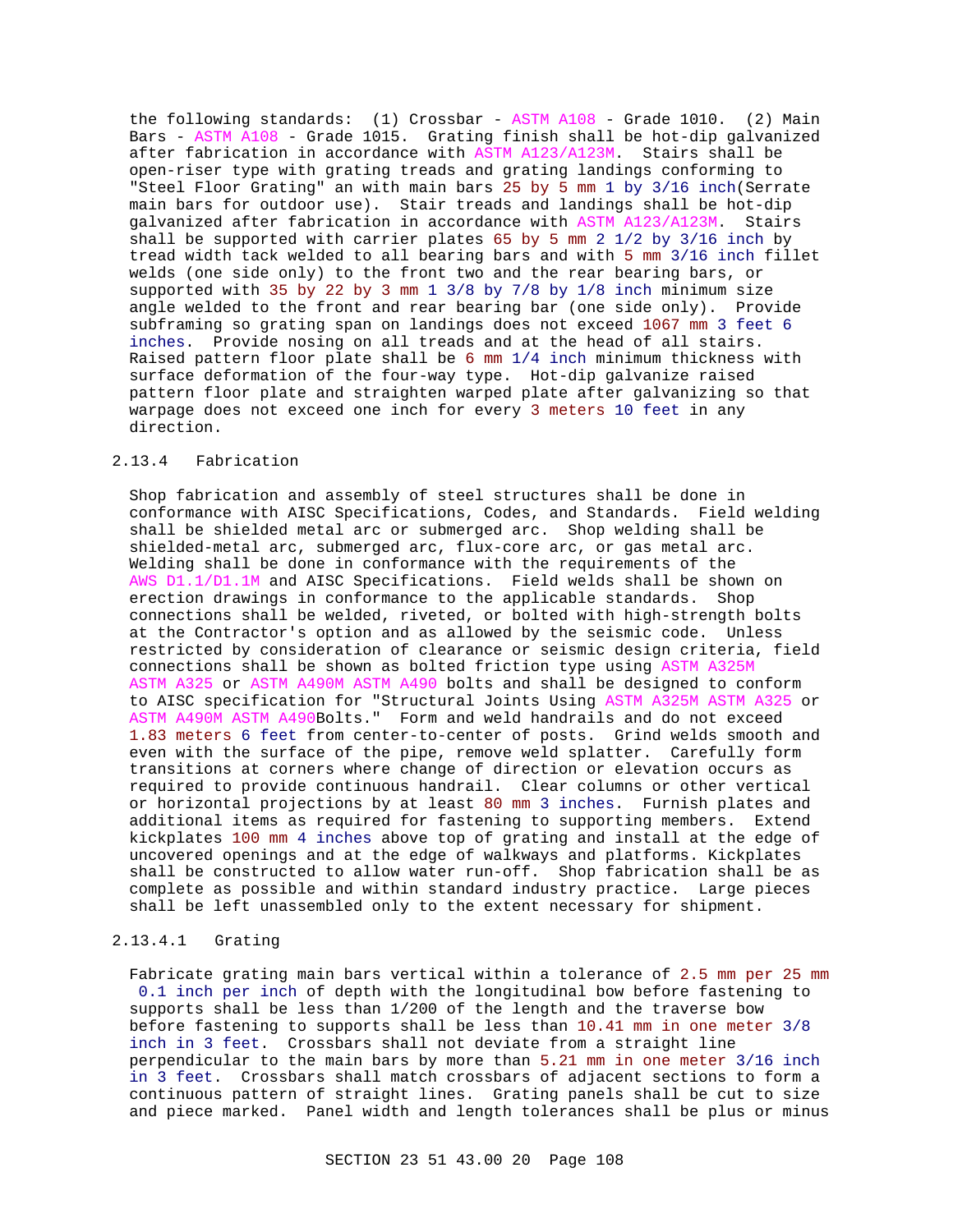6 mm 1/4 inch. Provide openings in grating as required for installation of piping and equipment furnished under this Contract. Band openings 100 mm 4 inches and larger with a metal bar same size as main bearing bar. Weld to each bearing bar with 4.76 mm 3/16 inch fillet weld 19 mm 3/4 inch long. Tack weld to crossbars. Trim band open end of grating at head of ladder, manway opening, hinged sections, and grating panels with four crossbars or less. Grating shall be removable. Fasten raised pattern floor plate in place with countersunk stainless-steel screw at each corner of each piece or plug weld where permanent fastening is required. Screws shall be flathead,  $6 \text{ mm } 1/4$  inch, national coarse thread stainless steel, and shall be countersunk.

### 2.13.4.2 Stairs

Construction of stringers of channel sections shall be adequate to carry the specified design loads without excessive deflection. Construct cross brace stringers to provide lateral stability where the horizontal run exceeds 3.66 meters 12 feet. Provide struts and hangers where required to suit specified live load with minimum size as specified. Bolt tread to stringers with a minimum of two 9.53 mm 3/8 inch, national coarse thread, stainless steel bolts.

### 2.13.5 Access

Provide access walkways across top of ductwork from boiler enclosures to spray dryer absorbers as indicated. Extend walkways to fabric filter baghouses as indicated. Stair access and platforms shall be supplied to fabric filter baghouse hopper accessories. Provide stair access and walkways for access to the tube sheet level of the fabric filter baghouses with connecting walkways. Internal and external access walkways, lights, and platforms shall be provided to access doors, inspection or maintenance points, and other areas where access is required for operation, inspection, testing, and maintenance. Walkways and platforms at each level shall be interconnected by walkways at the same level. Walkways including roof, shall be connected by stairs. Caged ladders shall be provided at each level for secondary egress. Provide stair access and platforms to lime system equipment levels. Access shall be provided for dust valves, manholes, poke holes, hopper vibrators, conveyors, expansion joints, dampers, portion of the ductwork subject to dust accumulation, gas sampling points and all parts of equipment requiring routine maintenance, repair or replacement. Handholds shall be provided inside and outside directly above each access door. Access doors, and mechanical and electrical components shall be accessible from a walkway or platform. Complete layout of access system shall be subject to approval of the Contracting Officer.Provide supporting steel, grating, handrails, and kickplates electrical lights and outlets for walkways, stairs and platforms. Arrangement, design, and fabrication of access systems shall conform to OSHA regulations. Headroom shall be 2.13 meters 7 foot clear. Provide adequate allowance for installation of piping, conduit, electrical outlets, and lighting fixtures. Design exterior walkways and platforms which will be located above ductwork or other areas requiring insulation and lagging to allow a minimum of 150 mm 6 inches clearance between lagging and bottom of walkway structural steel assuming that insulation and lagging will be placed on top of ductwork stiffeners. Stairs, walkways, platforms, and ladders and their vertical support steel shall be located a minimum dimension of 0.91 m 3 foot from the outside column row centerline of structures for which the Contractor will be supplying and installing metal wall panel. Walkways width shall be 0.91 m 3 foot, minimum. Include handrail and kickplates around platforms. Design access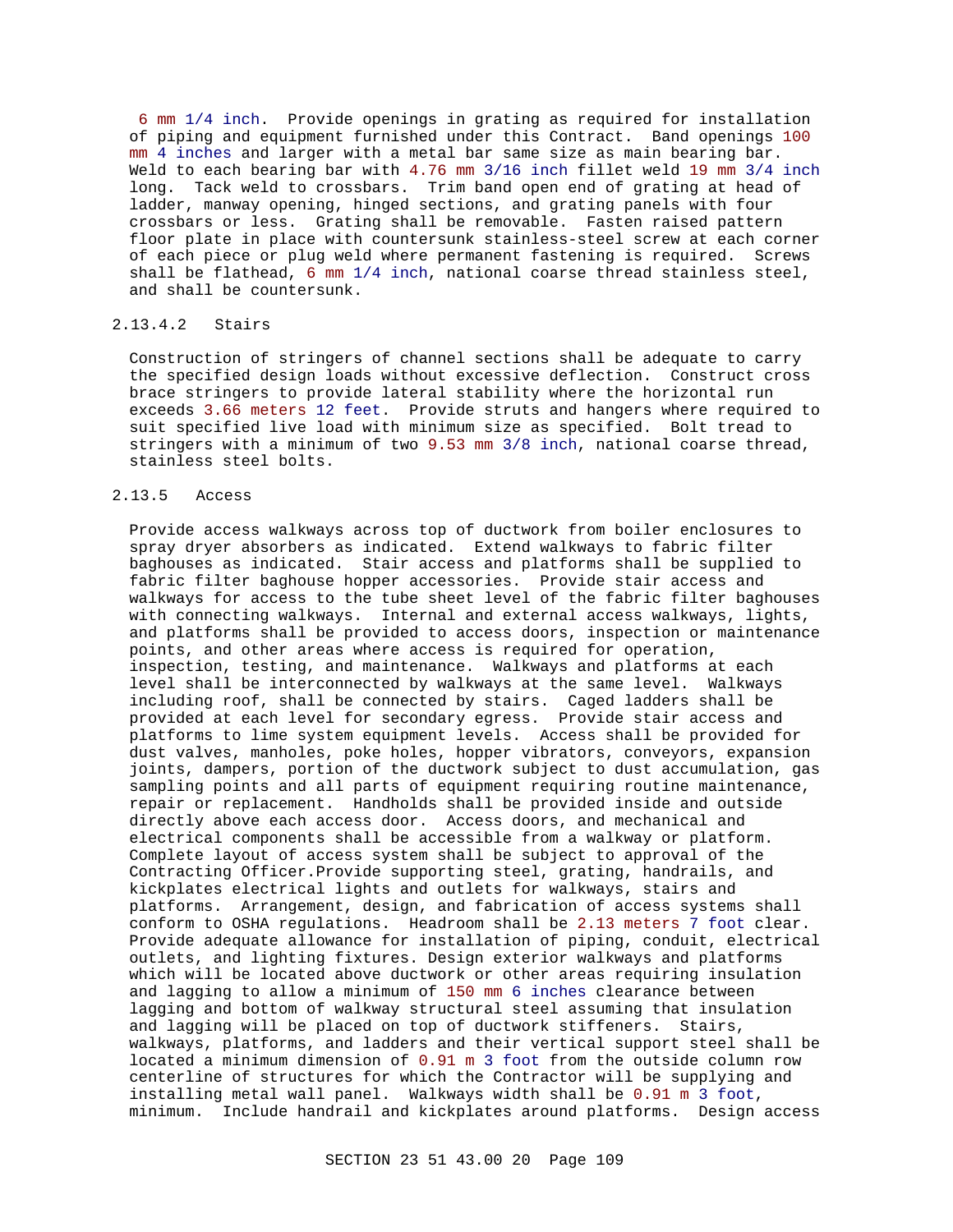stairs, as specified. Access stairs width shall be 0.91 m 3 foot, minimum. Include handrail along both sides, top rail to be 762 to 813 mm 2 foot 6 inches to 2 foot 8 inches above edge of tread. Stairs shall be open-riser type. Stair treads shall be as specified. Stairs shall have a minimum of 229 mm 9 inch tread and a maximum of 203 mm 8 inches rise. Minimum width of ladders shall be 457 mm 1 foot 6 inches. Rung diameter shall be 19 mm 3/4 inch. Rungs shall be spaced at 300 mm 12 inch on centers. Side rails shall be a minimum of 9.53 by 63.50 mm 3/8 by 2 1/2 inch. Exterior ladders and cages shall be hot-dip galvanized after fabrication in conformance with ASTM A123/A123M. Provide gas-tight and liquid-tight access doors to facilitate entry to parts of the flue gas cleaning system. Access doors shall be 610 mm 24 inch minimum diameter and the quick opening type. Access doors shall have ethylene propylene terpolymer (EPDM) gaskets. Provide access doors with hinges to support door when open. Provide access doors with external latches and tightening devices which allow for gasket shrinkage without loss of gas-tight seal. Provide safety chains on access doors to allow door to be cracked open slightly before opening completely. Provide a means of padlocking access doors in the open position. Provide inside and outside handholds directly above each access door.

#### 2.13.6 Personnel Access Requirements

### 2.13.6.1 Class 1

Regularly attended areas shall have access operating platforms which are fully accessible by stairs. No ladder or ships ladders for access will be permitted. Areas included: Lubricated equipment, bearings, instruments, valve operators, damper operators, damper linkages and drives, test ports, instrument connections, and equipment requiring access during operation and for normal day-by-day inspection and maintenance. Platforms at same elevation on each side of equipment or building shall have a walkway connecting the two sides.

# 2.13.6.2 Class 2

Maintenance access areas such as expansion joints, duct access doors, safety valves, valve packing, and other areas requiring access every two years or more, shall have access platforms of adequate size to permit two people to work, 1.12 meter 12 square feet minimum, with access ladders and maintenance access walkways for reaching the platforms in accordance with the following: Maintenance access walkways shall be not less than 610 mm 2 foot in width. Ladders shall be as specified in paragraph entitled "Access." Headroom shall be 2.13 meters 7 footclear except 2 meters 6 foot 6 inches will be allowed in tight locations. Provide adequate allowance for installation of Government's piping, conduit, and lighting fixtures. Provide at least two avenues of escape from safety valves or other hazardous equipment.

# 2.13.6.3 Class 3

Maintenance access areas, where access is only required for painting, reinsulation, or replacement of components which have a service life of 10 years or more, shall be met by providing facilities to enable the erection of patent scaffolding, temporary ladders, platforms and safety nets to safely perform the work involved.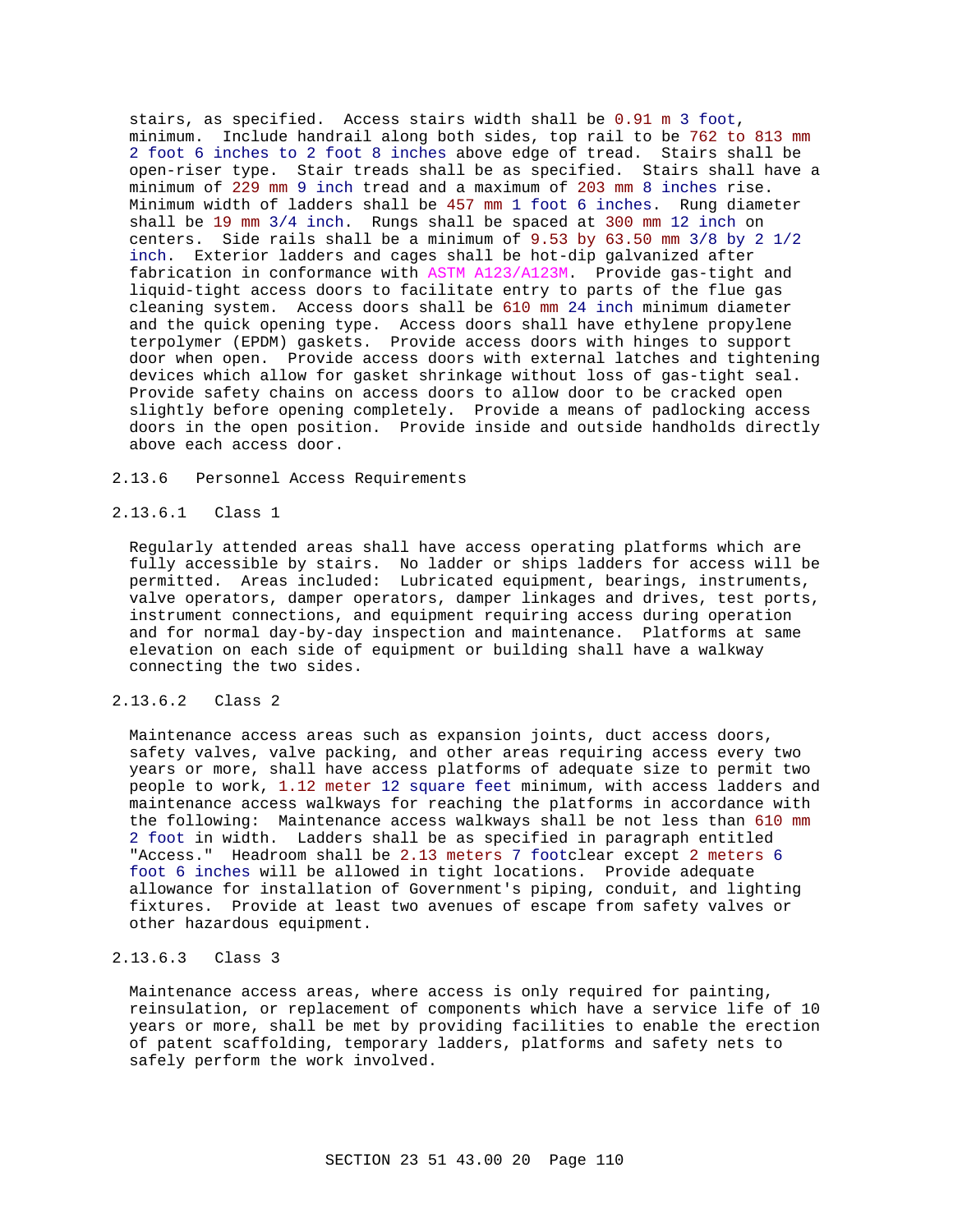### 2.13.6.4 Maintenance Access Requirements

Provide rotating machinery and mechanical equipment components weighing in excess of 91 kg 200 pounds with monorails and eyebolts to permit the equipment to be removed and lowered to grade in a single lift.

## 2.13.7 Painting

The steel surfaces must be dry and clean in accordance with the following requirements. Remove grease, oils, and contaminants as outlined in SSPC SP 1. Remove weld spatter and grind burrs on cut edges and rough welds smooth. Blast-clean surfaces after fabrication, in accordance with SSPC SP 6/NACE No.3 and profile depth from 0.038 to 0.064 mm 1.5 to 2.5 mils. Apply first coat before any rust bloom forms. Apply one coat, dry film thickness of 0.076 mm three mils, of any of the organic zinc-rich primers meeting the requirements of SSPC PS 12.01, with a minimum of 82 percent zinc in the dry film. Apply primer in accordance with manufacturer's recommendations. Apply primer to steel surfaces except the areas within 50 mm 2 inches adjacent to field welds and surfaces specified to be hot-dip galvanized.

# PART 3 EXECUTION

## 3.1 INSPECTION

As equipment is delivered to the jobsite, it shall receive a preliminary inspection by Contractor Quality Control Representative and the Contracting Officer. The inspection will be continued during the installation after installation, and during testing. The right is reserved to inspect equipment at the plant of the manufacturer, during or after manufacture, and to require reasonable witness tests before shipments are made.Government and Contractor Quality Control Representatives shall be allowed unrestricted access to manufacturing and fabrication facilities. Any equipment rejected shall be either corrected or replaced before installation. The Contractor shall provide field representatives for technical direction of the erection, startup, and testing of the FGD system by the Contractor and for training of the Government's operating personnel.

## 3.1.1 Contractor Construction Representatives

The Contractor shall furnish experienced, competent, contractor construction representatives including travel and living expenses, to advise and consult the Contractor regarding erection procedures and quality standards for the equipment furnished. These inspection services shall be furnished from receipt of materials at the jobsite until the equipment and material furnished under this contract is ready for operation by the Government. The contractor construction Representative shall be responsible for the inventory and inspection of equipment and material furnished under this contract at delivery to determine if the equipment and material meets the requirements of the specifications for the Contractor's purpose of recovering, at the Contractor's option, the cost of new equipment and materials or the cost of corrections or modifications to the equipment, and materials from the Contractor's, subcontractors, or suppliers.

#### 3.1.2 Contractor Construction Representative Areas of Work

The contractor construction representative shall advise and consult with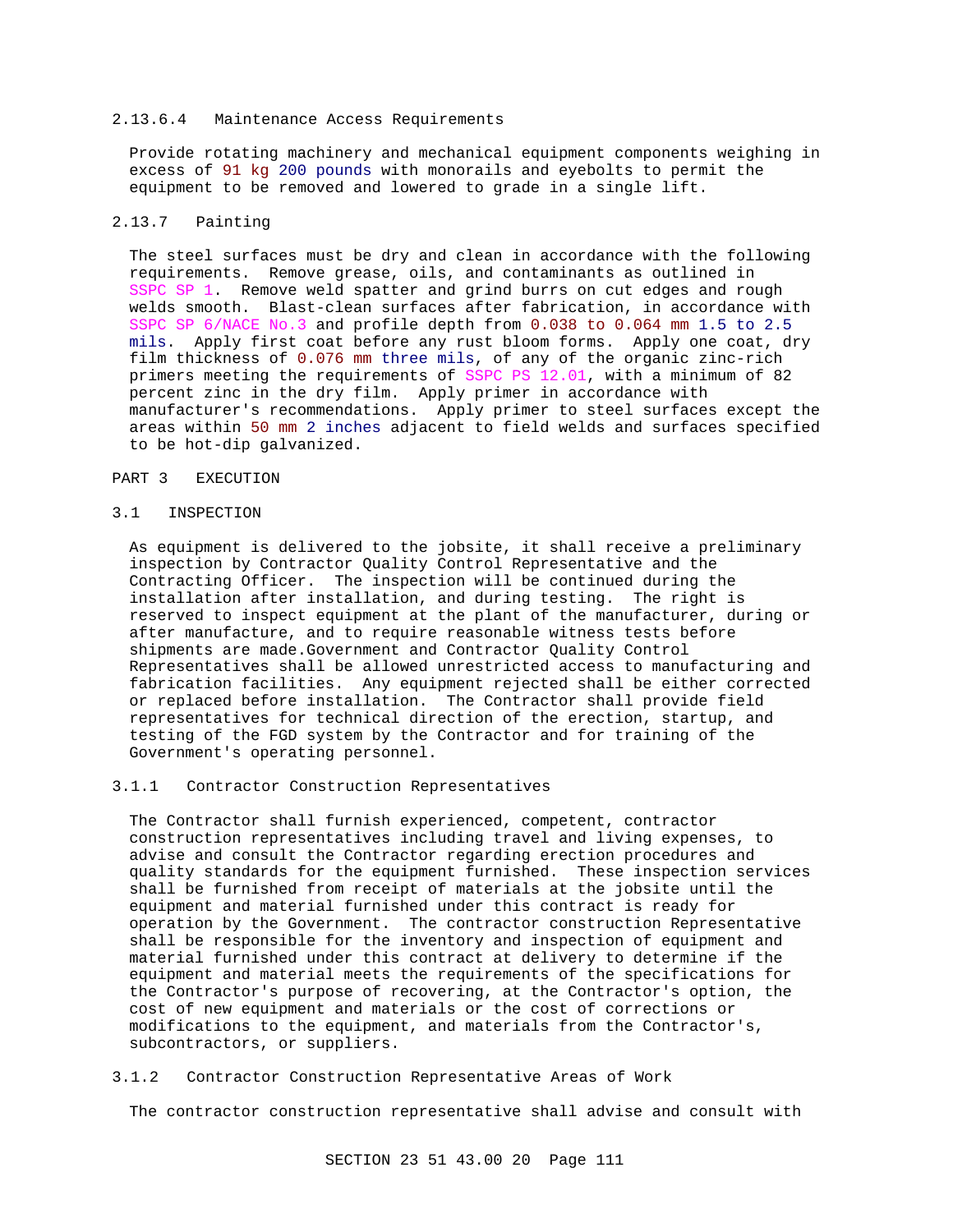the Contractor regarding the proper removal of equipment from rail cars, trucks, and other means of shipment, and the movement of material to and from storage facilities. Contractor shall advise Contracting Officer regarding the need for various classes of storage facilities. The Contractor shall advise the Contracting Officer regarding the protection of equipment while in storage. Contractor shall review the status of stored equipment and advise the Contracting Officer of any condition not in conformance with the Contractor's storage requirements. Contractor shall review the storage facilities to ensure the following:

- a. Protection of motors, electrical equipment, and machinery of all kinds against corrosion, moisture deterioration including temporary wiring of motors space heaters while in storage, mechanical injury, and accumulation of dirt or other foreign matter.
- b. Protection of exposed machined surfaces and unpainted iron and steel as necessary with suitable rust-preventive compounds.
- c. Protection of bearings and similar items with grease packing or oil lubrication.
- d. Handling and storing of steel plate, breeching sections, dampers, expansion joints, and similar items, in a manner to prevent deformation.
- e. Blocking equipment and material stored outdoors, at least 6 inches above the ground and arranging for natural drainage with equipment drain connection open, but protected.

Contractor Construction Representative shall advise and consult with the Contractor regarding the erection of structural and miscellaneous steel, installation, and retightening of valves, welding of piping, installation of instruments and controls, installation of insulation and lagging, erection of bracing and scaffolding, grouting, retouching paint surfaces, protection of equipment from freezing, and alignment of equipment.

3.1.3 Field Service Engineer Representatives

Contractor shall include in his bid the cost of the services of competent, qualified field service engineers from the manufacturers of purchased equipment. Field service engineers shall provide consulting and advising services required for placing equipment into successful operation. Field service engineers shall be provided for the spray dryer, fabric filter baghouse, hopper heaters, fly ash level detectors, induced draft fans, pumps, dampers, control valves, air pollution monitors, FGD system panelboard, and analog control systems. Field service engineers shall perform an inspection prior to startup to verify that the unit is installed in conformance with the manufacturer's recommendations. A written report of the inspection, performed by the field service engineer, shall be submitted to the Contracting Officer stating his findings including the acceptability of the FGD system for field performance tests within 15 calendar days after his inspection. Field service engineer shall be on call for 30 days after start-up.

#### 3.2 INSULATION INSTALLATION

## 3.2.1 General

Insulation shall be applied with interruptions to permit access doors,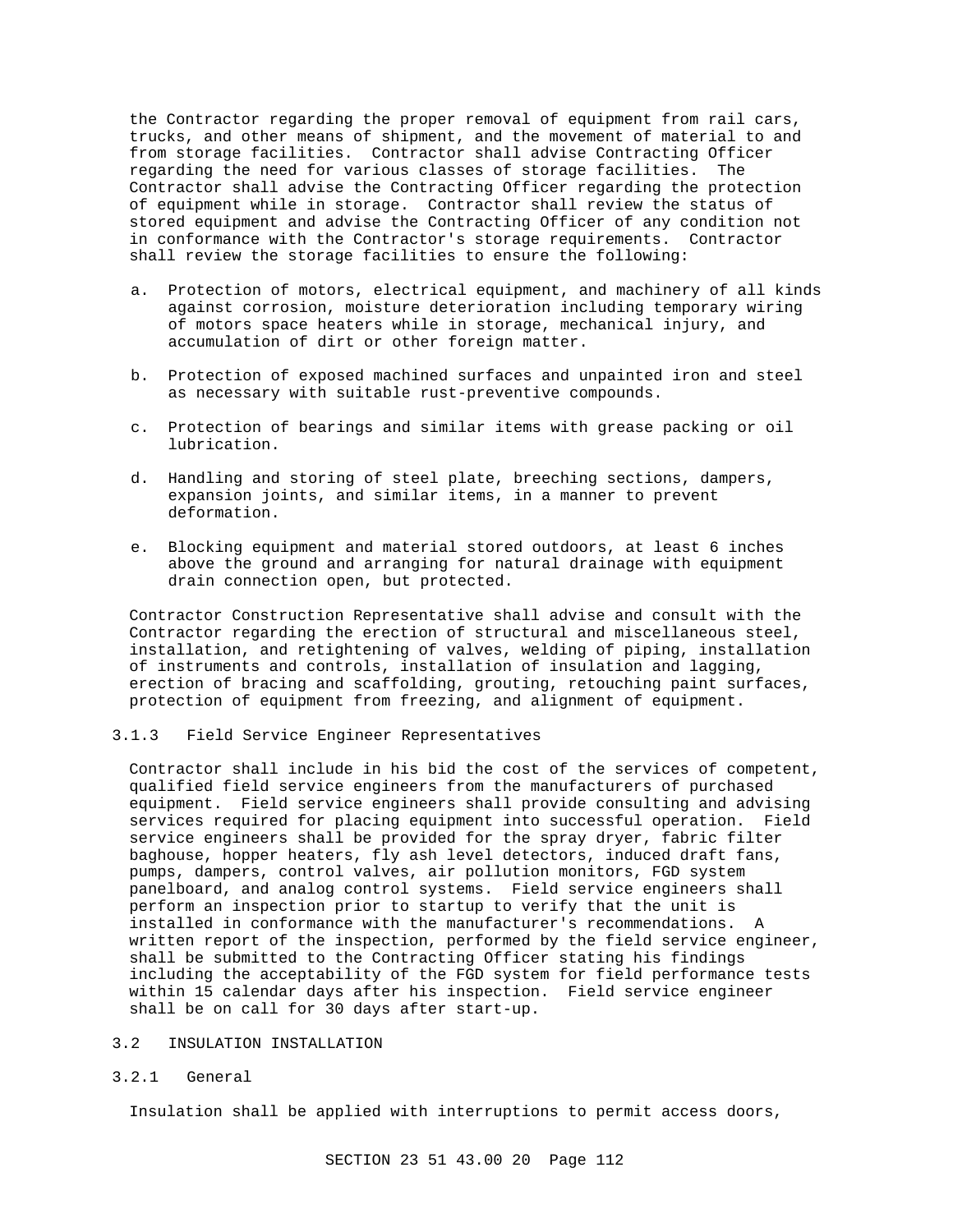inspection doors, flanges, and other special features to be opened or removed for inspection or maintenance without disturbing the insulation. Boxouts around code stamping symbols and nameplates shall be provided. Double thickness insulation shall be installed with the joints of the two layers staggered. Cracks, voids, and depressions in layers of insulation shall be filled with suitable insulating cements before application of another layer of insulation as required to allow for thermal expansion movements which might cause cracks or tears in the insulation. Insulation shall be installed between stiffeners or over stiffeners in such a manner that stiffeners are completely insulated. Additional insulation or casing spacers shall be installed between stiffeners so that a uniform level surface is achieved. The intent of this insulating procedure is to prevent a direct metal path between inside the dry FGD system and ambient air. Insulation shall be securely wired and laced in place using No. 14 dead soft type 302 stainless steel wire, conforming to ASTM A580/A580M.

#### 3.2.2 Block and Mineral Fiberboard Insulation Installation

Block and mineral fiberboard insulation shall be held in place with insulation lugs spaced on not greater than 300 by 450 mm 12 by 18 inch center. The lugs shall be stud type welded in place. Blocks shall be reinforced on the exterior face with expanded metal, if necessary, to prevent sagging or cutting of the insulation by the lacing wire. Block and mineral fiberboard insulation of the specified thickness shall be securely wired in place over the entire surface by means of wire threaded through the lugs both ways, pulled tight with the ends of the wire loops twisted together with pliers, bent over, and carefully pressed into the surface of the insulation.

## 3.2.3 Mineral Fiber Blanket Insulation Installation

Mineral fiber blanket insulation shall be held in place with speed washers and impaling pins spaced on centers not exceeding 300 mm 12 inches. Mineral fiber blanket insulation shall be provided with expanded metal reinforcement on the outer surface and wire mesh or expanded metal on the inner surface. Sections of the blankets shall be tightly butted and jammed together, and securely tied for maximum sealing at joints. The blanket shall be secured at joints to prevent peeling or bulging away from blanket edges. Care shall be taken in applying speed washers so that the designed thickness of insulation is not reduced when washers are installed.

## 3.2.4 Protection From Insulation Materials

Equipment and structures shall be adequately protected from damage from insulation materials. After completion of the work, equipment and structures shall be cleaned, repaired, and restored to their original state. Casings which become corroded, discolored, or otherwise damaged shall be repaired by replacement of casing or other means acceptable to the Contracting Officer.

# 3.3 CASING INSTALLATION

## 3.3.1 Structural Steel Grid System

Casing shall be installed on aluminized structural steel grid system of subgirts designed, furnished, and installed by the Contractor. The subgirts shall be of sufficient size, gage, and depth to provide adequate support and a smooth exterior surface and shall be welded to the equipment and structural support surfaces. Subgirts shall be of sufficient depth to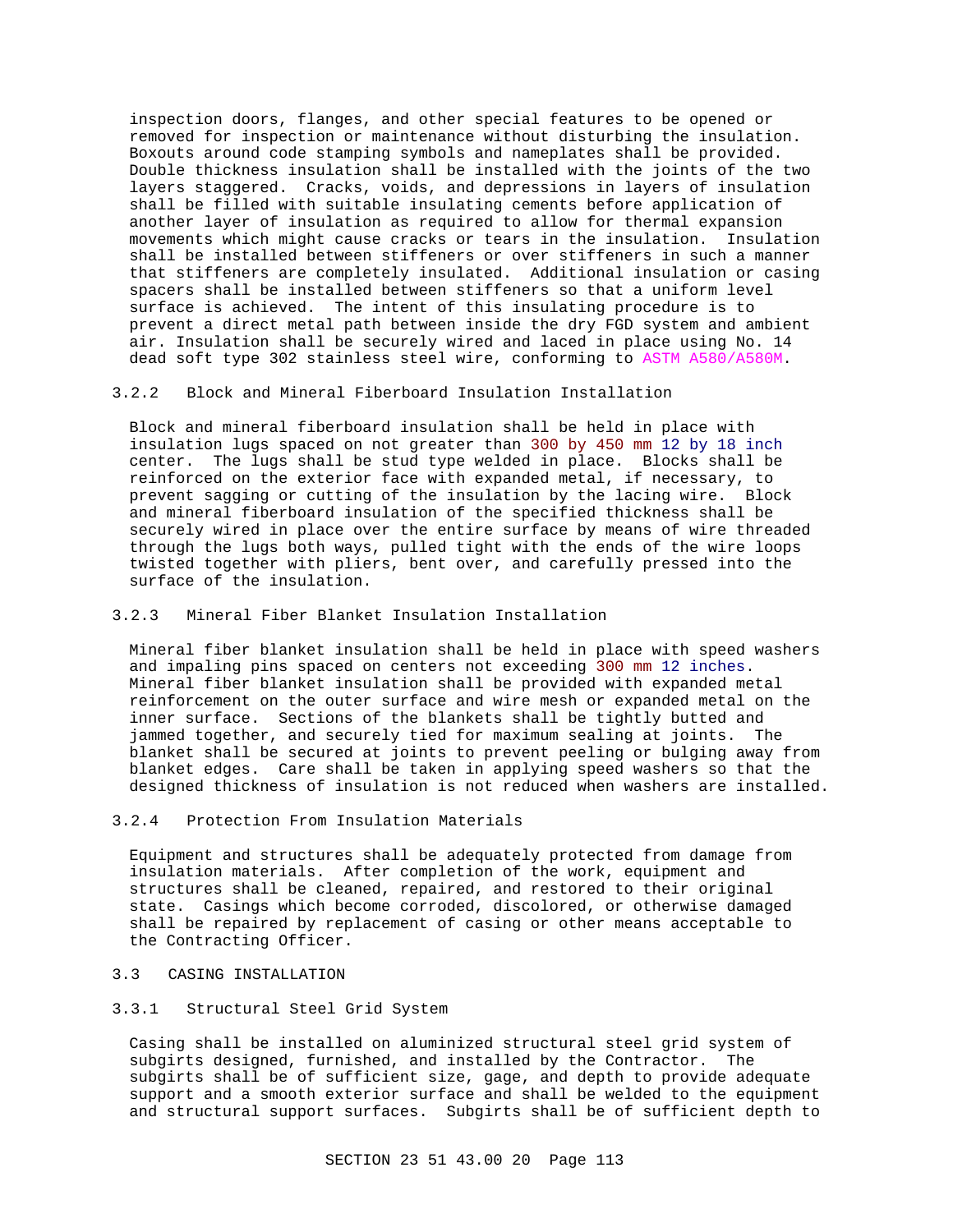provide for application of the full thickness of insulation over the stiffeners, access doors, flanges, ribs, and other surfaces having uneven contours to provide a smooth finished surface. Subgirts on vertical and bottom surfaces shall be at a maximum spacing of 1220 mm four feeton centers. Subgirts on roof surfaces shall be at a maximum spacing of 600 mm two feet on centers. The walking surfaces shall be such as to transmit an external 114 kg 250 pound walking load from the casing to the structural steel grid system without compression of the insulation material.

### 3.3.2 Access Openings

Access doors and other penetrations through the insulation shall have insulation fitted closely to the fittings and shall be neatly framed and flashed to make weathertight and to create a pleasing appearance. Hinged or lift-off doors designed for convenient opening or removal shall be provided with nameplates, code stampings, and nonprojecting connections at all access openings. Access openings shall be pitched for water runoff and have flashing at door head as shown in SMACNA 1793.

## 3.3.3 Weatherproofing

Install casing with proper overlap to make the installation weathertight. The casing shall be carefully fabricated and fitted to ensure a neat appearance. Provide closures, flashings, and seals. The open ends of fluted sections shall be provided with tightfitting closure pieces. Flashing shall be suitably formed and installed so that water cannot enter and wet the insulation. The flashing shall be designed and installed to readily drain any water that might enter. Joints or openings in casing which cannot be effectively sealed from entry of moisture by flashings or laps shall be weatherproofed by application of an aluminum-pigmented sealer manufactured for this type of service.

## 3.3.4 Convection Stops

Furnish and install convection stops on vertical surfaces over 3.70 meters 12 feet tall. The maximum interval between convection stops shall be 3.70 meters 12 feet. The convection stops shall consist of steel channels or Z girts.

#### 3.3.5 Casing Attachment

Attach aluminum casing to the steel structural members by means of No. 14 stainless steel series 300 self-tapping screws on 300 mm 12 inch centers. Fasten vertical laps and flashing by means of 10 mm 3/4 inch No. 14 stainless steel series 300 sheet metal screws on 300 mm 12 inch centers. Exposed screws shall have aluminum or stainless steel backed neoprene washers preassembled to screws. Installation shall be such that the insulation is not compressed below nominal thickness.

# 3.4 FIELD INSPECTIONS AND TESTS

# 3.4.1 General

Field testing of the equipment provided under this contract shall include the tests specified herein. Field testing will be performed by the Contractor and observed by the Contractor's field representatives as indicated in Section 01 45 00.00 10 01 45 00.00 20 01 45 00.00 40 QUALITY CONTROL. If the equipment fails to perform as required by this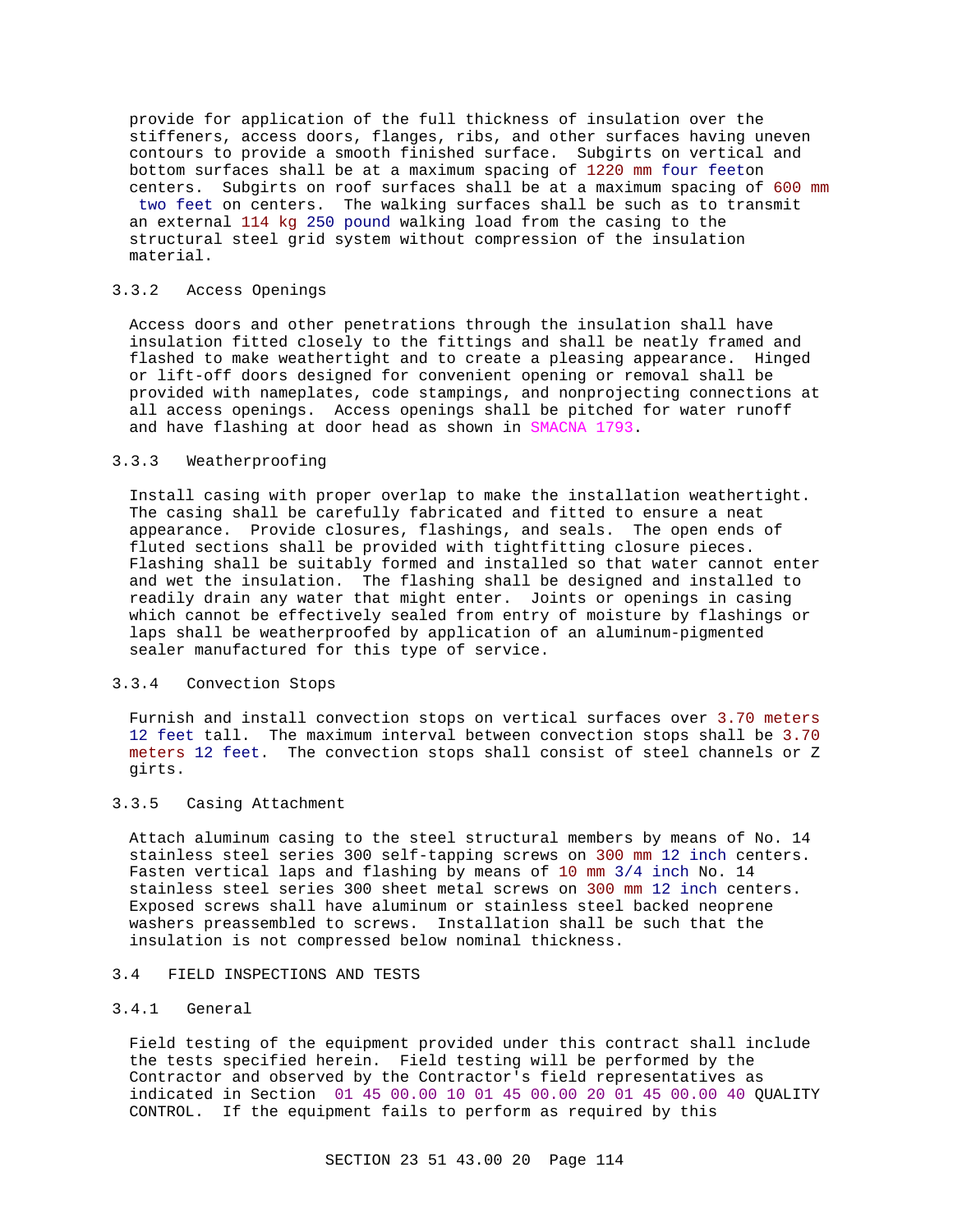specification during any of these tests due to any deficiency in the Contractor's work, the cost of any repairs and any retesting required as a result of such deficiency shall be borne by the Contractor.

# 3.4.2 Hydrostatic Tests

After erection, piping systems shall be given a hydrostatic test 50 percent in excess of the design working pressure in accordance with the ASME BPVC Boiler and Pressure Vessel Codes (Sections I, II, V, VIII, and IX) and the applicable portions of ASME B31.1. Hydrostatic tests shall be conducted before any piping systems are encased by jacketing or insulation. Contractor shall provide cold water for the tests and suitable disposal facilities for wastewater after tests are complete. Contracting Officer has option to provide or not provide cold water or disposal facilities. Contractor shall furnish necessary equipment and materials required for testing including pumps, gages, temporary blank-off plates, gaskets, anchors, and bracing required to conduct tests. Contractor shall furnish and install an accurate pressure recorder and continuously record the pressure during the complete hydrostatic test. Contractor will furnish and install adequate relief valves to limit the maximum pressure that can be developed during the hydrostatic test to the specified test pressure. Tanks will by hydrostatically tested with clear water by filling to not less than 150 mm six inches from the tank top. Welds at tank bottom will be tested using a bubble technique, as specified in ASTM E515.

# 3.4.3 Smoke Tests

Spray dryer absorber vessels, fabric filter baghouse modules and breeching will be given a smoke test with smoke bombs producing a larger volume than available in the FGD system. The purpose of this test is to detect leaks due to shop and field welding and at expansion joints around seals. Test will be made by sealing gas inlets, outlets, and other openings. Pressure will be produced with a special pressure fan or with compressed air. Testing equipment and materials will be provided by the Contractor. Perform testing prior to the placement of insulation and lagging. Leaks found during the test will be repaired and the equipment will be retested until complete system is acceptable. Conduct tests at a pressure of 1245 Pa 5 inches W.C. Measure pressure with a suitable water manometer. High-intensity white smoke bombs shall be used to provide the means for leak detection. Contractor shall provide equipment and materials required for the tests including fans, compressor, blank-off plates, gaskets, and smoke bombs. Notify the Contracting Officer 48 hours in advance prior to conducting any smoke tests. Tests will be witnessed by the Government's Field Representative.

#### 3.4.4 Acceptance Tests

**\*\*\*\*\*\*\*\*\*\*\*\*\*\*\*\*\*\*\*\*\*\*\*\*\*\*\*\*\*\*\*\*\*\*\*\*\*\*\*\*\*\*\*\*\*\*\*\*\*\*\*\*\*\*\*\*\*\*\*\*\*\*\*\*\*\*\*\*\*\*\*\*\*\* NOTE: Method 17 of 40 CFR 60 may be used as an alternative to Method 5. Specify that testing shall include sootblowing where applicable in certain states. If necessary provide for steam venting. Test with fuel close to design parameters. Operate boiler close to design parameters. \*\*\*\*\*\*\*\*\*\*\*\*\*\*\*\*\*\*\*\*\*\*\*\*\*\*\*\*\*\*\*\*\*\*\*\*\*\*\*\*\*\*\*\*\*\*\*\*\*\*\*\*\*\*\*\*\*\*\*\*\*\*\*\*\*\*\*\*\*\*\*\*\*\* \*\*\*\*\*\*\*\*\*\*\*\*\*\*\*\*\*\*\*\*\*\*\*\*\*\*\*\*\*\*\*\*\*\*\*\*\*\*\*\*\*\*\*\*\*\*\*\*\*\*\*\*\*\*\*\*\*\*\*\*\*\*\*\*\*\*\*\*\*\*\*\*\*\* NOTE: Since most Navy facilities are not base**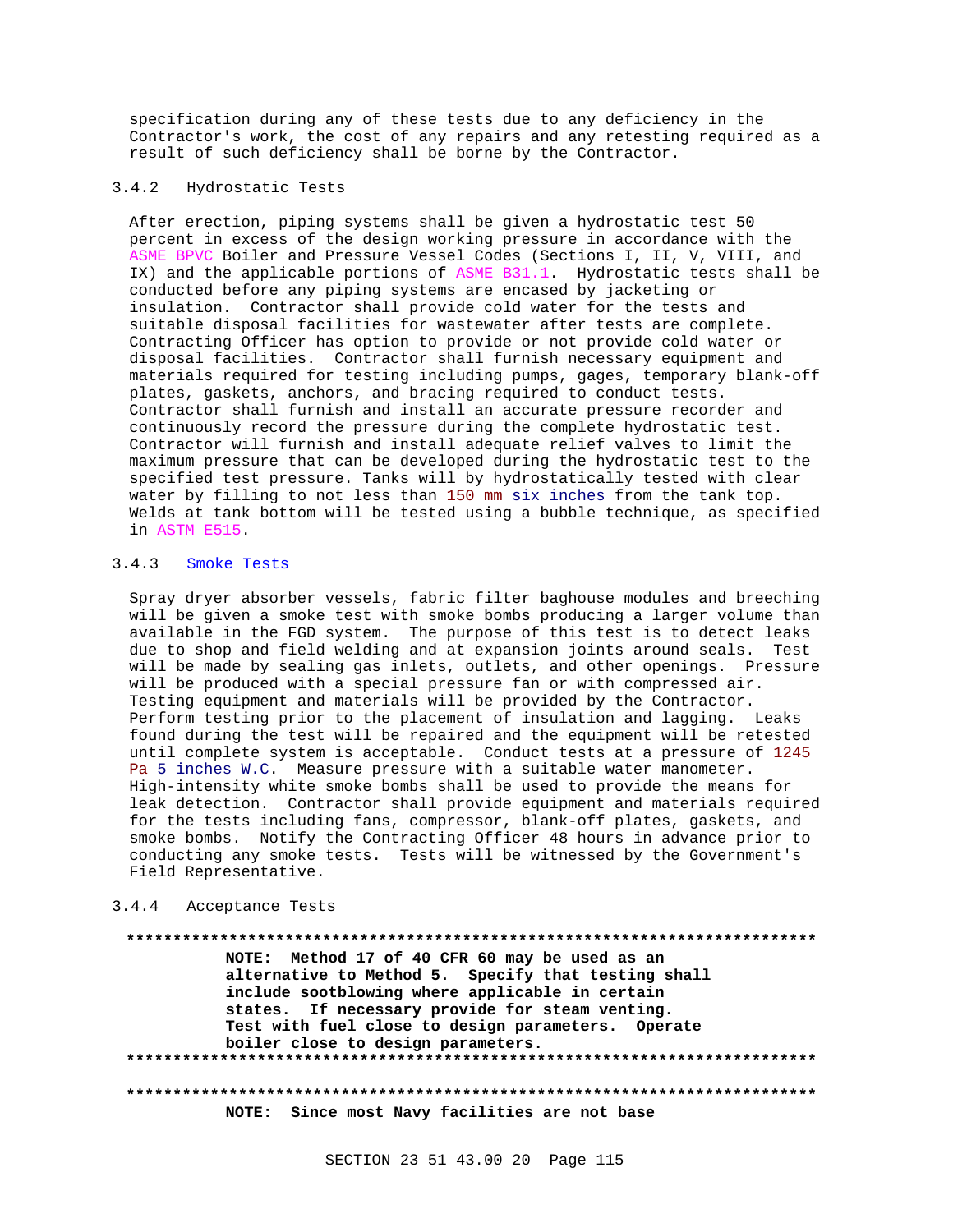#### **loaded determine turn down capabilities of system. \*\*\*\*\*\*\*\*\*\*\*\*\*\*\*\*\*\*\*\*\*\*\*\*\*\*\*\*\*\*\*\*\*\*\*\*\*\*\*\*\*\*\*\*\*\*\*\*\*\*\*\*\*\*\*\*\*\*\*\*\*\*\*\*\*\*\*\*\*\*\*\*\*\***

After a period of initial operation, a performance test will be conducted on the [entire steam plant] [dry FGD system]. Conduct tests to determine if, according to the Contracting Officer, equipment and systems provided under this contract appear to be operating in a reliable and satisfactory manner. Tests will be conducted to determine if the equipment is performing as specified. Conduct final acceptance tests for gas cleaning performance in accordance with the test procedures outlined in U.S. EPA regulation 40 CFR 60. Performance testing for the fabric filter baghouses shall conform to methods 1, 3, 5, 6, 7, and 9. [For the purpose of determining fabric filter baghouse performance, the term "particulate" shall not include material collected in the impingers of the Method 5 sampling train.] Performance simultaneously testing for sulfur dioxide removal efficiency will be based on testing upstream of the spray dryer sulfur dioxide absorber and downstream of the fabric filter baghouse utilizing Method 6. Three contiguous one-hour runs shall constitute one test. Tests shall be conducted on the flue gas cleaning equipment for each of the units. Conduct tests at both 50 and 100 percent of rated boiler capacity. The operating temperature limits specified will be maintained during the acceptance tests. [Sootblowers will [not] be operated during the performance test for sulfur dioxide removal or fabric filter baghouse performance]. Perform field performance tests by an independent testing organization approved by the Contracting Officer. The Contractor shall give written notice to the Contracting Officer, at least 45 calendar days before scheduled test date, stating that equipment is being scheduled for test. Perform a trial run of 30 days minimum before actual test to ensure that associated systems required for the test are ready. Contractor and the manufacturer's field service engineer shall witness the test. Tests shall be performed at design conditions herein specified. Conduct the efficiency tests after the gas cleaning system has been in continuous service for at least 45 days.

## 3.4.5 System Stoichiometry Tests

Contractor shall conduct system stoichometry tests for the flue gas cleaning systems. Measure system stoichiometry as the ratio of moles of sorbent entering the spray absorber per mole of sulfur dioxide entering the spray absorber. Sulfur dioxide entering the spray absorber shall be determined by Method 6 of 40 CFR 60, Appendix A. Sorbent entering the spray absorber shall be calculated from the lime slurry feed rate and the calcium hydroxide content of the lime slurry as determined by ASTM C25. Conduct separate tests for each spray absorber. Tests shall be performed at both 50 and 100 percent of rated boiler capacity. Contractor shall consult with the Contracting Officer and with the Government's operators to coordinate schedules and operating conditions for the tests.

# 3.4.6 System Power Consumption Tests

Contractor shall measure the total power consumption of the flue gas cleaning system with boiler unit in operation at 100 percent of rated capacity. Power consumption shall be determined through the use of watt-hour meters provided by the Contractor for the purpose. Watt-hour meters shall be used at the power supply inputs to the motor control center for the lime slurry preparation equipment, the motor control center for the spray absorber-baghouse combination in operation, and the operating induced draft fan motor. The watt-hour meters used shall be accurate to within 1.0 percent. Coordinate test schedule and operating